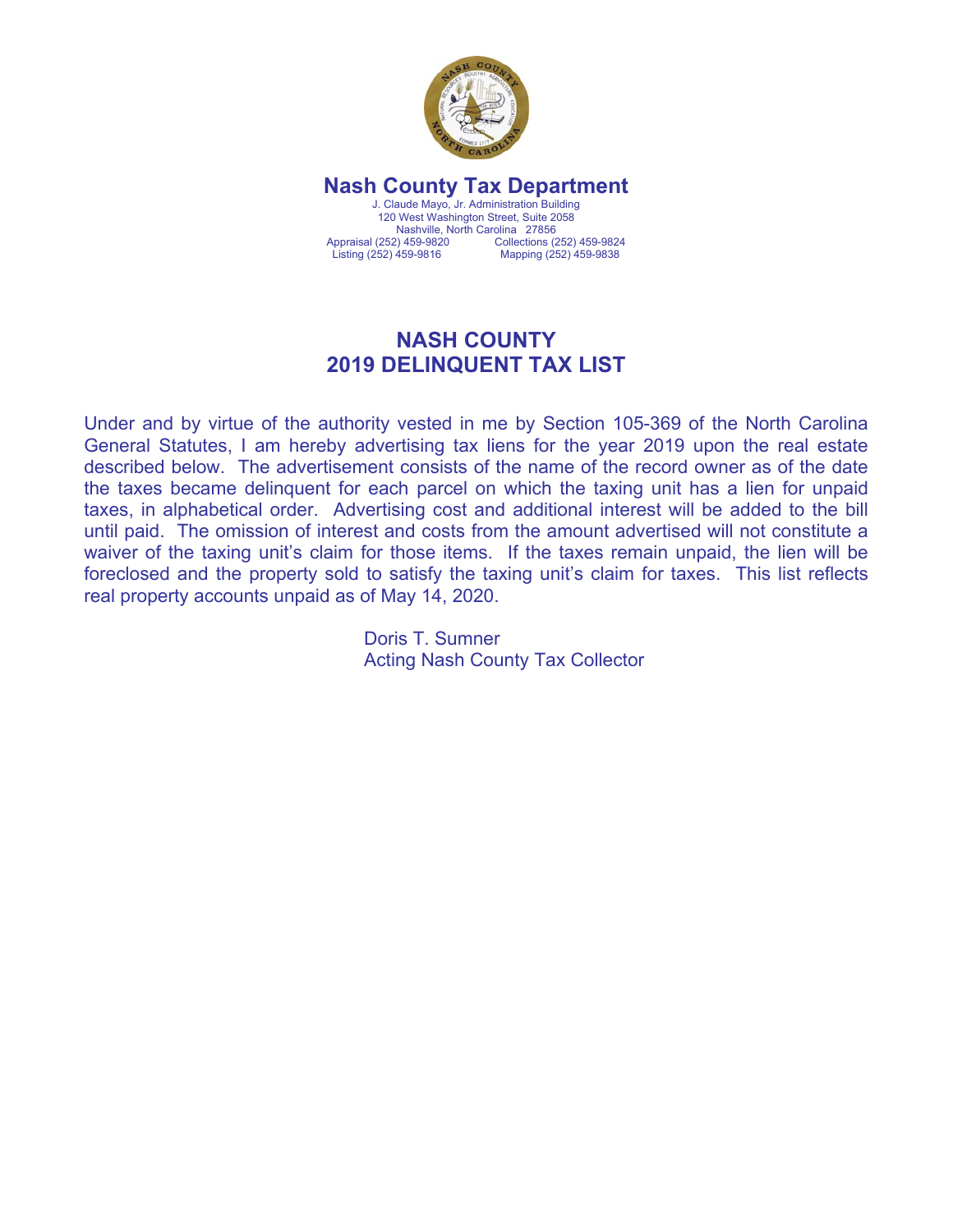| <b>OWNER NAME</b>                  | <b>PARCEL CODE</b> | <b>PROPERTY DESCRIPTION</b> | <b>ACRES</b> | <b>AMOUNT DUE</b> |
|------------------------------------|--------------------|-----------------------------|--------------|-------------------|
| 1214 RE VENTURE LLC                | 025578             | 1212 SW MAIN ST             | 0.23         | 200.63            |
| 1507 CONCORD INC                   | 027273             | 202 FALLS RD                | 0.08         | 176.37            |
| 1507 CONCORD INC                   | 325154             | 212 FALLS RD                | 0.13         | 20.19             |
| 1507 CONCORD INC                   | 325155             | 0 W THOMAS ST & FALLS RD    | 0.06         | 10.91             |
| <b>200 BRASWELL ST LLC</b>         | 029274             | 200 BRASWELL ST A           | 0.34         | 824.71            |
| A & D HOME HEALTH CARE AGENCY CORP | 011380             | 2612 CHAMBERLAIN RD         | 0.29         | 552.67            |
| A & D HOME HEALTH CARE AGENCY CORP | 011394             | 2517 DALTON RD              | 0.29         | 78.83             |
| <b>ABARCA FREDDY</b>               | 037638             | <b>0 BULLSTONE RD</b>       | 2.06         | 64.26             |
| IABBOTT L FAITH ET AL              | 004797             | 404 S POPLAR ST             | 0.17         | 291.14            |
| <b>ABERNATHY DONNA ET AL</b>       | 037335             | 1994 WILEY RD               | 0.72         | 485.38            |
| <b>ABRAMS JOSEPH G JR</b>          | 044080             | 6239 ARCHIBELL RD           | 4.20         | 731.34            |
| <b>ABRAMS JOSEPH G JR</b>          | 048246             | 6199 ARCHIBELL RD           | 0.70         | 578.77            |
| <b>ACM VISION V LLC</b>            | 028482             | 832 RUSSELL ST              | 0.32         | 304.83            |
| <b>ACOSTA MARIA ISABEL</b>         | 035936             | 6035 WINTERS RD             | 0.71         | 130.79            |
| <b>ADAMS GORMAN A SHIRLEY</b>      | 010035             | 613 JUDGE ST                | 0.30         | 739.30            |
| <b>ADAMS LAURETTE C</b>            | 026872             | 1101 HAMMOND ST             | 0.31         | 191.85            |
| <b>ADKINS VICKIE</b>               | 024589             | 121 CEDAR ST                | 0.12         | 78.16             |
| <b>ADKINS VICKIE</b>               | 026141             | 516 S PINE ST               | 0.17         | 89.00             |
| <b>ADKINS VICKIE</b>               | 026143             | 841 GAY ST                  | 0.17         | 70.42             |
| <b>AFRESHNEWSTART LLC</b>          | 010767             | 616 STARLING WAY            | 0.22         | 164.69            |
| <b>AFRESHNEWSTART LLC</b>          | 011474             | 720 STARLING WAY            | 2.87         | 2,526.84          |
| <b>AFRESHNEWSTART LLC</b>          | 011749             | 548 POWELL DR               | 0.31         | 404.72            |
| <b>AFRESHNEWSTART LLC</b>          | 024720             | 1308 S FRANKLIN ST          | 0.12         | 128.60            |
| <b>AFRESHNEWSTART LLC</b>          | 025685             | 670 PAUL ST                 | 0.57         | 420.77            |
| <b>AFRESHNEWSTART LLC</b>          | 027077             | 652 BEAMAN ST               | 0.35         | 158.29            |
| <b>AFRESHNEWSTART LLC</b>          | 027524             | 642 CLEVELAND ST            | 0.13         | 60.57             |
| <b>AFRESHNEWSTART LLC</b>          | 027526             | 646 CLEVELAND ST            | 0.11         | 53.39             |
| <b>AFRESHNEWSTART LLC</b>          | 028085             | 429 HENRY ST                | 0.12         | 61.28             |
| IAFRESHNEWSTART LLC                | 028089             | 1201 S GRACE ST             | 0.18         | 162.23            |
| <b>AFRESHNEWSTART LLC</b>          | 028737             | 412 CEDAR ST                | 0.14         | 136.20            |
| <b>AFRESHNEWSTART LLC</b>          | 031080             | 330 CLEVELAND ST            | 0.28         | 93.49             |
| <b>AFRESHNEWSTART LLC</b>          | 315426             | 708 BEAMAN ST               | 0.22         | 61.41             |
| <b>AFRESHNEWSTART LLC</b>          | 315428             | 704 BEAMAN ST               | 0.18         | 54.10             |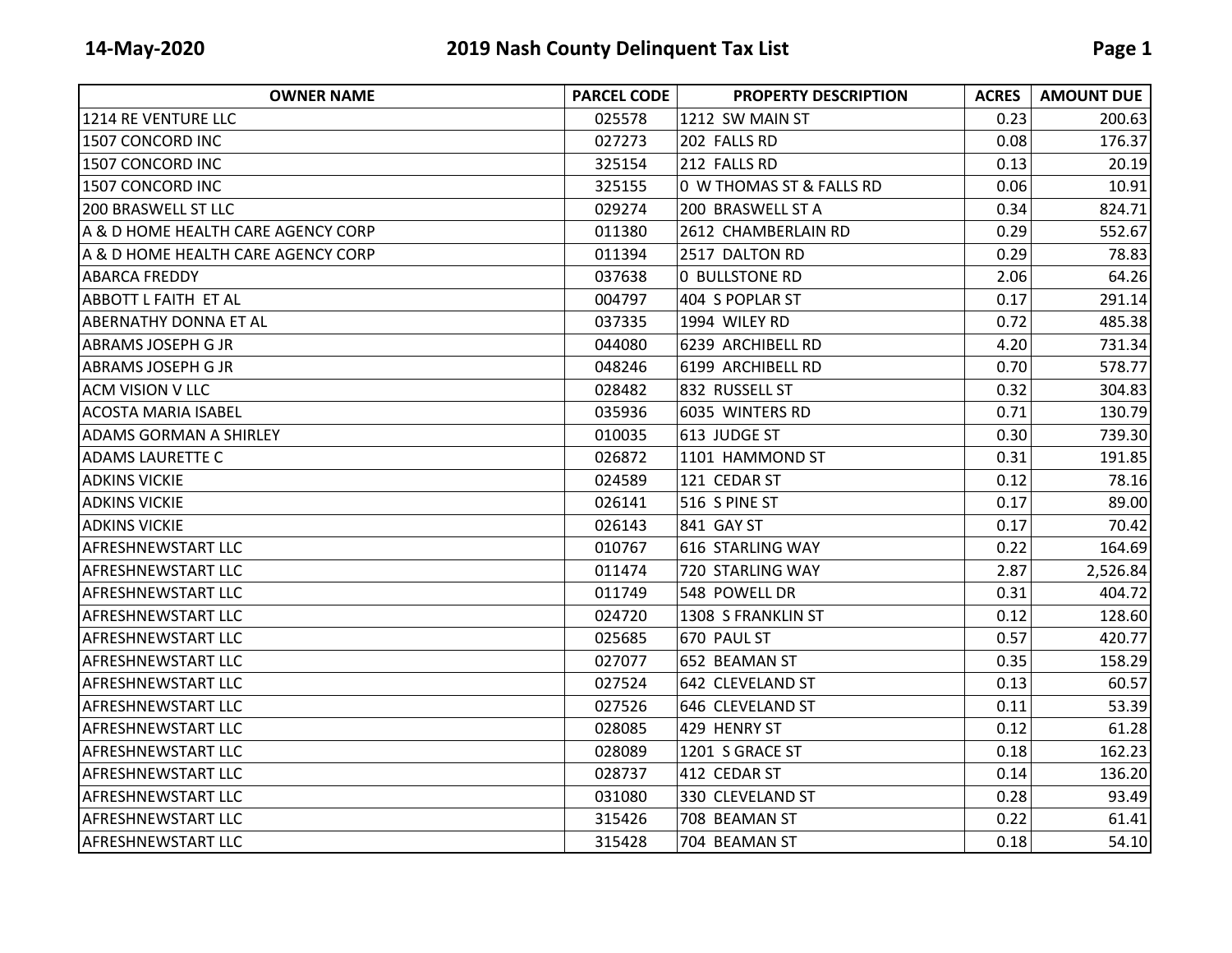| <b>OWNER NAME</b>                      | <b>PARCEL CODE</b> | <b>PROPERTY DESCRIPTION</b>   | <b>ACRES</b> | <b>AMOUNT DUE</b> |
|----------------------------------------|--------------------|-------------------------------|--------------|-------------------|
| AGRAFA LLC                             | 016871             | 1520 N WESLEYAN BLVD          | 2.00         | 2,202.25          |
| <b>AIKEN PROPERTIES LLC</b>            | 010130             | 3550 S WESLEYAN BLVD          | 1.06         | 2,596.82          |
| ALAHWAS HAGER S                        | 024203             | 1331 MAPLE ST                 | 0.17         | 49.25             |
| <b>ALAHWAS HAGER S</b>                 | 030551             | 1502 BOONE ST                 | 0.19         | 34.13             |
| ALCARAZ KIMBERLY                       | 047671             | 0 WILEY RD                    | 5.67         | 80.07             |
| ALEXANDER THOMAS E                     | 001447             | 5623 STOTT ST                 | 0.47         | 419.20            |
| <b>ALEXANDER THOMAS E</b>              | 001449             | 0 OFF STOTT ST                | 0.44         | 7.22              |
| <b>ALLEN BENITA RAYE</b>               | 032503             | 3732 OLD COUNTY HOME RD       | 0.86         | 495.18            |
| <b>ALLEN JAMES &amp; JANIE D</b>       | 002033             | 2158 W OLD SPRING HOPE RD     | 0.91         | 217.24            |
| <b>ALLEN JANICE W</b>                  | 003579             | 0 SMITH RD                    | 0.53         | 128.83            |
| <b>ALLEN JANICE W</b>                  | 039991             | 0 SMITH RD                    | 7.61         | 17.24             |
| <b>ALLEN JANICE W</b>                  | 039998             | 0 SMITH RD                    | 7.74         | 28.35             |
| ALLEN OTIS CHARLOTTE A HEIRS           | 027019             | 412 N HOWELL ST               | 0.28         | 84.78             |
| <b>ALPINE RIVER HOUSE SAVERS LLC</b>   | 010621             | 1609 GRAHAM ST                | 0.34         | 188.25            |
| <b>ALSTON ANTIONE</b>                  | 005856             | 3927 HALL DR                  | 0.49         | 686.04            |
| <b>ALSTON AUNDREA</b>                  | 010226             | 305 HERRON ST                 | 0.20         | 2.45              |
| <b>ALSTON DARIUS</b>                   | 048007             | 1607 W HILLIARDSTON RD        | 0.49         | 96.71             |
| <b>ALSTON DON H</b>                    | 022498             | 2481 WHEELESS CABIN RD        | 21.41        | 495.98            |
| <b>ALSTON DOUGLAS MAURICE</b>          | 008283             | 13177 W HANES AVE             | 2.82         | 178.45            |
| <b>ALSTON EVA L MACKLIN HEIRS</b>      | 019199             | 4844 COMMUNITY DR             | 2.29         | 516.98            |
| <b>ALSTON J F HEIRS</b>                | 022514             | 0 FOX LN                      | 0.26         | 9.05              |
| <b>ALSTON J F HEIRS</b>                | 032266             | 13584 NC 43                   | 0.21         | 26.88             |
| <b>ALSTON LONZELLA EARL</b>            | 022595             | 9488 CEDAR GROVE SCHOOL LO RD | 0.72         | 147.44            |
| <b>ALSTON MABLE L</b>                  | 010095             | 416 KINGSTON AVE              | 0.25         | 300.60            |
| <b>ALSTON MABLE L</b>                  | 027086             | 512 HENRY ST                  | 0.12         | 69.02             |
| <b>ALSTON MARY</b>                     | 024671             | 909 GAY ST                    | 0.17         | 63.11             |
| <b>ALSTON MARY</b>                     | 031116             | 1121 GOLD ST                  | 0.17         | 79.57             |
| <b>ALSTON MARY</b>                     | 025599             | 832 BEAL ST                   | 0.12         | 64.30             |
| <b>ALSTON MARY L</b>                   | 031034             | 831 BEAL ST                   | 0.17         | 76.26             |
| <b>ALSTON MIKE ANGELO</b>              | 015459             | 608 DANA LN                   | 0.38         | 799.81            |
| <b>ALSTON ROBERT VANN &amp; ELLA R</b> | 037571             | 3814 WATSON SEED FARM RD      | 0.84         | 289.80            |
| <b>ALSTON VANESSA L</b>                | 031219             | 3831 NICK AT NITE LN          | 0.96         | 99.28             |
| <b>ALSTON VELMARIE A</b>               | 043324             | 0 FREEMAN ST                  | 0.25         | 62.90             |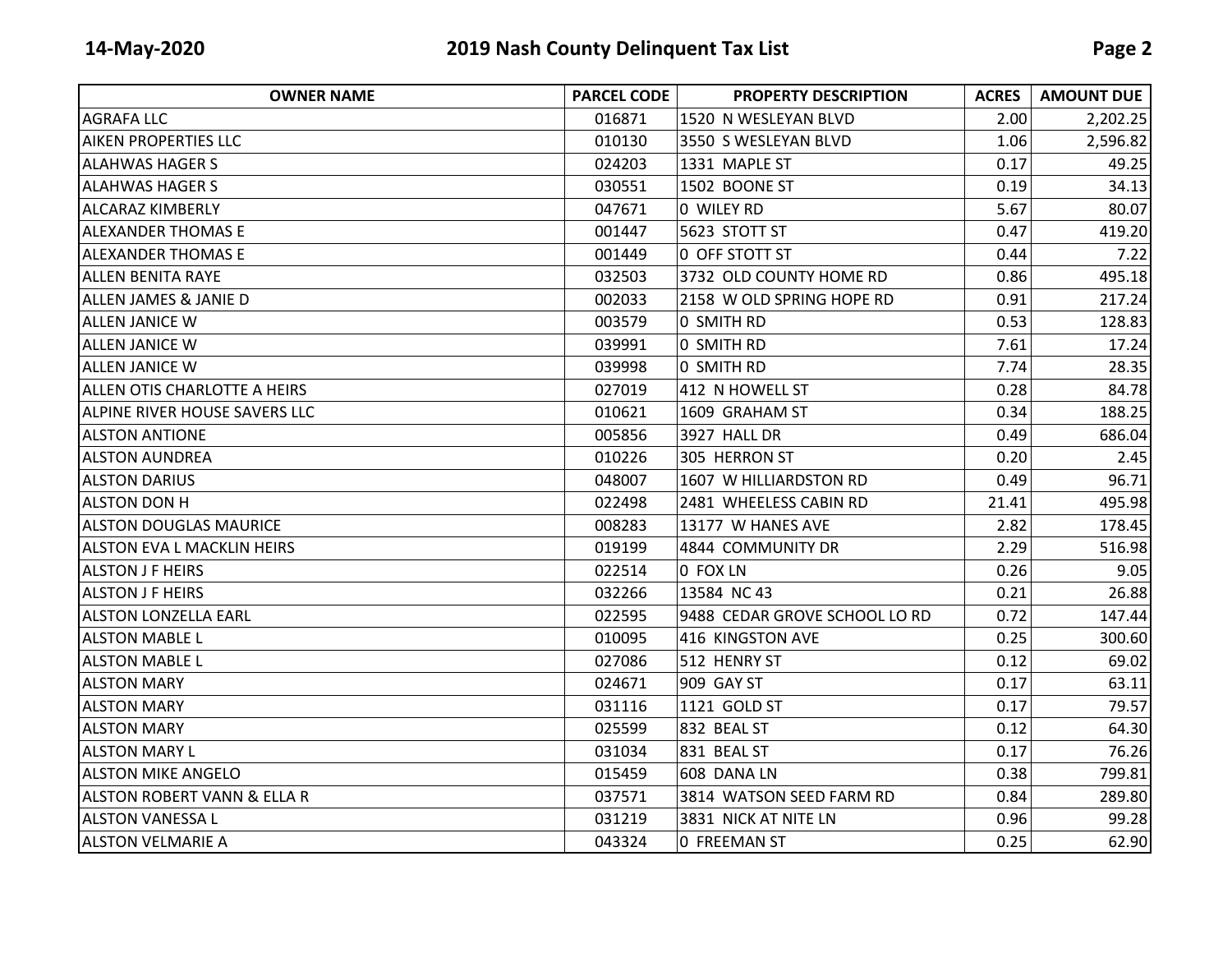| <b>OWNER NAME</b>                               | <b>PARCEL CODE</b> | <b>PROPERTY DESCRIPTION</b> | <b>ACRES</b> | <b>AMOUNT DUE</b> |
|-------------------------------------------------|--------------------|-----------------------------|--------------|-------------------|
| <b>ALVAREZ ULISES QUEZADA</b>                   | 036168             | 4816 COURTNEY DR            | 0.96         | 772.82            |
| <b>AMERICAN IRA LLC FBO KENNETH L WEATHERLY</b> | 014074             | 3076 ZEBULON RD             | 0.10         | 579.05            |
| <b>ANDERSON DELISA C</b>                        | 026927             | 511 NANCE ST                | 0.11         | 57.82             |
| <b>ANDERSON LLOYD G</b>                         | 019826             | 12575 CENTER ST             | 0.17         | 190.05            |
| <b>ANDREWS LAWANDA RICHARDSON</b>               | 046729             | 6259 WESLEY DR              | 0.82         | 664.50            |
| <b>ANISTEAD BURNETTE</b>                        | 034349             | 12280 WARD RD               | 0.75         | 445.15            |
| ANISTEAD LARTHA HEIRS                           | 022716             | 0 CROOKED SWAMP RD          | 1.35         | 15.92             |
| <b>ANISTEAD ROBERT E</b>                        | 007817             | 0 NC 231                    | 5.00         | 8.27              |
| <b>ANISTEAD ROBERT E</b>                        | 027752             | 505 N HOWELL ST             | 0.06         | 4.85              |
| <b>AQUACORE INVESTMENT GROUP LLC</b>            | 029765             | 1324 S FRANKLIN ST          | 0.18         | 134.73            |
| <b>ARIAS ANTONIO PINEDA</b>                     | 048845             | 6729 KELLY CT               | 0.70         | 431.86            |
| <b>ARMSTON LENWOOD JR</b>                       | 027202             | 404 DEXTER ST               | 0.12         | 103.83            |
| <b>ARMSTON LENWOOD JR</b>                       | 027204             | 0 DEXTER ST                 | 0.12         | 21.46             |
| <b>ARMSTRONG JIMMIE</b>                         | 030243             | 386 W RALEIGH BLVD          | 0.07         | 30.88             |
| <b>ARMSTRONG JIMMIE L</b>                       | 026623             | 1119 GAY ST                 | 0.22         | 78.87             |
| <b>ARMSTRONG JIMMY L</b>                        | 023620             |                             | 0.27         | 7.74              |
| <b>ARMSTRONG JIMMY L</b>                        | 024668             | 1617 S GRACE ST             | 0.19         | 87.86             |
| ARRINGTON HENRY PATTIE                          | 002120             | 0 BAKER ST                  | 0.17         | 59.80             |
| ARRINGTON HERBERT LEE                           | 048169             | 4978 TRAVIS RD              | 1.37         | 608.00            |
| <b>ARRINGTON LAVERNE</b>                        | 027327             | 1210 W THOMAS ST            | 0.17         | 223.64            |
| <b>ARRINGTON RONALD FREDDIE</b>                 | 315180             | 0 RED RD                    | 1.00         | 463.21            |
| <b>ARRINGTON VERNA P</b>                        | 016615             | 5635 DERRING DR             | 0.21         | 362.08            |
| <b>ARRINGTON VERNA P</b>                        | 016627             |                             | 0.20         | 56.27             |
| <b>ARTHURS 40 ACRES LLC</b>                     | 006161             | <b>0 FIRST STREET EXT</b>   | 1.00         | 17.01             |
| <b>ARTHURS 40 ACRES LLC</b>                     | 030843             | 626 DEXTER ST               | 0.12         | 40.80             |
| <b>ARTIS DONNIE &amp; JACKIE A</b>              | 047684             | 4420 CARROL AVE             | 0.23         | 12.66             |
| <b>ARTIS DONNIE R DIANE H</b>                   | 040193             | 0 SQUIRREL DEN RD           | 0.94         | 189.39            |
| <b>ARTIS DONNIE RAY DIANE H</b>                 | 035344             | 7422 SQUIRREL DEN RD        | 0.94         | 397.45            |
| ARTIS DONNIE RAY KAY A PRICE                    | 000206             | 4551 BULLSTONE RD           | 0.58         | 39.78             |
| <b>ASHLEY PHILLIP RYAN</b>                      | 042464             | 7707 TRIANGLE TRL           | 13.16        | 704.77            |
| <b>ATAMANCHUK STANLEY D &amp; KAY H</b>         | 046133             |                             | 5.55         | 317.54            |
| <b>ATKINS NATHAN W JESSIE L</b>                 | 005028             | 121 POMA DR                 | 0.00         | 8.09              |
| <b>ATTALLAH NABEEL S &amp; MARIAM</b>           | 012257             | 236 JACKSON ST              | 0.29         | 148.23            |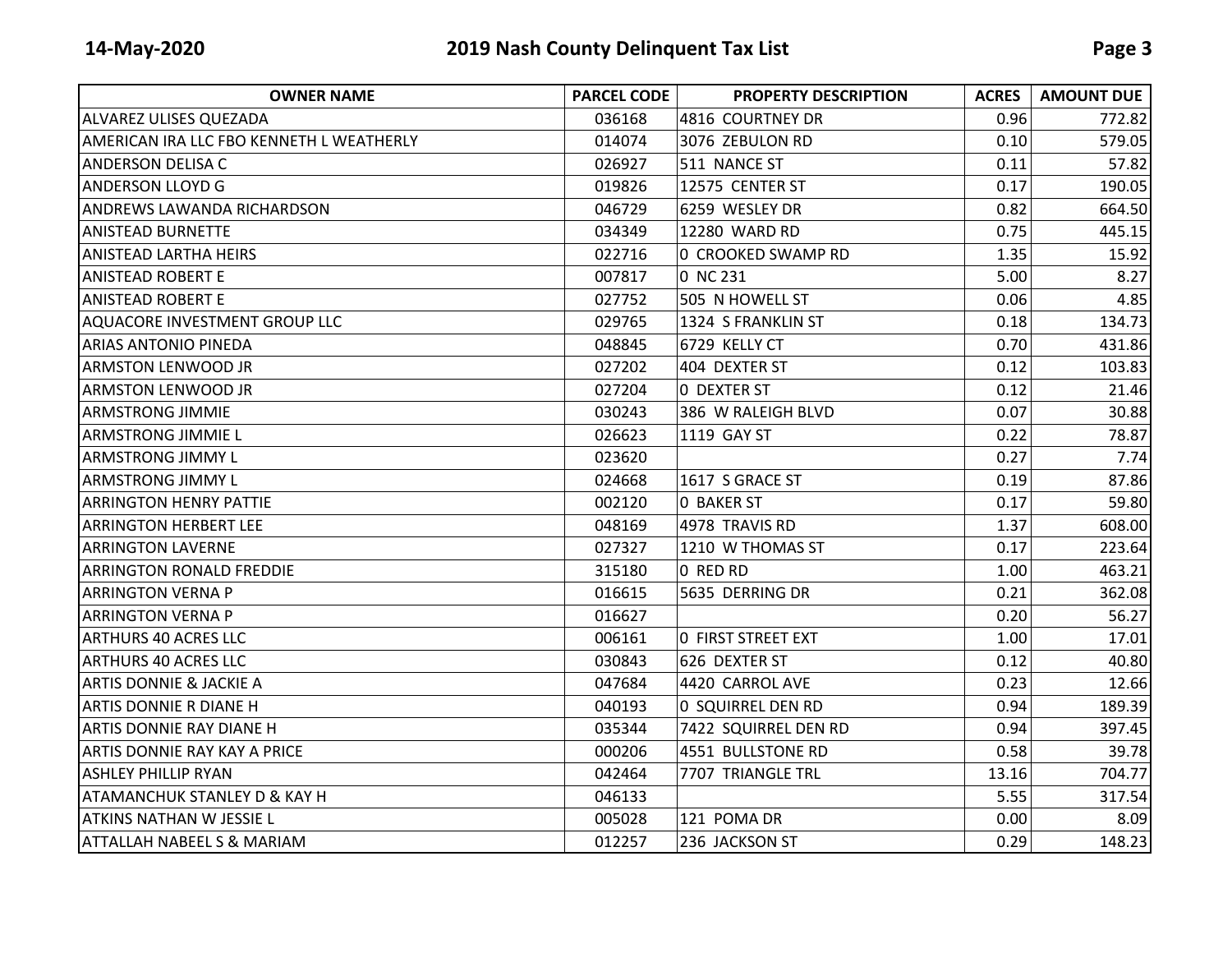| <b>OWNER NAME</b>                            | <b>PARCEL CODE</b> | <b>PROPERTY DESCRIPTION</b>   | <b>ACRES</b> | <b>AMOUNT DUE</b> |
|----------------------------------------------|--------------------|-------------------------------|--------------|-------------------|
| <b>AUSTIN ROBERT</b>                         | 010149             | 2562 W RALEIGH BLVD           | 1.51         | 160.40            |
| <b>AVALANCHE LLC</b>                         | 029345             | 126 E RIDGE ST                | 0.17         | 277.60            |
| <b>AVENT JAMES A LEVONDER P</b>              | 047038             | 0 OFF US 64A                  | 11.95        | 56.07             |
| <b>AVENT JAMES E &amp; MARION B</b>          | 017881             | 3000 JASON DR                 | 0.36         | 436.79            |
| <b>AVENT JIM HEIRS</b>                       | 002189             | 908 HOLLAND LN                | 2.31         | 180.83            |
| lAVENT KOMECA M                              | 023163             | 13440 MAPLE ST                | 0.57         | 307.41            |
| <b>AVENT MAHALA F HEIRS</b>                  | 023096             | 0 AVENTON GIN RD              | 0.59         | 116.46            |
| <b>AVENT ORRIS L TERRY V</b>                 | 049097             | 7199 CEDAR GROVE SCHOOL LO RD | 1.39         | 642.51            |
| <b>AVENT T V HEIRS</b>                       | 031565             | 0 OFF AVENTON GIN RD          | 0.87         | 30.94             |
| <b>AVERY CAROL</b>                           | 010262             | 521 QUAIL CT                  | 0.18         | 53.54             |
| <b>AYERS RONELL C RITA M</b>                 | 019703             | 1109 MOSSWOOD DR              | 0.77         | 460.40            |
| <b>AYSCUE JOHNNY ANDRU</b>                   | 000057             | 9506 LANCASTER STORE RD       | 1.30         | 374.63            |
| <b>AYSCUE THERESA B TAMMY ODOM</b>           | 032285             | 9532 LANCASTER STORE RD       | 0.69         | 102.14            |
| <b>B &amp; B ASSOCIATES INC</b>              | 027014             | 1515 S CHURCH ST              | 2.42         | 506.52            |
| <b>B W ENTERPRISES</b>                       | 028271             | 536 HENRY ST                  | 0.12         | 30.67             |
| <b>BACON RUSSELL A BETSY A</b>               | 005645             | 3036 SYKES RD                 | 1.00         | 709.40            |
| <b>BAILEY CHRISTY C &amp; JOHN KEITH</b>     | 007826             | 4771 EARL RD                  | 6.17         | 602.09            |
| <b>BAILEY DONALD E CAROLYN S</b>             | 027589             | 1135 SUNSET AVE               | 0.59         | 495.40            |
| <b>BAILEY GARY E SHERIE G</b>                | 043131             | 5788 FINCH RD                 | 2.29         | 412.31            |
| <b>BAILEY TIMMY MARK</b>                     | 000389             | 2666 BULL HEAD RD             | 2.03         | 187.95            |
| <b>BAINES MARSHALL L</b>                     | 003071             | 815 OLD WHITE OAK RD          | 7.85         | 202.06            |
| <b>BAINES MARSHALL L</b>                     | 040710             | 0 OFF WHITE OAK RD            | 1.03         | 4.64              |
| <b>BAINES WILLIE &amp; RUTH</b>              | 027167             |                               | 0.15         | 28.07             |
| IBAKER JAMES H ET AL                         | 001492             | 110 WEST NASHVILLE DR         | 0.80         | 612.90            |
| <b>BAKER NOLAN HEIRS</b>                     | 027642             | 510 ESTELL ST                 | 0.22         | 39.47             |
| <b>BAKER STERLING RANDOLPH</b>               | 043309             | 3018 REMUS RD                 | 0.92         | 387.67            |
| <b>BALDERAS JESUS ARGUELLES</b>              | 041715             | 12597 EAGLE RIDGE DR          | 0.71         | 539.88            |
| <b>BALLANCE DONNA H</b>                      | 012860             | 2505 S CHURCH ST              | 0.22         | 154.63            |
| <b>BALVER JOSE</b>                           | 104611             | 7393 BRAVES RD                | 3.22         | 137.13            |
| <b>BARBOUR SHAWN L &amp; SHERRIE L LAUER</b> | 035715             | 171 LISA DR                   | 0.71         | 563.95            |
| <b>BARFIELD LENORA</b>                       | 008613             | 305 POTEAU DR                 | 0.00         | 8.09              |
| <b>BARKLEY PHILLIP RAY</b>                   | 014511             | 1605 MAPLE CREEK DR           | 0.40         | 265.64            |
| <b>BARNES ANTHONY EUGENE</b>                 | 030941             | 201 HOME ST                   | 0.14         | 118.40            |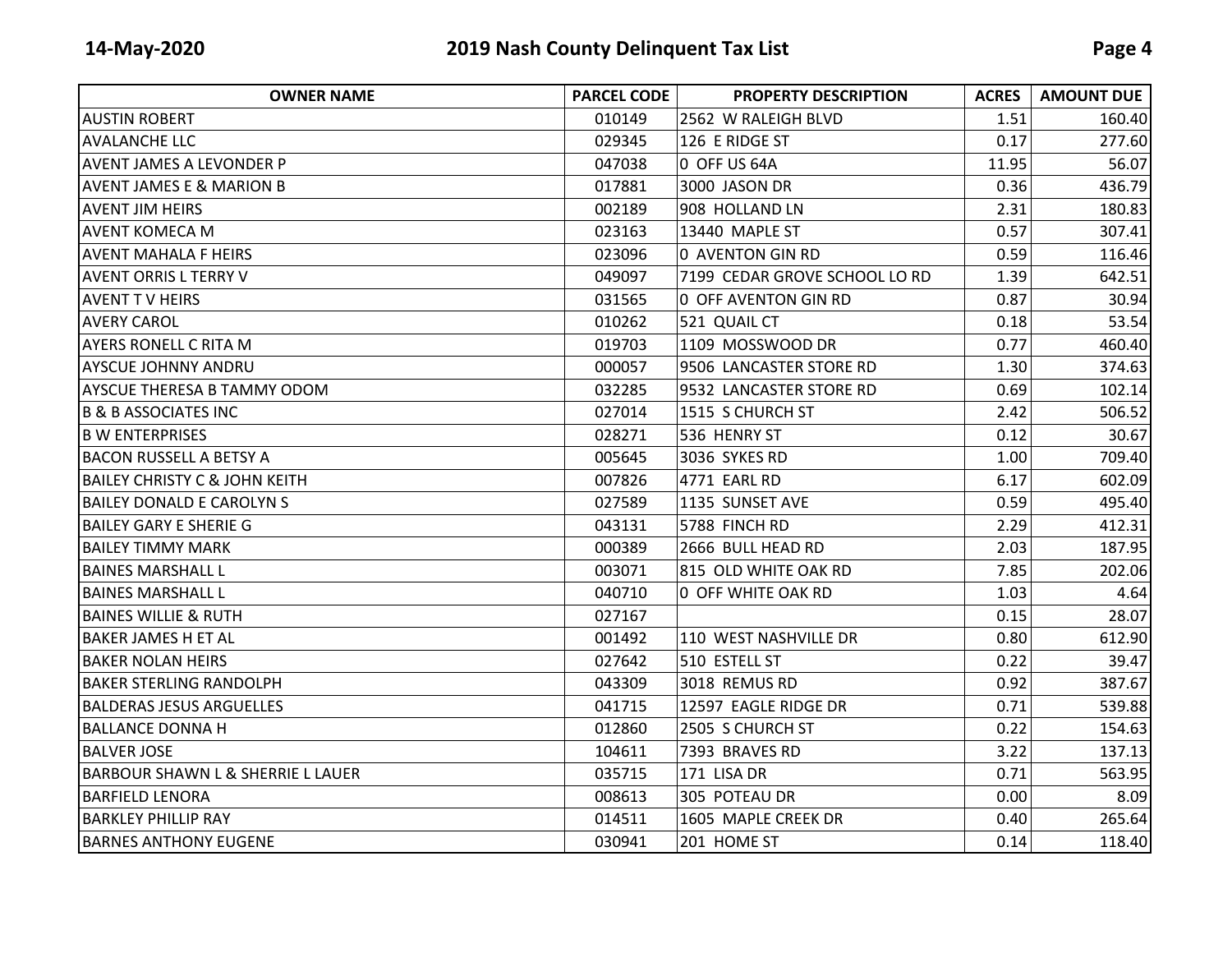| <b>OWNER NAME</b>                              | <b>PARCEL CODE</b> | <b>PROPERTY DESCRIPTION</b> | <b>ACRES</b> | <b>AMOUNT DUE</b> |
|------------------------------------------------|--------------------|-----------------------------|--------------|-------------------|
| <b>BARNES BEATRICE</b>                         | 000358             | 4444 BULLSTONE RD           | 0.19         | 110.59            |
| <b>BARNES CHARLIE J</b>                        | 019377             | 5599 AUTRY RD               | 8.42         | 215.00            |
| <b>BARNES DONALD D JR BEVERLY</b>              | 046307             | 8949 E NC 97                | 1.86         | 289.70            |
| <b>BARNES E J</b>                              | 027789             | 500 NASHVILLE RD            | 0.26         | 53.47             |
| <b>BARNES ERNEST R</b>                         | 027791             | 626 CLEVELAND ST            | 0.12         | 47.27             |
| <b>BARNES FAIRCLOTH</b>                        | 016712             | 0 DERRING DR                | 0.16         | 2.86              |
| <b>BARNES HAYWOOD DORETHA</b>                  | 016713             | 5689 NC 48                  | 0.16         | 109.20            |
| <b>BARNES HAYWOOD DORETHA</b>                  | 016717             | 0 NC 48                     | 0.08         | 16.65             |
| <b>BARNES HAYWOOD DORETHA</b>                  | 016720             | 5707 NC 48                  | 0.25         | 86.60             |
| <b>BARNES J C JR JOYCE W</b>                   | 024283             | 0 SW MAIN ST                | 0.14         | 91.11             |
| <b>BARNES J C JR JOYCE W</b>                   | 024285             | 0 SW MAIN ST                | 0.14         | 5.00              |
| <b>BARNES JAMES ODELL JR</b>                   | 029947             | 923 W THOMAS ST             | 0.11         | 24.49             |
| <b>BARNES JOHNNIE B</b>                        | 024294             | 105 CEDAR ST                | 0.12         | 14.70             |
| <b>BARNES JULIA</b>                            | 011857             | 2204 S FRANKLIN ST          | 0.12         | 139.86            |
| <b>BARNES JULIA</b>                            | 011860             | <b>0 OFF FRANKLIN ST</b>    | 0.12         | 2.47              |
| <b>BARNES JULIA</b>                            | 011865             | O OFF FRANKLIN ST           | 0.12         | 2.47              |
| <b>BARNES MARVIN EARL &amp; CYNTHIA ATKINS</b> | 321308             | 1513 RAYMOND ST             | 0.37         | 41.10             |
| <b>BARNES OLAND F EMMA P</b>                   | 044827             | 12072 SIMMS RD              | 11.10        | 2,028.57          |
| <b>BARNES ROBERT GENE</b>                      | 012738             | <b>O BAILEY ST</b>          | 0.12         | 6.33              |
| <b>BARNES STREET PLAZA LLC</b>                 | 002462             | 233 BARNES ST               | 0.51         | 1,106.11          |
| <b>BARNES STREET PLAZA LLC</b>                 | 002475             | <b>0 BARNES ST</b>          | 0.48         | 273.24            |
| <b>BARNES WANDA S HEIRS</b>                    | 010311             | 437 ARRINGTON AVE           | 0.17         | 81.96             |
| <b>BARNES WANDA S HEIRS</b>                    | 010314             | 1611 BURTON ST              | 0.44         | 217.52            |
| <b>BARNHILL JAMES CHRISTOPHER</b>              | 047126             | 641 E HILLIARDSTON RD       | 4.78         | 362.26            |
| <b>BARROW YVONNE</b>                           | 027769             | 119 BURNETT ST              | 0.14         | 32.99             |
| <b>BASS JIMMIE RUTH</b>                        | 047117             | 3876 N NC 581               | 3.81         | 859.46            |
| <b>BASS JOSEPH GLENN</b>                       | 013129             | 1818 S WESLEYAN BLVD        | 2.89         | 481.19            |
| <b>BASS JOSEPH GLENN</b>                       | 036688             | 0 S WESLEYAN BLVD           | 1.71         | 40.60             |
| <b>BASS JOSEPH GLENN</b>                       | 010397             | 2049 N NC 581               | 12.11        | 688.36            |
| <b>BASS SCARLET SUSAN HEIRS</b>                | 010408             | 1929 N NC 581               | 1.84         | 173.51            |
| <b>BATCHELOR DORIS JEAN</b>                    | 038093             | 10965 BEAVER DAM RD         | 0.96         | 447.92            |
| <b>BATCHELOR KATHLEEN S</b>                    | 047437             | 0 N HATHAWAY BLVD           | 0.21         | 43.68             |
| <b>BATCHELOR KENNETH EDWARD</b>                | 010424             | 312 GOLD ST                 | 0.33         | 510.36            |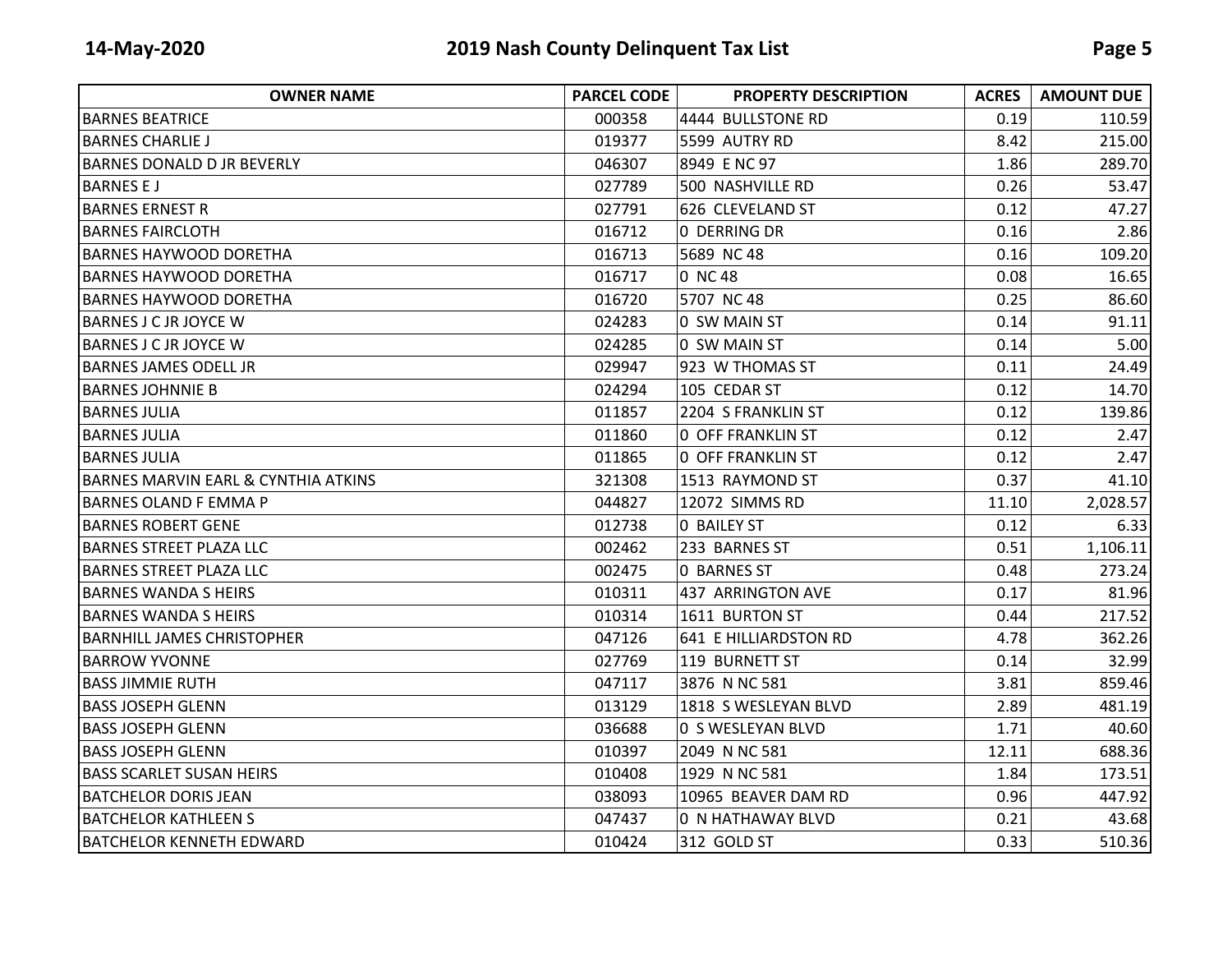| <b>OWNER NAME</b>                      | <b>PARCEL CODE</b> | <b>PROPERTY DESCRIPTION</b> | <b>ACRES</b> | <b>AMOUNT DUE</b> |
|----------------------------------------|--------------------|-----------------------------|--------------|-------------------|
| <b>BATTLE BETTIE S</b>                 | 037587             | 3910 WATSON SEED FARM RD    | 2.16         | 372.43            |
| BATTLE CAESAR JR HAZEL W               | 023460             | 1461 SWIFT CREEK SCHOOL RD  | 1.61         | 781.24            |
| BATTLE CAESAR JR HAZEL W               | 037654             | 0 OFF SWIFT CREEK SCHOOL RD | 0.69         | 63.13             |
| <b>BATTLE CHARLES P &amp; BRENDA</b>   | 033347             | 4632 BOSEMAN RD             | 1.50         | 497.16            |
| <b>BATTLE CORENA W</b>                 | 030567             | 954 LINDSEY ST              | 0.12         | 24.98             |
| BATTLE DAISY HEIRS                     | 028344             | 919 BEAL ST                 | 0.17         | 27.09             |
| <b>BATTLE DENEICE</b>                  | 011093             | 117 LISA CT                 | 0.24         | 196.49            |
| IBATTLE DENEICE                        | 024967             | 523 NASHVILLE RD            | 0.16         | 136.20            |
| <b>BATTLE DENEICE</b>                  | 030245             | 928 PETER ST                | 0.13         | 51.85             |
| <b>BATTLE DENNIS LEE &amp; CAROL A</b> | 034550             | 3660 LONESOME PINE RD       | 5.71         | 1,190.51          |
| <b>BATTLE GLORIA J</b>                 | 020028             | 10755 NC 33                 | 0.49         | 302.19            |
| <b>BATTLE HAROLD P JR HEIRS</b>        | 034734             | 0 REAR PLEASANT GROVE CHURC | 5.32         | 9.45              |
| <b>BATTLE HENRY HEIRS</b>              | 016782             | 0 MARRIOTT ST               | 0.14         | 19.20             |
| <b>BATTLE ISAAC</b>                    | 024809             | 505 DEXTER ST               | 0.12         | 73.96             |
| <b>BATTLE ISAAC</b>                    | 026363             | 420 ST PAUL ST              | 0.16         | 97.71             |
| <b>BATTLE ISAAC LORETTA</b>            | 010488             | 509 CANARY DR               | 0.24         | 267.57            |
| <b>BATTLE JAMES HENRY HEIRS</b>        | 019530             | 5756 AUTRY RD               | 0.25         | 206.28            |
| <b>BATTLE JAMES HENRY HEIRS</b>        | 019531             | 0 AUTRY RD                  | 0.28         | 29.24             |
| <b>BATTLE JANIE L</b>                  | 002533             | 906 OLD WILSON RD           | 0.32         | 358.44            |
| <b>BATTLE JOHN EDWARD</b>              | 034749             | 0 REAR PLEASANT GROVE CHURC | 5.03         | 13.47             |
| <b>BATTLE JOHN EDWARD</b>              | 034750             | <b>3692 VICK RD</b>         | 4.60         | 216.24            |
| BATTLE JOHN EDWARD                     | 034751             | 0 VICK RD                   | 8.55         | 240.89            |
| IBATTLE JOHN T                         | 024006             | 807 COLUMBIA AVE            | 0.17         | 173.55            |
| <b>BATTLE JOSEPH M &amp; BEULAH</b>    | 013027             | 168 RAPER DR                | 1.06         | 173.55            |
| <b>BATTLE LORENZA JR HEIRS</b>         | 028440             |                             | 0.40         | 33.14             |
| <b>BATTLE LORENZA JR HEIRS</b>         | 028444             | 827 W THOMAS ST             | 0.21         | 37.15             |
| <b>BATTLE LORENZA JR HEIRS</b>         | 028446             | 829 W THOMAS ST             | 0.12         | 3.65              |
| IBATTLE MARY ALICE                     | 028403             | 921 STAR ST                 | 0.20         | 33.14             |
| <b>BATTLE MARY E</b>                   | 028460             | 920 W THOMAS ST             | 0.17         | 52.55             |
| <b>BATTLE MARY E</b>                   | 030739             | 1221 GAY ST                 | 0.20         | 354.85            |
| <b>BATTLE MITCHELL R</b>               | 036961             | 6550 BRANCH CT              | 0.70         | 83.45             |
| <b>BATTLE MITCHELL R</b>               | 036962             | 6559 BRANCH CT              | 1.32         | 79.04             |
| <b>BATTLE NORMAN L</b>                 | 044250             | 5889 N HALIFAX RD           | 0.69         | 528.53            |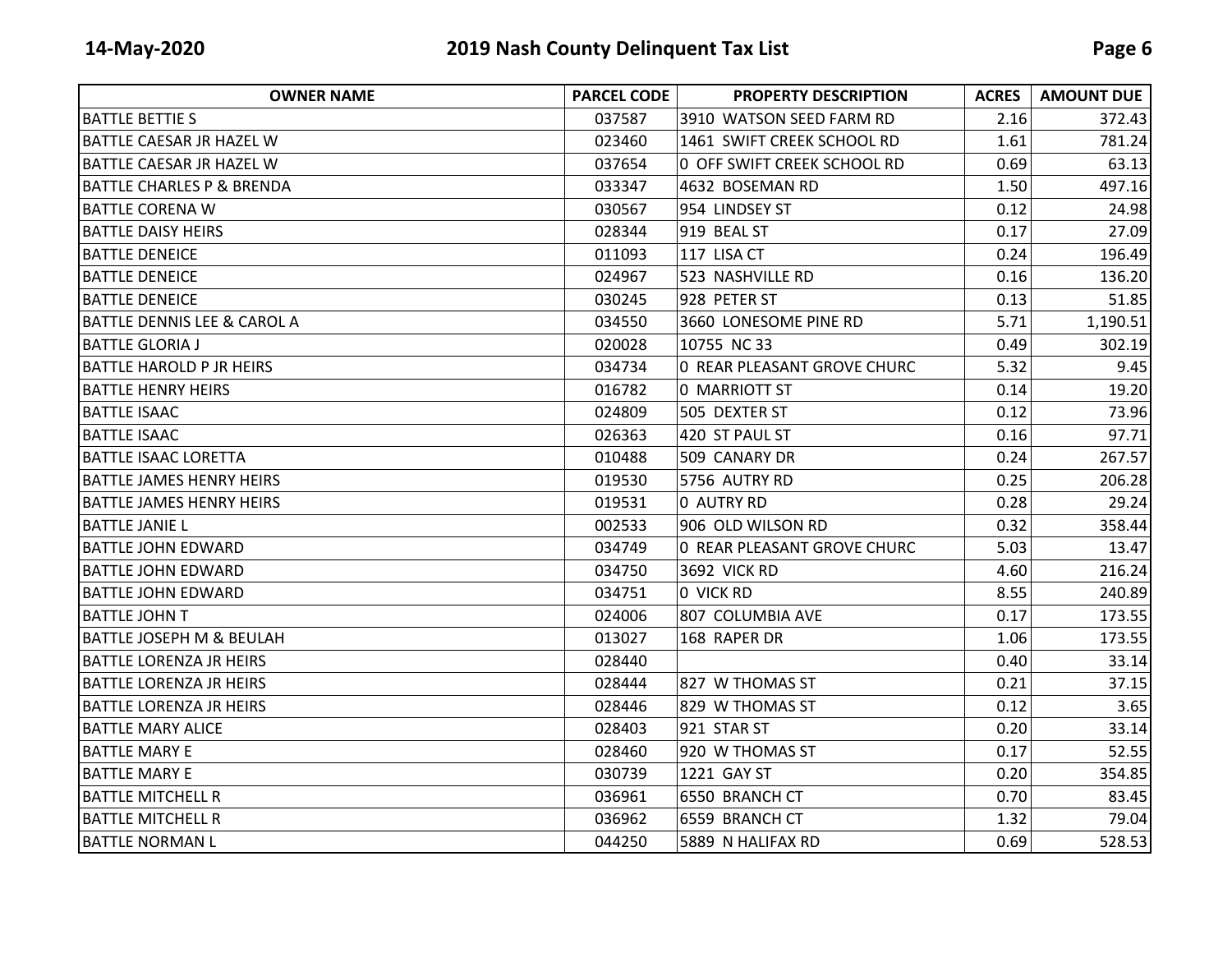| <b>OWNER NAME</b>                        | <b>PARCEL CODE</b> | <b>PROPERTY DESCRIPTION</b>  | <b>ACRES</b> | <b>AMOUNT DUE</b> |
|------------------------------------------|--------------------|------------------------------|--------------|-------------------|
| <b>BATTLE OCTAVIOUS HEIRS</b>            | 019556             | 0 CORNER OF HARRISON DR & N  | 1.00         | 95.68             |
| <b>BATTS ELIZABETH</b>                   | 028620             | 2210 S CHURCH ST             | 0.14         | 79.50             |
| <b>BAULE RAYMOND M &amp; MICHELLE A</b>  | 048086             | 5248 WATER FRONT DR          | 1.24         | 5.86              |
| <b>BEAL LILLIAN S</b>                    | 020076             | 7604 WATSON SEED FARM RD     | 95.00        | 1,196.41          |
| <b>BEAL LILLIAN S</b>                    | 028476             | 330 CEDAR ST                 | 0.12         | 29.41             |
| <b>BEATTIE CHRISTINA MONIQUE</b>         | 026956             | 728 STAR ST                  | 0.18         | 80.83             |
| <b>BEAVERS CHARLES R II &amp; AMY R</b>  | 041272             | 6008 NICOLE RD               | 2.10         | 683.61            |
| <b>BEEBE TIMOTHY A LAURA P</b>           | 036449             | 3500 CARRIAGE FARM RD        | 0.48         | 1,263.93          |
| BELCHER JERRY LEE & MELISA M             | 048677             | 4286 NEEDHAM RD              | 1.35         | 469.26            |
| <b>BELL SCOTT DOUGLASS</b>               | 315270             | 1130 SWIFT CREEK SCHOOL RD   | 1.28         | 996.74            |
| <b>BELLAMY ANNIE</b>                     | 016753             | 113 RUM BARRELL CV           | 0.27         | 843.78            |
| <b>BELLAMY CHARLOTTE S</b>               | 002581             | 821 BROOKLYN BLVD            | 0.09         | 17.59             |
| <b>BELLAMY FRANCES</b>                   | 026020             | 512 N PINE ST                | 0.12         | 68.81             |
| <b>BENNETT ETHEL MAE</b>                 | 028348             | 849 BURTON ST                | 0.32         | 220.68            |
| <b>BENNETT MARIA</b>                     | 035608             | 2990 BART RD                 | 0.92         | 178.57            |
| <b>BERNARDO STEPHEN III</b>              | 017924             | <b>36 COUNTRY CLUB DR</b>    | 1.03         | 460.56            |
| BERRY ALVIN M & CLARA J                  | 005852             | 300 TOPEZ LN                 | 0.00         | 8.09              |
| <b>BIGGS SANDRA P</b>                    | 024710             | 1400 WESTERN AVE             | 0.24         | 241.30            |
| <b>BIRTH MARGARETTE ET AL</b>            | 019899             | 4609 RONS COUNTRY LN         | 0.50         | 289.17            |
| <b>BIRTH MARGARETTE ET AL</b>            | 019927             | 4635 RONS COUNTRY LN         | 44.64        | 624.07            |
| <b>BISSETTE PATTIE RUTH JOYNER</b>       | 012688             | 2507 OLD MILL RD             | 3.06         | 258.66            |
| <b>BISSETTE TRACY REID</b>               | 036610             | 6780 FRAZIER RD              | 3.82         | 589.26            |
| BLACKMAN ALBERT JR & PEGGY RUTH BLACKMAN | 007926             | 5995 W OLD SPRING HOPE RD    | 0.62         | 2.91              |
| IBLAND WALTER W                          | 025284             | 5148 W NC 97                 | 0.34         | 190.40            |
| <b>BLAND WALTER WELDON &amp; DAISY F</b> | 004033             | 4785 DENTON RD               | 2.72         | 563.40            |
| <b>BLOUNT TYNERES E</b>                  | 000741             | 12148 JORDAN ST              | 0.19         | 260.99            |
| <b>BOBBITT BELINDA</b>                   | 020235             | 9972 KINGSBERRY LN           | 0.47         | 304.53            |
| <b>BOBBITT BERNARD</b>                   | 005970             | 2762 N OLD FRANKLIN RD       | 0.46         | 317.73            |
| <b>BOBBITT HENRY HEIRS</b>               | 004115             | <b>0 E PAMLICO ST</b>        | 0.19         | 68.74             |
| <b>BOBBITT LASHELE W &amp; SHELTON L</b> | 045967             | 128 VINEYARD CT              | 0.24         | 1,218.04          |
| <b>BOBBITT LEVORIS</b>                   | 017094             | 1336 DOGWOOD AVE             | 0.18         | 123.11            |
| <b>BODDIE ANTHONY</b>                    | 015242             | 2029 HUNTER HILL RD          | 0.20         | 191.49            |
| <b>BODDIE ANTHONY</b>                    | 015243             | <b>0 REAR HUNTER HILL RD</b> | 0.30         | 19.20             |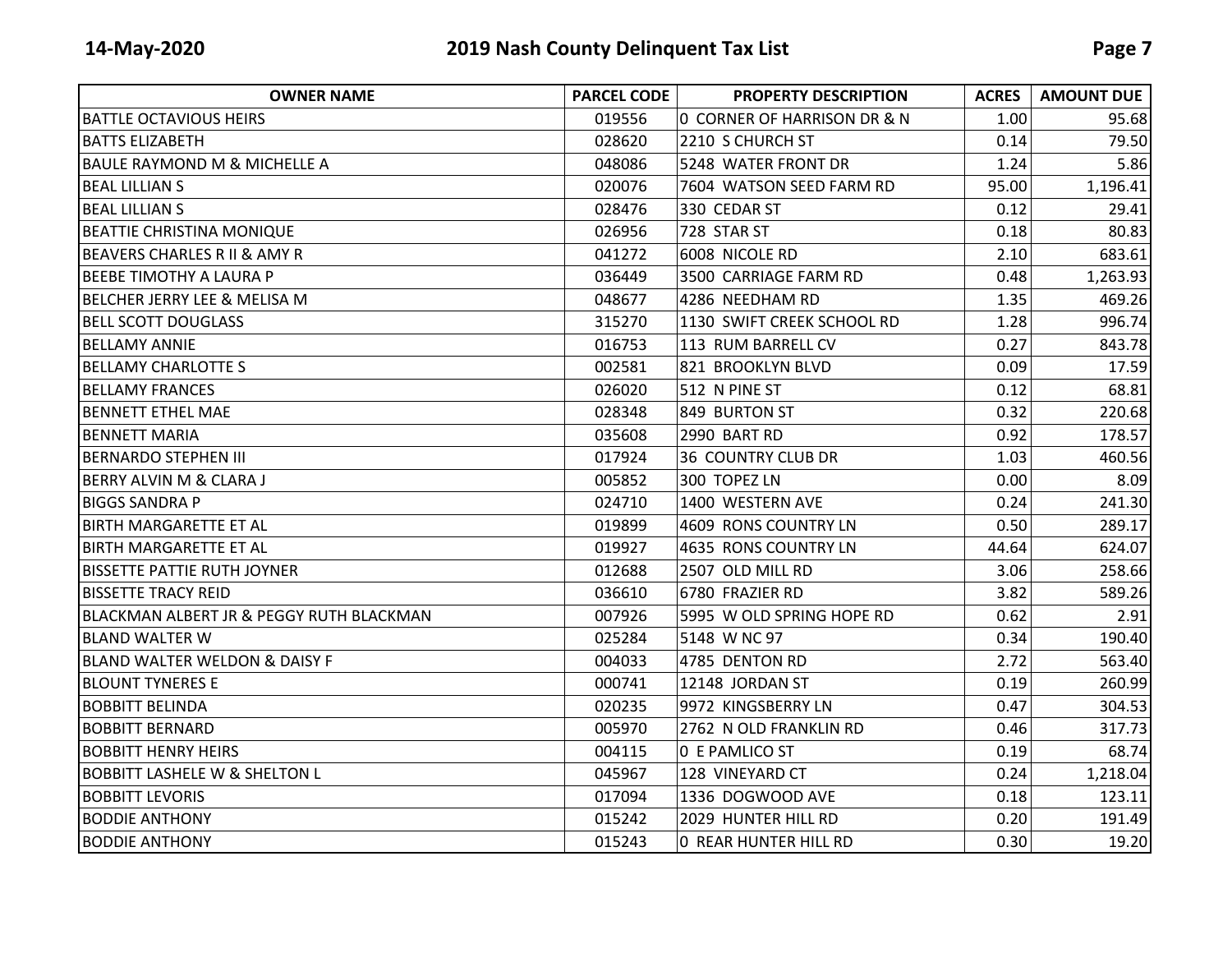| <b>OWNER NAME</b>                              | <b>PARCEL CODE</b> | <b>PROPERTY DESCRIPTION</b> | <b>ACRES</b> | <b>AMOUNT DUE</b> |
|------------------------------------------------|--------------------|-----------------------------|--------------|-------------------|
| <b>BODDIE DOROTHY L</b>                        | 041174             | 1100 GARDEN GATE DR         | 0.18         | 287.64            |
| <b>BODDIE FELICIA W</b>                        | 029013             | 816 BELVEDERE ST            | 0.17         | 73.58             |
| <b>BODDIE FELLCIA W</b>                        | 011838             | 613 ARRINGTON AVE           | 0.17         | 90.47             |
| IBODDIE FELLCIA W                              | 027923             | 420 ARRINGTON AVE           | 0.22         | 69.93             |
| <b>BODDIE FELLCIA WILKINS</b>                  | 026441             | 569 NASHVILLE RD            | 0.46         | 93.85             |
| <b>BODDIE FELLCIA WILKINS</b>                  | 026656             | 571 NASHVILLE RD            | 0.10         | 28.35             |
| <b>BODDIE GEORGE ET AL</b>                     | 029541             | 844 NASHVILLE RD            | 0.20         | 253.19            |
| <b>BODDIE MARY TYLER</b>                       | 023859             | 933 AVENTON GIN RD          | 1.00         | 612.11            |
| <b>BODDIE MARY TYLER</b>                       | 023893             | 957 AVENTON GIN RD          | 0.98         | 29.45             |
| <b>BODDIE PAULINE ET AL</b>                    | 002748             | 208 N COURT ST              | 0.11         | 161.46            |
| <b>BOGEY CHARLES ALLEN BONITA W</b>            | 035500             | 6935 WINTERS RD             | 0.92         | 324.81            |
| <b>BOLLMAN BETTY R</b>                         | 037358             | 0 WILEY RD                  | 0.72         | 124.47            |
| BONCEK EDWARD R JR & ALEXANDRA E               | 002333             | 415 E GREEN ST              | 0.24         | 876.35            |
| <b>BONE TERRY ALAN</b>                         | 041886             | 0 OFF LINDSAY RD            | 3.02         | 30.44             |
| <b>BONE WILLIAM P &amp; MELINDA M</b>          | 107252             | 5978 S NC 58                | 1.69         | 909.49            |
| IBOONE BETH C                                  | 007719             | 322 E NASH ST               | 0.46         | 325.26            |
| <b>BOONE DANIEL &amp; REBECCA JEAN MOORE</b>   | 040073             | 12634 COOPER RD             | 2.77         | 98.87             |
| <b>BOONE HAYWOOD JR RUTH B</b>                 | 048261             | 10634 BROWN DR              | 0.50         | 383.37            |
| <b>BOONE TRACIE LEIGH HARRIS &amp; GREGORY</b> | 002614             | 201 SIXTH ST                | 0.38         | 172.71            |
| <b>BORDEAUX EDDIE &amp; AMY</b>                | 009099             | 136 OKMULGEE DR             | 0.00         | 20.05             |
| <b>BORDEAUX EDDIE &amp; AMY</b>                | 029446             | 1814 SW MAIN ST             | 0.22         | 92.86             |
| <b>BORSTNER JO ANN</b>                         | 029321             | 1528 SUNSET AVE             | 0.25         | 325.58            |
| IBOTTOMS CLYDE M                               | 013793             | 300 HOLLY DR                | 0.56         | 1,079.13          |
| <b>BOTTOMS MICHAEL RAY</b>                     | 013158             | 237 BRIARCLIFF RD           | 0.34         | 421.89            |
| BOULDEN BENNIE WAYNE LINDA G                   | 017453             | 0 CASTALIA LOOP RD          | 19.37        | 500.00            |
| BOULDEN WAYNE ET AL                            | 027070             | 506 GAY ST                  | 0.12         | 74.57             |
| <b>BOWDEN MARVIN T</b>                         | 029443             | 213 N TILLERY ST            | 0.17         | 128.60            |
| <b>BOWDEN SUBDIVISION HOME OWNERS ASSOC</b>    | 048363             | 0 BOWDEN RD                 | 1.25         | 20.22             |
| <b>BOWE EARLENE T</b>                          | 020017             | 2174 SWIFT CREEK SCHOOL RD  | 1.38         | 693.15            |
| BOWERS MICHAEL A & LINDA T                     | 000145             | 4083 W CASTALIA RD          | 1.00         | 401.36            |
| IBOYD EMMANUEL                                 | 047951             | 1655 DEERWALK DR            | 0.34         | 960.41            |
| BOYETTE DON JUNIOR                             | 000623             | 4653 US 264A                | 0.38         | 299.40            |
| IBOYETTE DONALD A MARTHA G                     | 000625             | 4587 US 264A                | 2.54         | 410.21            |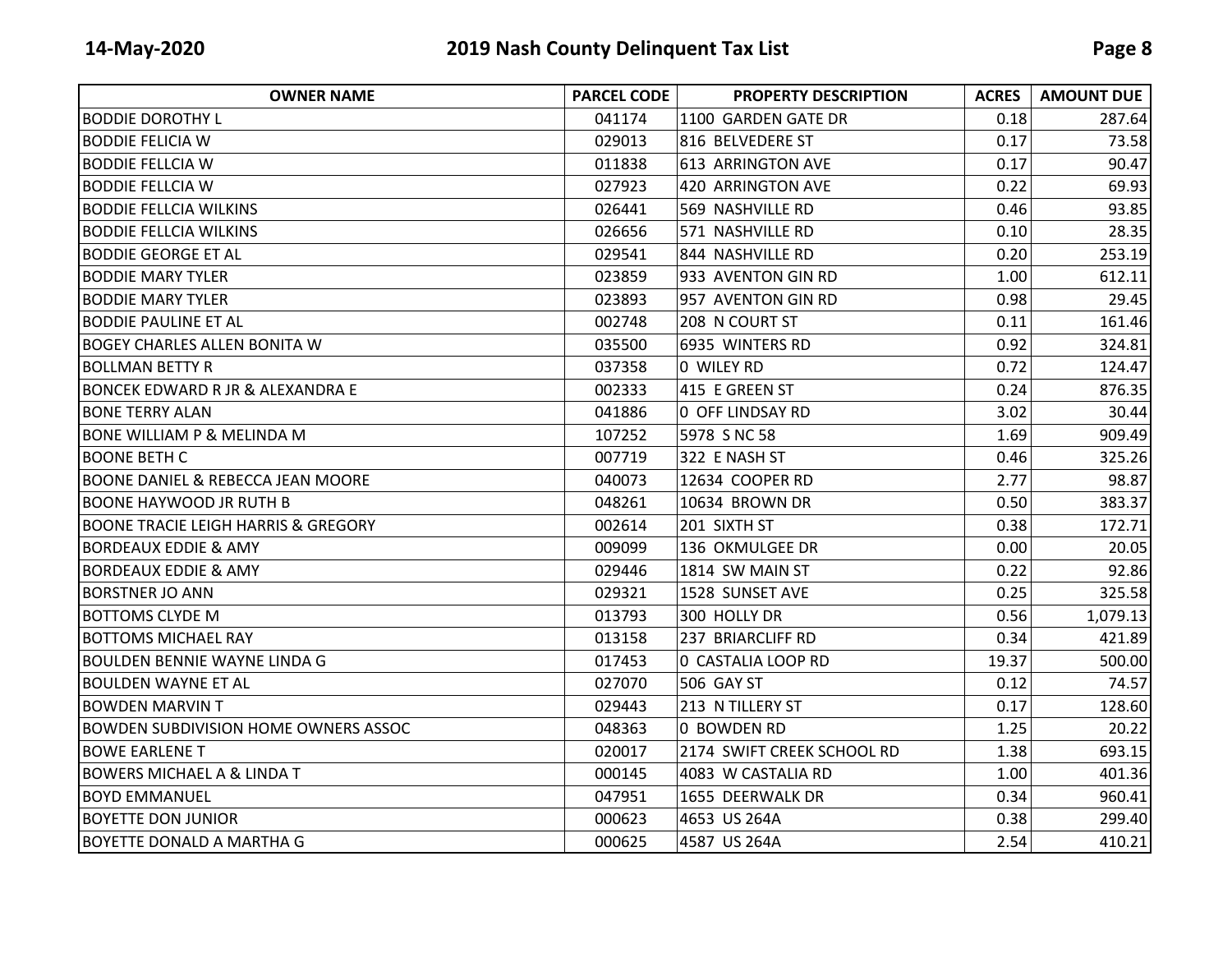| <b>OWNER NAME</b>                            | <b>PARCEL CODE</b> | <b>PROPERTY DESCRIPTION</b>   | <b>ACRES</b> | <b>AMOUNT DUE</b> |
|----------------------------------------------|--------------------|-------------------------------|--------------|-------------------|
| <b>BOYKIN DAVID &amp; KATIE</b>              | 102315             | 7176 LANCASTER STORE RD       | 1.00         | 871.23            |
| IBOYKIN MARSHALL E II                        | 010851             | 112 KENTUCKY AVE              | 0.40         | 911.48            |
| <b>BOYKIN MARY FRANCES</b>                   | 031849             | 10966 LAKE ROYALE RD          | 2.45         | 431.69            |
| <b>BRAKE DAVID LEE ELIZA ANN</b>             | 024135             | 0 REAR NC 43                  | 0.22         | 6.79              |
| BRAKE DAVID LEE ELIZA ANN                    | 024150             | 0 NC 43                       | 0.47         | 29.87             |
| IBRAKE ELIZA ANN                             | 024120             | 13589 NC 43                   | 0.41         | 95.39             |
| <b>BRAKE PATRICIA EDWARDS</b>                | 000106             | 5584 TAYLORS GIN RD           | 0.51         | 153.37            |
| <b>BRAKE SAM PETE</b>                        | 024224             | 803 W HILLIARDSTON RD         | 0.40         | 99.98             |
| IBRAKE SARAH LOUISE                          | 048056             | 17239 RED BUD RD              | 0.84         | 561.65            |
| IBRANTLEY JAMES BENNETT                      | 302998             | 7166 CHILDRENS HOME RD        | 0.92         | 413.57            |
| <b>BRASWELL BARBARA A SONYA B</b>            | 043194             | 1419 MAUDIS RD                | 0.92         | 344.62            |
| <b>BRASWELL DAVIS DEBRA</b>                  | 017518             | 5282 MARRIOTT ST              | 0.15         | 192.97            |
| <b>BRASWELL IRA THOMAS</b>                   | 037795             | 12928 W OLD SPRING HOPE RD    | 0.73         | 643.21            |
| IBRASWELL JAMES BOBBY                        | 044620             | 6216 OLD BAILEY HWY           | 1.15         | 492.31            |
| BRASWELL NEHEMIAH & NAPOLEON BRYAN           | 020387             | 2926 SWIFT CREEK SCHOOL RD    | 0.82         | 12.81             |
| <b>BRASWELL REGINALD K</b>                   | 000038             | 0 OFF NORTH NC 58             | 6.65         | 34.72             |
| <b>BRASWELL REGINALD K</b>                   | 044252             | 7876 N NC 58                  | 2.08         | 475.33            |
| <b>BRAY LINDA OWENS HEIRS</b>                | 004451             | 12590 SCHOOL HOUSE RD         | 0.25         | 47.49             |
| IBRAY WENDY CATHERINE                        | 008136             | 11576 W STEWART ST            | 0.32         | 81.49             |
| BREWER DWAYNE E SR & JOYCE A                 | 041805             | 13538 EAGLE RIDGE DR          | 0.71         | 144.27            |
| <b>BREWINGTON MADELYN S</b>                  | 024540             | 0 OFF E P TAYLOR STORE RD     | 6.99         | 23.32             |
| <b>BRINKLEY MALCOLM &amp; ELEANOR W</b>      | 006177             | 112 OKMULGEE DR               | 0.00         | 8.09              |
| <b>BRINKLEY MARY M ET AL</b>                 | 040270             | 9480 PLEASANT GROVE CHURCH RD | 1.41         | 93.69             |
| <b>BRINSON NICHOLAS DEON &amp; ANTHONY D</b> | 042552             | 7930 BRAY RD                  | 1.00         | 171.25            |
| BRITT BERNICE SILLS & ANTHONY W BROWN SR     | 000137             | 9405 RICHARDSON ST            | 0.50         | 432.20            |
| <b>BRODIE ERNEST J DORIS E</b>               | 000138             | 6467 ATLAS LN                 | 7.14         | 688.51            |
| <b>BRODIE JAMES ET AL</b>                    | 006588             | 1784 S FIRST ST               | 0.48         | 209.22            |
| <b>BROOKS APRIL Y</b>                        | 045942             | 5999 RACE TRACK RD            | 1.35         | 254.38            |
| <b>BROOKS WENDY BASS &amp; ROGER GLEN</b>    | 046687             | 3870 N NC 581                 | 1.20         | 896.18            |
| <b>BROWDER JEREMY BRYCE</b>                  | 009290             | 5099 LANCASTER STORE RD       | 2.00         | 423.28            |
| <b>BROWN ARTHUR RAY DONNA B</b>              | 047606             | 4467 ALWOOD LN                | 3.28         | 1,437.52          |
| <b>BROWN ARTHUR RAY DONNA B</b>              | 101733             | 4460 ALWOOD LN                | 13.47        | 642.14            |
| <b>BROWN BOBBY RAY</b>                       | 048984             | 4280 ELLIS LN                 | 2.69         | 589.83            |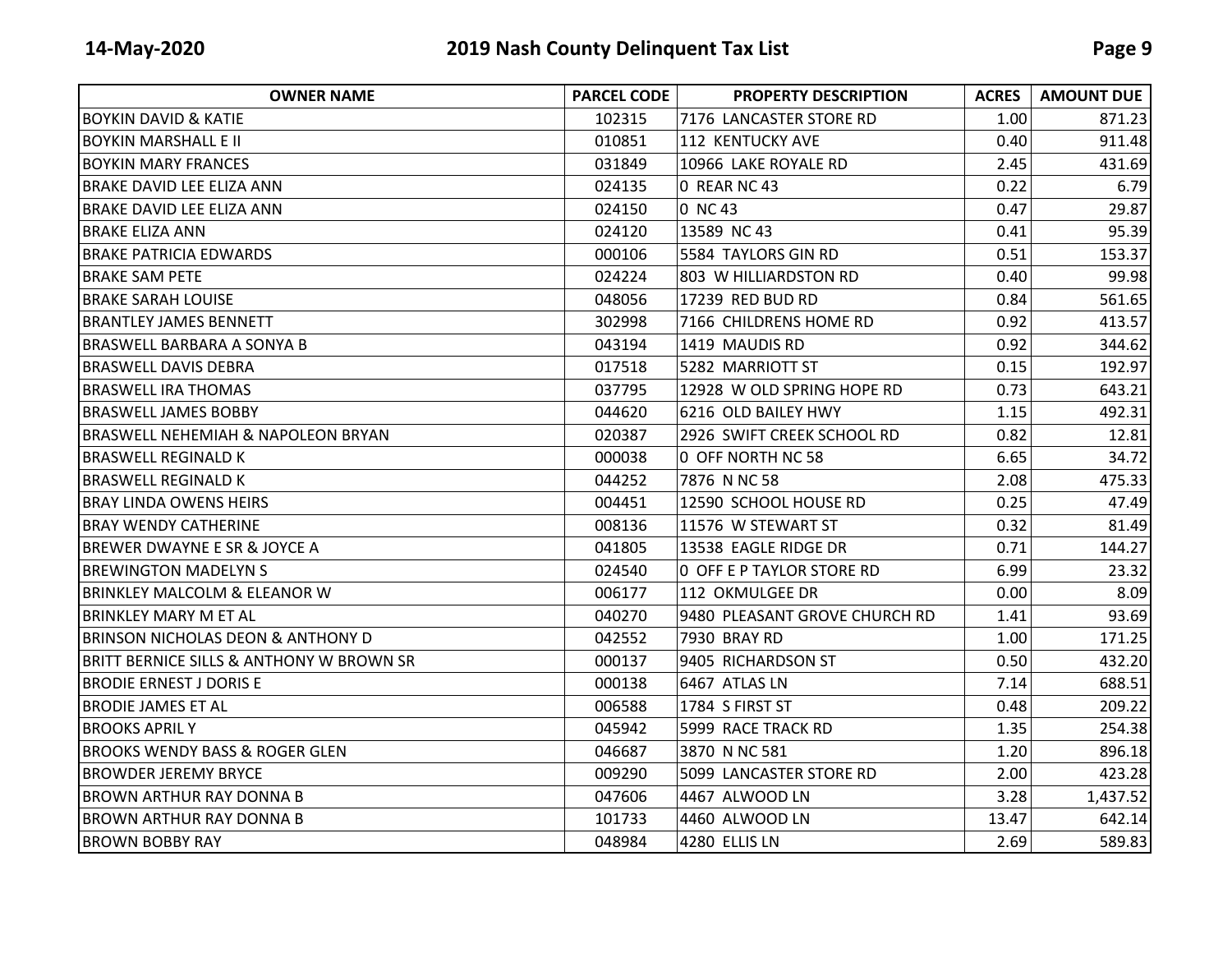| <b>OWNER NAME</b>                        | <b>PARCEL CODE</b> | <b>PROPERTY DESCRIPTION</b> | <b>ACRES</b> | <b>AMOUNT DUE</b> |
|------------------------------------------|--------------------|-----------------------------|--------------|-------------------|
| IBROWN BOBBY RAY                         | 000806             | 4279 BULLSTONE RD           | 1.10         | 324.15            |
| IBROWN CHARNA                            | 030283             | 631 W RALEIGH BLVD          | 0.23         | 42.28             |
| <b>BROWN DENISE BOBBY BROWN</b>          | 001592             | 5557 US 264A                | 0.30         | 669.95            |
| IBROWN DIANE FRAZIER                     | 320221             | 5134 DRAKE RD               | 1.80         | 356.79            |
| <b>BROWN GEORGE A SR HEIRS</b>           | 027471             | 446 CENTER ST               | 0.12         | 30.67             |
| <b>BROWN HAYWOOD HEIRS</b>               | 017109             | 5759 NC 48                  | 0.16         | 47.05             |
| <b>BROWN JEFFERY KAREN JOHNSON</b>       | 033603             | 147 OKMULGEE DR             | 0.00         | 8.09              |
| <b>BROWN LORETTA S &amp; MICHAELI Y</b>  | 017189             | 321 WHITEHALL DR            | 0.29         | 222.26            |
| <b>BROWN LYNDON &amp; ARINX FRANCOIS</b> | 024663             | 516 HAMMOND ST              | 0.12         | 44.32             |
| <b>BROWN MICHAEL</b>                     | 012481             | 716 KINCHEN DR              | 0.29         | 594.32            |
| <b>BROWN MICHAEL</b>                     | 028041             | 911 PAUL ST                 | 0.20         | 170.53            |
| <b>BROWN MICHAEL</b>                     | 028045             | 1311 GAY ST                 | 0.20         | 219.36            |
| <b>BROWN MICHAEL</b>                     | 029978             | 1220 NEAL ST                | 0.40         | 304.83            |
| <b>BROWN TERRY &amp; MARGARET W</b>      | 027957             | 208 N HARRIS ST             | 0.17         | 27.09             |
| <b>BRYANT CHARLIE L</b>                  | 025424             | 1000 W THOMAS ST            | 0.17         | 30.95             |
| <b>BRYANT FANNIE F HEIRS</b>             | 002083             | 0 OFF GUM AVE               | 0.17         | 38.49             |
| <b>BRYANT FANNIE F HEIRS</b>             | 009526             | 312 GUM AVE                 | 0.52         | 220.11            |
| <b>BRYANT HARDWOOD FLOORS INC</b>        | 025814             | 6354 S NC 581               | 2.14         | 2,034.12          |
| <b>BRYANT JEANETTE</b>                   | 033811             | 10680 WARD RD               | 0.71         | 311.22            |
| <b>BRYANT LARRY J JANE D</b>             | 006256             | 653 S PINE ST               | 0.43         | 248.76            |
| IBRYANT LINDA C                          | 042481             | 10942 SIMMS RD              | 0.92         | 150.81            |
| <b>BRYANT MEMPHIS</b>                    | 030288             | 1113 GOLD ST                | 0.17         | 139.22            |
| <b>BRYANT WALTER CULLEN</b>              | 030301             | 601 W THOMAS ST             | 0.17         | 112.77            |
| <b>BRYANT WILLIE III</b>                 | 028263             | 710 OBERRY ST               | 0.11         | 52.76             |
| <b>BRYANT WILLIE III</b>                 | 028918             | 1221 BOONE ST               | 0.24         | 96.31             |
| <b>BRYANT WILLIE III &amp; CHRISTY V</b> | 024124             | 711 OBERRY ST               | 0.12         | 74.85             |
| <b>BUHLS LUGENE W</b>                    | 008964             | 110 S MAY ST                | 0.28         | 476.47            |
| <b>BULLOCK RAYMOND D JR LOTOYA</b>       | 022615             | 0 SWIFT CREEK SCHOOL RD     | 13.32        | 503.84            |
| <b>BULLOCK RAYMOND D JR LOTOYA</b>       | 043103             | 0 WARD RD                   | 1.00         | 174.20            |
| <b>BULLUCK FLOYD STEVEN EVA R</b>        | 018253             | 601 SMALLWOOD DR            | 0.40         | 494.70            |
| <b>BULLUCK JOHN &amp; DELBERT JOYNER</b> | 029558             |                             | 0.17         | 36.94             |
| <b>BULLUCK JOHN E</b>                    | 024654             | 621 PAUL ST                 | 0.12         | 40.38             |
| <b>BULLUCK JOHN E</b>                    | 024660             | 0 WILLOWBY ST               | 0.10         | 7.67              |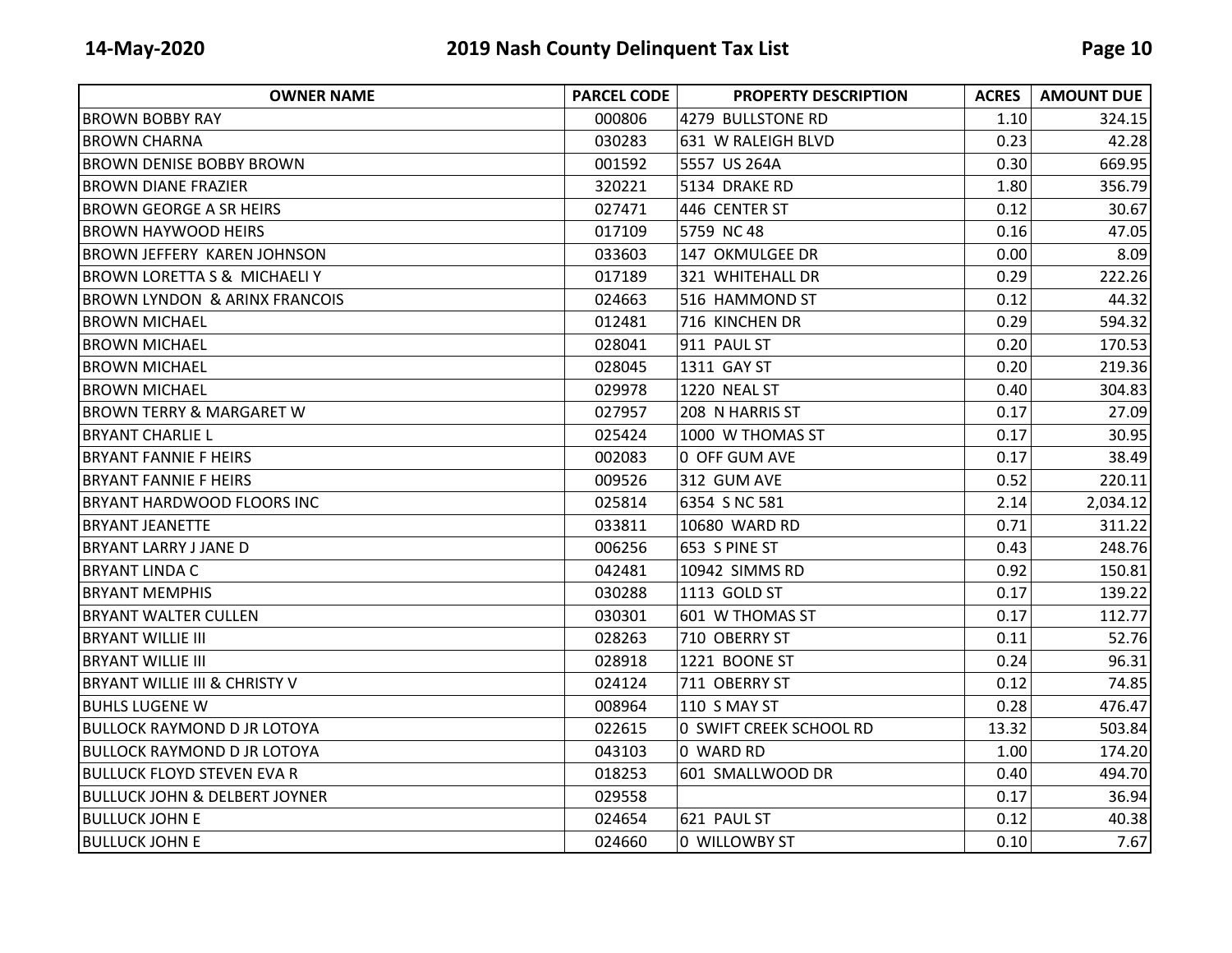| <b>OWNER NAME</b>                                | <b>PARCEL CODE</b> | <b>PROPERTY DESCRIPTION</b> | <b>ACRES</b> | <b>AMOUNT DUE</b> |
|--------------------------------------------------|--------------------|-----------------------------|--------------|-------------------|
| <b>BULLUCK JOHN E &amp; TRACY M</b>              | 013639             | 109 OAKDALE RD              | 0.82         | 329.16            |
| <b>BULLUCK SYLVESTER HEIRS</b>                   | 030423             | 717 W THOMAS ST             | 0.21         | 101.17            |
| <b>BUNN BLOUNT HEIRS</b>                         | 030497             | 528 HENRY ST                | 0.12         | 30.67             |
| <b>BUNN DONNIE WILLARD</b>                       | 038499             | 5514 REDMAN RD              | 1.00         | 423.45            |
| <b>BUNN DOSSIE A</b>                             | 038803             | <b>0 HUNTER HILL RD</b>     | 0.33         | 36.14             |
| <b>BUNN LINDA P HEIRS</b>                        | 017116             | 1029 COMPASS CREEK DR       | 1.05         | 388.41            |
| <b>BUNN RONNIE G</b>                             | 020150             | 5972 REDMAN RD              | 0.70         | 129.03            |
| <b>BUNN SHIRLEY WEBB</b>                         | 002024             | 5792 MEREDITH LN            | 29.50        | 386.73            |
| <b>BURGESS JERRY DIANE</b>                       | 034974             | 11535 OLD RALEIGH WILSON RD | 1.00         | 797.39            |
| <b>BURGETT MARGARET M HEIRS</b>                  | 002911             | 218 VALE ST                 | 0.12         | 10.42             |
| <b>BURNETTE HEATHER B &amp; JOSEPH G BASS JR</b> | 042853             | 1961 N NC 581               | 1.52         | 144.88            |
| IBURT BRYAN DEON                                 | 034718             | 10887 STALLINGS RD          | 1.89         | 702.98            |
| <b>BURTON SANDY</b>                              | 004942             | 116 OSELA LN                | 0.00         | 8.09              |
| <b>BUTLER JOSEPH M JR</b>                        | 030733             | 1226 SW MAIN ST             | 0.24         | 8.44              |
| <b>BUTLER WILLIAM SCOTT &amp; MARY AMANDA</b>    | 037991             | 5676 S NC 58                | 0.94         | 1,212.37          |
| <b>BUTLER WILSON D</b>                           | 006974             | 0 OLD RALEIGH WILSON RD     | 12.50        | 813.10            |
| <b>BUTLER WILSON D</b>                           | 006992             | 0 OLD RALEIGH WILSON RD     | 18.97        | 618.27            |
| <b>BUTLER WILSON D</b>                           | 006997             | 0 OLD RALEIGH WILSON RD     | 10.00        | 518.74            |
| <b>BUTLER WILSON D</b>                           | 007010             | 0 OLD RALEIGH WILSON RD     | 10.00        | 581.49            |
| <b>BUTLER WILSON D</b>                           | 007011             | 0 OLD RALEIGH WILSON RD     | 10.00        | 486.44            |
| <b>BUTLER WILSON D</b>                           | 007012             | 0 OLD RALEIGH WILSON RD     | 10.20        | 436.75            |
| <b>BUTLER WILSON D</b>                           | 007027             | 0 OLD RALEIGH WILSON RD & S | 10.10        | 636.61            |
| BUTLER WILSON D                                  | 010889             | 0 BATTS AVE & EXCHANGE LN   | 0.15         | 57.94             |
| <b>BUTLER WILSON D</b>                           | 012982             |                             | 0.46         | 123.36            |
| BYNUM KELSEY J & CARVELL S PUDDY                 | 024274             | 819 STAR ST                 | 0.20         | 84.63             |
| <b>BYRD ANGELA R</b>                             | 025537             | 220 HOME ST                 | 0.12         | 14.70             |
| <b>BYRD JAMES E MRS HEIRS</b>                    | 030598             |                             | 0.59         | 64.59             |
| CAMBRIDGE HIGHWAY USA LLC                        | 014280             | 3148 SUNSET AVE A           | 4.51         | 8,571.47          |
| <b>CAMPBELL LINDA SUE</b>                        | 046581             | 0 TAYLORS STORE RD          | 7.22         | 230.72            |
| CAMPOS FRANCISCO MARIA D                         | 019055             | 0 SHAMBLIN DR               | 1.00         | 115.76            |
| <b>CAMPOS FRANCISCO MARIA D</b>                  | 046689             | 10083 OLD MIDDLESEX RD      | 0.99         | 1,309.84          |
| <b>CAMPOS MARIA</b>                              | 035392             | 9161 SHAMBLIN DR            | 2.15         | 442.33            |
| <b>CANNADY SARAH B ET AL</b>                     | 027064             | 315 CLEO ST                 | 0.09         | 19.28             |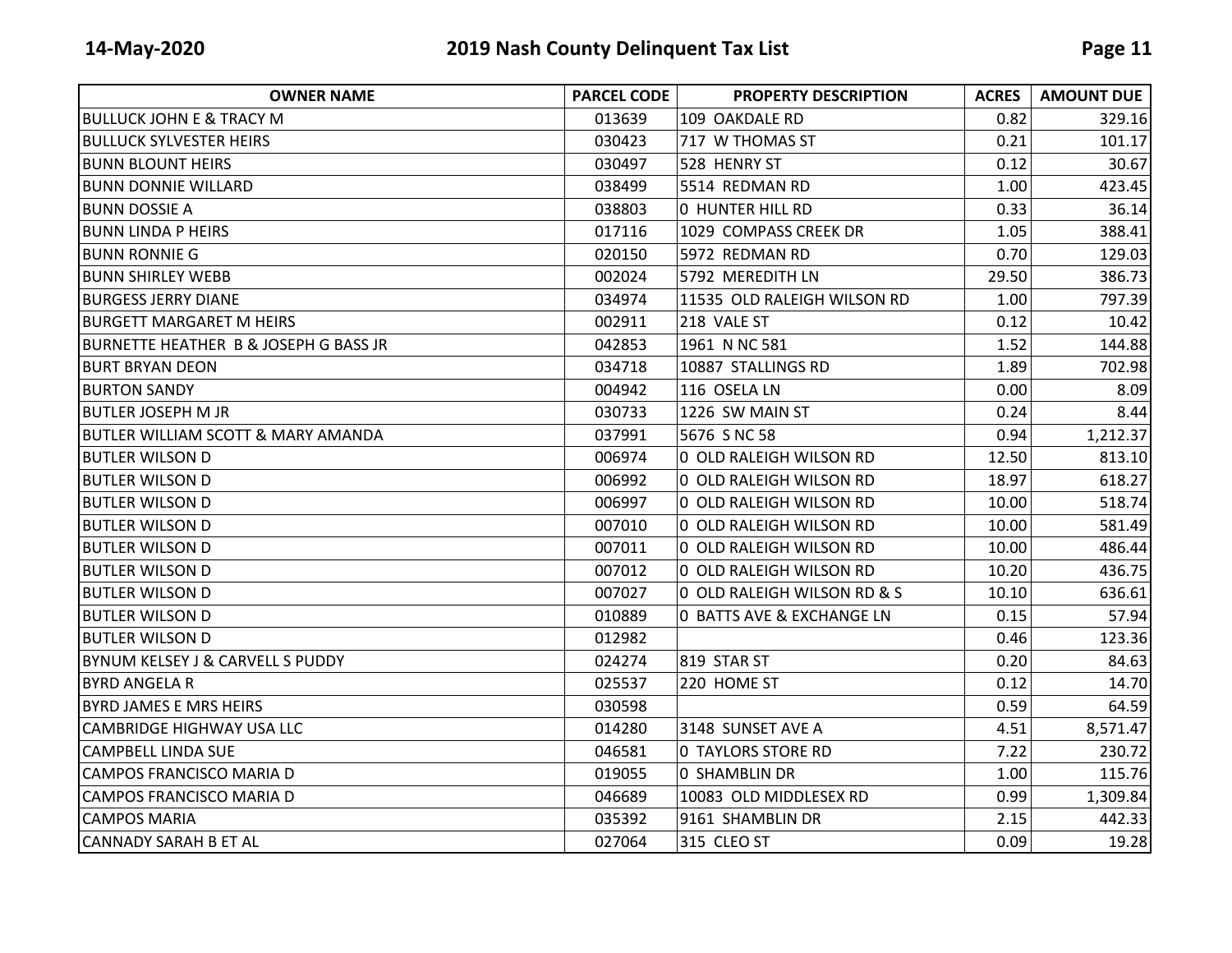| <b>OWNER NAME</b>                         | <b>PARCEL CODE</b> | <b>PROPERTY DESCRIPTION</b> | <b>ACRES</b> | <b>AMOUNT DUE</b> |
|-------------------------------------------|--------------------|-----------------------------|--------------|-------------------|
| <b>CANTU ARGELIA RAMIREZ</b>              | 041787             | 13595 EAGLE RIDGE DR        | 0.69         | 142.38            |
| CARNEY-WEST JACQUELINE A & VANCE E        | 012016             | 1512 COOPER ST              | 0.17         | 105.72            |
| <b>CARPENTER CANDI JO</b>                 | 024536             | 4893 SMITH BONE LN          | 1.41         | 481.96            |
| <b>CARPENTER LYNDA D &amp; CHUCK</b>      | 048507             | 7038 DRIVER RD              | 0.79         | 268.30            |
| <b>CARPENTER WADE H</b>                   | 042507             | 8743 W TARBORO RD           | 4.95         | 325.90            |
| CARR CHARLES CHRISTOPHER JR & BARBARA     | 028389             | 1113 S GRACE ST             | 0.24         | 168.35            |
| <b>CARTEE WILLIAM EDWARD</b>              | 012894             | 1115 INDEPENDENCE DR        | 1.19         | 411.76            |
| <b>CARTER BRIAN P</b>                     | 009310             | 1449 MILLER LN              | 10.01        | 750.80            |
| <b>CARTER CLANCY CARPENTER</b>            | 020114             | 2615 REAS LN                | 1.50         | 252.80            |
| <b>CASH CLAUDE WESLEY SR</b>              | 011374             | 708 JUDGE ST                | 0.49         | 932.09            |
| <b>CASSIDY ERAINA F</b>                   | 039491             | 4549 EATMON RD              | 1.32         | 282.99            |
| <b>CASTO NEPPIE IRENE COCKRELL</b>        | 011384             | 1601 GRAHAM ST              | 0.17         | 131.69            |
| CASTO NEPPIE IRENE COCKRELL               | 022159             | 4043 MCKINNEY RD            | 0.54         | 607.70            |
| <b>CASTO NEPPIE IRENE COCKRELL</b>        | 022431             | 4021 MCKINNEY RD            | 0.46         | 73.90             |
| CASTRO LAURA PATRICIO ALVAREZ             | 005860             | 9550 LEE RD                 | 2.00         | 144.33            |
| <b>CATLETT BOBBY JOSEPH &amp; RUTH R</b>  | 100438             | 784 BREEDLOVE RD            | 1.37         | 981.11            |
| <b>CAULEY VERONICA E &amp; KENNETH W</b>  | 018790             | 0 NC 48                     | 0.30         | 93.87             |
| <b>CAULEY VERONICA E &amp; KENNETH W</b>  | 018792             | 5630 NC 48                  | 0.20         | 67.67             |
| <b>CHAHID MOSTAFA</b>                     | 013280             | 1112 FREER DR               | 0.61         | 295.43            |
| <b>CHANDLER ELOISE S</b>                  | 011151             | <b>0 BAILEY ST</b>          | 0.12         | 12.74             |
| <b>CHANDLER ELOISE S</b>                  | 011153             | 0 HOME ST                   | 0.12         | 2.89              |
| <b>CHANDLER ELOISE S</b>                  | 028174             | 226 HOME ST                 | 0.12         | 14.70             |
| <b>CHANDLER ROBERT M JR BETTY M</b>       | 013047             | 3317 AMHERST RD             | 0.38         | 689.16            |
| CHAPMAN BRIAN C & NEVA M                  | 017863             | 1117 WEST MOUNT DR          | 0.44         | 841.25            |
| <b>CHAPPELL JUDITH R</b>                  | 013083             | 2904 S BROWNTOWN RD         | 0.66         | 493.48            |
| CHARETTE JOEL ROCKY EMILE JR              | 020197             | 6648 HART FARM RD           | 0.94         | 554.34            |
| <b>CHARRON JOHN</b>                       | 028061             | 220 S HOWELL ST             | 0.16         | 197.97            |
| <b>CHATMAN BRUCE GEORGE &amp; TERETHA</b> | 020661             | 12346 BELLAMY MILL RD       | 0.92         | 404.92            |
| <b>CJR INVESTMENTS LLC</b>                | 026773             | 223 AVENT CIR               | 0.09         | 145.76            |
| <b>CJR INVESTMENTS LLC</b>                | 027670             | 534 PARK PL                 | 0.13         | 216.39            |
| <b>CJR INVESTMENTS LLC</b>                | 028069             | 619 JEFFERSON ST            | 0.09         | 160.26            |
| <b>CJR INVESTMENTS LLC</b>                | 029267             | 617 S PEARL ST              | 1.94         | 144.92            |
| <b>CJR INVESTMENTS LLC</b>                | 048139             | 2550 W RALEIGH BLVD         | 0.69         | 352.45            |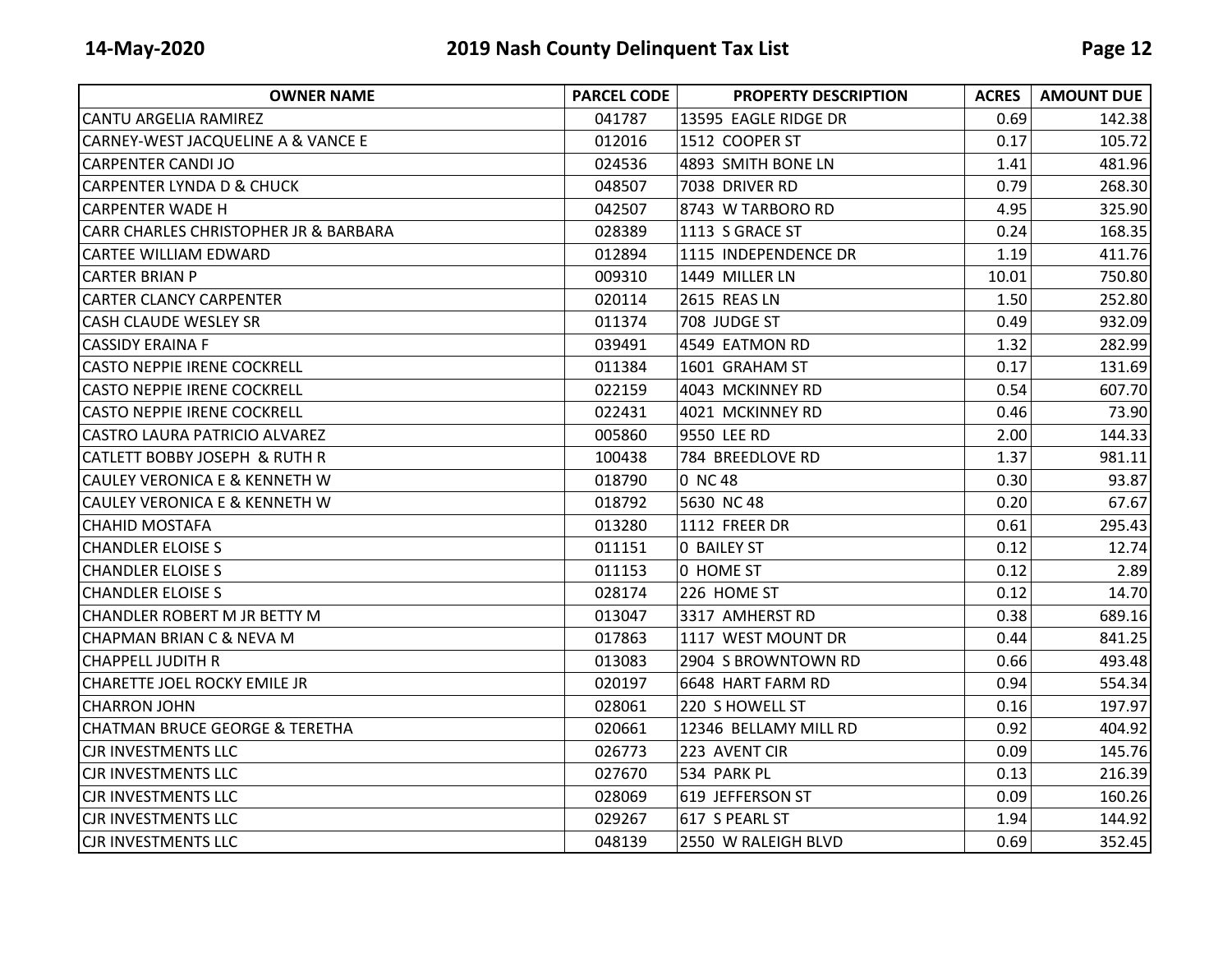| <b>OWNER NAME</b>                       | <b>PARCEL CODE</b> | <b>PROPERTY DESCRIPTION</b> | <b>ACRES</b> | <b>AMOUNT DUE</b> |
|-----------------------------------------|--------------------|-----------------------------|--------------|-------------------|
| <b>CLACKLER JAMES D PATRICIA L</b>      | 033675             | 300 CREE DR                 | 0.00         | 8.09              |
| <b>CLARK E SCHIRRA JOYNER</b>           | 021586             | 4132 HARRISON DR            | 0.14         | 108.13            |
| <b>CLARK LANGLEY INC</b>                | 003482             | 228 REGENCY DR              | 0.87         | 36.45             |
| <b>CLARK RHONDA KNIGHT</b>              | 013012             | 2904 WESTMINSTER DR         | 0.43         | 735.16            |
| <b>CLARKE KEVAN</b>                     | 024182             | 606 DEXTER ST               | 0.12         | 21.46             |
| <b>CLARKE KEVAN</b>                     | 024183             | 614 DEXTER ST               | 0.12         | 21.46             |
| <b>CLARKE KEVAN</b>                     | 025501             | 529 HENRY ST                | 0.12         | 49.88             |
| <b>CLEMONS DORA B</b>                   | 009926             | 322 GUM AVE                 | 0.89         | 397.14            |
| <b>CLEMONS MOLLIE HEIRS</b>             | 004711             | 0 COPE AVE                  | 0.18         | 121.41            |
| <b>CLMM INC</b>                         | 000953             | 4534 W CASTALIA RD          | 12.76        | 706.03            |
| <b>CLMM INC</b>                         | 000954             | 0 W CASTALIA RD             | 14.31        | 276.98            |
| <b>CLMM INC</b>                         | 002853             | 838 SEVENTH ST              | 0.15         | 108.06            |
| <b>CLMM INC</b>                         | 002913             | 0 REAR CAMPGROUND RD        | 5.00         | 67.93             |
| <b>CLMM INC</b>                         | 007207             | 701 S FIRST ST              | 0.17         | 144.14            |
| <b>CLMM INC</b>                         | 007209             | O S FIRST ST                | 0.16         | 28.14             |
| <b>CLMM INC</b>                         | 008308             | O E NASH ST                 | 0.14         | 19.40             |
| <b>CLMM INC</b>                         | 023613             | 1993 N OLD CARRIAGE RD      | 0.54         | 494.26            |
| <b>CLMM INC</b>                         | 025293             | 5808 RED OAK RD             | 1.11         | 152.44            |
| <b>CLMM INC</b>                         | 025822             | 719 COLUMBIA AVE            | 0.17         | 156.60            |
| <b>CLMM INC</b>                         | 031727             | 0 RED OAK RD                | 0.43         | 13.36             |
| <b>CLMM INC</b>                         | 038752             | O SYKES RD                  | 1.05         | 156.77            |
| <b>CLMM INC</b>                         | 040132             | 0 SYKES RD                  | 4.11         | 1,103.65          |
| <b>CLMM INC</b>                         | 042198             | 0 CAMPGROUND RD             | 14.80        | 97.73             |
| <b>CLMM INC</b>                         | 043363             | <b>9355 PINE ST</b>         | 12.65        | 153.00            |
| <b>CLMM INC</b>                         | 102926             | <b>0 SOUTH FIRST STREET</b> | 0.26         | 61.20             |
| <b>CLMM INC</b>                         | 102927             | 0 SOUTH FIRST STREET        | 0.22         | 56.28             |
| <b>CLMM INC</b>                         | 102930             | 0 MURFREE STREET            | 0.51         | 43.83             |
| <b>COBB JOHN H &amp; MARY C JENKINS</b> | 029294             | 411 N HOWELL ST             | 0.22         | 57.19             |
| <b>COBB JOHN H &amp; MARY C JENKINS</b> | 029295             | 413 N HOWELL ST             | 0.10         | 37.36             |
| <b>COBB JOHN H &amp; MARY C JENKINS</b> | 029296             | 418 N HOWELL ST             | 0.20         | 75.48             |
| <b>COBLE GRAHAM V &amp; JANIS L</b>     | 015416             | 322 FOREST HILL AVE         | 0.43         | 553.37            |
| <b>COBLE GRAHAM V &amp; JANIS L</b>     | 023496             | 901 WEST HAVEN BLVD         | 0.30         | 661.01            |
| <b>COBLE GRAHAM V &amp; JANIS L</b>     | 027783             | 757 FALLS RD                | 0.21         | 367.93            |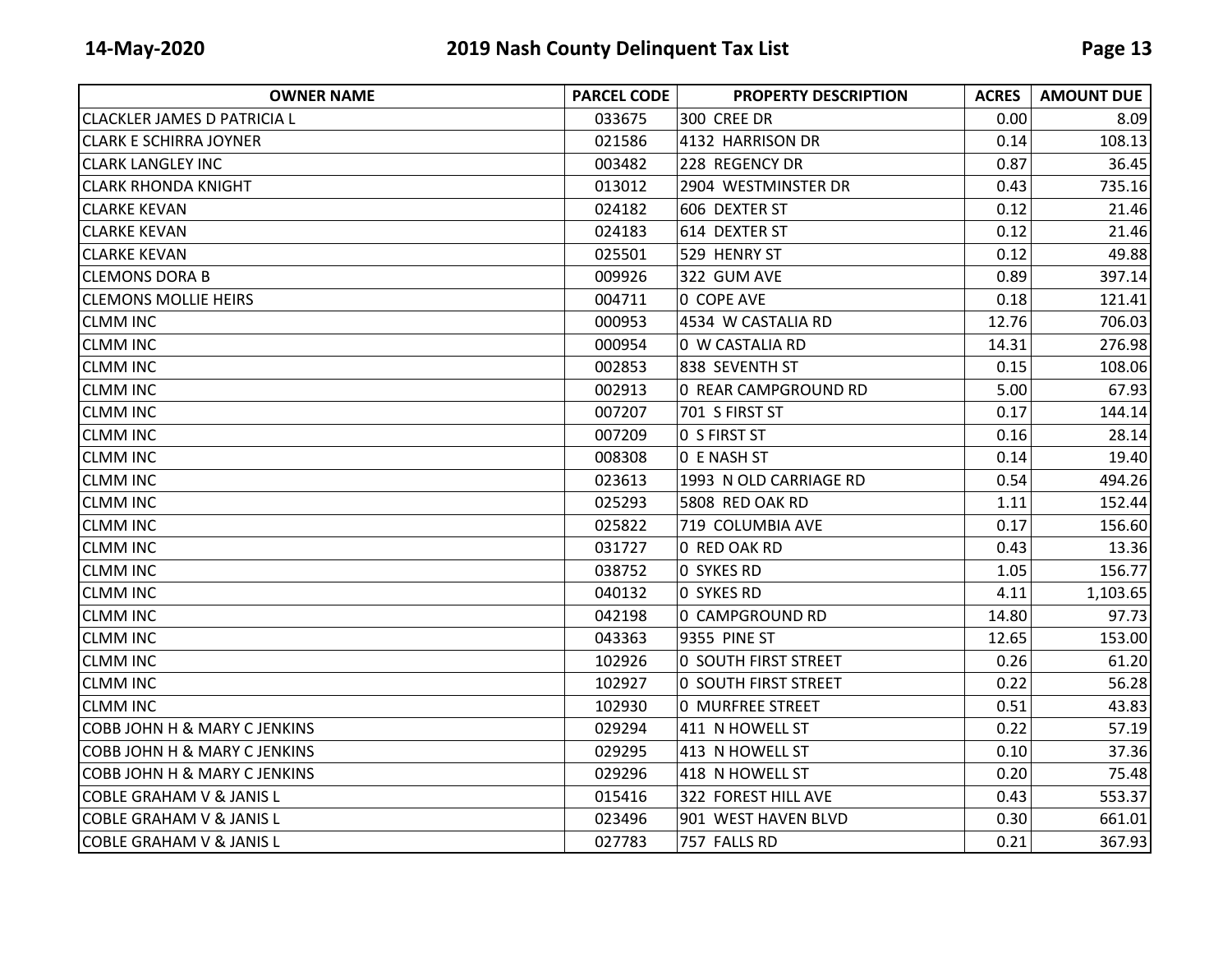| <b>OWNER NAME</b>                               | <b>PARCEL CODE</b> | <b>PROPERTY DESCRIPTION</b> | <b>ACRES</b> | <b>AMOUNT DUE</b> |
|-------------------------------------------------|--------------------|-----------------------------|--------------|-------------------|
| COBLE GRAHAM V & JANIS L                        | 029005             | 212 WILKINSON ST            | 0.71         | 1,021.41          |
| <b>COBLE GRAHAM V &amp; JANIS L</b>             | 029975             | 1431 BEAL ST                | 0.17         | 495.62            |
| <b>COBLE GRAHAM V &amp; JANIS L</b>             | 031004             | 1533 W THOMAS ST            | 0.18         | 422.38            |
| <b>COBLE GRAHAM V &amp; JANIS L</b>             | 033101             | O PEACHTREE & WILKINSON ST  | 0.24         | 80.90             |
| <b>COCKRELL GARY L</b>                          | 021585             | 0 OFF S OLD CARRIAGE RD     | 9.59         | 257.67            |
| <b>COCKRELL GARY L</b>                          | 021598             | 8129 SPENCER COCKRELL RD    | 1.00         | 533.33            |
| <b>COCKRELL GARY LYNN</b>                       | 021620             | 3608 SANDY CROSS RD         | 1.16         | 294.82            |
| COCKRELL JOSEPH W BRENDA M                      | 016099             | 121 N HALIFAX RD            | 0.22         | 6.49              |
| <b>COCKRELL VIVIAN B HEIRS</b>                  | 020288             | 6458 CAMERON ST             | 0.50         | 621.47            |
| <b>COE WANDA</b>                                | 028951             | 310 W VIRGINIA ST           | 0.11         | 248.13            |
| COFIELD CHARLES O & MARY D                      | 028324             | 832 GAY ST                  | 0.17         | 30.95             |
| <b>COHEN GERDINE</b>                            | 008564             | 119 POTEAU DR               | 0.00         | 8.09              |
| <b>COLBERT DANNY H JR</b>                       | 024433             | 607 N PINE ST               | 0.10         | 18.50             |
| <b>COLBERT DANNY HUGH SR</b>                    | 024435             | 612 N TILLERY ST            | 0.10         | 22.80             |
| <b>COLBERT DANNY HUGH SR</b>                    | 026478             | 803 CARTER ST               | 0.22         | 69.86             |
| <b>COLE JACQUELINE BATTLE</b>                   | 022634             | 10779 NC 33                 | 0.69         | 65.62             |
| <b>COLEMAN ARNETT</b>                           | 027098             | 920 GAY ST                  | 0.13         | 142.11            |
| <b>COLEMAN ARNETT</b>                           | 028716             | 2202 S CHURCH ST            | 0.17         | 38.77             |
| <b>COLEMAN EDDIE JR</b>                         | 014266             | 201 SAINT CATHERINES WALK   | 0.40         | 665.02            |
| <b>COLEY CAROL JEAN M &amp; CHARLIE</b>         | 025246             | 622 S VYNE ST               | 0.13         | 41.21             |
| <b>COLEY IDA HEIRS</b>                          | 003157             | 308 N ALSTON ST             | 0.28         | 78.16             |
| COLEY JAMES RAY JR & DORIS M                    | 035680             | 0 SMITH RD                  | 1.06         | 88.49             |
| <b>COLEY TIMOTHY J &amp; THERMON E COLEY JR</b> | 025498             | 943 E HILLIARDSTON RD       | 1.76         | 689.94            |
| <b>COLLIE CHERYL KING</b>                       | 048229             | 5249 HIGHPOINT DR           | 2.32         | 923.38            |
| <b>COLLIER BERNICE</b>                          | 028832             | 1211 BOONE ST               | 0.24         | 123.53            |
| <b>I</b> COLLINS TONY                           | 031147             | 1321 MAPLE ST               | 0.23         | 49.67             |
| <b>COLLINS WILLIAM DALLAS</b>                   | 011607             | 1712 W RALEIGH BLVD         | 0.30         | 150.91            |
| COMMUNITY INVESTMENT PRTNRS OF NC LLC           | 027267             | 600 WILKINSON ST            | 4.42         | 1,325.28          |
| ICONE DONNA G                                   | 040001             | 11582 OLD US 64             | 6.62         | 371.94            |
| CONTRERAS NERY ADIEL RIOS                       | 043274             | 503 N WALNUT ST             | 0.31         | 204.71            |
| CONWAY JOSHUA PAUL                              | 008816             | 108 OKMULGEE DR             | 0.00         | 8.09              |
| COOKE DANIEL RAY & MELISSA NELMS                | 044792             | 4031 WATSON SEED FARM RD    | 1.48         | 473.43            |
| <b>COOKE LELAND LISA</b>                        | 043367             | 11500 RED BUD RD            | 1.12         | 189.76            |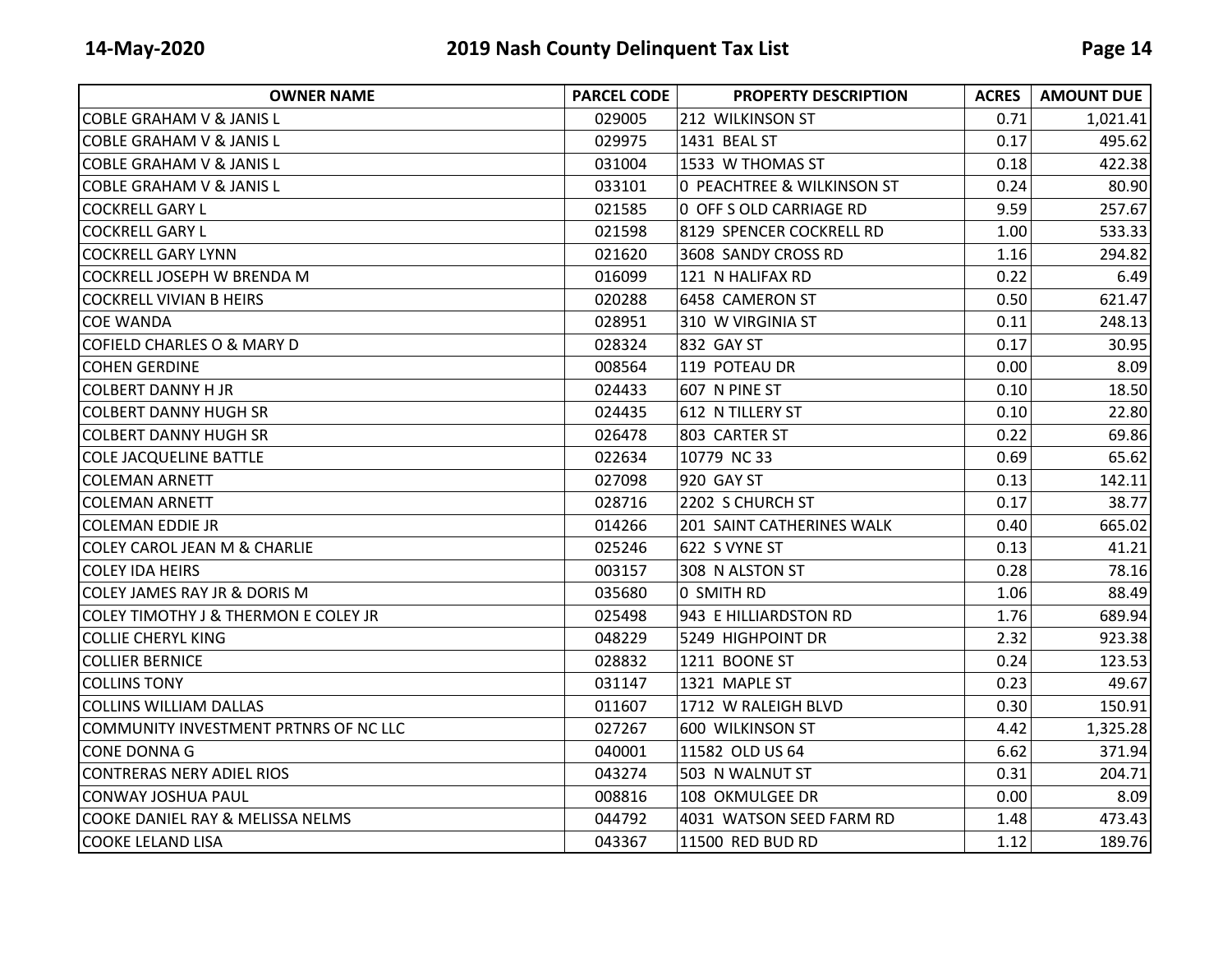| <b>OWNER NAME</b>                             | <b>PARCEL CODE</b> | <b>PROPERTY DESCRIPTION</b>   | <b>ACRES</b> | <b>AMOUNT DUE</b> |
|-----------------------------------------------|--------------------|-------------------------------|--------------|-------------------|
| ICOOKE PANSY M                                | 027869             | 4724 FIRE TOWER RD            | 0.72         | 406.82            |
| COOPER BENNIE C JR & MONICA L HARRIS          | 049100             | 7299 CEDAR GROVE SCHOOL LO RD | 1.14         | 111.57            |
| <b>COOPER CLEO</b>                            | 026066             | 810 W THOMAS ST               | 0.17         | 130.85            |
| <b>COOPER DARRIC</b>                          | 028704             | 211 HOME ST                   | 0.12         | 39.32             |
| <b>COOPER GWENDOLYN</b>                       | 030845             | 1801 S CHURCH ST              | 0.17         | 35.88             |
| COOPER GWENDOLYN M                            | 028276             |                               | 0.26         | 105.11            |
| <b>COOPER GWENDOLYN M</b>                     | 029408             | 1805 S CHURCH ST              | 0.17         | 101.44            |
| COOPER IDA G                                  | 022226             | 10090 N US 301                | 0.17         | 184.01            |
| ICOOPER IDA G                                 | 022232             | 0 NORTH US 301                | 0.57         | 64.92             |
| <b>COOPER MICHAEL JACK COOPER</b>             | 011649             | 784 ARRINGTON AVE             | 0.26         | 256.70            |
| COOPER MICHAEL JACK COOPER                    | 011651             | 1411 W RALEIGH BLVD           | 0.32         | 258.68            |
| <b>COOPER MICHAEL JACK COOPER</b>             | 030681             | 1511 DAVIS ST                 | 0.16         | 121.36            |
| COOPER ROXANNA HEIRS                          | 003340             | O BRAKE ST                    | 0.17         | 42.21             |
| <b>COOPER STEPHANIE</b>                       | 013748             | 200 S ENGLEWOOD DR            | 0.77         | 40.11             |
| <b>COOPER WILLIAM THOMAS JR</b>               | 038642             | 3992 WIGGINS RD               | 0.73         | 361.67            |
| <b>COOPER WILLIE RAY</b>                      | 020872             | 2183 SWIFT CREEK SCHOOL RD    | 0.46         | 109.58            |
| <b>COPPEDGE JAMES</b>                         | 000195             | 0 END SUMLER RD               | 1.12         | 82.64             |
| COQUE EMONVIL GEORGIA DAVIS                   | 026214             | 1808 SW MAIN ST               | 0.22         | 48.33             |
| <b>CORBETT SANDRA G</b>                       | 034284             | 8606 NORRIS AVE               | 7.52         | 227.78            |
| <b>CORDELL JOHNNIE HEIRS</b>                  | 006960             | 7763 WEBBS MILL RD            | 0.51         | 432.73            |
| <b>CORDELL JOHNNIE HEIRS</b>                  | 006962             | 0 OFF WEBBS MILL RD           | 0.52         | 28.21             |
| CORDOVA ENRIQUE                               | 036382             | 3971 MITCHELL RD              | 1.58         | 450.45            |
| <b>CORIOLIS PROPERTIES LLC</b>                | 026312             | 620 CLEVELAND ST              | 0.12         | 3.35              |
| <b>CORLEY DAVID N KAREN K</b>                 | 008648             | 13348 OLD RALEIGH WILSON RD   | 24.58        | 513.85            |
| <b>CORNERSTONE HOLDINGS &amp; DEVELOPMENT</b> | 025406             | 1032 S CHURCH ST              | 0.17         | 297.16            |
| CORNERSTONE HOLDINGS & DEVELOPMENT            | 025413             | 1028 S CHURCH ST              | 0.17         | 39.61             |
| <b>COTTON TRUEMILLA</b>                       | 031071             | 1547 BOONE ST                 | 0.21         | 116.00            |
| COUNCIL MANSON JR                             | 030762             | 437 DEXTER ST                 | 0.12         | 26.31             |
| <b>COX JAMES W</b>                            | 048999             | 2610 BUSINESS PARK DR         | 1.12         | 1,826.57          |
| <b>CRADDOCK ALLEN C WYCHE</b>                 | 044979             | <b>0 E HANES AVE</b>          | 0.14         | 49.07             |
| <b>CRADDOCK DOROTHY</b>                       | 004782             | 12286 E HANES AVE             | 0.14         | 265.01            |
| <b>CRAWFORD BOBBY CAROL</b>                   | 039650             | 7603 SOUTHERN NASH HIGH RD    | 4.25         | 332.53            |
| <b>CROCKER AMY CARLINI</b>                    | 026851             | 600 ARRINGTON AVE             | 0.16         | 30.82             |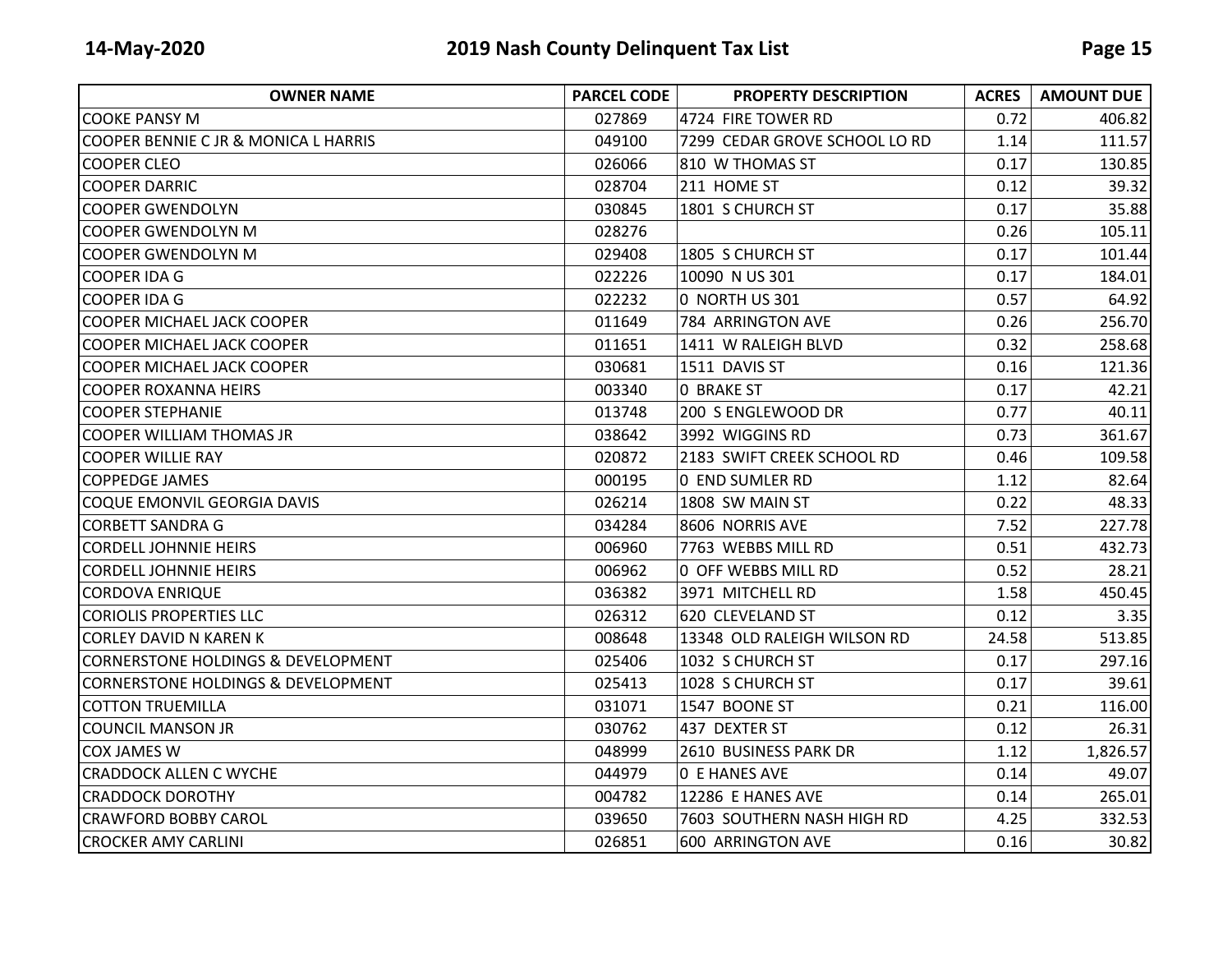| <b>OWNER NAME</b>                      | <b>PARCEL CODE</b> | <b>PROPERTY DESCRIPTION</b> | <b>ACRES</b> | <b>AMOUNT DUE</b> |
|----------------------------------------|--------------------|-----------------------------|--------------|-------------------|
| <b>CROLL RICANNE C</b>                 | 320505             | 4266 W HORNES CHURCH RD     | 11.84        | 161.53            |
| <b>CROLL RICANNE C</b>                 | 320507             | 4258 W HORNES CHURCH RD     | 4.04         | 615.32            |
| <b>CRUDUP JACQUELYN MILLS</b>          | 007077             | 516 S PINE ST               | 0.26         | 214.82            |
| <b>CRUDUP NETTIE WASHINGTON</b>        | 025425             | 1613 DAVIS ST               | 0.17         | 91.32             |
| <b>CRUDUP NETTIE WASHINGTON</b>        | 028726             | 1611 DAVIS ST               | 0.17         | 48.75             |
| <b>CRUMEL BILLY R JR</b>               | 035732             | 10034 STONE HERITAGE RD     | 0.94         | 569.39            |
| <b>CRUMEL FATE HEIRS</b>               | 001079             | 7606 WINTERS RD             | 0.38         | 188.83            |
| <b>CRUMEL FATE HEIRS</b>               | 001081             | 0 WINTERS RD                | 0.33         | 56.58             |
| <b>CRUMEL FATE HEIRS</b>               | 001083             | 0 WINTERS RD                | 0.36         | 50.97             |
| <b>CRUMEL MINNIE POPE HEIRS</b>        | 004801             | 12191 E PAMLICO ST          | 0.14         | 120.23            |
| CRUMEL WILLIAM OSCAR HEIRS             | 004819             | 7839 MORRIS ST              | 0.55         | 17.48             |
| <b>CRUMEL WILLIAM OSCAR HEIRS</b>      | 004824             | 7883 MORRIS ST              | 0.18         | 36.54             |
| CRUZ ODILON SAMPAYO & ANA L RODARTE    | 024713             | 12457 OLD BAILEY HWY        | 1.00         | 351.64            |
| <b>CRYSTALS ELITE DANCE STUDIO LLC</b> | 303167             | 2040 FENNER RD              | 3.00         | 1,946.46          |
| <b>CURTIS FRANCES Y HEIRS</b>          | 011919             | 3680 SHENANDOAH DR          | 0.69         | 973.03            |
| <b>CURTIS SHIRLEY HAGENS</b>           | 011794             | 0 MORRIS CT                 | 0.48         | 21.34             |
| <b>CURTIS SHIRLEY HAGENS</b>           | 011798             | 0 MORRIS CT                 | 0.46         | 19.90             |
| ICURTIS SHIRLEY HAGENS                 | 011840             | 0 SHENANDOAH CT             | 0.36         | 18.23             |
| <b>CURTIS SHIRLEY HAGENS</b>           | 011841             | 0 SHENANDOAH CT             | 0.43         | 19.07             |
| <b>CURTIS SHIRLEY HAGENS</b>           | 011843             | 0 SHENANDOAH CT             | 0.40         | 18.74             |
| <b>CURTIS SHIRLEY HAGENS</b>           | 011845             | 0 WOODLEAF CIR              | 0.43         | 19.07             |
| <b>CURTIS SHIRLEY HAGENS</b>           | 011847             | 0 SHENANDOAH DR             | 0.49         | 46.95             |
| <b>CURTIS SHIRLEY HAGENS</b>           | 011849             | 0 SHENANDOAH DR             | 0.48         | 23.18             |
| ICURTIS SHIRLEY HAGENS                 | 011850             | 0 SHENANDOAH DR             | 0.53         | 22.68             |
| <b>CURTIS SHIRLEY HAGENS</b>           | 011852             | <b>0 VALERIE CT</b>         | 0.46         | 11.09             |
| <b>CURTIS SHIRLEY HAGENS</b>           | 011855             | 0 VALERIE CT                | 0.43         | 10.42             |
| <b>CURTIS SHIRLEY HAGENS</b>           | 011858             | 0 VALERIE CT                | 0.33         | 8.23              |
| <b>CURTIS SHIRLEY HAGENS</b>           | 011863             | 0 VALERIE CT                | 0.41         | 9.68              |
| <b>CURTIS SHIRLEY HAGENS</b>           | 011867             | 0 VALERIE CT                | 0.39         | 6.05              |
| <b>CURTIS SHIRLEY HAGENS</b>           | 011870             | 0 VALERIE CT                | 0.44         | 7.16              |
| <b>CURTIS SHIRLEY HAGENS</b>           | 011872             | 0 VALERIE CT                | 0.46         | 7.48              |
| <b>CURTIS SHIRLEY HAGENS</b>           | 011874             | 0 MORRIS CT                 | 0.45         | 22.77             |
| <b>CURTIS SHIRLEY HAGENS</b>           | 011876             | 0 MORRIS CT                 | 0.47         | 21.34             |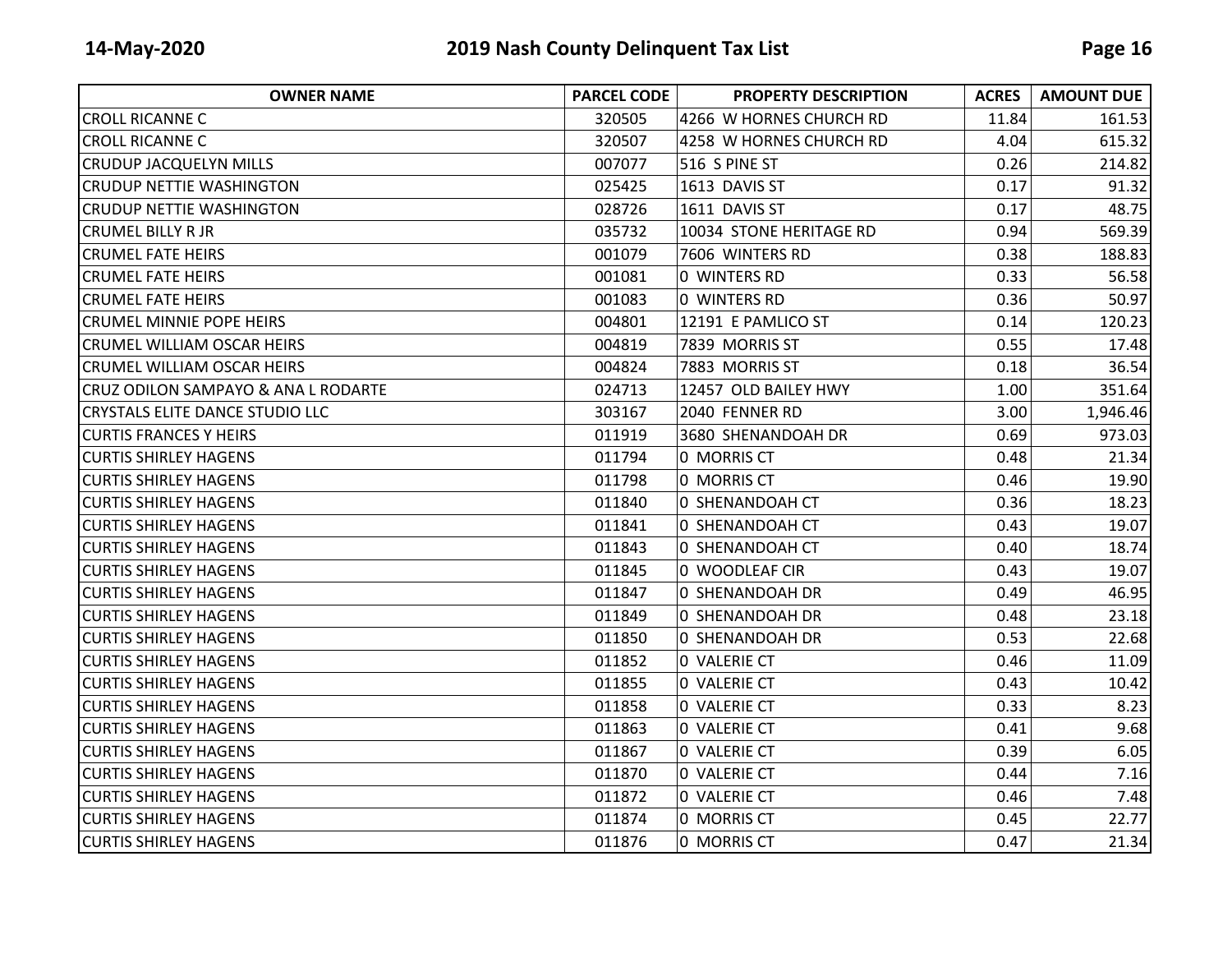| <b>OWNER NAME</b>                       | <b>PARCEL CODE</b> | <b>PROPERTY DESCRIPTION</b> | <b>ACRES</b> | <b>AMOUNT DUE</b> |
|-----------------------------------------|--------------------|-----------------------------|--------------|-------------------|
| <b>CURTIS SHIRLEY HAGENS</b>            | 011879             | 0 MORRIS CT                 | 0.41         | 19.75             |
| <b>ICURTIS SHIRLEY HAGENS</b>           | 013511             | 3575 SHENANDOAH DR          | 0.54         | 832.99            |
| <b>CUSTOM REAL ESTATE SOLUTIONS LLC</b> | 028210             | 1108 SUNSET AVE             | 0.17         | 184.11            |
| <b>CWY HOLDINGS LLC</b>                 | 024916             | 628 DEXTER ST               | 0.12         | 68.03             |
| <b>CWY HOLDINGS LLC</b>                 | 028390             | 657 BEAMAN ST               | 0.12         | 21.18             |
| <b>CWY HOLDINGS LLC</b>                 | 031201             | 1005 S FRANKLIN ST          | 0.17         | 88.71             |
| <b>D3 MK PROPERTIES ACQUISITION</b>     | 100430             | 332 NASHVILLE RD            | 0.17         | 37.29             |
| <b>DANCY BRADY DEMETRIC</b>             | 023902             | 304 UNION ST                | 0.12         | 29.41             |
| <b>DANCY DORIS J</b>                    | 011925             | 601 STARLING WAY            | 0.20         | 191.01            |
| DANCY JU DON DEMINICE                   | 031581             | 2304 BAILEY ST              | 0.12         | 73.66             |
| DANIEL BARBARA C                        | 004840             | 12621 W HANES AVE           | 0.22         | 634.85            |
| <b>DANIEL EDWIN</b>                     | 031913             | 220 VEGA LOOP               | 0.00         | 8.09              |
| DANIELS BENJAMIN A & RENDA D            | 007074             | 212 VEGA LOOP               | 0.00         | 8.09              |
| DANTZLER CELESTA W                      | 029421             | 837 BEAL ST                 | 0.06         | 34.68             |
| DARWIN NATHANIEL W & DIANNE L           | 024201             | 920 SUNSET AVE              | 0.17         | 54.03             |
| <b>DAUGHTRIDGE WILLIAM D</b>            | 011967             | 213 WILLARD ST              | 0.38         | 158.29            |
| DAVIS A O                               | 030774             | 440 CLEVELAND ST            | 0.23         | 159.48            |
| <b>DAVIS ANNIE S</b>                    | 029817             |                             | 0.43         | 55.23             |
| <b>DAVIS ANNIE S</b>                    | 029819             | 0 DAVIS ST                  | 0.25         | 49.38             |
| <b>DAVIS ARLINDA</b>                    | 032105             | 4730 RAYMOND RD             | 0.98         | 522.31            |
| <b>DAVIS ARTHALIA C</b>                 | 024901             | 400 CENTER ST               | 0.12         | 31.03             |
| DAVIS CARL W DORIS H                    | 003507             | 201 KING GEORGE AVE         | 0.43         | 756.74            |
| <b>DAVIS ELOISE</b>                     | 030385             | 617 S TILLERY ST            | 0.17         | 120.16            |
| <b>DAVIS EMMITT</b>                     | 003528             | 804 OLD WILSON RD           | 0.96         | 265.36            |
| <b>DAVIS GARLINDA A</b>                 | 042626             | 2466 WHEELESS CABIN RD      | 1.05         | 183.26            |
| <b>DAVIS JAMES G</b>                    | 020542             | 0 END LUCAS ST              | 0.16         | 2.32              |
| DAVIS JEFF LEE JR                       | 012075             | 4116 S HATHAWAY BLVD        | 0.18         | 130.43            |
| <b>DAVIS JOHN F JR</b>                  | 023838             | 808 BELVEDERE ST            | 0.17         | 228.85            |
| <b>DAVIS KATHERLEAN</b>                 | 029751             | <b>815 STAR ST</b>          | 0.20         | 87.23             |
| DAVIS LE ANNE ET AL                     | 026337             | 7931 MCGREGOR RD            | 1.02         | 224.60            |
| <b>DAVIS MAGGIE H</b>                   | 027459             | 1128 STAR ST                | 0.12         | 47.84             |
| <b>DAVIS MARY C</b>                     | 007093             | 3863 N NC 581               | 1.00         | 7.88              |
| DAVIS MELISSA THARRINGTON               | 047217             | 5973 RACE TRACK RD          | 3.34         | 294.86            |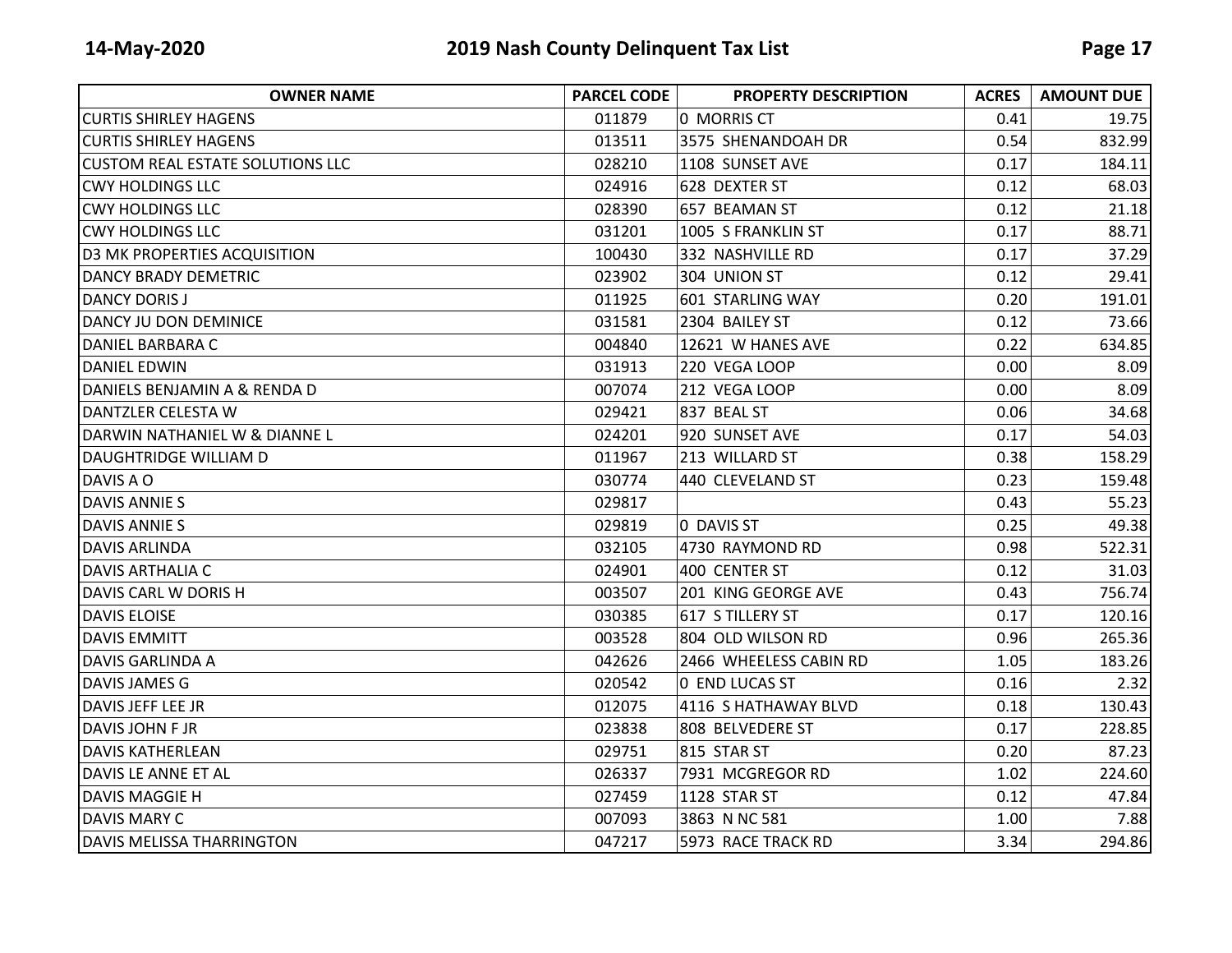| <b>OWNER NAME</b>                             | <b>PARCEL CODE</b> | <b>PROPERTY DESCRIPTION</b> | <b>ACRES</b> | <b>AMOUNT DUE</b> |
|-----------------------------------------------|--------------------|-----------------------------|--------------|-------------------|
| DAVIS NAKIA ET AL                             | 030175             | 811 AVENTON GIN RD          | 0.69         | 277.09            |
| <b>DAVIS ORA D HEIRS</b>                      | 029804             |                             | 0.10         | 34.13             |
| DAVIS ORA D HEIRS                             | 029807             | 1722 S CHURCH ST            | 0.24         | 54.24             |
| <b>DAVIS RONALD INGELE</b>                    | 025984             | 212 HOME ST                 | 0.12         | 29.41             |
| DAVIS SAMUEL SANFORD & ELSIE J                | 024398             | 11313 DAVIS WORRELL RD      | 0.80         | 393.48            |
| DAVIS SHARI MURPHY ET AL                      | 002875             | 115 GOLFERS LN              | 0.34         | 741.00            |
| DAVIS STEVE R MARY B                          | 003850             | 606 LAKEVIEW DR             | 0.25         | 461.34            |
| DAVIS TONYA F                                 | 040407             | 6004 BAINES LOOP RD         | 0.88         | 187.35            |
| <b>DAVIS TROY S LINDA R</b>                   | 040893             | 1019 MAUDIS RD              | 1.04         | 3.31              |
| <b>DAVIS TROY V</b>                           | 035164             | 101 WILLOW OAKS CT          | 0.05         | 435.60            |
| DAVIS TROY V                                  | 040612             | 216 ASHMORE LN              | 0.47         | 1,508.80          |
| <b>DAWES WILLIAM K PATRICIA</b>               | 034882             | 4962 REDMAN RD              | 1.00         | 155.55            |
| <b>DD&amp;A HOLDINGS LLC</b>                  | 026139             | 226 AVENT CIR               | 0.18         | 204.65            |
| DEANS ANGELA NICHOLE                          | 036072             | 8740 SCHOOL ST              | 0.23         | 624.68            |
| IDEANS NATHANIEL & DELOIS ANN                 | 029857             | 1208 SW MAIN ST             | 0.23         | 14.07             |
| IDEANS STARLON R BRENDA J                     | 001124             | 5887 MAIN ST                | 0.30         | 303.66            |
| <b>DEBREW BRENDA W</b>                        | 007100             | 200 APACHE DR               | 0.23         | 418.02            |
| <b>DEBRO JAMES A</b>                          | 009155             | 154 JACKSON RD              | 1.17         | 533.56            |
| DEES CHRISTIAN DAY CARE HM INC                | 023504             | 411 FALLS RD                | 0.34         | 1,071.92          |
| DEES CHRISTIAN DAY CARE HM INC                | 027046             |                             | 0.17         | 90.68             |
| DEL AVALLE ANTONIO A SANTIAGO                 | 042665             | 4668 LAUREL TRAIL RD        | 0.45         | 422.49            |
| <b>DELAINE GISSELLE</b>                       | 041780             | 13425 EAGLE RIDGE DR        | 0.94         | 149.07            |
| <b>DELAINE GISSELLE</b>                       | 041781             | 13455 EAGLE RIDGE DR        | 0.69         | 142.38            |
| IDELAINE GISSELLE                             | 041782             | 13479 EAGLE RIDGE DR        | 0.69         | 142.38            |
| DELELLO WILLIAM                               | 024706             | 321 S HOWELL ST             | 0.16         | 241.44            |
| <b>DELELLO WILLIAM J</b>                      | 038488             | 11470 E NC 97               | 2.34         | 845.51            |
| <b>DELVALLE ANTONIO &amp; AMALIA SANTIAGO</b> | 014734             | 2337 HUNTER HILL RD         | 0.28         | 274.93            |
| <b>DEMPSEY KATHARINE F</b>                    | 021112             | 0 NC 48                     | 0.69         | 119.70            |
| <b>DEMPSEY KATHARINE F</b>                    | 021113             | 0 NC 48                     | 0.83         | 128.57            |
| <b>DENNEY PROPERTIES OF KENTUCKY</b>          | 029038             | 310 PAUL ST                 | 0.23         | 125.01            |
| <b>DENTON DANIEL RUFUS &amp; WIFE</b>         | 029963             | 520 CHESTER ST              | 0.12         | 44.81             |
| <b>DENTON GREGORY HAROLD</b>                  | 005235             | 10157 W NC 97               | 0.50         | 288.52            |
| <b>DENTON JERRY W &amp; PATRICK C DENTON</b>  | 020449             | 4372 S NC 58                | 0.75         | 682.36            |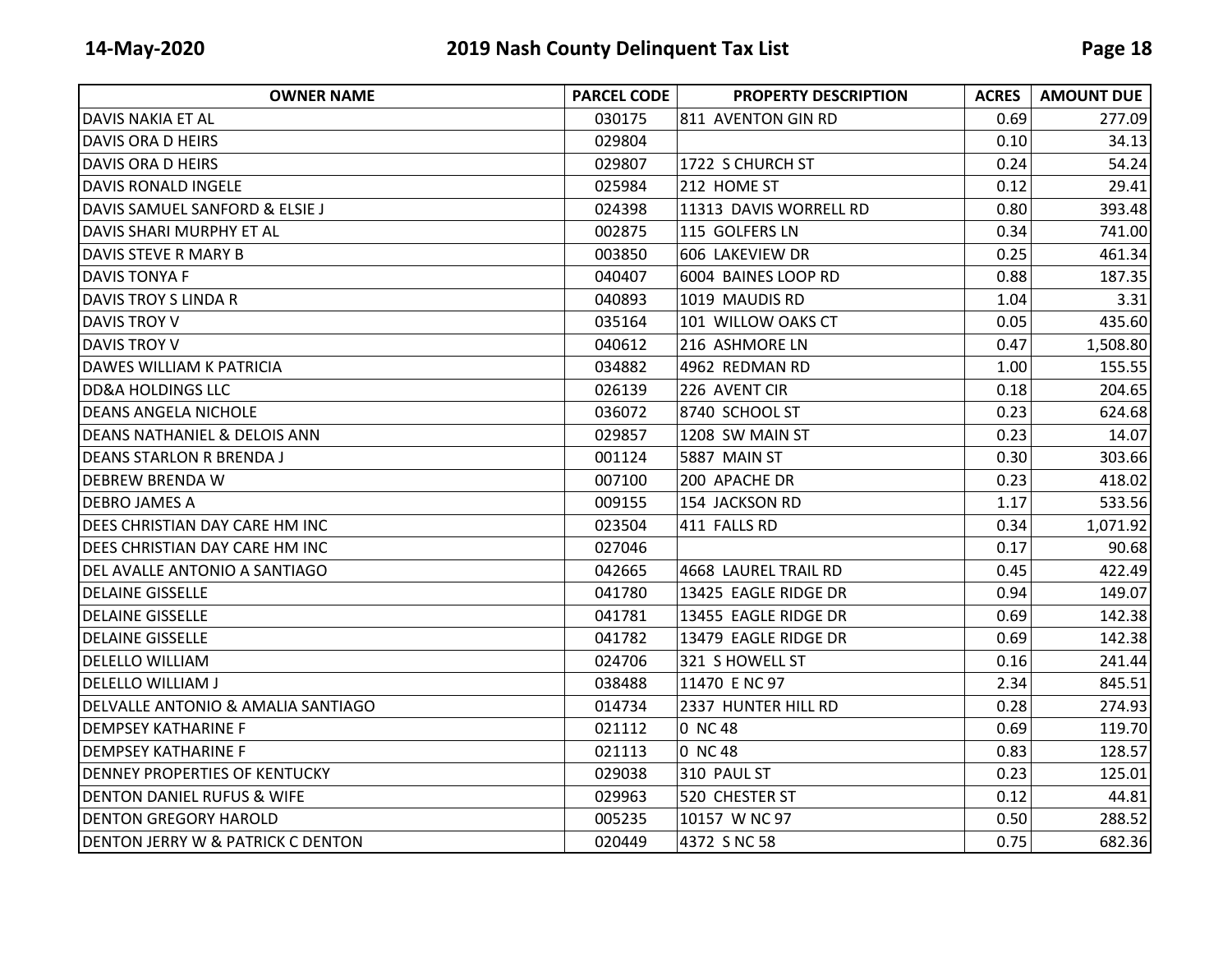| <b>OWNER NAME</b>                          | <b>PARCEL CODE</b> | <b>PROPERTY DESCRIPTION</b> | <b>ACRES</b> | <b>AMOUNT DUE</b> |
|--------------------------------------------|--------------------|-----------------------------|--------------|-------------------|
| DEW DONALD W                               | 024511             | 3510 HOMIE LN               | 0.68         | 713.10            |
| IDEW JEREMY WADE                           | 004536             | 0 WEST NC 97                | 1.48         | 81.01             |
| <b>DEW JEREMY WADE</b>                     | 010347             | 4839 OLD NASH RD            | 1.32         | 308.34            |
| DEW WILLIE LEE JR                          | 041957             | 3018 BERGERON RD            | 0.92         | 339.96            |
| <b>DICKENS CEDRIC</b>                      | 028856             | 900 N CHURCH ST             | 0.53         | 593.62            |
| <b>DICKENS MARLON &amp; SHEILA</b>         | 104441             | 12969 ETHRIDGE RD           | 14.91        | 556.80            |
| DICKERSON M P & ZURIA DICKERSON            | 315022             | 7046 STRICKLAND RD          | 1.57         | 244.54            |
| <b>DICKERSON M P &amp; ZURIA DICKERSON</b> | 315023             | 7060 STRICKLAND RD          | 10.10        | 886.93            |
| <b>DILDA CHRISTOPHER L</b>                 | 110913             | 4580 E NC 97                | 1.07         | 165.74            |
| <b>DOUGHTY HATTLE ALSTON</b>               | 032101             | 4296 BULLSTONE RD           | 0.95         | 867.99            |
| DOUGHTY ROBERT L & LORRAINE S              | 029323             | 4916 MASSENGALE RD          | 1.16         | 195.28            |
| DOUGLAS GIBRALTER ELLA                     | 003774             | 902 HOLLAND LN              | 0.80         | 360.57            |
| DOZIER JOAN H                              | 048738             | 2574 SPRING HILL RD         | 2.27         | 903.53            |
| DOZIER ROBERT WAYNE JOAN H                 | 009590             | 403 E RAILROAD ST           | 0.39         | 1,213.73          |
| <b>DRAKE CLARENCE B JR</b>                 | 003960             | 2236 BARNES CT              | 0.46         | 183.61            |
| <b>DRAKE ELSIE M HEIRS</b>                 | 000515             | 8728 CASTALIA LOOP RD       | 0.27         | 115.39            |
| <b>DRAKE GREGORY MARY HARRELL</b>          | 026646             | 13634 NC 43                 | 0.41         | 212.82            |
| <b>DREWERY PREMIA P ET AL</b>              | 007919             | 10397 POPLAR ST             | 0.19         | 30.86             |
| <b>DREWERY RONNIE</b>                      | 007238             | 4032 WIGGINS RD             | 1.00         | 144.63            |
| <b>DRIVER LD JR</b>                        | 022510             | 4741 RED OAK BATTLEBORO RD  | 0.50         | 339.03            |
| <b>DROTT ADAM &amp; VIRGINIA DARE</b>      | 012170             | 3488 S WESLEYAN BLVD        | 0.26         | 365.24            |
| <b>DSV SPV1 LLC</b>                        | 020611             | 112 SW RAILROAD ST          | 0.66         | 405.29            |
| <b>DUKE DAVID A &amp; BRANDY K DUKE</b>    | 031801             | 1101 BRANDYWINE LN          | 0.27         | 576.09            |
| <b>DUNLAP ELMER &amp; BETTY J</b>          | 030821             | 229 JACKSON ST              | 0.41         | 406.91            |
| <b>DUNN H &amp; C PROPERTIES</b>           | 029607             | 315 S GRACE ST              | 0.19         | 585.81            |
| <b>DUNN H &amp; C PROPERTIES</b>           | 029668             | 718 PEACHTREE ST            | 0.22         | 193.96            |
| <b>DUNN H &amp; C PROPERTIES</b>           | 029691             | 714 PEACHTREE ST            | 0.23         | 239.68            |
| <b>DUNN H &amp; C PROPERTIES</b>           | 030646             | 916 WESTERN AVE             | 0.17         | 247.63            |
| <b>DUNSTON MALINDA</b>                     | 026977             | 616 W THOMAS ST             | 0.11         | 29.13             |
| <b>DUNSTON ORWIN RODNEY</b>                | 007271             | 2846 DREWERY LN             | 0.47         | 250.26            |
| <b>DUPREE MAYBELLE H</b>                   | 023841             | 530 DEXTER ST               | 0.12         | 30.32             |
| <b>DUVROUX DAWN M</b>                      | 044510             | 623 QUIET WATERS RD         | 5.29         | 728.59            |
| <b>DWYER JENNIFER</b>                      | 003738             | 231 W WASHINGTON ST         | 0.08         | 551.62            |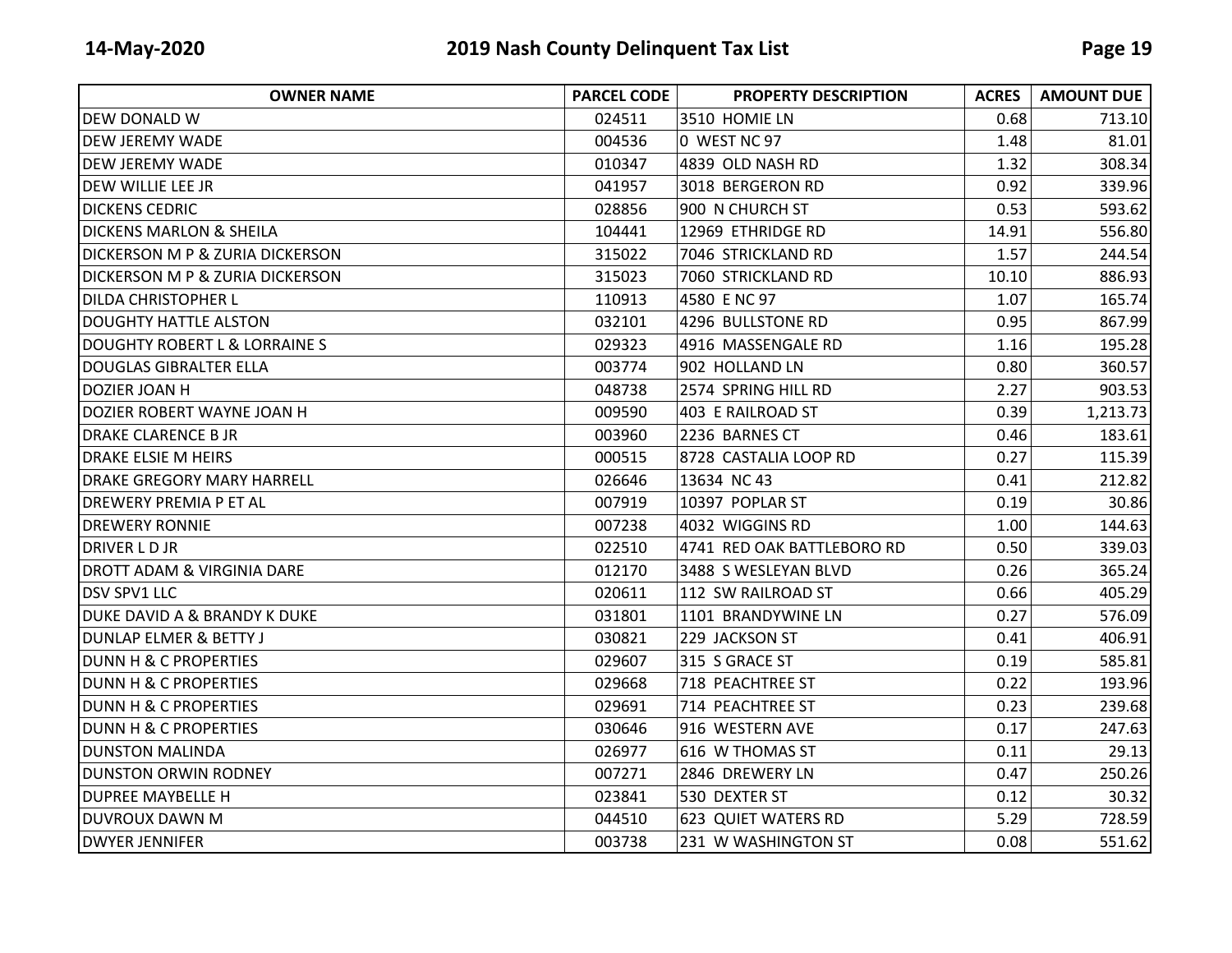| <b>OWNER NAME</b>                        | <b>PARCEL CODE</b> | <b>PROPERTY DESCRIPTION</b> | <b>ACRES</b> | <b>AMOUNT DUE</b> |
|------------------------------------------|--------------------|-----------------------------|--------------|-------------------|
| <b>DWYER JENNIFER</b>                    | 025181             | 1201 BEAL ST                | 0.17         | 315.24            |
| <b>DWYER JENNIFER</b>                    | 006087             | 205 S FIRST ST              | 0.54         | 1,339.54          |
| <b>EAGLE SPORTSWEAR LLC</b>              | 007864             | 10447 S NASH ST             | 3.03         | 8,330.67          |
| <b>EAGLE SPORTSWEAR LLC</b>              | 007873             | 0 S NASH ST & HALES AVE     | 3.02         | 600.41            |
| <b>EARP JACK JR E ELOISE</b>             | 022626             | 3963 MCKINNEY RD            | 0.56         | 281.61            |
| <b>EARP JACK JR EVELYN C</b>             | 022517             | 4797 WOLLETT MILL RD        | 1.00         | 432.50            |
| <b>EARP TIMOTHY S</b>                    | 009599             | 3909 MCKINNEY RD            | 2.95         | 639.41            |
| <b>EASTLAND DEVELOPMENT GROUP INC</b>    | 024944             |                             | 2.08         | 502.37            |
| IEDLER RICHARD A BRENNA C                | 038615             | 3535 LONESOME PINE RD       | 2.70         | 185.14            |
| <b>EDMONDSON DANIEL &amp; SHARLENE</b>   | 012583             | 2501 S CHURCH ST            | 0.32         | 51.78             |
| <b>EDMONDSON DANIEL &amp; SHARLENE</b>   | 012584             | 0 ROSA ST                   | 0.47         | 49.38             |
| <b>EDMUNDSON ANTHONY</b>                 | 002134             | 6197 MAIN ST                | 0.08         | 122.14            |
| <b>EDMUNDSON STEVE MARY FRANCES</b>      | 038047             | 10607 SMITH RD              | 1.08         | 742.83            |
| <b>EDWARDS DEREK A &amp; LAURA L</b>     | 015902             | 2904 AMHERST RD             | 0.34         | 441.09            |
| <b>EDWARDS KEVIN</b>                     | 017420             | 112 WEAVER DR               | 0.78         | 397.61            |
| <b>EDWARDS SANDRA WHITAKER</b>           | 006879             | 0 OFF US 64                 | 1.21         | 14.68             |
| <b>EDWARDS SANDRA WHITAKER</b>           | 006881             | 2583 US 64A                 | 0.68         | 772.05            |
| <b>EDWARDS SANDRA WHITAKER</b>           | 006883             | 2456 MOODY CT               | 0.54         | 108.33            |
| <b>EDWARDS SANDRA WHITAKER</b>           | 006885             | 311 BATTLE DR               | 0.22         | 111.72            |
| EILERS DAVID LEIGH & KIMBERLY WILLIAMS   | 015476             | 501 OLD MILL RD             | 2.07         | 2,586.42          |
| <b>ELLIS DOROTHY</b>                     | 005681             | 10337 S OAK ST              | 0.34         | 408.19            |
| <b>ELLIS JOE LOUIS &amp; PEGGY C</b>     | 005191             | 9412 STOKES RD              | 0.34         | 431.42            |
| <b>ELLIS MARK W</b>                      | 033615             | 142 CATOOSE DR              | 0.00         | 8.09              |
| <b>ELMORE GARLAND W JR</b>               | 041061             | 4721 MORNING GLORY WAY      | 0.24         | 570.40            |
| <b>EPPS ALICE A</b>                      | 020897             | 4204 JACOBS AVE             | 0.17         | 3.80              |
| <b>EPPS ALICE A</b>                      | 027530             | 376 W RALEIGH BLVD          | 0.24         | 53.60             |
| <b>ERAS USIEL CRUZ</b>                   | 029463             | 700 S HOWELL ST             | 0.23         | 185.93            |
| <b>ERDMAN CHARLES R PEGGY RIEDER</b>     | 006801             | 1928 TYSON LOOP RD          | 0.74         | 802.67            |
| <b>ERICKSON CYNTHIA H &amp; DAVID L</b>  | 019293             | 10468 LAKE ROYALE RD        | 5.79         | 5.06              |
| <b>ESHE SAUUDA Y</b>                     | 026042             | 517 DEXTER ST               | 0.12         | 42.07             |
| <b>ESHE SAUUDA Y</b>                     | 026044             | 513 DEXTER ST               | 0.12         | 3.02              |
| <b>ESPINOZA ENRIQUE GONZALEZ</b>         | 005713             | 9587 CAMP CHARLES RD        | 0.92         | 558.50            |
| ESPINOZA RAMIRO SALAZAR & NANCY K ALFARO | 041606             | 9418 GREEN POND LOOP RD     | 0.93         | 441.90            |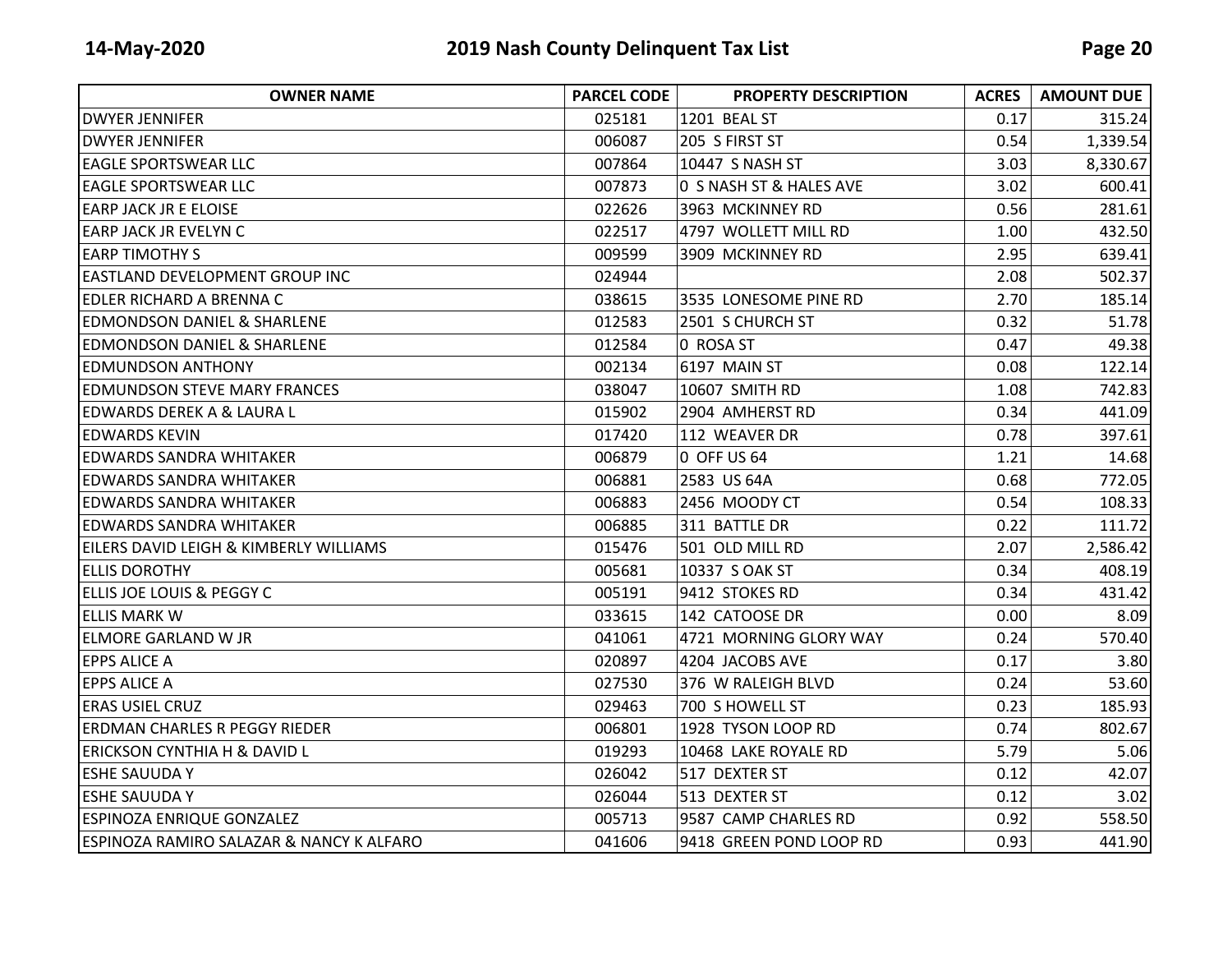| <b>OWNER NAME</b>                       | <b>PARCEL CODE</b> | <b>PROPERTY DESCRIPTION</b> | <b>ACRES</b> | <b>AMOUNT DUE</b> |
|-----------------------------------------|--------------------|-----------------------------|--------------|-------------------|
| ESTRADA MARIELA VALDEZ                  | 003510             | 9900 N WALNUT ST            | 0.50         | 535.83            |
| levans alma l                           | 035778             | 15157 AVENT RD              | 1.02         | 186.12            |
| <b>EVANS CHARLES LEE</b>                | 044039             | 3416 WATSON SEED FARM RD    | 0.87         | 106.80            |
| <b>EVANS DARRYL DEMETRIA JOYNER</b>     | 046178             | 12627 WARD RD               | 1.52         | 738.97            |
| <b>EVANS EVELLA S</b>                   | 002866             | 516 MURFREE ST              | 0.18         | 101.02            |
| <b>EVANS JAMES HARDY &amp; ARLENE R</b> | 026753             | 0 W HILLIARDSTON RD         | 0.22         | 20.82             |
| <b>EVANS KEITH STEPHEN</b>              | 028699             | 118 S HOWELL ST             | 0.27         | 97.79             |
| EVANS LEVI RAY & BELINDA KALE           | 008218             | 12917 SCHOOL HOUSE RD       | 0.25         | 77.49             |
| EVANS MAVIS HEIRS                       | 031079             | 1312 S FRANKLIN ST          | 0.19         | 164.20            |
| <b>EVANS NANCY R</b>                    | 005652             | 2682 ROCK HILL LN           | 1.00         | 360.58            |
| EVANS PRINCE ALBERT JR & LINDA          | 044157             | 4285 TAYLORS GIN RD         | 0.77         | 430.95            |
| <b>EVERETTE EDWARD M RACHEL MAE</b>     | 025977             | 199 MEDFIELD RD             | 1.34         | 296.54            |
| <b>EVERETTE HARVEY T</b>                | 028318             | 420 CLEVELAND ST            | 0.12         | 65.35             |
| IEXUM BEULAH E HEIRS                    | 031160             | 116 RENFROW ST              | 0.11         | 5.63              |
| <b>EZZELL PERCY GRAY JR</b>             | 026480             | 901 FALLS RD                | 0.09         | 183.97            |
| <b>EZZELL PERCY GRAY JR</b>             | 031030             | 907 FALLS RD                | 0.04         | 232.72            |
| <b>EZZELL PERCY GRAY JR</b>             | 031196             | 625 E RIDGE ST              | 0.70         | 364.77            |
| <b>EZZELL PERCY GRAY JR</b>             | 038616             | 3561 LONESOME PINE RD       | 2.60         | 152.62            |
| <b>EZZELL PERCY GRAY JR</b>             | 038617             | 3599 LONESOME PINE RD       | 2.48         | 241.72            |
| <b>EZZELL PERCY GRAY JR</b>             | 103284             | 0 OFF MORGAN ST             | 0.09         | 14.28             |
| <b>F2E HOLDINGS LLC</b>                 | 027231             | 2538 TOM GEORGE RD          | 0.53         | 661.14            |
| <b>FAIRCLOTH CONRAD M</b>               | 015725             | 812 FOREST HILL AVE         | 0.39         | 3.41              |
| <b>FAIRCLOTH JOHN GARRETT</b>           | 013400             | 9582 E NC 97                | 2.00         | 1,082.61          |
| <b>FAIRCLOTH JOHN GARRETT</b>           | 044781             | 9560 E NC 97                | 10.98        | 307.06            |
| <b>FAIRFIELD REALTY DOWN EAST LLC</b>   | 017600             | 0 JORDAN RD                 | 2.50         | 144.81            |
| <b>FAIRFIELD REALTY DOWN EAST LLC</b>   | 108020             | 7770 JORDAN RD              | 0.46         | 146.18            |
| <b>FAIRFIELD REALTY DOWN EAST LLC</b>   | 108021             | 0 JORDAN RD                 | 21.74        | 138.50            |
| <b>FAISON JOSEPHINE WILKINS</b>         | 026822             | 2687 DUKE RD                | 0.46         | 565.57            |
| <b>FAITH HOMES &amp; INVESTMENTS</b>    | 033526             | 7440 BLUE SKY RD            | 0.73         | 584.73            |
| <b>FARMER BERTHA HEIRS</b>              | 029167             | 1704 S CHURCH ST            | 0.04         | 4.71              |
| IFARMER JAMES R HEIRS                   | 029176             | 420 DEXTER ST               | 0.12         | 123.60            |
| <b>FARMER JULIUS HEIRS</b>              | 004201             | 125 CIRCLE DR               | 0.07         | 28.84             |
| <b>FARMER MORRISON W JR</b>             | 022139             | 3108 S HALIFAX RD           | 0.64         | 335.59            |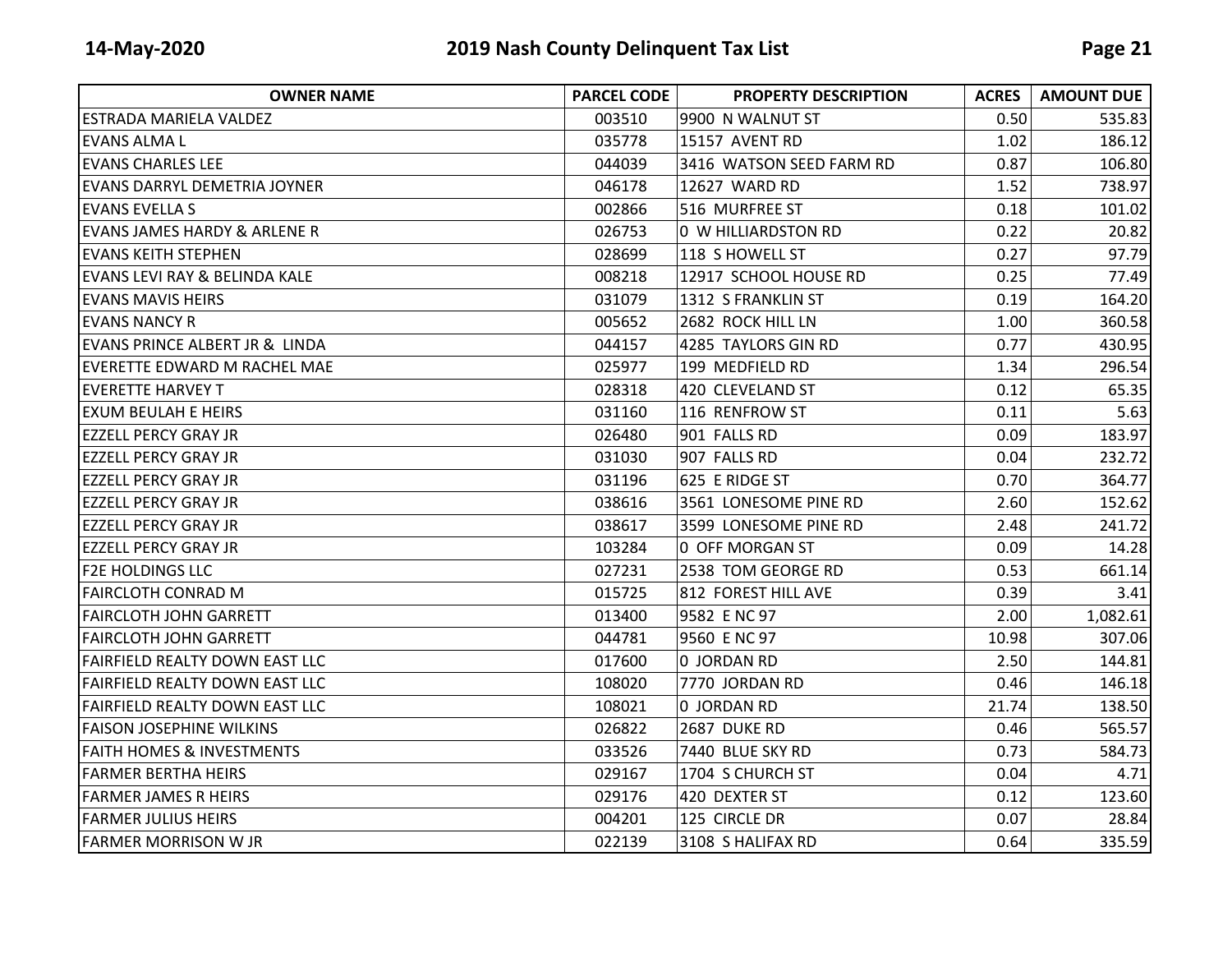| <b>OWNER NAME</b>                            | <b>PARCEL CODE</b> | <b>PROPERTY DESCRIPTION</b> | <b>ACRES</b> | <b>AMOUNT DUE</b> |
|----------------------------------------------|--------------------|-----------------------------|--------------|-------------------|
| <b>FAULKNER CLARENCE B &amp; CINDY B</b>     | 023411             | 8452 RED OAK BLVD           | 0.31         | 15.14             |
| <b>FCD LLC</b>                               | 037934             | 684 CHIMNEY HILL WAY        | 0.38         | 105.53            |
| <b>FCD LLC</b>                               | 049761             | 3200 BELMONT LAKE DR        | 0.39         | 175.88            |
| <b>FCD LLC</b>                               | 049762             | 3057 BELMONT LAKE DR        | 0.41         | 211.05            |
| <b>FELDER YVONNE</b>                         | 106671             | 0 OFF BULLSTONE RD          | 0.33         | 75.91             |
| <b>FELIX LEE ERNEST</b>                      | 029261             | 211 RENFROW ST              | 0.14         | 223.50            |
| <b>FERNANDEZ ARTURO &amp; MARISOL RIVERA</b> | 047008             | 8957 SCHOOL ST              | 0.47         | 451.09            |
| <b>FERRELL WILLIAM T</b>                     | 047368             | 3518 LOOP RD                | 0.70         | 164.72            |
| FERRELL WILLIAM T BARBARA W                  | 042182             | 1127 FERRELL LN             | 1.07         | 343.11            |
| <b>FIELDS IRMA E</b>                         | 029566             | 418 S PEARL ST              | 0.16         | 218.37            |
| <b>FIGNEROA ANTONIO MEDINA</b>               | 106129             | 8066 STONEY HILL CHURCH RD  | 1.92         | 547.87            |
| <b>FINCH EDWARD EARL</b>                     | 008888             | 1289 MT ZION CHURCH RD      | 1.00         | 310.73            |
| FIRST REALTO DEVELOPMENT CORP                | 020857             | 0 HALIFAX RD                | 22.00        | 443.18            |
| <b>FIRST REALTO DEVELOPMENT CORP</b>         | 020861             | 0 HALIFAX RD                | 21.79        | 349.70            |
| FIRST WESLEYAN PROPERTIES LLC                | 017579             | 0 INDIAN BRANCH RD          | 0.74         | 286.89            |
| <b>FIVE O INVESTORS</b>                      | 028290             | 0 EDWARDS ST                | 0.34         | 33.20             |
| <b>FIVE O INVESTORS</b>                      | 028291             | 0 EDWARDS ST                | 0.34         | 33.20             |
| <b>FIVE O INVESTORS</b>                      | 028293             | 0 EDWARDS ST                | 0.34         | 33.20             |
| <b>FIVE O INVESTORS</b>                      | 028299             | 0 EDWARDS ST                | 0.34         | 33.20             |
| FLEMING HARRY H SR & CASSANDRA J             | 033779             | 1006 WEATHERVANE HILL DR    | 0.30         | 114.32            |
| <b>FLINCHUM KATHLEEN</b>                     | 044003             | 2285 BILTMORE RD            | 1.08         | 330.60            |
| <b>FLINT CHRISTINA L</b>                     | 007454             | 124 OKMULGEE DR             | 0.00         | 8.09              |
| <b>FLORES HECTOR ANGELA</b>                  | 015553             | 104 LANE CT                 | 0.58         | 522.91            |
| <b>FLORES INVESTMENTS LLC</b>                | 039733             | 1130 N WESLEYAN BLVD        | 0.99         | 9,378.35          |
| <b>FORBES LARRY D</b>                        | 030699             | 206 N VYNE ST               | 0.12         | 31.73             |
| <b>FORD PATRICK J</b>                        | 006432             | 164 MANHATO DR              | 0.00         | 8.09              |
| <b>FORD PATRICK J</b>                        | 029395             | 732 GAY ST                  | 0.08         | 20.06             |
| FORDS COLONY AT RY MOUNT LLC                 | 021821             | 0 OFF CHIMNEY HILL TRL      | 3.20         | 32.08             |
| FORDS COLONY AT RY MOUNT LLC                 | 049165             | 0 ROSEMOUNT                 | 0.18         | 59.80             |
| FORDS COLONY AT RY MOUNT LLC                 | 049192             | 0 LOTHIAN                   | 0.09         | 70.35             |
| FORDS COLONY AT RY MOUNT LLC                 | 102711             | 0 OFF BELMONT FARMS PARKWAY | 0.13         | 14.00             |
| FORDS COLONY AT RY MOUNT LLC                 | 104456             | 0 VARIOUS FORDS COLONY ROAD | 23.96        | 146.69            |
| FORDS COLONY AT RY MOUNT LLC                 | 104457             | 0 OFF FORDS COLONY DR       | 14.67        | 30.95             |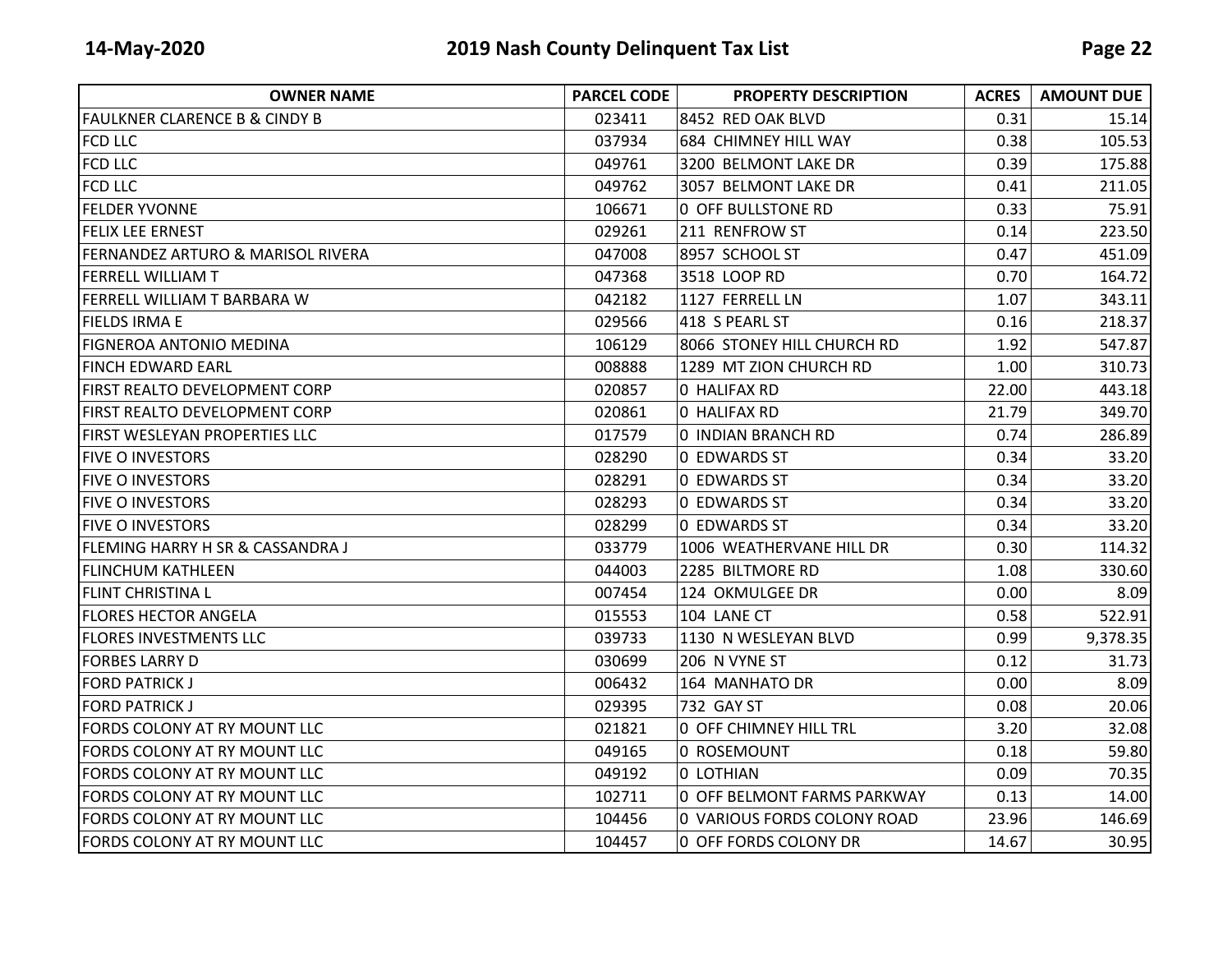| <b>OWNER NAME</b>                     | <b>PARCEL CODE</b> | <b>PROPERTY DESCRIPTION</b> | <b>ACRES</b> | <b>AMOUNT DUE</b> |
|---------------------------------------|--------------------|-----------------------------|--------------|-------------------|
| FORDS COLONY AT RY MOUNT LLC          | 104459             | <b>0 OFF GREAT GLEN</b>     | 6.24         | 13.16             |
| FORDS COLONY AT RY MOUNT LLC          | 104460             | 0 OFF FORDS COLONY DR       | 7.68         | 16.18             |
| FORDS COLONY AT RY MOUNT LLC          | 104461             | 0 OFF CHIMNEY HILL WAY      | 1.55         | 3.31              |
| FOREMAN HUBERTA WILSON                | 003363             | 400 W RAILROAD ST           | 0.38         | 382.36            |
| <b>FORREST GEORGE S</b>               | 000433             | 155 CHAMA DR                | 0.00         | 8.09              |
| <b>FORTE AQUILA HARRISON</b>          | 018628             | 1540 N WESLEYAN BLVD        | 0.91         | 2,722.57          |
| <b>FOSTER MILDRED E</b>               | 022782             | 0 OLD SMITHFIELD RD         | 10.02        | 99.90             |
| <b>FOSTER MILDRED E</b>               | 034302             | 0 OLD SMITHFIELD RD         | 10.05        | 146.36            |
| FOWLER TERRY D & CYNTHIA R            | 001055             | 8672 SUNSET LN              | 1.44         | 263.85            |
| FOX ANNIE A W HEIRS ET AL             | 026727             | 817 W THOMAS ST             | 0.21         | 151.54            |
| IFRADY STEPHEN MICHAEL                | 028842             | <b>0 LAFAYETTE AVE</b>      | 0.70         | 107.85            |
| <b>FRADY STEPHEN MICHAEL</b>          | 031020             | 1012 HAMMOND ST             | 0.44         | 188.67            |
| <b>FRANCESCO LESLIE MICHELLE</b>      | 011017             | 224 JACKSON ST              | 0.31         | 92.16             |
| <b>FRANKLIN HENDERSON MITCHELL TR</b> | 009697             | 303 TOPEZ LN                | 0.00         | 8.09              |
| <b>FRANKLIN STREET SALON LLC</b>      | 023616             | 431 W RALEIGH BLVD          | 0.22         | 131.13            |
| <b>FRANKLIN STREET SALON LLC</b>      | 026235             | 921 PETER ST                | 0.12         | 33.69             |
| <b>FRANKLIN STREET SALON LLC</b>      | 026693             | 619 HENRY ST                | 0.12         | 78.87             |
| <b>FRANKLIN STREET SALON LLC</b>      | 027708             |                             | 0.05         | 23.99             |
| <b>FRANKLIN STREET SALON LLC</b>      | 027875             | 603 W RALEIGH BLVD          | 0.16         | 100.03            |
| IFRANKLIN STREET SALON LLC            | 028184             | 290 W RALEIGH BLVD          | 0.19         | 4.79              |
| <b>FRANKLIN STREET SALON LLC</b>      | 029643             | 639 HENRY ST                | 0.12         | 67.54             |
| <b>FRANKLIN STREET SALON LLC</b>      | 030357             | 614 HENRY ST                | 0.12         | 70.98             |
| <b>FRAZIER JESSIE MAE</b>             | 029508             | 1104 STAR ST                | 0.17         | 85.26             |
| <b>FREEMAN ELLA HEIRS</b>             | 001583             | 9610 BRAY RD                | 0.38         | 63.47             |
| FREEMAN WILLIAM RAY JR                | 038802             | 15053 BELLAMY MILL RD       | 1.72         | 479.51            |
| <b>FREEMAN WILLIE C</b>               | 029531             | 510 CENTER ST               | 0.12         | 30.67             |
| <b>FREEMAN WILLIE C</b>               | 029535             | 504 CENTER ST               | 0.12         | 30.67             |
| <b>FULCHER TINA LEIZA MANNING</b>     | 007403             | 111 VEGA LOOP               | 0.00         | 8.09              |
| FULLER ELIZABETH V & DAVID            | 006431             | 310 S BODDIE ST             | 0.62         | 320.38            |
| FULLER ELIZABETH V & DAVID H          | 006439             | 307 S BODDIE ST             | 0.69         | 659.11            |
| <b>FULMORE DONALD</b>                 | 005221             | 216 VEGA LOOP               | 0.00         | 8.09              |
| <b>G C I PROPERTIES LLC</b>           | 000388             | 165 CHAMA DR                | 0.00         | 8.09              |
| <b>G G CUSTOM HAULING</b>             | 044797             | O ETHRIDGE RD               | 1.39         | 63.42             |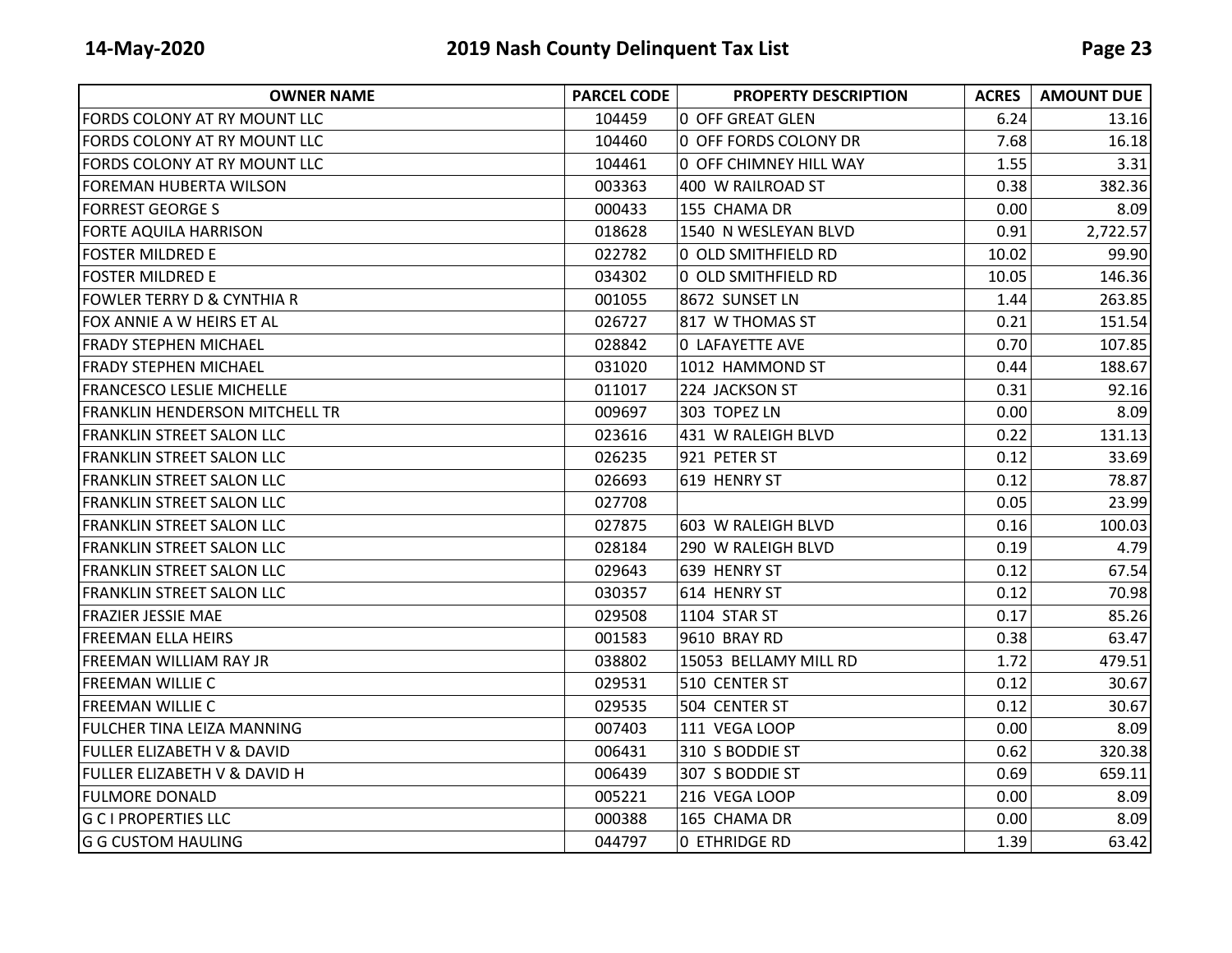| <b>OWNER NAME</b>                                | <b>PARCEL CODE</b> | <b>PROPERTY DESCRIPTION</b> | <b>ACRES</b> | <b>AMOUNT DUE</b> |
|--------------------------------------------------|--------------------|-----------------------------|--------------|-------------------|
| <b>GAITHER MICHAEL LEE &amp; HELEN CHRISTINE</b> | 303899             | <b>0 FIRST STREET EXT</b>   | 1.85         | 301.85            |
| <b>GALLOP SHELTON CLYDE II</b>                   | 013864             | 1070 THORPE RD              | 0.37         | 315.09            |
| <b>GARCIA GERMAN</b>                             | 032096             | 4166 BULLSTONE RD           | 0.93         | 108.24            |
| <b>GARCIA SCOTTY R</b>                           | 048899             | 7168 WINTERS RD             | 2.05         | 892.63            |
| <b>GARCIA-GARCIA NORMA</b>                       | 048492             | 6949 DRIVER RD              | 0.69         | 646.28            |
| <b>GARDNER MARY J</b>                            | 000961             | <b>0 GREENFIELD LN</b>      | 0.51         | 19.57             |
| <b>GARNER JEANETTE W &amp; KATYE GRAY WALKER</b> | 013048             | 405 S ENGLEWOOD DR          | 0.36         | 340.07            |
| <b>GARNER RUBY R WILLIE G</b>                    | 026459             | 321 UNION ST                | 0.12         | 29.41             |
| <b>GARNER TAKEIA</b>                             | 012549             | 913 OAKEY ST                | 0.17         | 185.02            |
| <b>GARRETT FREDDIE ROBERT</b>                    | 031246             | 132 EARL ST                 | 0.16         | 445.03            |
| <b>GERSTL JESSE</b>                              | 010648             | 621 CASCADE AVE             | 0.17         | 131.97            |
| <b>GERSTL JESSE</b>                              | 011754             | 1595 W RALEIGH BLVD         | 0.21         | 116.78            |
| <b>GERSTL JESSE</b>                              | 011768             | 1511 W RALEIGH BLVD         | 0.18         | 158.78            |
| <b>GERSTL JESSE</b>                              | 011984             | 1525 W RALEIGH BLVD         | 0.19         | 147.32            |
| GIBBS GLADFORD E III & JERIAN L MCELWAIN         | 048163             | 4845 TRAVIS RD              | 0.71         | 601.54            |
| <b>GILES JAMES JR HATTIE P</b>                   | 002851             | 219 REGENCY DR              | 0.40         | 669.17            |
| <b>GINDRUP JAMES L</b>                           | 036600             | 7554 S OLD CARRIAGE RD      | 2.59         | 1,281.72          |
| <b>GIPSON CARMALITA</b>                          | 027261             | 623 HENRY ST                | 0.12         | 165.52            |
| <b>GIRON JULIO ALBERTO</b>                       | 041222             | 5515 HOPKINS RD             | 0.86         | 348.06            |
| <b>GIWA ADE REMI</b>                             | 028821             | 132 NW MAIN ST              | 0.06         | 164.41            |
| <b>GLAST WILLIAM E BRENDA S</b>                  | 041691             | 6375 CROWNED DR             | 0.71         | 279.38            |
| <b>GLOVER CHARLES</b>                            | 016362             | 1248 DRIVERS CIR            | 0.40         | 972.94            |
| <b>l</b> GLOVER LINDA S ET AL                    | 045489             | 121 SEBASTIAN WAY           | 0.00         | 244.47            |
| <b>GLOVER LUCILLE DRAKE</b>                      | 027244             | 0 NC 43                     | 0.21         | 40.31             |
| <b>GLOVER LUCILLE DRAKE</b>                      | 027252             | 0 NC 43                     | 0.21         | 40.31             |
| <b>GLOVER PROPERTIES WILSON NASH LLC</b>         | 047862             | 11363 LILES RD              | 2.83         | 249.27            |
| <b>GLOVER PROPERTIES WILSON NASH LLC</b>         | 108073             | 11433 LILES RD              | 3.71         | 613.22            |
| <b>GLOVER PROPERTIES WILSON NASH LLC</b>         | 108074             |                             | 45.83        | 1,846.70          |
| lGLOVER RANDY G                                  | 001167             | 5071 NEEDHAM RD             | 83.88        | 2,603.99          |
| <b>GLOVER TIMOTHY &amp; CYNTHIA M</b>            | 007549             | 10465 S ELM ST              | 0.17         | 198.60            |
| <b>GO INVEST WISELY LLC</b>                      | 027773             | 1001 STAR ST                | 0.12         | 24.83             |
| <b>GODWIN GEORGE S</b>                           | 009165             | 102 W NASH ST               | 0.52         | 1,166.10          |
| <b>GODWIN MELVIN B JR ROBIN B</b>                | 043628             | 6545 OLD SMITHFIELD RD      | 1.86         | 1,243.43          |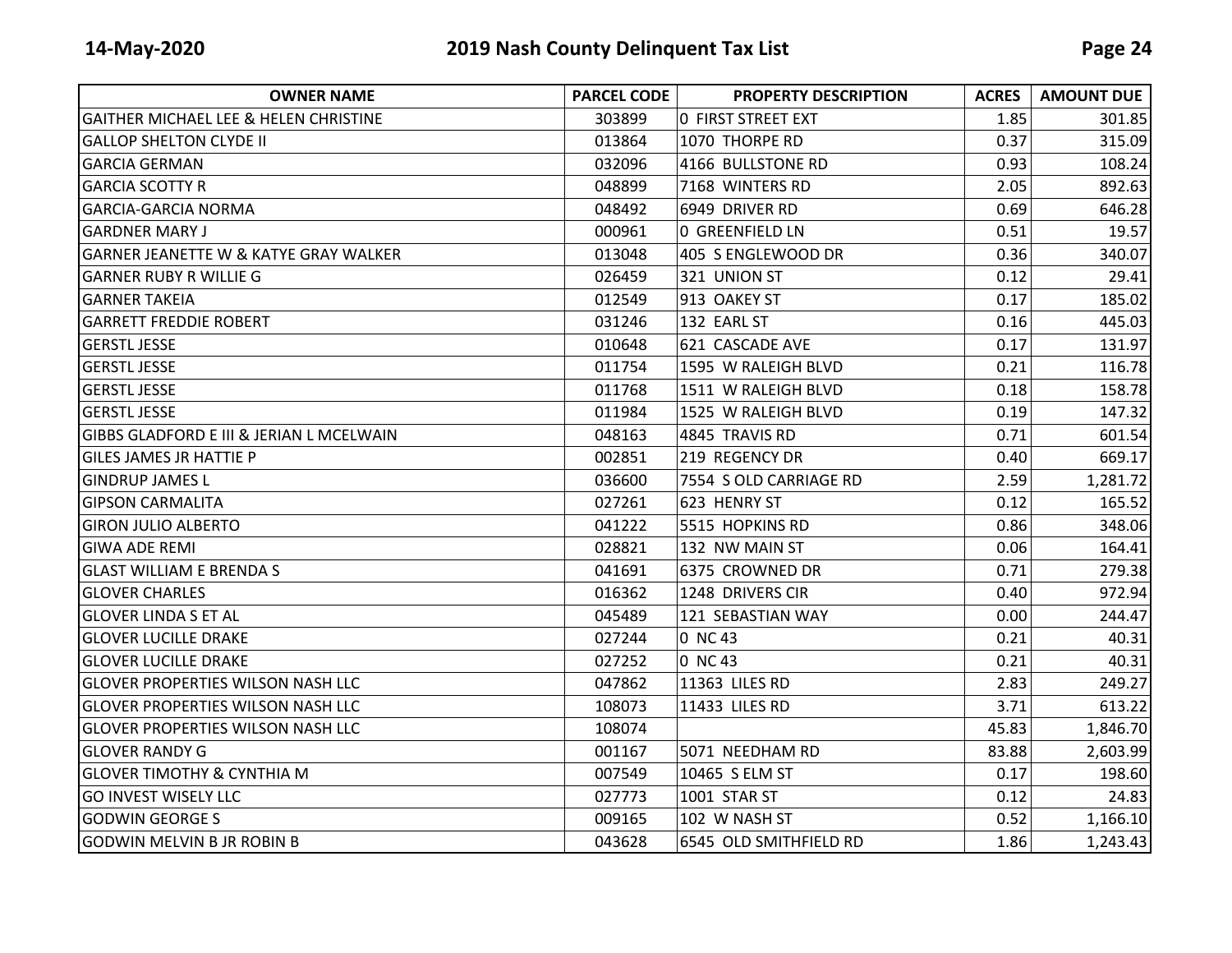| <b>OWNER NAME</b>                               | <b>PARCEL CODE</b> | <b>PROPERTY DESCRIPTION</b> | <b>ACRES</b> | <b>AMOUNT DUE</b> |
|-------------------------------------------------|--------------------|-----------------------------|--------------|-------------------|
| <b>GOGGIO JERRY &amp; RHONDA</b>                | 035838             | 11165 CANDLEWICK RD         | 0.94         | 1,082.27          |
| <b>GOLDCHEST FAMILY LTD PARTNERSHIP</b>         | 034121             | <b>3687 VICK RD</b>         | 1.16         | 523.89            |
| <b>GOMEZ FRANCISCO C &amp; DOMINGA PALACIOS</b> | 042765             | 9535 SHASTA RD              | 1.01         | 134.31            |
| <b>GOMEZ JOSE LUIS</b>                          | 034162             | 9445 STALLINGS RD           | 2.62         | 478.01            |
| <b>GOMEZ JOSE LUIS &amp; JASON GOMEZ FLORES</b> | 009025             | 510 S PINE ST               | 0.26         | 177.31            |
| <b>GONZALEZ MIGUEL &amp; AARON</b>              | 044878             | 9615 SAGE MEADOWS RD        | 0.92         | 132.12            |
| <b>GONZALEZ RODOLFO</b>                         | 029346             | 1008 GAY ST                 | 0.14         | 2.74              |
| <b>GONZALEZ VANESSA SALAZAR</b>                 | 021374             | 6831 LILES RD               | 0.92         | 400.34            |
| <b>GOODLOE DOROTHY J HEIRS</b>                  | 022272             | 4316 JACOBS AVE             | 0.17         | 37.99             |
| <b>GOSPEL VIBE ARTS FOUNDATION INC</b>          | 027336             | 0 HOME ST                   | 0.12         | 5.91              |
| <b>GRAHAM ALMA BANKS &amp; KHALIL Z BANKS</b>   | 034589             | 4527 MACEDONIA RD           | 1.00         | 247.52            |
| <b>GRAHAM BOB M &amp; LUCRECIA</b>              | 046922             | 8851 THOMAS RD              | 1.06         | 1,181.66          |
| GRANDE GUILIBALDO G MARIA D                     | 001434             | 4416 US 264A                | 0.57         | 258.99            |
| IGRAY JESSE HEIRS                               | 014214             | 1017 SHEARIN ANDREW RD      | 0.50         | 159.56            |
| <b>GRAY JOYCE A</b>                             | 012740             | 4170 FLOWERS LN             | 0.77         | 19.81             |
| <b>GREATER ST STEVEN CHURCH OF CHRIST</b>       | 024010             | 214 N HARRIS ST             | 0.17         | 38.69             |
| <b>GREDLER TIMOTHY P &amp; PATRICIA M</b>       | 310559             | 912 BIRCHWOOD DR            | 0.28         | 1,173.65          |
| <b>GREEN JAMES L &amp; LINDA M</b>              | 036205             | 833 FRAZIER RD              | 3.52         | 69.87             |
| IGREEN JEAN TAYLOR SPEARMAN                     | 029957             | 216 UNION ST                | 0.14         | 151.25            |
| <b>GREEN OTIS LEE JR &amp; SARA A</b>           | 006986             | 3434 RIDGE RD               | 10.33        | 500.14            |
| <b>GREENE JEWEL J</b>                           | 029960             | 201 N VYNE ST               | 0.17         | 78.66             |
| <b>GREENE PATTIE HEIRS</b>                      | 000353             | 0 CASTALIA LOOP RD          | 0.30         | 17.79             |
| <b>GREY RUSSELL TRUSTEE</b>                     | 012336             | 548 STARLING WAY            | 0.21         | 238.49            |
| <b>GRIFFIN CALVIN D</b>                         | 029547             | 512 BUICK ST                | 0.18         | 41.22             |
| <b>GRIFFIN DAVID BUNN II</b>                    | 047423             | 751 E CASTALIA RD           | 2.14         | 284.38            |
| <b>GRIFFIN RANDY P &amp; JOE WILLIAMS III</b>   | 001171             | 5869 WARDRICK RD            | 0.51         | 421.42            |
| <b>GRINKLEY ANTHONY D</b>                       | 007824             | 109 POMA DR                 | 0.00         | 8.09              |
| <b>GRODER ROLAND E &amp; SUSAN S</b>            | 014237             | <b>36 COUNTRY CLUB DR A</b> | 1.23         | 860.24            |
| <b>GROESSER RYAN J MARNIL</b>                   | 103294             | 0 RED OAK RD & N BROWNTOWN  | 6.95         | 279.03            |
| <b>GROVES DAVID S &amp; TERRI E</b>             | 016581             | 3728 THARRINGTON RD         | 0.88         | 737.31            |
| <b>GROVES DAVID S &amp; TERRI E</b>             | 027191             | 2545 W HILLIARDSTON RD      | 2.25         | 1,168.32          |
| <b>GUPTON STEVE &amp; ANNIE L</b>               | 049104             | 6420 LEONARD RD             | 1.61         | 407.72            |
| H H RENTALS LLC                                 | 013894             | 450 S WESLEYAN BLVD         | 0.57         | 991.42            |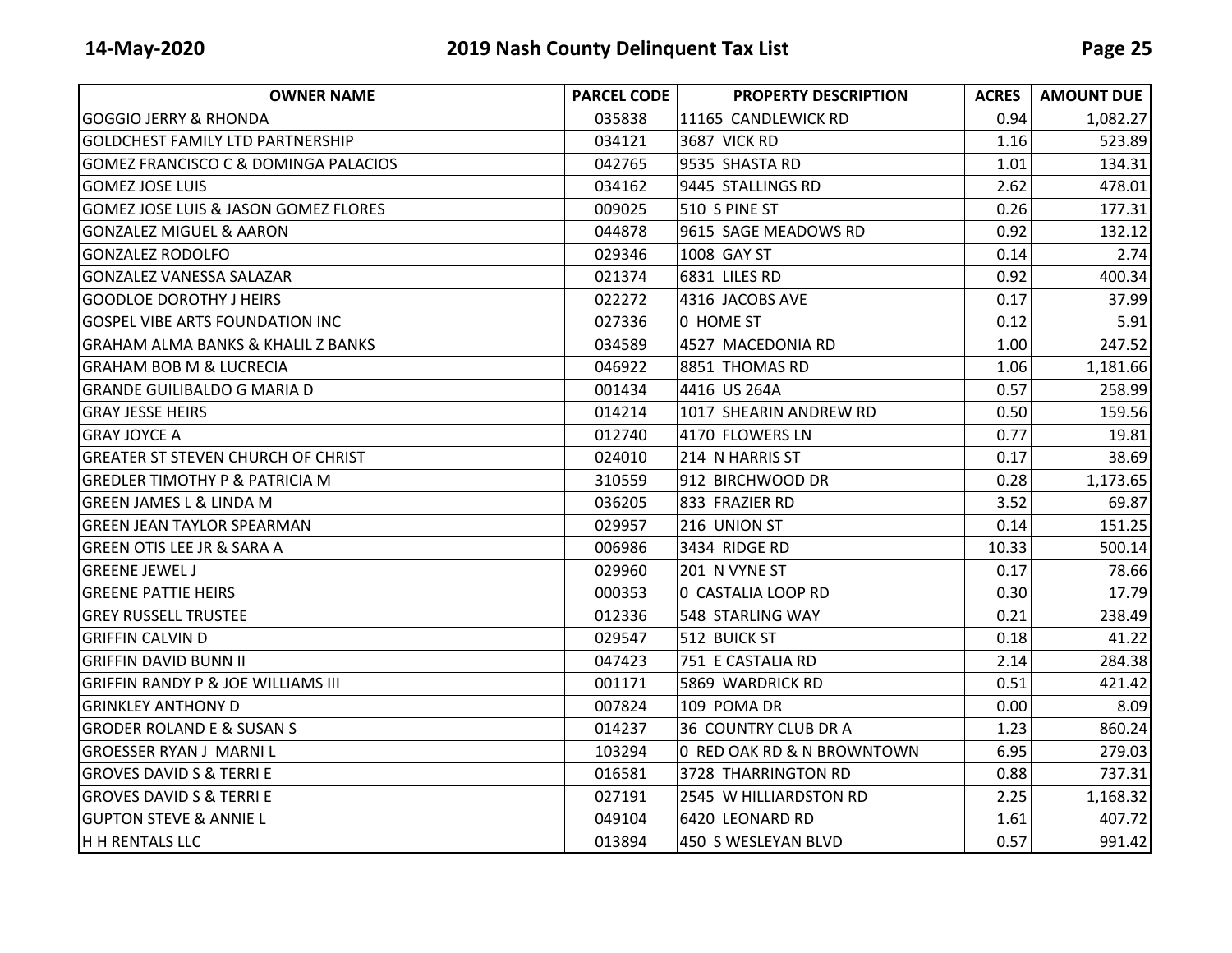| <b>OWNER NAME</b>                 | <b>PARCEL CODE</b> | <b>PROPERTY DESCRIPTION</b> | <b>ACRES</b> | <b>AMOUNT DUE</b> |
|-----------------------------------|--------------------|-----------------------------|--------------|-------------------|
| <b>HADDOCK EDWARD HEIRS</b>       | 030336             | 226 S TILLERY ST            | 0.16         | 136.97            |
| HAISLIP JOSEPH M JR & LEIGH W     | 027313             | 1215 W THOMAS ST            | 0.18         | 257.20            |
| <b>HALES DONNIE L</b>             | 043381             | 2814 SHEARIN RD             | 2.57         | 492.43            |
| HALES DONNIE L & BETTY L          | 049063             | 2872 SHEARIN RD             | 4.68         | 817.99            |
| <b>HALL ERNESTINE</b>             | 007905             | 0 GUM AVE                   | 0.17         | 30.96             |
| HALL GEORGE R II ADAM R NYBORG    | 033473             | 2967 SPRINGHAVEN RD         | 0.89         | 924.00            |
| <b>HALL PAUL BRIAN</b>            | 012511             | 617 ARRINGTON AVE           | 0.34         | 77.04             |
| <b>HALL SERENA W</b>              | 007913             | 0 N OLD FRANKLIN RD         | 29.50        | 80.45             |
| <b>HALL SHELTON P</b>             | 042577             | 4438 BECTON RD              | 1.30         | 539.38            |
| <b>HALL SHELTON P</b>             | 045806             | 4418 BECTON RD              | 1.34         | 841.97            |
| HAMM JANET FLORA                  | 302756             | 9400 BRAY RD                | 2.46         | 749.41            |
| HAMMOND ROSA M & LORAINE MOORE    | 030464             | 315 SMITH ST                | 0.08         | 55.50             |
| HANCOCK SCOTT T KIMBERLY K        | 042324             | 1402 WILEY RD               | 1.00         | 244.35            |
| HARDAWAY E KAI III                | 021933             | O ETHRIDGE RD               | 1.00         | 89.19             |
| <b>HARDY ANGELO</b>               | 018547             | 308 CLIFTON RD              | 0.69         | 348.71            |
| <b>HARDY ANGELO</b>               | 024037             | 932 S GRACE ST              | 0.12         | 110.52            |
| <b>HARDY ANGELO</b>               | 026616             | 1122 GAY ST                 | 0.11         | 25.04             |
| <b>HARDY ANGELO</b>               | 027889             | 830 WESTERN AVE             | 0.18         | 268.60            |
| <b>HARDY ANGELO</b>               | 048194             | 10533 GASKILL FARM RD       | 0.46         | 729.93            |
| <b>HARE JOHN JR &amp; IMOGENE</b> | 007930             | 148 CATOOSE DR              | 0.00         | 8.09              |
| HARGROVE CLAUDETTE ANDREWS        | 027210             | 409 CLYDE ST                | 0.12         | 109.96            |
| <b>HARGROVE RUBY</b>              | 046176             | 4211 SHEARIN RD             | 0.73         | 281.48            |
| <b>HARPER DOUGLAS GLENN</b>       | 015088             | 1113 FREER DR               | 0.46         | 203.68            |
| <b>HARPER IDA HEIRS</b>           | 030491             | 923 LINDSEY ST              | 0.11         | 22.93             |
| <b>HARPER JAMES R EFFIE J</b>     | 030492             | 408 HENRY ST                | 0.12         | 99.61             |
| HARPER JAMES W HEIRS              | 010611             | 341 CEDAR ST                | 0.12         | 26.43             |
| <b>HARPER JESSE WAYNE</b>         | 325748             | 11706 TAYLORS STORE RD      | 0.75         | 375.16            |
| HARRELL DENNIS J MARY E           | 011783             | 8453 SANDY LN               | 0.62         | 488.84            |
| HARRELL ERNEST A & DELORES P      | 024670             | 8335 GRAHAM BRANTLEY RD     | 1.58         | 676.00            |
| <b>HARRINGTON ALLENA M</b>        | 106097             | 10253 PASTURE RD            | 2.18         | 165.97            |
| HARRIS HERMAN EMMA                | 007972             | 0 N OLD FRANKLIN RD         | 1.38         | 115.53            |
| <b>HARRIS JOHNNY E BERNICE L</b>  | 005777             | 1727 S NC 231               | 1.15         | 824.34            |
| <b>HARRIS LARRY J JR</b>          | 026237             | 503 AVENT ST                | 0.17         | 220.06            |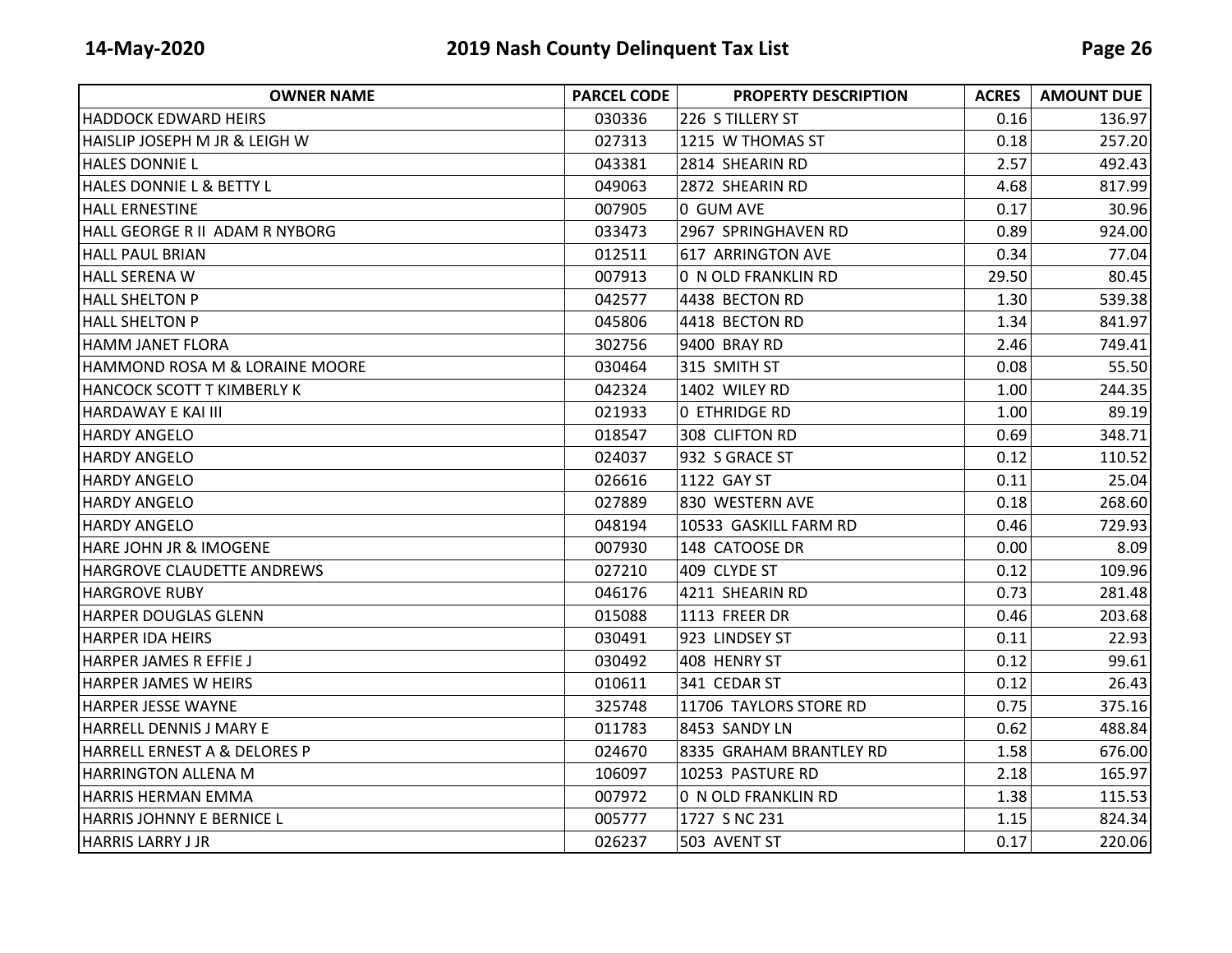| <b>OWNER NAME</b>                   | <b>PARCEL CODE</b> | <b>PROPERTY DESCRIPTION</b> | <b>ACRES</b> | <b>AMOUNT DUE</b> |
|-------------------------------------|--------------------|-----------------------------|--------------|-------------------|
| <b>HARRIS LARRY J JR</b>            | 028426             | 620 ROYAL ST                | 0.19         | 138.80            |
| <b>HARRIS MARIE CRUDUP</b>          | 000426             | O BOULDEN RD                | 0.73         | 91.48             |
| <b>HARRIS SAM &amp; GLORIA</b>      | 031882             | 1562 SPRING HILL RD         | 2.00         | 705.19            |
| <b>HARRIS SANDRA</b>                | 035418             | 11379 OLD US 64             | 0.87         | 485.30            |
| <b>HARRIS TEXANNA R</b>             | 004989             | 10775 SEVEN PATHS RD        | 0.35         | 253.48            |
| <b>HARRIS TINA</b>                  | 038521             | 1726 BOWDEN RD              | 0.69         | 618.78            |
| <b>HARRIS TINA R</b>                | 008875             | 221 SECOND ST               | 1.38         | 602.24            |
| <b>HARRIS TINA R</b>                | 009706             | 309 THIRD ST                | 2.54         | 365.44            |
| <b>HARRIS TINA RICKS</b>            | 006342             | 507 FIRST ST                | 0.66         | 863.63            |
| HARRIS TINA RICKS & REX O HARRIS    | 009568             | 307 N PINE ST               | 0.33         | 563.20            |
| HARRIS TOMMY R DEBORAH F            | 016858             | 3549 MANSFIELD DR           | 0.59         | 1,381.88          |
| <b>HARRIS WANDRIA MARIE</b>         | 040050             | 5181 LYNNHADEN DR           | 0.92         | 2,182.10          |
| HARRISON ELLIS BRANTLEY HEIRS       | 001811             | 4922 US 264A                | 1.47         | 278.02            |
| <b>HARRISON GEORGE</b>              | 028858             | 17019 RED BUD RD            | 15.21        | 198.44            |
| <b>HARRISON GEORGE HEIRS</b>        | 030616             | 939 PETER ST                | 0.12         | 23.57             |
| <b>HARRISON GLORIA B</b>            | 019717             | 3849 BRELAND LN             | 1.83         | 428.25            |
| <b>HARRISON MARY E HEIRS</b>        | 021063             | 0 ST JOHN ST                | 0.68         | 79.72             |
| <b>HARRISON MARY E HEIRS</b>        | 030637             | 509 CENTER ST               | 0.12         | 30.67             |
| <b>HARRISON MARY E HEIRS</b>        | 030639             | 519 CENTER ST               | 0.12         | 30.67             |
| <b>HARRISON MARY E HEIRS</b>        | 030640             | 515 CENTER ST               | 0.12         | 30.67             |
| <b>HARRISON MARY E HEIRS</b>        | 030642             | 507 CENTER ST               | 0.12         | 30.67             |
| <b>HARRISON PORK PRODUCTION INC</b> | 043380             | 0 HARRISON RD               | 124.27       | 325.21            |
| HARRISON WESLEY TAMI R              | 031498             | 5691 TAYLORS STORE RD       | 0.93         | 474.32            |
| <b>HART BILLY R</b>                 | 005169             | 237 VEGA LOOP               | 0.00         | 8.09              |
| HART LESSIE SINGLETON HEIRS         | 019810             | 5326 HATHAWAY ST            | 0.74         | 306.38            |
| HATTAWAY PAUL T LISA S              | 003148             | 229 W WASHINGTON ST         | 0.16         | 684.01            |
| <b>HAWKINS BETTIE C</b>             | 031088             | 225 PAUL ST                 | 0.19         | 34.97             |
| HAWKINS BETTIE C M FRANK            | 031083             | O OFF S FRANKLIN ST         | 0.58         | 69.78             |
| <b>HAWKINS JOHNNIE</b>              | 033691             | 327 CREE DR                 | 0.00         | 8.09              |
| <b>HAWKINS RAYMOND T</b>            | 042954             | 6021 W OLD SPRING HOPE RD   | 0.69         | 259.90            |
| HAWKINS RAYMOND T & EARNESTINE      | 008115             | 6515 W OLD SPRING HOPE RD   | 0.50         | 634.22            |
| <b>HAYES KEITH DUANE</b>            | 010676             | 558 COOLEY RD               | 0.45         | 384.95            |
| HAYWARD ANNETTE & SHARIECE F TAYLOR | 104288             | 1307 ECHO LAKE LN           | 0.17         | 639.28            |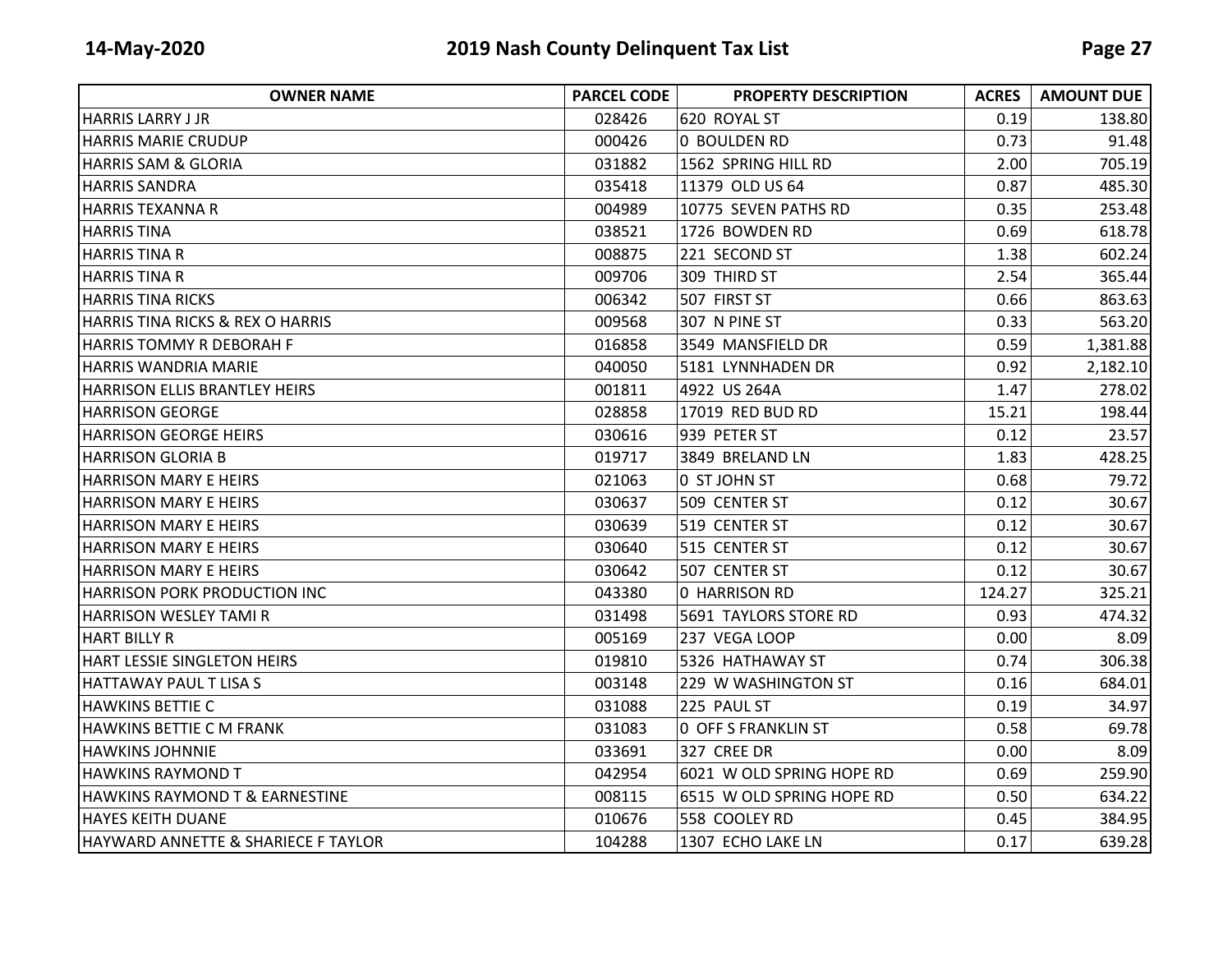| <b>OWNER NAME</b>                                  | <b>PARCEL CODE</b> | <b>PROPERTY DESCRIPTION</b> | <b>ACRES</b> | <b>AMOUNT DUE</b> |
|----------------------------------------------------|--------------------|-----------------------------|--------------|-------------------|
| <b>HAZBOUN FUAD</b>                                | 029116             | 1001 N CHURCH ST            | 0.73         | 1,639.02          |
| HAZBOUN FUAD MOHAMMED ALKIRADASI                   | 047267             | 100 HABERSHAM CT            | 0.00         | 170.95            |
| <b>HAZELTON ARTHUR HEIRS</b>                       | 005179             | 147 CATOOSE DR              | 0.00         | 8.09              |
| <b>HEARN SADIE R</b>                               | 028997             | 4635 TAYLORS GIN RD         | 0.69         | 384.63            |
| <b>HEATH STILLMAN GRAY</b>                         | 044765             | 6339 POINTE LN              | 1.07         | 97.23             |
| HEDGEPETH CHARLES R                                | 016770             | 148 BERRYHILL RD            | 0.44         | 382.28            |
| <b>HEDGEPETH CHARLES R &amp; BRANDON L</b>         | 011355             | 2920 S CHURCH ST            | 0.40         | 225.90            |
| <b>HEDGEPETH CHARLES R &amp; BRANDON L</b>         | 015204             | 129 BERRYHILL RD            | 0.36         | 485.49            |
| HEDGEPETH CHARLES R & CHRISTEN HEDGEPETH           | 012380             | 2717 S CHURCH ST            | 0.22         | 92.86             |
| <b>HEDGEPETH DAMEION &amp; CHARLES R HEDGEPETH</b> | 001115             | 800 PEACHTREE ST            | 0.17         | 236.03            |
| IHEDGEPETH DAVID ET AL                             | 017401             | 5821 NC 48                  | 0.16         | 250.67            |
| <b>HEDGEPETH ELIZABETH P HEIRS</b>                 | 030788             | 1020 GAY ST                 | 0.13         | 34.05             |
| <b>HEDGEPETH ELIZABETH P HEIRS</b>                 | 030790             | 527 GAY ST                  | 0.15         | 31.45             |
| IHEDGEPETH JOHN B                                  | 000457             | 4676 W CASTALIA RD          | 0.21         | 326.99            |
| <b>HEDGEPETH JOHN B</b>                            | 031981             | 0 OFF W CASTALIA RD         | 0.17         | 14.08             |
| <b>HEDGEPETH NANCY B</b>                           | 013069             | 6899 RANDY LN               | 2.08         | 441.38            |
| <b>HEDGEPETH REGINALD ELI</b>                      | 035774             | 0 AVENT RD                  | 1.04         | 144.91            |
| <b>HEDGEPETH ROBERT W &amp; NANCY B</b>            | 018734             | 6911 RANDY LN               | 6.81         | 874.15            |
| IHEDGEPETH ROBERT WILSON                           | 018351             | 3413 SUNSET AVE             | 0.24         | 1,356.23          |
| <b>HELPING HANDS HOUSING I LLC</b>                 | 027776             | 1005 STAR ST                | 0.10         | 20.69             |
| <b>HEMINGWAY PAMELA</b>                            | 008807             | 175 OSAGE DR                | 0.00         | 4.78              |
| <b>HENDERSON GEORGE HEIRS</b>                      | 029140             | 0 OFF NC 43                 | 1.00         | 8.21              |
| <b>HENDERSON LEOLA C</b>                           | 029146             | 0 NC 43                     | 0.38         | 45.22             |
| <b>HENDRICKS MARY WOOD</b>                         | 032278             | 1039 PARKER RD              | 0.99         | 332.37            |
| <b>HENDRICKS MARY WOOD</b>                         | 032279             | 1023 PARKER RD              | 0.99         | 237.70            |
| <b>HENDRICKS ROY LEE</b>                           | 018256             | 5048 WOLLETT MILL RD        | 1.64         | 560.62            |
| <b>HENDRICKS WELDON JR</b>                         | 008181             | 907 E NASH ST               | 0.17         | 233.50            |
| <b>HENDRICKS WELDON JR ERNESTINE</b>               | 016579             | 1308 GREEN TEE LN           | 0.37         | 941.00            |
| IHERNANDEZ HECTOR                                  | 029873             | 910 GAY ST                  | 0.16         | 79.99             |
| HERNANDEZ MOREIRA PROPERTIES LLC                   | 300604             | 3140 S WESLEYAN BLVD        | 0.82         | 338.52            |
| <b>HERNDON HAROLD W</b>                            | 048774             | 0 HERNDON ST                | 0.74         | 22.72             |
| <b>HERNDON HAROLD W CAROLYN</b>                    | 008203             | 513 S PINE ST               | 0.35         | 735.09            |
| <b>HERNDON ROOSEVELT HEIRS</b>                     | 005618             | 0 OLD POSSUM RD             | 0.35         | 146.50            |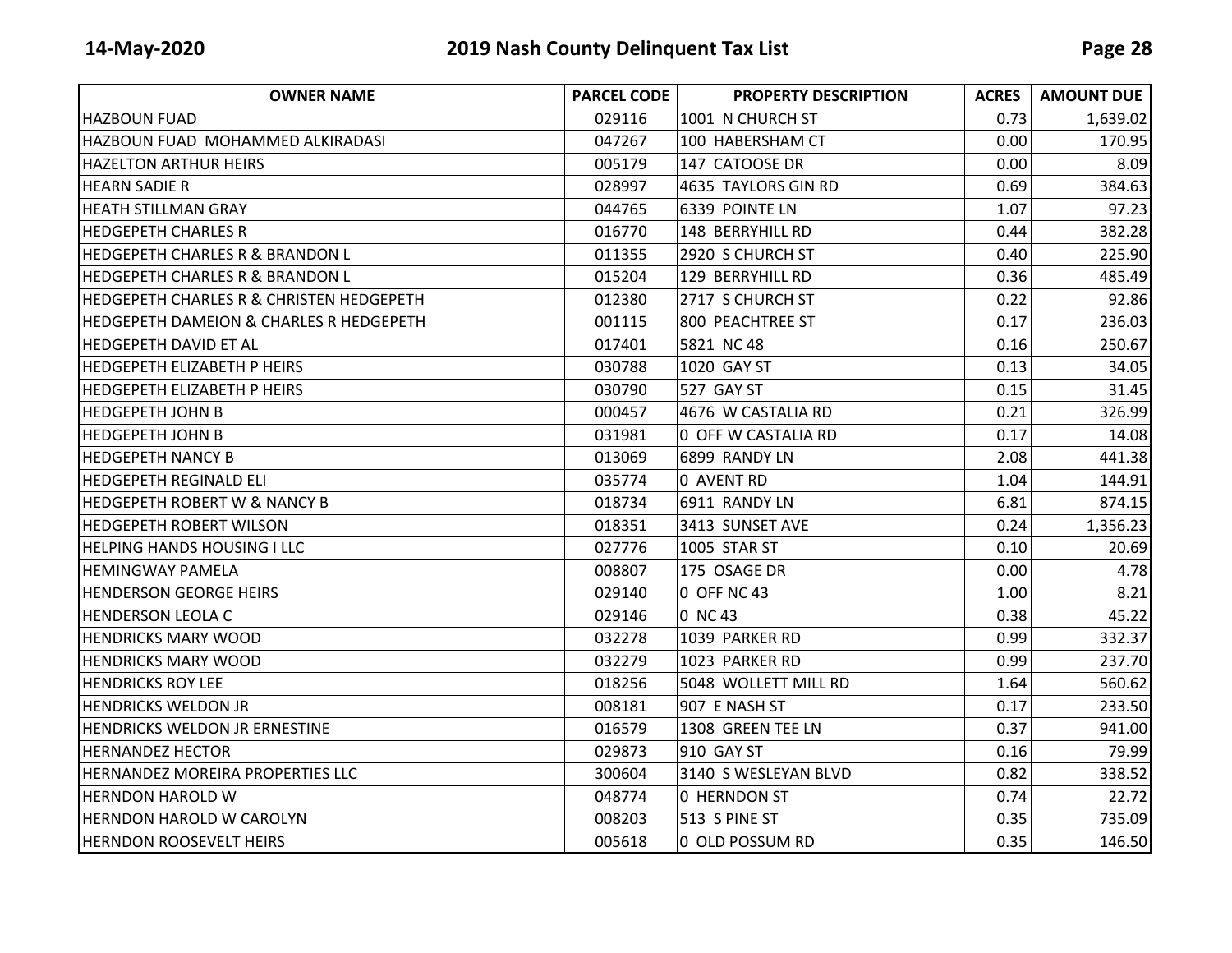| <b>OWNER NAME</b>                   | <b>PARCEL CODE</b> | <b>PROPERTY DESCRIPTION</b> | <b>ACRES</b> | <b>AMOUNT DUE</b> |
|-------------------------------------|--------------------|-----------------------------|--------------|-------------------|
| HERRERA EMILIANO VILLATORO & MARIA  | 042551             | 7944 BRAY RD                | 1.00         | 158.97            |
| <b>HICE ROBERT W JR</b>             | 041788             | 13615 EAGLE RIDGE DR        | 0.69         | 142.38            |
| <b>HICE ROBERT W JR</b>             | 041789             | 13635 EAGLE RIDGE DR        | 0.71         | 681.24            |
| <b>HICKS DONNIE PEARLY</b>          | 005631             | 13438 COPE AVE              | 0.25         | 384.01            |
| <b>HICKS GEORGE THOMAS</b>          | 008953             | 207 POTEAU DR               | 0.00         | 8.09              |
| <b>HICKS JAN ENGEL</b>              | 027671             | 1324 GAY ST                 | 0.20         | 241.66            |
| <b>HICKS JASON DEREK</b>            | 038633             | 12698 COOPER RD             | 2.65         | 1,500.81          |
| <b>HICKS JASON DEREK</b>            | 107024             | 0 COOPER RD                 | 18.05        | 51.18             |
| <b>HICKS MARVIN E</b>               | 029545             | <b>821 STAR ST</b>          | 0.20         | 33.14             |
| HICKS MARVIN E DOROTHY H            | 027683             | 835 STAR ST                 | 0.14         | 87.59             |
| <b>HICKS TIM</b>                    | 027105             | 408 N PINE ST               | 0.06         | 21.67             |
| <b>HICKS TIMOTHY E JOHN C HICKS</b> | 027087             | 829 STAR ST                 | 0.40         | 157.94            |
| <b>HICKS TIMOTHY EARL</b>           | 024128             | 622 HENRY ST                | 0.12         | 30.32             |
| <b>HICKS TIMOTHY EARL</b>           | 024472             | 907 GAY ST                  | 0.17         | 74.99             |
| <b>HICKS TIMOTHY EARL</b>           | 027975             | 620 DEXTER ST               | 0.12         | 58.25             |
| <b>HICKS TIMOTHY EARL</b>           | 027977             | 805 CARTER ST               | 0.17         | 25.04             |
| <b>HICKS TIMOTHY EARL</b>           | 027991             | 2201 S CHURCH ST            | 0.12         | 29.41             |
| HICKS TIMOTHY MARISSA HUNTER        | 028338             | 302 SMITH ST                | 0.09         | 24.06             |
| <b>HICKS TIMOTHY MARISSA HUNTER</b> | 028534             | 500 N PINE ST               | 0.29         | 173.76            |
| HICKS TIMOTHY MARISSA HUNTER        | 029484             | 218 HOME ST                 | 0.12         | 29.41             |
| <b>HICKS TIMOTHY PAULA BOBBITT</b>  | 025257             | 315 N HOWELL ST             | 0.16         | 91.46             |
| <b>HICKS TIMOTHY PAULA BOBBITT</b>  | 028267             | 839 STAR ST                 | 0.14         | 35.60             |
| <b>HIGH BARBARA JEAN</b>            | 023395             | 4758 SCHOOL ST              | 1.31         | 5.74              |
| <b>HIGH DEBRAL</b>                  | 047386             | 4830 FRAZIER RD             | 0.88         | 3.74              |
| <b>HIGH DONNIE</b>                  | 025759             | 1757 BROKEN RD              | 0.32         | 177.09            |
| <b>HIGH ELVIRA</b>                  | 037036             | 6028 BAINES LOOP RD         | 0.85         | 603.55            |
| HILL CHARLIE JR & MOLLIE D          | 014692             | 1236 DRIVERS CIR            | 0.31         | 930.10            |
| <b>HILL FREDA HEIRS</b>             | 018574             | 0 MARRIOTT ST               | 0.05         | 8.37              |
| HILL FREDA HEIRS                    | 018575             | 0 MARRIOTT ST               | 0.11         | 16.67             |
| HILL FREDA HEIRS                    | 018577             | 5308 NOLAN ST               | 0.07         | 9.78              |
| HILL JAMES VANN                     | 004666             | 13177 NC 98                 | 3.00         | 14.99             |
| HILL TIMOTHY L                      | 020075             | 4050 DORTCHES BLVD          | 0.32         | 323.50            |
| HILL TIMOTHY L                      | 027886             | 709 S TILLERY ST            | 0.26         | 183.27            |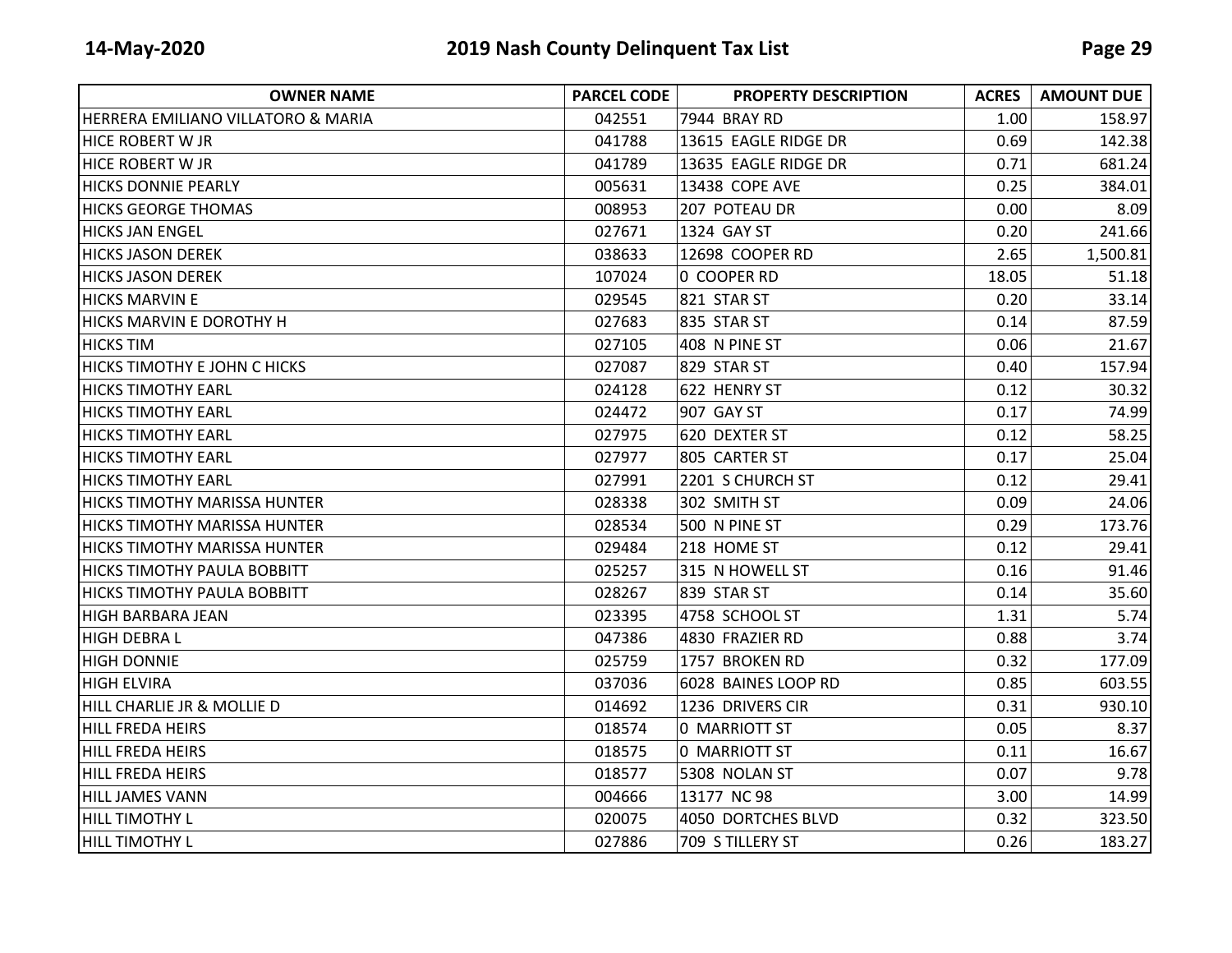| <b>OWNER NAME</b>                   | <b>PARCEL CODE</b> | <b>PROPERTY DESCRIPTION</b> | <b>ACRES</b> | <b>AMOUNT DUE</b> |
|-------------------------------------|--------------------|-----------------------------|--------------|-------------------|
| HILL TIMOTHY LEE                    | 027413             | 1340 S FRANKLIN ST          | 0.26         | 204.33            |
| HILLIARD ANTOINETTE FITZGERALD      | 031192             | 811 MILL ST                 | 0.19         | 224.63            |
| <b>HILLIARD BELINDA</b>             | 027810             | 909 W THOMAS ST             | 0.17         | 92.52             |
| HILLIARD CHRISTOPHER H              | 002793             | 3675 SYKES RD               | 1.46         | 9.01              |
| <b>HILLIARD CHRISTOPHER H</b>       | 002343             | 702 W RAILROAD ST           | 0.70         | 6.52              |
| HILLIARD MARVIN N                   | 046029             | 6213 KIMS CT                | 1.78         | 744.70            |
| HILLS TAX SERVICE INC               | 011106             | 2600 S CHURCH ST            | 0.34         | 146.25            |
| HINES BERTHA ELAINE                 | 024161             | 923 PINEHAVEN DR            | 0.25         | 151.61            |
| HINES JAMES C                       | 030957             | 1103 GAY ST                 | 0.17         | 19.35             |
| HINES MILDRED L                     | 012037             | 545 POWELL DR               | 0.30         | 360.06            |
| <b>HINES MILDRED L</b>              | 036061             | 8634 SCHOOL ST              | 0.23         | 568.98            |
| <b>HINES MILDRED L</b>              | 036066             | 5116 DOE RUN CT             | 0.18         | 531.37            |
| <b>HINES MILDRED L</b>              | 036070             | 5117 DOE RUN CT             | 0.29         | 617.00            |
| HINES MILDRED L                     | 036079             | 5229 NANCYS WAY             | 0.23         | 600.34            |
| <b>HINES MILDRED L</b>              | 036082             | 5224 NANCYS WAY             | 0.24         | 556.20            |
| HINES REGINALD                      | 002927             | 3330 N NC 58                | 1.85         | 405.82            |
| <b>HINES ROBERT L</b>               | 013874             | 112 TIMBERLANE DR           | 0.39         | 597.98            |
| <b>HINES THEODORE R</b>             | 018622             | 0 DRAKE RD                  | 6.50         | 175.53            |
| HINNANT CLIFTON J BETTIE W          | 005668             | 9312 STOKES RD              | 0.69         | 116.91            |
| <b>HINNANT ESQUE</b>                | 005671             | 0 OLD POSSUM RD             | 0.17         | 124.75            |
| HINNANT JAMES EDNA                  | 041899             | 10481 BEAVER DAM RD         | 1.35         | 369.04            |
| <b>HINTON ALPHONSO MARY</b>         | 008324             | 8214 SAVAGE RD              | 1.00         | 9.64              |
| <b>HINTON DOUGLAS E</b>             | 024582             | 115 S VYNE ST               | 0.21         | 51.85             |
| HINTON ELIJAH JR & JUANITA L        | 030992             | 719 GAY ST                  | 0.10         | 20.82             |
| <b>HINTON RAY R</b>                 | 017260             | 201 ST CHRISTOPHERS WALK    | 0.37         | 669.39            |
| <b>HOBGOOD JAMES R &amp; JUDY D</b> | 031912             | 331 VEGA LOOP               | 0.00         | 8.09              |
| <b>HOCOTT MARY GRACE WIGGINS</b>    | 008724             | 0 OLD POSSUM RD             | 0.07         | 76.93             |
| <b>HOCUTT DONALD WAYNE</b>          | 010763             | 525 GREENLEAF ST            | 0.38         | 64.58             |
| <b>HODGES ROBERT</b>                | 010771             | 0 CEDAR ST                  | 0.12         | 20.61             |
| <b>HODGES ROBERT</b>                | 010774             | <b>0 OFF BAILEY ST</b>      | 0.12         | 2.47              |
| HOGAN EDWARD JAMES & DOREEN V       | 316004             | 0 WINTERS RD                | 3.68         | 118.56            |
| <b>HOLDER DAVID</b>                 | 005729             | 12238 E HANES AVE           | 0.07         | 35.06             |
| HOLMES JONATHAN A ET AL             | 039578             | 1005 LEIGHTON DR            | 0.28         | 251.88            |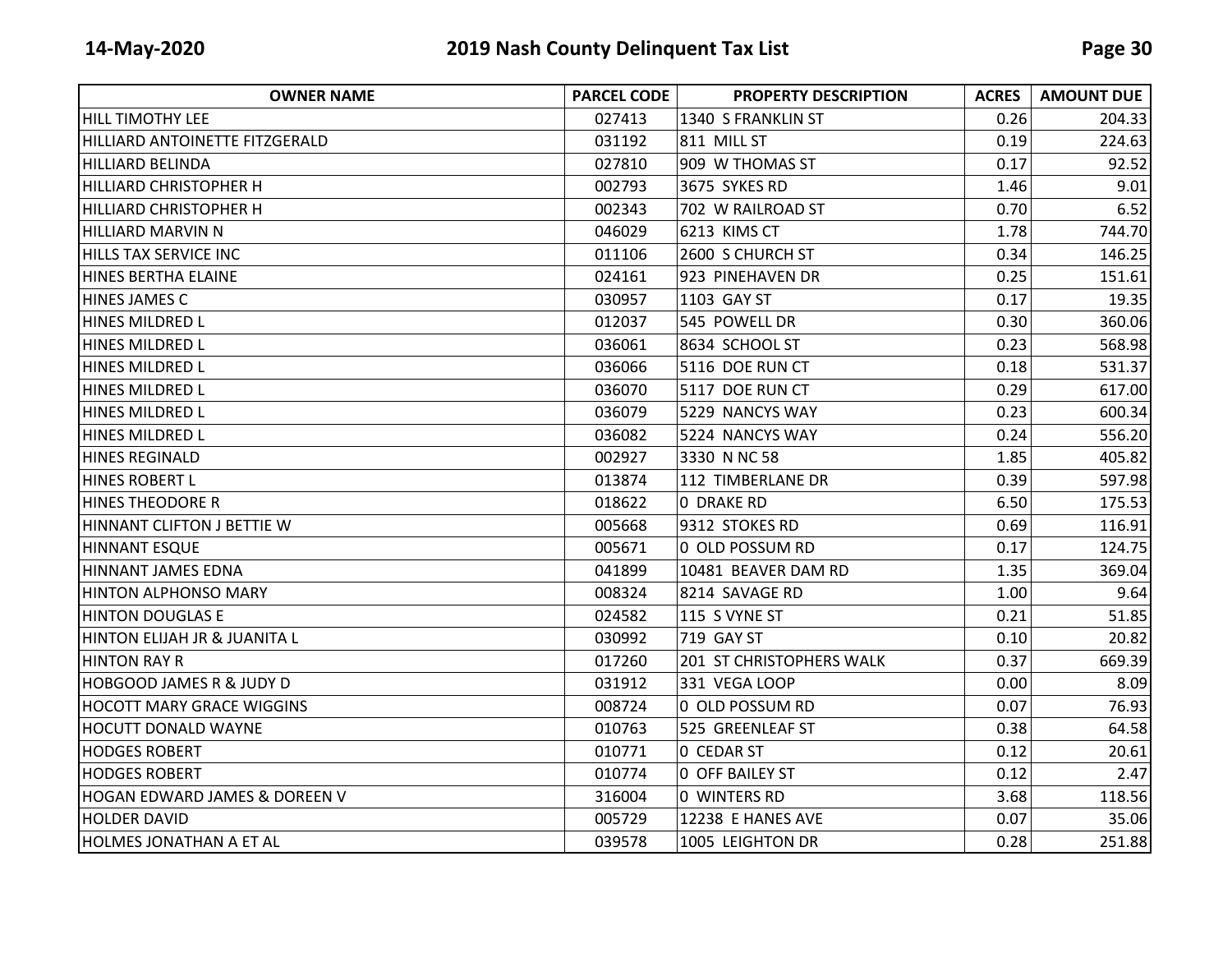| <b>OWNER NAME</b>                     | <b>PARCEL CODE</b> | <b>PROPERTY DESCRIPTION</b> | <b>ACRES</b> | <b>AMOUNT DUE</b> |
|---------------------------------------|--------------------|-----------------------------|--------------|-------------------|
| <b>HOLMES RUTH HEIRS</b>              | 031104             | 125 UNION ST                | 0.12         | 8.94              |
| IHONEYCUTT ELIZABETH JANE             | 044724             | 2736 S BROWNTOWN RD         | 0.65         | 4.23              |
| <b>HOOVER GORDON &amp; KIM MARCUS</b> | 024851             | 1701 HAMMOND ST             | 0.50         | 743.81            |
| IHOPKINS BRIAN AUTRY                  | 048951             | 12431 W OLD SPRING HOPE RD  | 2.12         | 143.79            |
| <b>HOPKINS CLYDE JAMES HEIRS</b>      | 031145             | 1336 S FRANKLIN ST          | 0.21         | 60.08             |
| <b>HOPKINS CLYDE JAMES HEIRS</b>      | 031148             | 312 NASHVILLE RD            | 0.98         | 45.59             |
| <b>HOPKINS CLYDE JAMES HEIRS</b>      | 031149             | 308 NASHVILLE RD            | 0.20         | 40.67             |
| HOPKINS DARYL LYNN & TAMMY P          | 005926             | 6054 S NC 231               | 3.21         | 2,668.82          |
| <b>HOPKINS DONALD KEMP JR</b>         | 047874             | 2452 BRYANTOWN RD           | 1.47         | 686.71            |
| <b>HOPKINS KRISTIAN ANDREW</b>        | 046588             | 12455 W OLD SPRING HOPE RD  | 0.93         | 97.20             |
| <b>HORACE WAYNE</b>                   | 029328             | 0 OFF AVENTON GIN RD        | 0.57         | 21.65             |
| <b>HOSKINS GLADYS H &amp; JAMES E</b> | 008412             | 116 POTEAU DR               | 0.00         | 8.09              |
| <b>HOUSE BETTY S &amp; EDWIN L</b>    | 030867             | 710 PEACHTREE ST            | 0.23         | 230.88            |
| HOUSE BOYD DALTON BARBARA C           | 021334             | 0 HALIFAX RD                | 0.89         | 134.32            |
| <b>HOUSE BOYD DALTON BARBARA C</b>    | 023774             | 6271 MOORE RD               | 2.86         | 916.03            |
| <b>HOUSE BOYD DALTON BARBARA C</b>    | 027033             | 710 HAMMOND ST              | 0.13         | 124.17            |
| <b>HOUSE BOYD DALTON BARBARA C</b>    | 028368             | <b>0 CASCADE CREEK RD</b>   | 11.56        | 123.19            |
| <b>HOUSE DEANNA ADKINS</b>            | 011059             | 2448 S CHURCH ST            | 0.47         | 295.33            |
| <b>HOUSE J W ET AL</b>                | 021338             | 4240 SUNSET AVE             | 1.00         | 630.26            |
| <b>HOWARD DAVID ANFORD ET AL</b>      | 006531             | 11686 W FINCH AVE           | 0.62         | 489.26            |
| IHOWARD EVA P HEIRS                   | 006529             | 11657 W FINCH AVE           | 0.25         | 242.95            |
| <b>HOWARD JEROME</b>                  | 008419             | 6619 REAMS RD               | 0.53         | 472.74            |
| <b>HOWARD LILLIE M</b>                | 024964             | 116 CEDAR ST                | 0.12         | 96.80             |
| HOWARD LILLIE M                       | 031225             | 112 CEDAR ST                | 0.12         | 120.09            |
| <b>HOWELL JAMES T &amp; MARY C</b>    | 037394             | 0 BRYANTOWN RD              | 0.78         | 33.41             |
| <b>HOWELL JAMES T &amp; MARY C</b>    | 037395             | 1379 BRYANTOWN RD           | 0.78         | 160.57            |
| <b>HOWELL W M HEIRS</b>               | 031248             | 918 MILL ST                 | 0.20         | 28.21             |
| <b>HOWINGTON TEMEKA</b>               | 036258             | 9967 LA GREEN FARM RD       | 0.69         | 382.81            |
| <b>HUDGINS STEVEN M</b>               | 046665             | 553 E NC 97                 | 2.00         | 162.52            |
| <b>HUDSON EVELENE</b>                 | 029915             | 645 HENRY ST                | 0.12         | 32.50             |
| IHUDSON GARY & SAUNDRA BARLOW         | 026756             | 113 CEDAR ST                | 0.12         | 224.21            |
| <b>HUDSON KEVIN</b>                   | 011682             | 501 CANARY DR               | 0.34         | 206.55            |
| <b>HUDSON KEVIN</b>                   | 012574             | 517 LARK LN                 | 0.17         | 221.47            |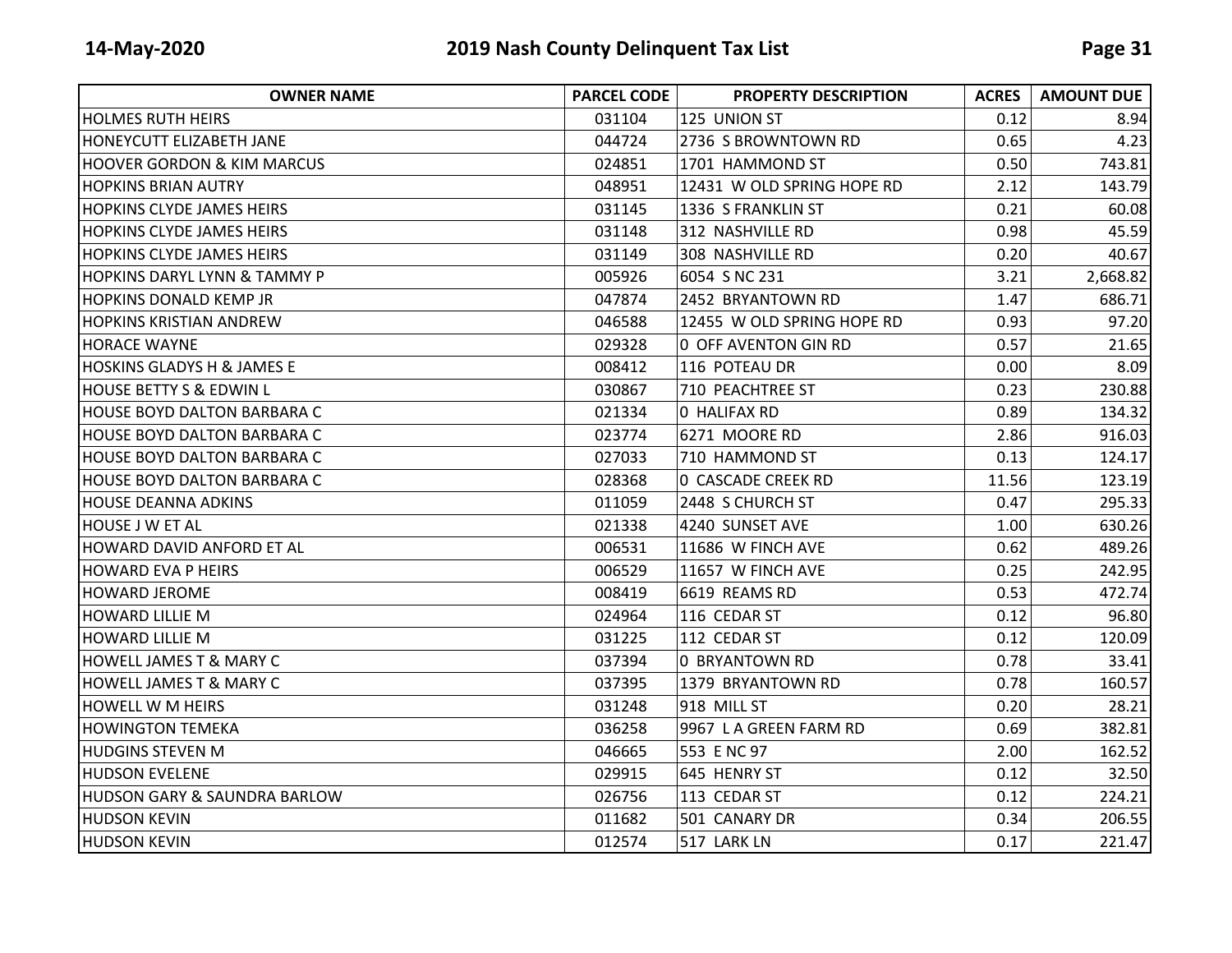| <b>OWNER NAME</b>                       | <b>PARCEL CODE</b> | <b>PROPERTY DESCRIPTION</b> | <b>ACRES</b> | <b>AMOUNT DUE</b> |
|-----------------------------------------|--------------------|-----------------------------|--------------|-------------------|
| HUFFMAN MYRA LEA                        | 106187             | 4855 S NC 231               | 0.69         | 546.48            |
| <b>HUGHES DENNIS RAY &amp; DENISE P</b> | 023910             | <b>5623 LEON RD</b>         | 0.92         | 469.99            |
| <b>HUNEYCUTT JOYCE B</b>                | 023499             | 1623 N OLD CARRIAGE RD      | 1.18         | 1,082.76          |
| <b>HUNT JASON M</b>                     | 007416             | 120 S PINE ST               | 0.07         | 148.20            |
| <b>HUNT JASON M</b>                     | 010064             | 301 E RAILROAD ST           | 0.30         | 499.24            |
| HUNT WALTER LEE JR                      | 010882             | 5100 S US 301               | 22.00        | 917.91            |
| <b>HUNTER E C HEIRS</b>                 | 029611             | 625 CLYDE ST                | 0.14         | 35.74             |
| <b>HUNTER FELICIA L</b>                 | 022076             | 504 W NASH ST               | 0.66         | 423.92            |
| HUNTER FRED A & BARBARA A               | 031278             | 1013 NEW ST                 | 0.22         | 131.06            |
| HUNTER HORACE LEE SR                    | 017701             | <b>0 DORTCHES BLVD</b>      | 1.08         | 151.05            |
| HUNTER JAMES E & LOUISE D               | 014003             | 216 DOVER RD                | 0.43         | 910.61            |
| <b>HUNTER JOHN ROBERT HEIRS</b>         | 023063             | 10074 STRAIGHT GATE RD      | 0.19         | 50.10             |
| <b>HUNTER SUSIE HEIRS</b>               | 046941             | 737 ALSTON LN               | 0.81         | 296.27            |
| <b>HUNTER THOMAS HEIRS</b>              | 018713             | 0 JONES ST                  | 0.45         | 63.47             |
| HUTCHESON JAMES A LINDA L               | 016405             | 3000 WINSTEAD RD            | 0.36         | 707.23            |
| HYMAN PEARLIE & RONALD HYMAN            | 006246             | 7747 WEBBS MILL RD          | 0.67         | 113.75            |
| <b>HYMAN PEARLIE B</b>                  | 013410             | 3421 PRIDGEN RD             | 0.70         | 326.35            |
| <b>INGRAM ROBERT E ALICE J</b>          | 008451             | 418 OSAGE DR                | 0.00         | 8.09              |
| <b>INNAB NAHRO MARIA I</b>              | 044396             | 3205 GREYSTONE DR           | 0.54         | 2,026.36          |
| <b>INNAB NAHRO S &amp; MARIE I</b>      | 011878             | 2404 S CHURCH ST            | 1.09         | 545.29            |
| <b>INNAB NAHRO S MARIE I</b>            | 012603             | 2436 S CHURCH ST            | 0.20         | 209.08            |
| <b>INNAB NAHRO S MARIE I</b>            | 026972             | 2402 S CHURCH ST            | 0.13         | 32.15             |
| <b>INTERSTATE CREDIT CORP</b>           | 029400             | 13604 NC 43                 | 0.21         | 198.44            |
| IRELAND CLEM DANIEL JR                  | 017832             | 3220 RIDGECREST DR          | 0.37         | 776.59            |
| J L G HOLDING COMPANY LLC               | 029826             | 1539 BOONE ST               | 0.21         | 30.88             |
| J L G HOLDING COMPANY LLC               | 028698             | 205 HOME ST                 | 0.14         | 35.31             |
| J L G HOLDING COMPANY LLC               | 030531             | 422 N HOWELL ST             | 0.19         | 45.80             |
| J L G HOLDING COMPANY LLC               | 030801             | 726 NASHVILLE RD            | 0.24         | 56.85             |
| J M H PROPERTY INVESTMENTS LLC          | 049011             | 12270 SELMA RD              | 0.92         | 687.14            |
| J R S PROPERTIES INC                    | 004546             | 0 OFF DRIVER RD             | 1.81         | 11.66             |
| IJACKSON BILLY RAY                      | 047320             | 0 S OLD CARRIAGE RD         | 2.25         | 227.20            |
| JACKSON DAVID K HEIRS & BILLY E         | 022094             | 8152 STRAIGHT GATE RD       | 0.84         | 756.69            |
| JACKSON JEFFREY DONALD                  | 010916             | 1139 ALLEN ST               | 0.52         | 354.77            |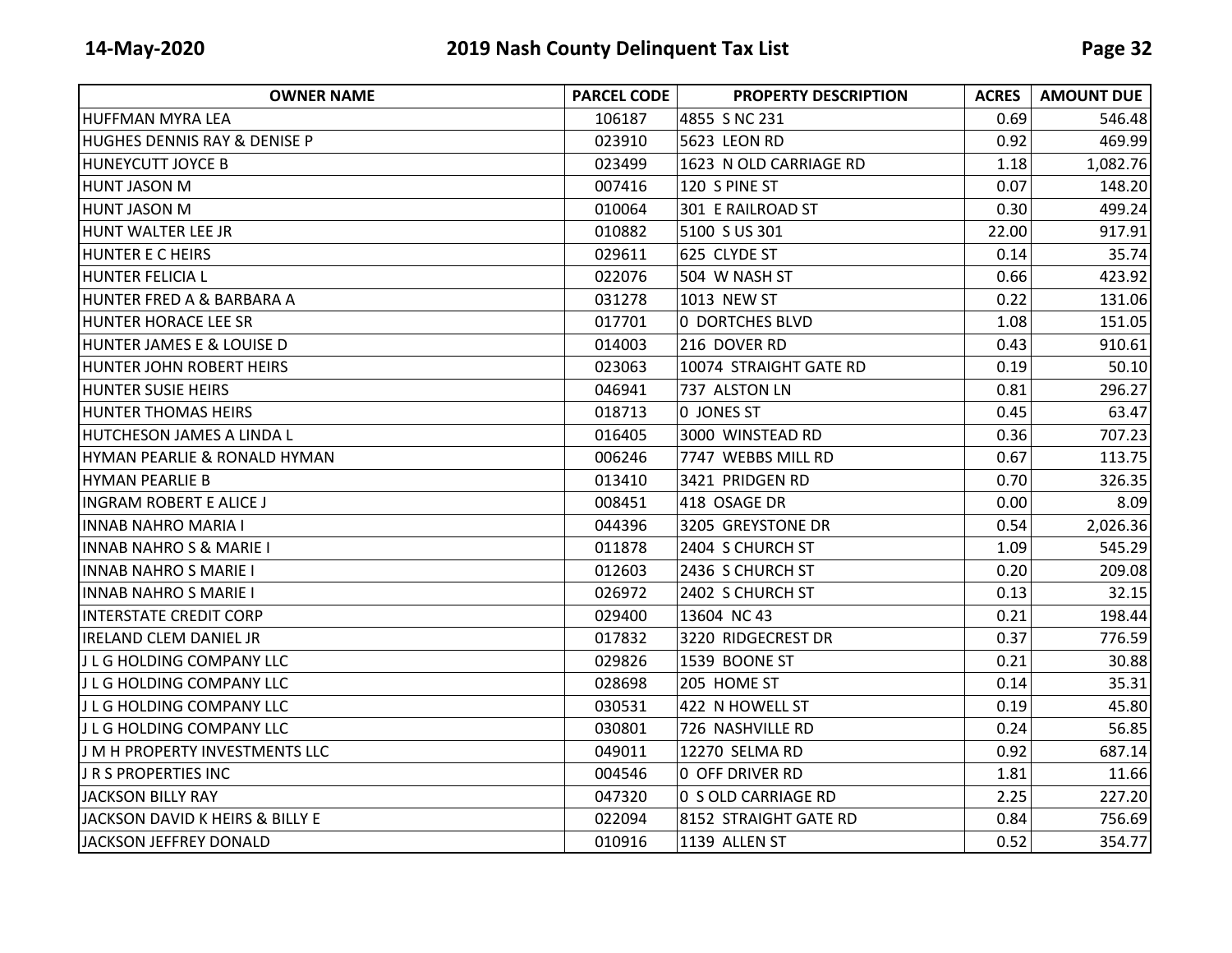| <b>OWNER NAME</b>                | <b>PARCEL CODE</b> | <b>PROPERTY DESCRIPTION</b> | <b>ACRES</b> | <b>AMOUNT DUE</b> |
|----------------------------------|--------------------|-----------------------------|--------------|-------------------|
| <b>JACKSON KENNETH</b>           | 049528             | 2027 BRIDGEWOOD RD          | 0.18         | 745.16            |
| <b>JACOBS ELMORE HEIRS</b>       | 023462             | 225 HOME ST                 | 0.23         | 19.91             |
| <b>JACOBS IRMA</b>               | 029845             | 322 SUNSET AVE              | 0.39         | 1,081.56          |
| JAMES DOROTHY L                  | 001910             | 6207 VANCE ST               | 0.24         | 96.34             |
| JELKS ERNEST & JULIE D           | 015705             | 1340 WELDON AVE             | 0.34         | 341.12            |
| JENKINS SHERRY A                 | 018288             | 817 OAKLAND AVE             | 0.52         | 618.80            |
| JENKINS VANCE L JACKIE W         | 030682             | 1302 S FRANKLIN ST          | 0.15         | 33.98             |
| JERNIGAN ANNIE HEIRS             | 001200             | 0 OFF REID ST               | 0.76         | 38.30             |
| JESUS CHRIST N/D HOLINESS CHURCH | 025159             | 416 HAMMOND ST              | 0.17         | 55.08             |
| JESUS CHRIST N/D HOLINESS CHURCH | 031006             | 416 ARRINGTON AVE           | 0.26         | 48.68             |
| JESUS CHRIST NON DENOMINATIONAL  | 028675             | 114 W HUDSON ST             | 0.12         | 104.96            |
| JESUS CHRIST NON DENOMINATIONAL  | 028702             | 305 CLEO ST                 | 0.09         | 19.28             |
| JESUS CHRIST NON DENOMINATIONAL  | 030407             | 613 HAMMOND ST              | 0.16         | 152.52            |
| JESUS CHRIST NON DENOMINATIONAL  | 303012             | 2004 S CHURCH ST            | 0.30         | 244.40            |
| <b>JIMENEZ ADRIAN</b>            | 007362             | 7121 WINDY CT               | 0.70         | 706.34            |
| <b>JIREH TRUST</b>               | 049217             | 0 WEST MOUNT DR             | 23.38        | 425.19            |
| <b>JOHNSON AUTUMN</b>            | 006374             | 139 MANHATO DR              | 0.00         | 9.70              |
| <b>JOHNSON BOBBY L</b>           | 033275             | 8844 SCHOOL ST              | 0.23         | 218.18            |
| JOHNSON HENRIETTA HEIRS          | 022138             | 10602 STRAIGHT GATE RD      | 0.60         | 125.42            |
| JOHNSON HERMAN A THELMA          | 009285             | 200 N BROWNTOWN RD          | 2.18         | 503.33            |
| JOHNSON IOLA HEIRS               | 023653             | 451 W RALEIGH BLVD          | 0.21         | 81.32             |
| JOHNSON IRENE M                  | 011069             | 8638 NORRIS AVE             | 0.34         | 391.02            |
| <b>JOHNSON JANINE R</b>          | 041803             | 13066 SANDLING CT           | 0.69         | 142.38            |
| JOHNSON JOAN L                   | 022155             | 12550 CENTER ST             | 0.26         | 213.96            |
| JOHNSON JOHNNY JAQUIN JR         | 045437             | 1561 JEFFREY CT             | 1.25         | 141.49            |
| JOHNSON JOSEPH                   | 023674             | 209 N VYNE ST               | 0.17         | 27.09             |
| JOHNSON JOSEPHINE H & LUTHER     | 023679             | 400 CEDAR ST                | 0.12         | 31.79             |
| JOHNSON LINDA M                  | 018779             | 5648 NC 48                  | 0.49         | 995.38            |
| JOHNSON PHILLIP L BESSIE M       | 043316             | 909 W BATTLEBORO AVE        | 3.85         | 1,431.80          |
| JOHNSON SARAH M TUCKER           | 027823             | 115 N CHURCH ST             | 0.56         | 770.47            |
| JOHNSON SHA MONICA               | 011836             | 9069 RED OAK RD             | 0.90         | 460.75            |
| JOHNSON TIMOTHY CRAIG            | 038455             | 977 THOMPSON CHAPEL RD      | 1.60         | 298.50            |
| JOHNSON TONY M                   | 035896             | 5554 TAYLORS GIN RD         | 0.52         | 94.51             |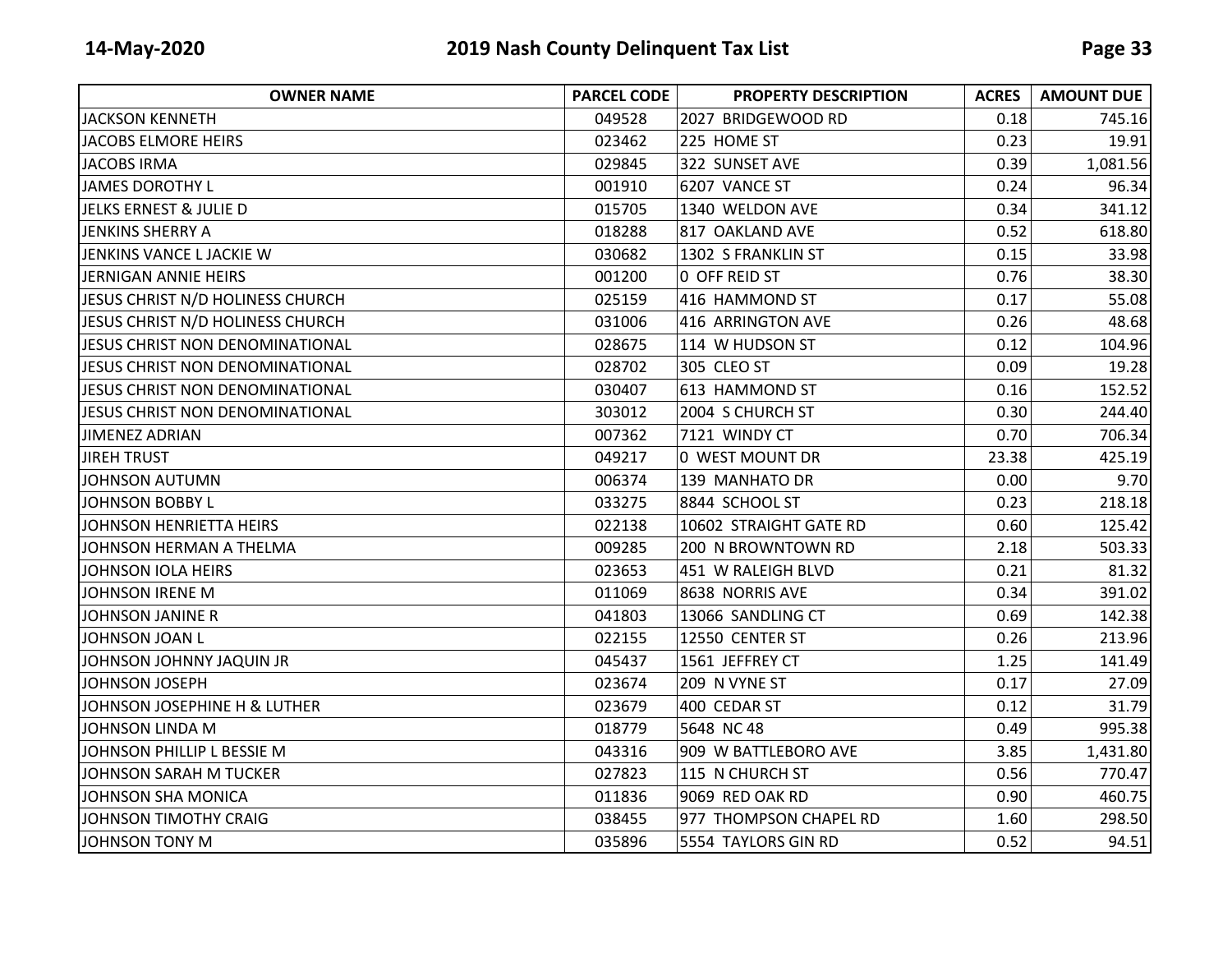| <b>OWNER NAME</b>                | <b>PARCEL CODE</b> | <b>PROPERTY DESCRIPTION</b> | <b>ACRES</b> | <b>AMOUNT DUE</b> |
|----------------------------------|--------------------|-----------------------------|--------------|-------------------|
| JIOHNSON VERNON B & TONYA O      | 030249             | 510 HENRY ST                | 0.12         | 60.67             |
| JOHNSON VERNON B & TONYA O       | 030776             | 637 DEXTER ST               | 0.12         | 69.44             |
| JOHNSON VERNON B & TONYA O       | 030779             | 643 DEXTER ST               | 0.11         | 25.96             |
| JOHNSON VERNON B & TONYA O       | 031019             | 1209 LIBERTY ST             | 0.22         | 54.80             |
| JOHNSON VIRGINIA                 | 008573             | 0 BOWDEN RD                 | 0.85         | 276.66            |
| JOHNSON WILLIAM T                | 022157             | 12595 SOUTH ST              | 1.05         | 230.26            |
| JOHNSON-CAULEY VERONICA E        | 027665             | 1222 W THOMAS ST            | 0.17         | 246.58            |
| JOHNSTON TODD A & KATHERINE L    | 021449             | 10026 NC 33                 | 140.17       | 1,924.31          |
| JOHNSTON TODD A & KATHERINE L    | 032202             | 0 OFF WATSON SEED FARM RD & | 10.00        | 15.69             |
| JONES ALTON & FRANCES R          | 019878             | 0 REDMAN RD                 | 0.39         | 11.51             |
| JONES ALTON & FRANCES R          | 020941             | 6020 REDMAN RD              | 1.30         | 294.54            |
| JONES ALTON & FRANCES R          | 021465             | 6211 REDMAN RD              | 2.00         | 755.66            |
| JONES ALTON JR & TAMPTHEE        | 019988             | 5933 REDMAN RD              | 0.79         | 548.56            |
| JONES ANGELA I ET AL             | 002006             | 5875 STOTT ST               | 0.32         | 400.85            |
| JONES ANGIE COOPER               | 006847             | 2966 N OLD FRANKLIN RD      | 0.75         | 388.61            |
| JONES CLARENCE SR                | 003129             | 204 SIXTH ST                | 0.14         | 36.30             |
| JONES DARLENE L & PATRICK D      | 302085             | 0 OFF AVENUE B              | 9.74         | 124.27            |
| JONES DAVID P PAULA Y            | 011123             | 552 STARLING WAY            | 0.22         | 196.84            |
| JONES DORA M & PATSY L           | 105900             | 4756 WESTERN HILLS RD       | 4.00         | 1,061.89          |
| <b>JONES ETTA T</b>              | 029642             | 0 OFF NC 43                 | 2.61         | 25.80             |
| JONES FAITH HOPE CHARITY WIGGINS | 023188             | 9044 STRAIGHT GATE RD       | 0.73         | 631.28            |
| JONES GARLAND W RENE M           | 026411             | 140 WESTERN AVE             | 0.04         | 44.68             |
| JONES GARLAND W RENE M           | 026415             | 125 S CHURCH ST             | 0.14         | 176.37            |
| JONES HELEN JONELLE              | 027565             | 411 ROCKY ST                | 0.16         | 70.35             |
| JONES HERBERT HARRIS III         | 026595             | 518 CENTER ST               | 0.12         | 30.67             |
| JONES IANTHA RAMELLA ET AL       | 019091             | 7684 WEBBS MILL RD          | 0.44         | 189.22            |
| JONES JAMES JUNIOR & MARSHA L    | 029861             | 537 NASHVILLE RD            | 0.20         | 81.68             |
| JONES JOANNE W                   | 304592             | 0 SOUTH NC 58               | 1.84         | 95.21             |
| JONES JOANNE W                   | 304593             | 0 SOUTH NC 58               | 1.84         | 94.19             |
| JONES JOE N                      | 029616             | 13596 NC 43                 | 0.91         | 251.19            |
| JONES KATRISE MARIE              | 028710             | 1620 DAVIS ST               | 0.15         | 95.68             |
| JONES LEE ETTA                   | 001169             | 168 CHAMA DR                | 0.00         | 8.09              |
| JONES LEONARD BERNICE A          | 022212             | 9022 STRAIGHT GATE RD       | 0.88         | 219.82            |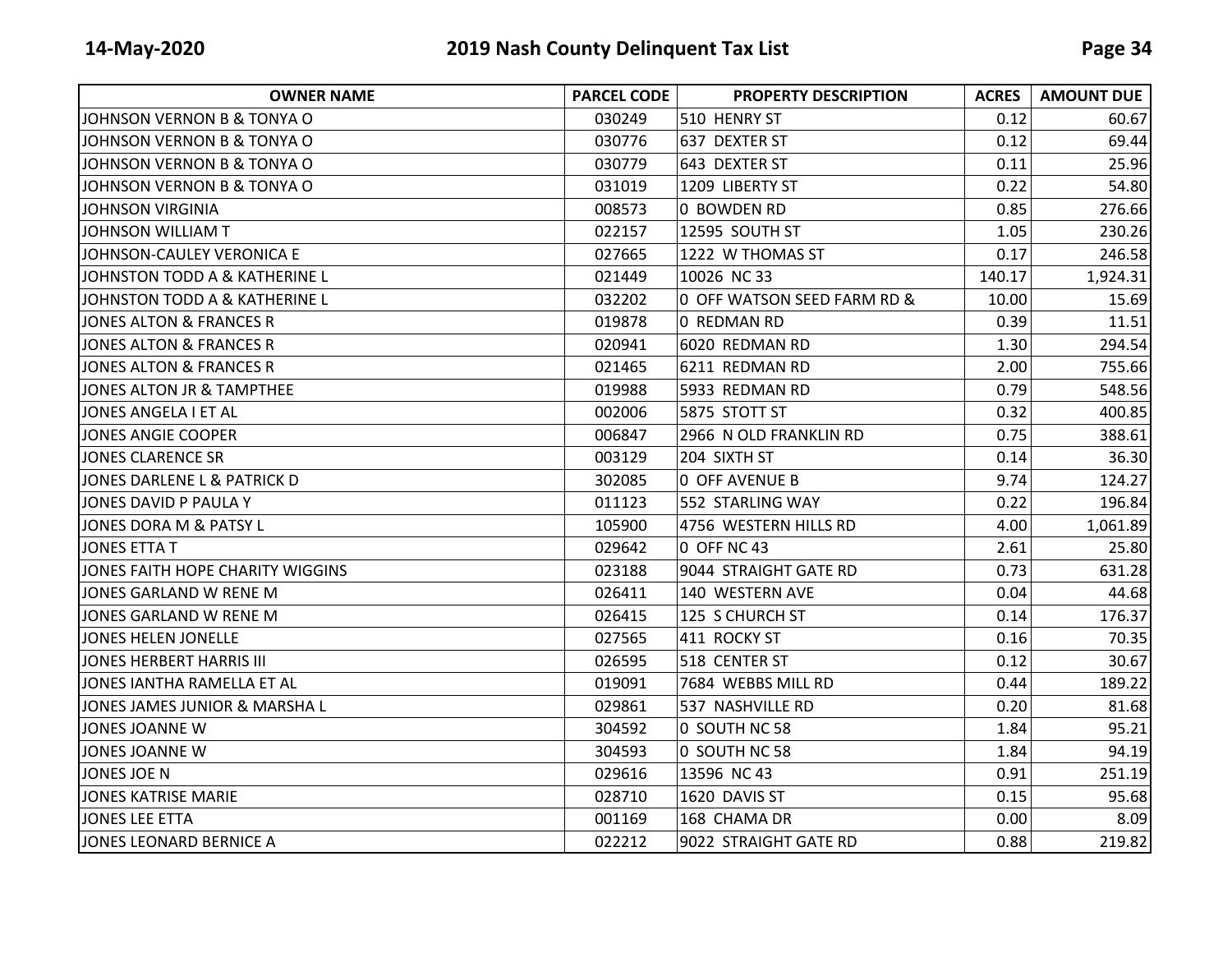| <b>OWNER NAME</b>                       | <b>PARCEL CODE</b> | <b>PROPERTY DESCRIPTION</b> | <b>ACRES</b> | <b>AMOUNT DUE</b> |
|-----------------------------------------|--------------------|-----------------------------|--------------|-------------------|
| JONES LORETTA C                         | 003195             | 843 BROOKLYN BLVD           | 0.11         | 81.24             |
| <b>JONES MANDY W</b>                    | 029752             | 1023 E HILLIARDSTON RD      | 0.13         | 2.54              |
| JONES MARIAH B                          | 001255             | 4215 ELLIS LN               | 1.00         | 650.83            |
| <b>JONES NAMON &amp; BERTHA</b>         | 025213             | 1128 SW MAIN ST             | 0.22         | 95.05             |
| <b>JONES PAMELA J</b>                   | 036077             | 8683 SCHOOL ST              | 0.27         | 634.62            |
| JONES PAMELA M & TONY L SR              | 047870             | 11486 ANDERSON RD           | 0.90         | 324.38            |
| JONES PAMELA M & TONY L SR              | 047873             | 2476 BRYANTOWN RD           | 0.89         | 332.96            |
| <b>JONES SHARON H</b>                   | 042178             | 3161 N OLD FRANKLIN RD      | 0.79         | 195.56            |
| JONES TIMOTHY DEBRA L                   | 022593             | 4837 COMMUNITY DR           | 0.65         | 85.87             |
| <b>JOQUIN SHANTAY C</b>                 | 028298             | 425 BRASWELL ST             | 0.08         | 40.88             |
| JORDAN OIL COMPANY                      | 003208             | 661 OLD WHITE OAK RD        | 0.38         | 175.19            |
| JORVAL PROPERTIES INC                   | 027566             | 728 PEACHTREE ST            | 0.26         | 305.60            |
| <b>JOURNIGAN W NEIL</b>                 | 310433             | 0 AVENTON GIN RD            | 16.75        | 13.23             |
| JOY HOPE HOLY CHURCH                    | 028980             | 1200 SW MAIN ST             | 0.23         | 16.39             |
| <b>JOYNER BUSTER S</b>                  | 024042             | 640 HENRY ST                | 0.29         | 37.78             |
| <b>JOYNER BUSTER S</b>                  | 024196             | 626 HENRY ST                | 0.30         | 39.47             |
| JOYNER CHARLIE JR FRANCES L             | 043671             | 204 EMERSON DR              | 0.28         | 786.65            |
| JOYNER CLARK EARL SCHIRRA               | 021588             | 0 OFF HALIFAX RD            | 0.16         | 3.23              |
| JOYNER DALE M FREDA P                   | 021727             | 4429 NOELL RD               | 1.01         | 288.22            |
| JOYNER DWIGHT A JR JASON DONNELL JOYNER | 009927             | 0 OFF S POPLAR ST           | 1.63         | 54.01             |
| JOYNER DWIGHT A JR JASON DONNELL JOYNER | 032833             | <b>0 OFF S POPLAR ST</b>    | 0.55         | 23.61             |
| <b>JOYNER EDITH</b>                     | 021712             | 2979 E OLD SPRING HOPE RD   | 0.43         | 379.77            |
| JOYNER EUGENIA HALL HEIRS               | 024125             | 636 HENRY ST                | 0.29         | 76.82             |
| JOYNER JENNIFER LYNN                    | 017828             | 1704 MAPLE CREEK DR         | 0.36         | 307.19            |
| JOYNER KELLY D                          | 033143             | 2433 OLD MILL RD            | 1.03         | 455.96            |
| JOYNER MELVIN SHIRLENE                  | 027982             | 2209 S CHURCH ST            | 0.12         | 30.82             |
| JOYNER MELVIN SHIRLENE                  | 027992             | 2205 S CHURCH ST            | 0.12         | 59.59             |
| JOYNER MESHIKA L KELVIN                 | 031300             | 9918 FOX LN                 | 0.41         | 332.54            |
| <b>JOYNER RANDALL</b>                   | 026883             | 723 COLUMBIA AVE            | 0.17         | 92.73             |
| JOYNER STEVE M                          | 010321             | 505 LANGLEY DR              | 0.26         | 88.85             |
| JOYNER STEVE M                          | 011262             | 516 LANGLEY DR              | 0.67         | 80.12             |
| <b>JOYNER STEVE M</b>                   | 011281             | 500 LANGLEY DR              | 0.79         | 1,554.95          |
| <b>JOYNER STEVE M</b>                   | 033000             | 512 LANGLEY DR              | 0.66         | 80.66             |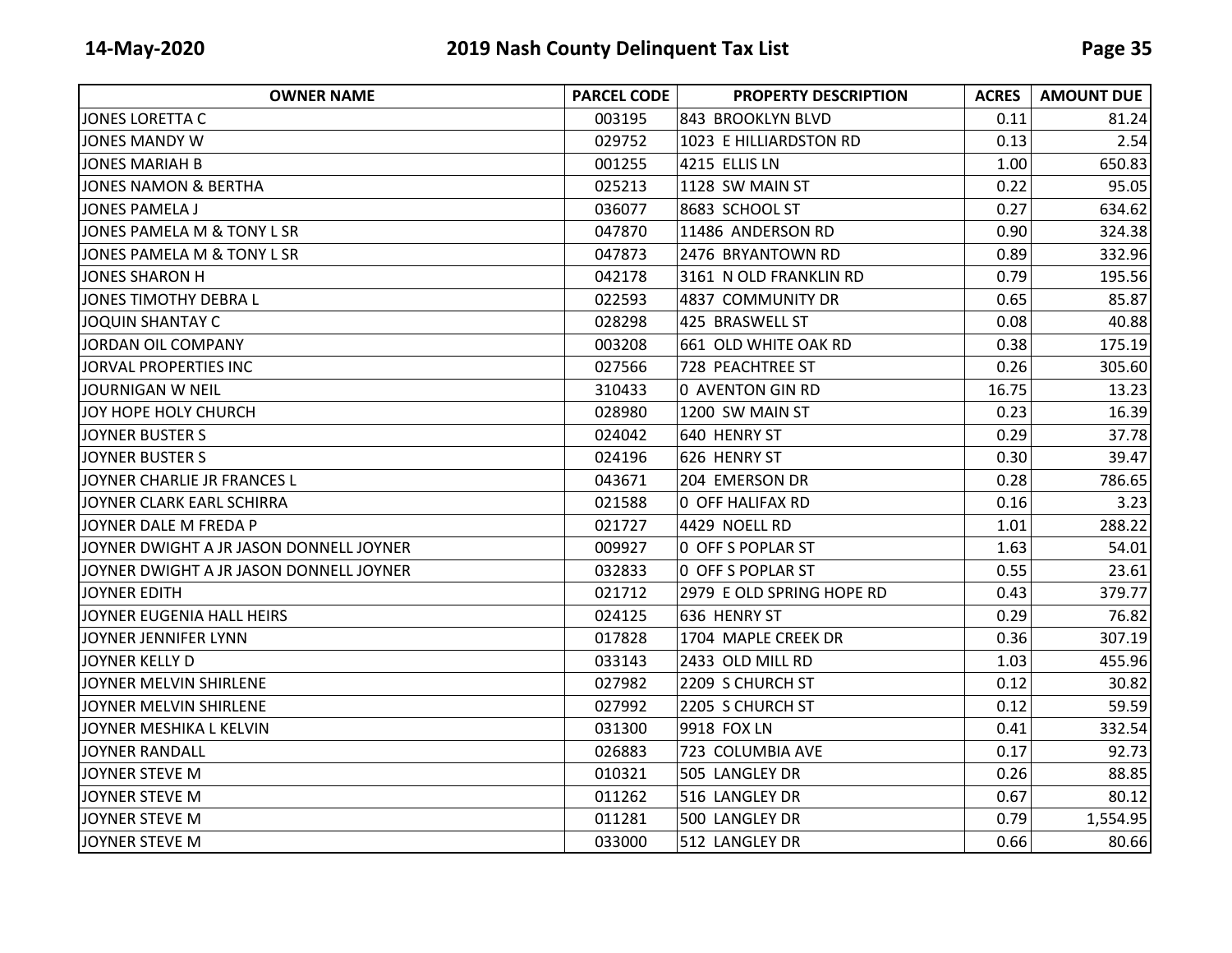| <b>OWNER NAME</b>                       | <b>PARCEL CODE</b> | <b>PROPERTY DESCRIPTION</b> | <b>ACRES</b> | <b>AMOUNT DUE</b> |
|-----------------------------------------|--------------------|-----------------------------|--------------|-------------------|
| <b>JOYNER STEVE M</b>                   | 049108             | <b>0 LANGLEY DR</b>         | 0.40         | 133.20            |
| JOYNER STEVE M & GWENDOLYN J WILLIAMSON | 011278             | 3420 N HATHAWAY BLVD        | 2.48         | 3,422.02          |
| JUDGE FARM LIMITED PARTNERSHIP          | 020323             | 13030 NC 33                 | 0.40         | 230.54            |
| JUDGE FARM LIMITED PARTNERSHIP          | 021874             | 11727 BELLAMY MILL RD       | 0.33         | 238.42            |
| JUDGE FARM LIMITED PARTNERSHIP          | 022506             | 13064 NC 33                 | 38.00        | 318.93            |
| <b>JUDGE FARM LIMITED PARTNERSHIP</b>   | 022545             | 0 N WHITE ST                | 2.28         | 79.36             |
| JUDGE FARM LIMITED PARTNERSHIP          | 022548             | 11623 JOHNSTON RD           | 241.20       | 1,134.35          |
| JUDGE FARM LIMITED PARTNERSHIP          | 022549             | 14533 WATSON SEED FARM RD   | 60.23        | 436.17            |
| JUDGE FARM LIMITED PARTNERSHIP          | 022551             | O FISHER RD                 | 47.07        | 249.57            |
| JUDGE FARM LIMITED PARTNERSHIP          | 022552             | 0 US 301 & FISHER RD        | 39.52        | 138.34            |
| <b>JUDGE FARM LIMITED PARTNERSHIP</b>   | 022554             | 308 N WHITE ST              | 0.30         | 74.22             |
| <b>JJUDGE FARM LIMITED PARTNERSHIP</b>  | 022556             | 306 N WHITE ST              | 0.41         | 104.19            |
| JUDGE FARM LIMITED PARTNERSHIP          | 022558             | 304 N WHITE ST              | 0.42         | 99.44             |
| JUDGE FARM LIMITED PARTNERSHIP          | 022559             | 310 N WHITE ST              | 0.29         | 181.92            |
| JUDGE FARM LIMITED PARTNERSHIP          | 022560             | 314 N WHITE ST              | 0.21         | 58.81             |
| JUDGE FARM LIMITED PARTNERSHIP          | 022565             | 0 N NEW ST                  | 0.25         | 89.34             |
| <b>JUDGE TERRY EUGENE</b>               | 021823             | 108 S NEW ST                | 1.01         | 764.88            |
| K CORS INVESTMENT GROUP LLC             | 025629             | 825 GARVIS ST               | 0.05         | 52.84             |
| K CORS INVESTMENT GROUP LLC             | 025254             | 204 S TILLERY ST            | 0.16         | 151.54            |
| <b>K CORS INVESTMENTS LLC</b>           | 024897             | 826 GARVIS ST               | 0.12         | 78.93             |
| KLJINC                                  | 030676             | 325 UNION ST                | 0.12         | 108.27            |
| KADEN BRIAN KEITH & TINA MANLEY KADEN   | 013633             | 212 TYSON AVE               | 0.45         | 530.30            |
| <b>KAIZEN CAPITAL LLC</b>               | 304547             | 9906 RED OAK BLVD           | 9.85         | 790.67            |
| <b>KAJA HOLDINGS 2 LLC</b>              | 029641             | 682 PAUL ST                 | 0.31         | 139.43            |
| <b>KALE BRENDA J</b>                    | 004579             | 10300 S ELM ST              | 0.48         | 289.54            |
| <b>KALOSDIAN SILVIA</b>                 | 025810             | 319 PAUL ST                 | 0.17         | 98.28             |
| <b>KANN L CAROLINE</b>                  | 014510             | 737 JEFFREYS RD             | 0.82         | 712.23            |
| IKEARNEY ROMONA H                       | 010895             | 500 KINGSTON AVE            | 0.20         | 316.79            |
| <b>KEARNEY VIOLA M</b>                  | 013551             | 104 COLLINGTON CT           | 0.33         | 146.30            |
| <b>KEEN JACK</b>                        | 019228             | 0 OFF REDMAN RD             | 18.75        | 29.57             |
| <b>KEEN JONATHAN</b>                    | 009189             | 0 REAMS RD                  | 4.32         | 175.69            |
| KELLER ROBIN DUANE REV TRUST            | 031640             | 0 HARRISON RD               | 11.54        | 278.54            |
| <b>KELLER ROBIN DUANE REV TRUST</b>     | 032184             | 3377 WINTERBERRY LN         | 5.17         | 839.70            |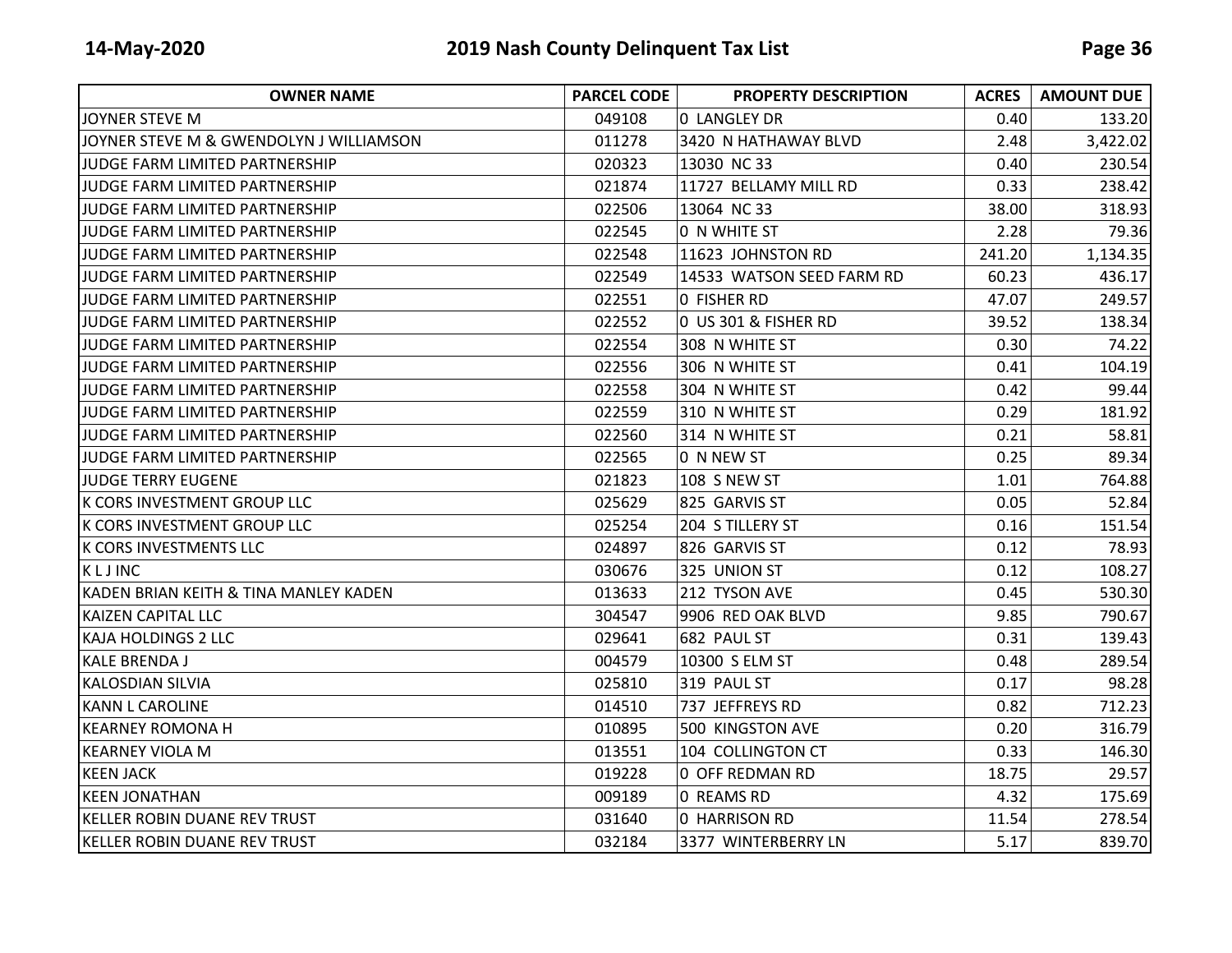| <b>OWNER NAME</b>                       | <b>PARCEL CODE</b> | <b>PROPERTY DESCRIPTION</b> | <b>ACRES</b> | <b>AMOUNT DUE</b> |
|-----------------------------------------|--------------------|-----------------------------|--------------|-------------------|
| <b>KELLY LUBERTHA JONES</b>             | 021516             | 4148 HARRISON DR            | 2.84         | 360.69            |
| <b>KENNEDY DAVID LANE</b>               | 023129             | 0 NORTH US 301              | 0.27         | 11.50             |
| KENNEDY DEBRA WATSON ET AL              | 031179             | 1540 S CHURCH ST            | 0.17         | 30.82             |
| KENNEDY DEBRA WATSON ET AL              | 031182             | 1544 S CHURCH ST            | 0.17         | 114.32            |
| KENNEDY GEORGE EARL & MICHELLE          | 010924             | 0 HWY 301 BUS               | 0.23         | 21.95             |
| <b>KENNEDY MICHELLE LYNN</b>            | 010927             | 3204 S CHURCH ST            | 0.46         | 172.07            |
| <b>KENT DOROTHY CRADDOCK</b>            | 006691             | 10327 S OAK ST              | 0.17         | 392.38            |
| <b>KENT WILLIE</b>                      | 006695             | 11696 S NC 231              | 1.09         | 214.01            |
| IKERWIN AILEEN G                        | 003730             | 4600 PERIWINKLE PL          | 0.16         | 596.85            |
| <b>KHALIL YOUSEL</b>                    | 012896             | 329 OAKDALE RD              | 0.40         | 465.85            |
| <b>KHALIL YOUSEL</b>                    | 013835             | 1504 HOMESTEAD RD           | 0.23         | 538.25            |
| KING BENJAMIN THOMAS & GLORIA           | 038623             | 6080 RED OAK BATTLEBORO RD  | 0.69         | 176.78            |
| KING FRANCES R HEIRS                    | 003347             | 2694 TAYLORS STORE RD       | 105.40       | 1,313.29          |
| <b>KING JOHNNY E &amp; BRENDA</b>       | 003359             | 101 APACHE DR               | 0.27         | $5.64$            |
| KING OSCAR P                            | 020327             | 5328 MARRIOTT ST            | 0.25         | 39.88             |
| <b>KING OSCAR P</b>                     | 048604             | 5329 MARRIOTT ST            | 0.31         | 58.96             |
| <b>KINGSBERRY ADOCK &amp; CATHERINE</b> | 008687             | 503 OSAGE DR                | 0.00         | 8.09              |
| <b>KIRTZ WILLIE B HEIRS</b>             | 024575             | 320 ESTELL ST               | 0.26         | 42.21             |
| KNIGHT BENJAMIN VIRGINIA                | 024593             | 312 CLEO ST                 | 0.39         | 174.39            |
| KNIGHT JOHNNIE EDWARD WIFE              | 019271             | 0 COMMUNITY DR              | 0.86         | 144.48            |
| <b>KNIGHT VIRGINIA</b>                  | 028185             | 114 SUNSET AVE              | 0.10         | 260.22            |
| KNIGHTLINGER ROGER DEE                  | 007745             | 8685 W OLD SPRING HOPE RD   | 0.92         | 362.62            |
| <b>KOSTKA SALLY LYNN</b>                | 006557             | 7765 STRICKLAND RD          | 13.80        | 499.10            |
| <b>KOSTKA SALLY LYNN</b>                | 032114             | <b>0 STRICKLAND RD</b>      | 0.69         | 137.29            |
| KOSTKA SALLY LYNN                       | 035940             | 5955 WINTERS RD             | 0.85         | 148.51            |
| KOSTKA SALLY LYNN                       | 035941             | 5935 WINTERS RD             | 0.71         | 139.13            |
| <b>KOSTKA SALLY LYNN</b>                | 110864             | 6075 WINTERS RD             | 1.00         | 92.81             |
| <b>KURIEN JONATHAN</b>                  | 019570             | 4481 SUNSET AVE             | 0.79         | 751.26            |
| <b>KURIEN JONATHAN</b>                  | 034532             | 0 OFF SUNSET AVE            | 1.28         | 426.89            |
| <b>LILDEVELOPMENT CORP</b>              | 042059             | 1680 GRADY DR               | 1.66         | 360.34            |
| <b>LILDEVELOPMENT CORP</b>              | 042060             | 1712 GRADY DR               | 1.66         | 299.83            |
| <b>LILDEVELOPMENT CORP</b>              | 042062             | 1798 GRADY DR               | 1.53         | 165.14            |
| <b>LILDEVELOPMENT CORP</b>              | 042063             | 1805 GRADY DR               | 1.53         | 179.56            |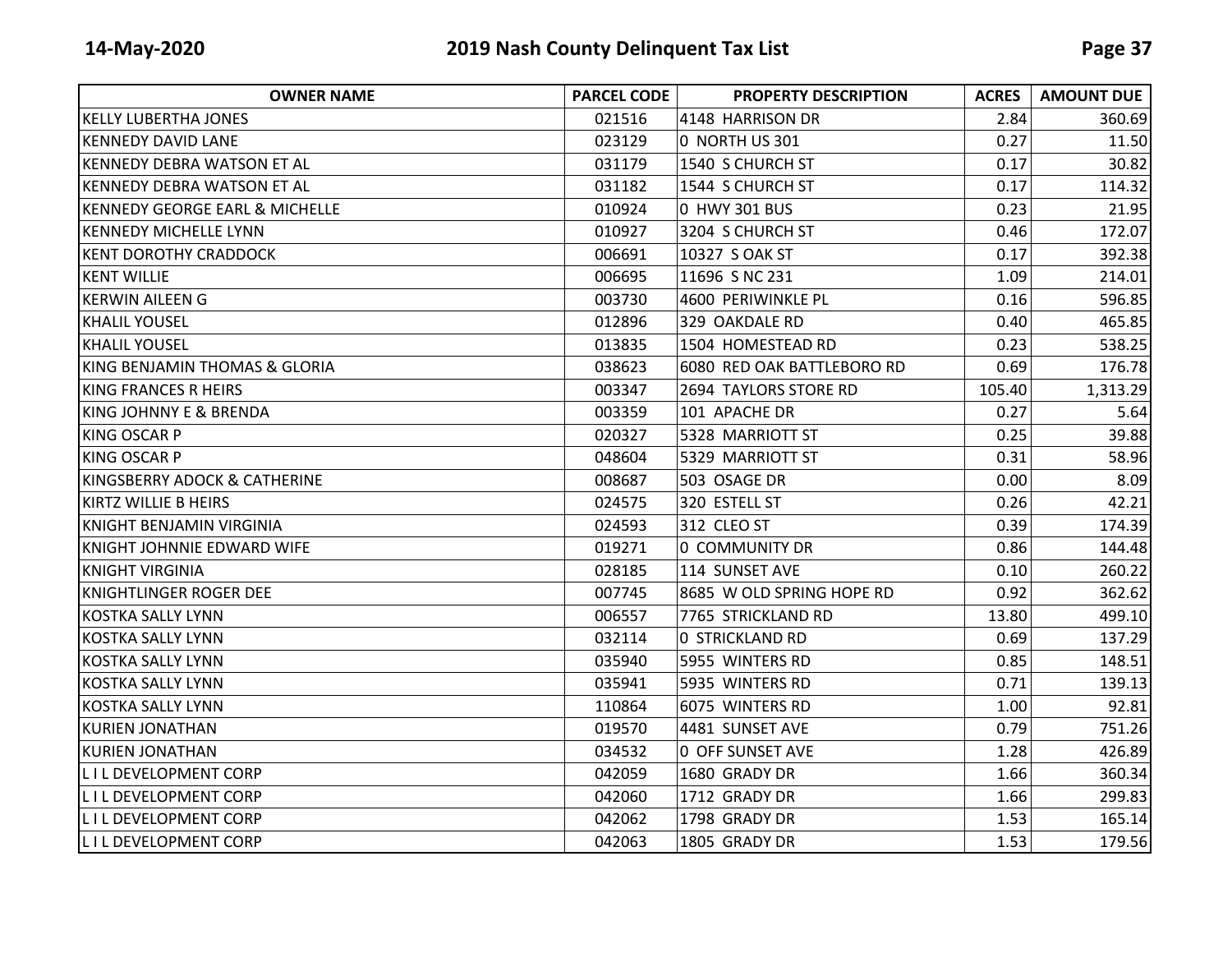| <b>OWNER NAME</b>                    | <b>PARCEL CODE</b> | <b>PROPERTY DESCRIPTION</b> | <b>ACRES</b> | <b>AMOUNT DUE</b> |
|--------------------------------------|--------------------|-----------------------------|--------------|-------------------|
| IL I L DEVELOPMENT CORP              | 042064             | 1731 GRADY DR               | 1.52         | 322.04            |
| <b>LILDEVELOPMENT CORP</b>           | 042065             | 1701 GRADY DR               | 1.01         | 125.31            |
| <b>LILDEVELOPMENT CORP</b>           | 042066             | 1748 GRADY DR               | 1.66         | 265.66            |
| L R HOMES INC                        | 011573             | 3029 S CHURCH ST            | 0.46         | 359.72            |
| LACY LEROY N & FABIAN C              | 014491             | 0 MANSILL DR                | 0.46         | 24.34             |
| LACY LEROY N & FABIAN C              | 014492             | 0 MANSILL DR                | 0.68         | 17.02             |
| LACY TIFFANY L & JESSICA HARGROVE    | 026569             | 1001 BEAL ST                | 0.10         | 30.18             |
| <b>LAGREE MARY TRUSTEE</b>           | 025330             | 325 MIDDLE ST               | 0.12         | 22.23             |
| llamm EUGENE PATSY J                 | 103278             | 7250 KEMP RD                | 2.23         | 962.22            |
| LAMM GENE A                          | 036875             | 4005 KETCH POINT DR         | 0.31         | 897.53            |
| LAMM GENE A JR                       | 024470             | 523 AVENT ST                | 0.17         | 356.60            |
| LAMM HILDA S HEIRS                   | 024684             | 318 HENRY ST                | 0.18         | 31.31             |
| LAMM HILDA S HEIRS                   | 024685             | 314 HENRY ST                | 0.17         | 29.55             |
| lLAMM STEPHEN RUSSELL                | 047082             | 5285 STONEY HILL CHURCH RD  | 0.92         | 1,249.40          |
| LANCASTER PAMELA S ET AL             | 003769             | <b>0 STRICKLAND RD</b>      | 74.88        | 236.76            |
| LANCASTER PAMELA S ET AL             | 010024             | 0 BRAY RD                   | 60.19        | 182.45            |
| LANCASTER PAMELA STRICKLAND          | 003771             | 8196 STRICKLAND RD          | 1.96         | 683.33            |
| LANCASTER PAMELA STRICKLAND          | 034584             | 5678 W NC 97                | 1.07         | 729.99            |
| LANE WILLIAM JOSHUA                  | 026926             | 526 FALLS RD                | 0.35         | 262.27            |
| LANGLEY MILDRED F REVOCABLE TRUST    | 011385             | 11542 E NC 97               | 46.96        | 1,512.59          |
| LANGLEY MILDRED F REVOCABLE TRUST    | 011386             | 0 EAST NC 97                | 0.61         | 2.11              |
| <b>LANGLEY REGINALD ALLAN</b>        | 010124             | 4064 HEATHER LN             | 0.70         | 5.02              |
| <b>LANGLEY WILLIAM B</b>             | 049134             | 197 BOONE LN                | 1.44         | 490.79            |
| LANGSTON BETSY F                     | 011393             | 2512 GWEN ST                | 0.29         | 197.82            |
| <b>LANGSTON ELIZABETH B</b>          | 015475             | 120 S ENGLEWOOD DR          | 0.38         | 327.47            |
| LARGERKO LLC                         | 027523             | 232 FALLS RD                | 0.23         | 179.60            |
| LARGERKO LLC                         | 030217             | 0 FALLS RD                  | 0.12         | 81.61             |
| LARGERKO LLC                         | 030221             | 228 FALLS RD                | 0.07         | 136.13            |
| <b>LASSITER EDNA COLEY HEIRS</b>     | 030239             | 1798 NICK COLEY RD          | 1.00         | 365.08            |
| LAURENCE AMBER L                     | 041731             | 6699 CROWNED CT             | 0.91         | 140.57            |
| LAWING DOROTHY J HEIRS               | 037338             | 1926 WILEY RD               | 0.73         | 315.16            |
| LAWRENCE JEFFREY COLE & SANDRA DAVIS | 019589             | 1088 BENBROOK DR            | 1.42         | 555.87            |
| <b>LAWRENCE RANDY M</b>              | 044880             | 228 ALBY ST                 | 0.23         | 171.90            |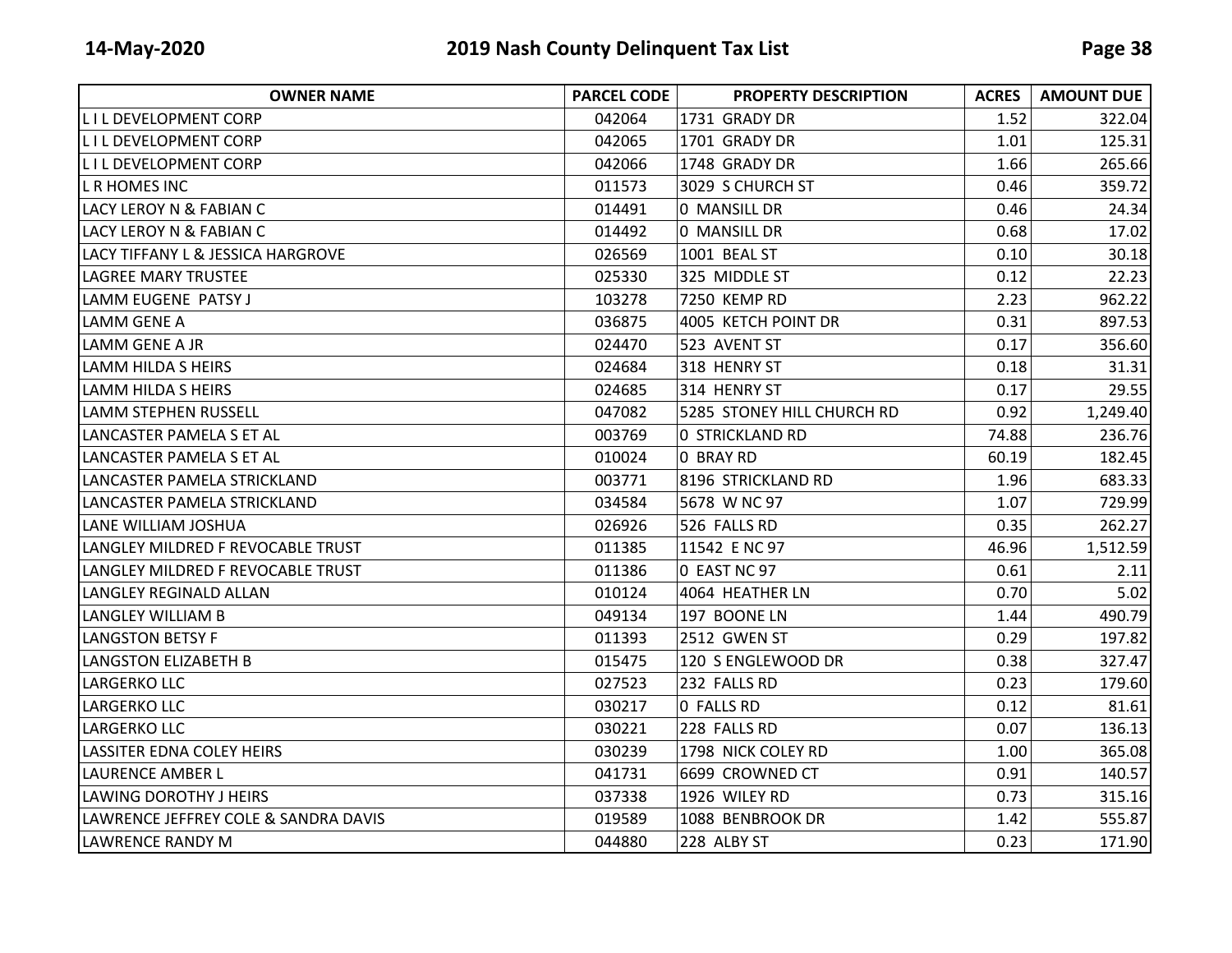| <b>OWNER NAME</b>                   | <b>PARCEL CODE</b> | <b>PROPERTY DESCRIPTION</b>   | <b>ACRES</b> | <b>AMOUNT DUE</b> |
|-------------------------------------|--------------------|-------------------------------|--------------|-------------------|
| LE PI INC                           | 028081             | 917 GOLD ST                   | 0.10         | 27.93             |
| lleak Shirley W                     | 027559             | 227 CEDAR ST                  | 0.12         | 29.41             |
| LEE EDWARD L                        | 014811             | 2394 BLUE WILLOW LN           | 0.13         | 299.31            |
| LEE ELBERT JR                       | 031052             | 343 S GRACE ST                | 0.17         | 217.74            |
| LEE MINNIE SANDERS                  | 040408             | 6062 BAINES LOOP RD           | 0.90         | 316.56            |
| LEMUS WILLIAM ALEXANDER ORELLANA    | 041703             | 12814 EAGLE RIDGE DR          | 0.69         | 988.84            |
| <b>LEONARD DAVID G</b>              | 010509             | 7389 CEDAR GROVE SCHOOL LO RD | 3.32         | 971.59            |
| <b>LEONARD DAVID G</b>              | 010510             | 6365 LEONARD RD               | 1.00         | 149.55            |
| LEONARD DOUGLAS & FRANCINE          | 012563             | 317 HERRON ST                 | 0.20         | 231.03            |
| LEONARD DOUGLAS & FRANCINE          | 028992             | 704 S PINE ST                 | 0.17         | 139.92            |
| LEWIS CHARLES G JR & DUANE G        | 004925             | 12591 SCHOOL HOUSE RD         | 0.38         | 240.89            |
| LEWIS EUGENE & ALICE M              | 008857             | 109 OKMULGEE DR               | 0.00         | 12.22             |
| LEWIS GLADYS P ET AL                | 017044             | 1005 SHEARIN ANDREW RD        | 0.44         | 591.72            |
| LEWIS JOE & LUCINDA                 | 027042             | 122 OAK ST                    | 0.17         | 436.66            |
| LEWIS JOSEPH EXUM EXECUTOR          | 007515             | 2245 S NC 231                 | 0.94         | 334.26            |
| LEWIS MICHAEL K TARA P              | 038768             | 10480 LANCASTER STORE RD      | 0.95         | 500.46            |
| LEWIS NATHANIEL & PATSY E           | 109486             | 4412 TAYLORS GIN RD           | 2.16         | 172.81            |
| LEWIS NATHANIEL & PATSY E           | 109487             | <b>0 TAYLORS GIN RD</b>       | 2.15         | 158.89            |
| LEWIS RUTH HELEN K                  | 030212             | 0 NC 43                       | 0.11         | 22.06             |
| LEWIS SIDNEY JR                     | 023994             | 200 N HARRIS ST               | 0.17         | 77.21             |
| LI VOLTI NANCY VALERIA              | 048508             | 7062 DRIVER RD                | 0.74         | 199.23            |
| LIIPFERT BENJAMIN BAILEY JR TRUSTEE | 014966             | 1201 NOTTINGHAM RD            | 0.77         | 1,316.82          |
| LILES DAVID W                       | 019759             | 1143 BENBROOK DR              | 0.68         | 504.86            |
| LINDSEY JERRY L                     | 022963             | 1995 SANDY CROSS RD           | 1.00         | 7.14              |
| LINDSEY JERRY L NORMA M             | 022985             | 1877 SANDY CROSS RD           | 20.53        | 4.92              |
| LINDSEY TED LEE JR                  | 019862             | 3224 WESTBURG LN              | 0.68         | 396.54            |
| LITTLE RUTH MAXINE                  | 014982             | 2724 BUFF RD                  | 0.39         | 12.16             |
| LIVERMON JAMES S JR & SANDRA K      | 048320             | 2219 PEELE RD                 | 32.47        | 1,177.58          |
| LLOYD ELIJAH & JACQUELINE LLOYD     | 015719             | 1345 WELDON AVE               | 0.17         | 138.10            |
| <b>LLOYD ISUM</b>                   | 025188             | 811 STAR ST                   | 0.20         | 61.13             |
| LOCKDOWN ENTERPRISES INC            | 028767             | 204 S HOWELL ST               | 0.11         | 124.59            |
| <b>LOFTON ANTWAN</b>                | 030891             | 131 WILKINSON ST              | 0.48         | 924.68            |
| <b>LOFTON DORA</b>                  | 027308             | 734 SUNSET AVE                | 0.19         | 217.25            |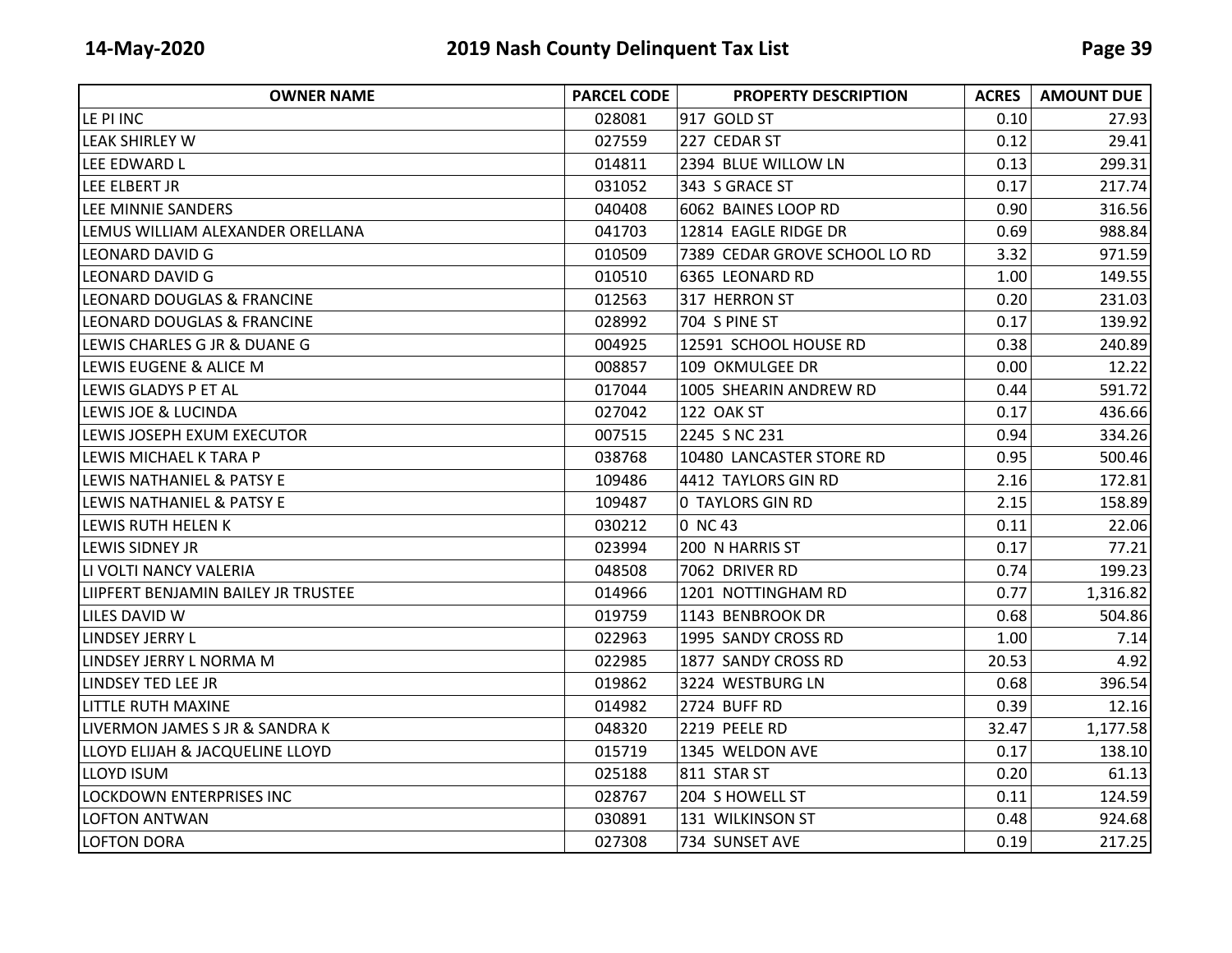| <b>OWNER NAME</b>               | <b>PARCEL CODE</b> | <b>PROPERTY DESCRIPTION</b> | <b>ACRES</b> | <b>AMOUNT DUE</b> |
|---------------------------------|--------------------|-----------------------------|--------------|-------------------|
| LONG MILDRED A                  | 011788             | 809 WILKINS ST              | 0.25         | 285.76            |
| <b>LONGMIRE APRIL SHERROD</b>   | 008460             | 220 YOUNG RD                | 0.00         | 150.93            |
| LOPEZ LUZ MARIA                 | 041224             | 5559 HOPKINS RD             | 0.86         | 592.21            |
| LOWE RANDALL S PAULA D          | 004125             | 0 NC 98                     | 12.76        | 242.31            |
| LOWE RANDALL S PAULA D          | 012746             | 301 OAK FOREST DR           | 0.45         | 787.39            |
| LOWE RANDALL SCOTT              | 010147             | 7955 WHITE OAK RD           | 0.63         | 821.47            |
| LOWE RANDALL SCOTT              | 010820             | 1570 GRAHAM ST              | 0.49         | 221.81            |
| LOWE RANDALL SCOTT              | 012215             | 3529 NORTHERN HILLS DR      | 0.46         | 700.10            |
| LOWE RANDALL SCOTT & PAULA D    | 029653             | 1104 WILLIFORD ST           | 0.26         | 233.92            |
| LOWE RANDALL SCOTT PAULA D      | 003064             | 600 INDIAN TRL              | 0.26         | 435.54            |
| LOWE RANDALL SCOTT PAULA D      | 003541             | 103 APACHE DR               | 0.30         | 408.52            |
| LOWE RANDALL SCOTT PAULA D      | 004867             | 202 APACHE DR               | 0.23         | 307.85            |
| LOWE RANDALL SCOTT PAULA D      | 016817             | 132 BUTTERNUT CT            | 0.06         | 408.60            |
| LOWE RANDALL SCOTT PAULA D      | 017063             | 250 W BATTLEBORO AVE        | 0.09         | 217.46            |
| <b>LOWE RANDY</b>               | 102530             | 2900 S CHURCH ST            | 0.93         | 258.05            |
| LOWES RENTAL VENTURES LLC       | 006075             | 0 RED OAK RD                | 10.17        | 52.42             |
| LOWTHER LEATHIA FAYE ET AL      | 018990             | O DRAKE RD                  | 8.20         | 322.43            |
| <b>LUCAS CELESTE T</b>          | 048533             | 4916 NEEDHAM RD             | 0.92         | 328.10            |
| <b>LUCAS DAISY BELL</b>         | 001432             | 4420 BULLSTONE RD           | 0.66         | 361.94            |
| LUCAS ERNEST ET AL              | 015092             | 3143 GREENFIELD DR          | 5.00         | 235.57            |
| LUCAS JERMANE D & JAMEL C LUCAS | 001833             | 0 WINTERS RD                | 0.46         | 11.80             |
| LUCAS JERMANE D & JAMEL C LUCAS | 001834             | 7851 WINTERS RD             | 0.93         | 429.15            |
| LUCAS JOHN H HEIRS              | 025259             | 421 CENTER ST               | 0.12         | 30.32             |
| <b>LUCAS SUSIE SLADE</b>        | 025279             | 421 CLYDE ST                | 0.12         | 30.67             |
| <b>LUJAN MANUEL</b>             | 008051             | 108 POMA DR                 | 0.00         | 8.09              |
| LUNCEFORD JOEL HEIRS            | 025286             | 710 S GRACE ST              | 0.29         | 47.27             |
| LYNCH ANNIE D HEIRS             | 032908             | 3930 WATSON SEED FARM RD    | 1.50         | 222.22            |
| LYNCH ELLEN V                   | 029889             | 671 AVENTON GIN RD          | 0.98         | 336.36            |
| ILYNCH HOWARD MARY R            | 038284             | 14839 AVENT RD              | 1.28         | 464.50            |
| LYNCH JERRY A JR LINDA V        | 038604             | 18326 NC 43                 | 1.86         | 767.96            |
| LYNCH JOE A                     | 021198             | 12660 SOUTH ST              | 0.17         | 187.54            |
| LYNCH NANCY R                   | 008792             | 214 VEGA LOOP               | 0.00         | 8.09              |
| LYONS PROPERTY MANAGEMENT LLC   | 028050             | 1222 BOONE ST               | 0.24         | 69.23             |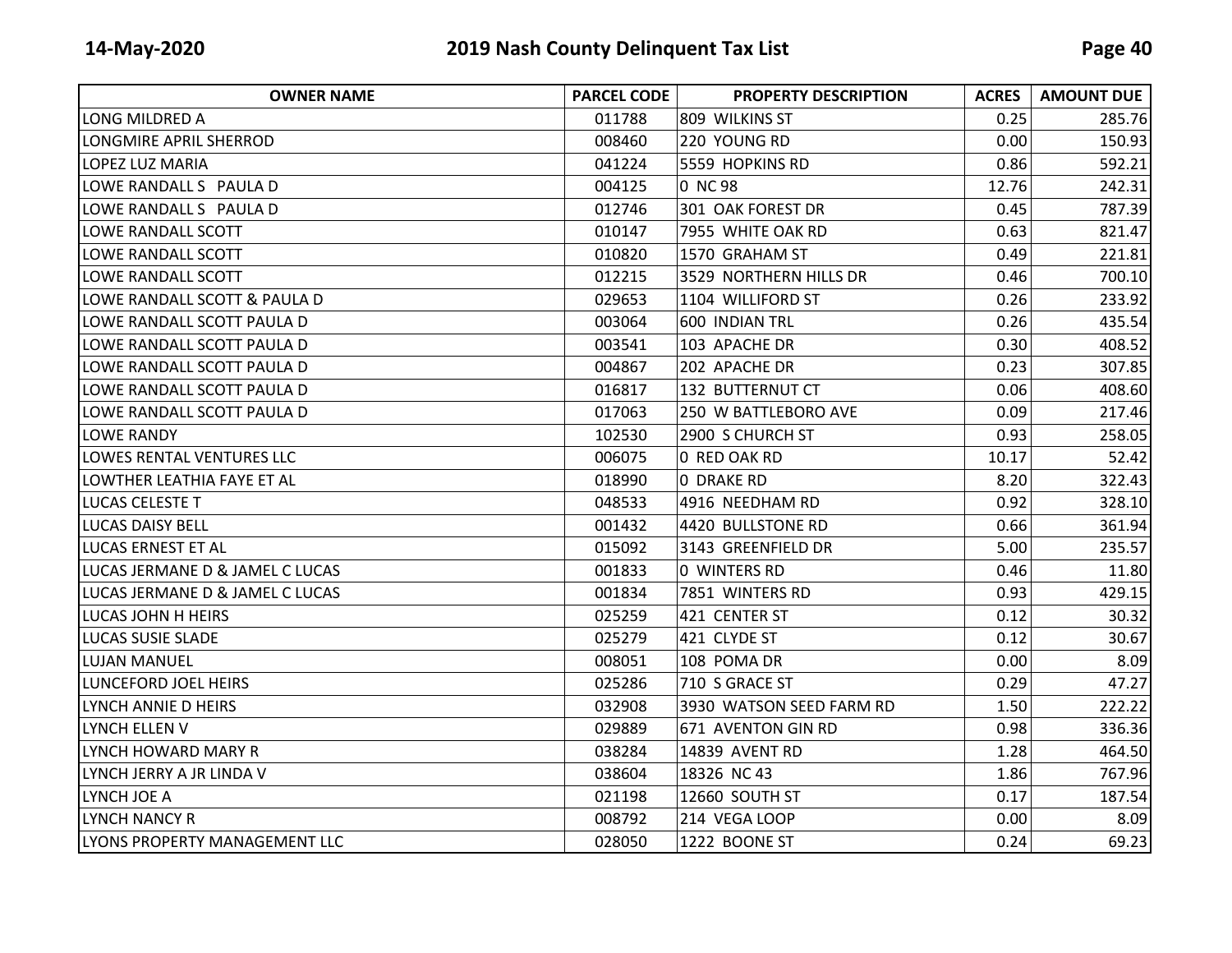| <b>OWNER NAME</b>                          | <b>PARCEL CODE</b> | <b>PROPERTY DESCRIPTION</b>   | <b>ACRES</b> | <b>AMOUNT DUE</b> |
|--------------------------------------------|--------------------|-------------------------------|--------------|-------------------|
| LYONS PROPERTY MANAGEMENT LLC              | 028852             | 219 WILLOW ST                 | 0.35         | 378.35            |
| LYONS WADE                                 | 025336             | 913 STAR ST                   | 0.20         | 140.13            |
| LYONS WADE                                 | 028429             | 917 STAR ST                   | 0.20         | 33.14             |
| M 3 R OF NC INC                            | 106139             | 2551 S WESLEYAN BLVD          | 3.48         | 2,409.11          |
| M 3 R OF NC INC                            | 106140             | 0 S. CHURCH ST                | 0.49         | 217.90            |
| M 3 R OF NC INC                            | 106141             | 0 S. CHURCH ST. & S. WESLEY   | 0.86         | 382.43            |
| <b>MACINNIS LORI ANN</b>                   | 105770             | 2001 SAPPHIRE RD              | 0.06         | 606.42            |
| <b>MALLISON SYLVIA ET AL</b>               | 025194             | 1006 CALVARY ST               | 0.17         | 111.86            |
| <b>MANESS PROPERTIES LLC</b>               | 025968             | 714 N CHURCH ST               | 0.56         | 481.06            |
| <b>MANN BLANCHE HEIRS</b>                  | 023799             | 1963 N OLD CARRIAGE RD        | 0.18         | 287.98            |
| <b>MANN BLANCHE HEIRS</b>                  | 023800             | 0 N OLD CARRIAGE RD           | 0.17         | 52.29             |
| <b>MANN DENNIS E</b>                       | 047250             | 8746 TAYLORS STORE RD         | 0.92         | 138.33            |
| <b>MANN ELBERT &amp; FANNIE G</b>          | 009831             | 319 VEGA LOOP                 | 0.00         | 8.09              |
| <b>MANNING EUGENE JEROME</b>               | 040703             | <b>3440 VICK RD</b>           | 0.92         | 540.41            |
| <b>MANNING JOYCE D</b>                     | 001165             | 12832 S NC 581                | 0.12         | 117.73            |
| <b>MANNING JOYCE D</b>                     | 038561             | 12856 S NC 581                | 15.94        | 688.57            |
| <b>MANNING KEMBERLEY DAWN</b>              | 034744             | <b>3750 VICK RD</b>           | 2.32         | 412.15            |
| MANNING MICHAEL W & LAURENA RUTH           | 010702             | 4181 FLOWERS LN               | 1.62         | 39.13             |
| <b>MANNING MICHAEL WAYNE</b>               | 033161             | O E NASH ST                   | 0.71         | 21.74             |
| <b>MANNING WILLARD E</b>                   | 001456             | 12796 S NC 581                | 0.47         | 758.44            |
| <b>MANNING WILLARD E &amp; JOYCE D</b>     | 001709             | 7301 OLD MIDDLESEX RD         | 0.94         | 575.92            |
| <b>MANNING WILLARD E &amp; JOYCE D</b>     | 038517             | 990 S OLD FRANKLIN RD         | 2.00         | 96.86             |
| MANNING WILLIE GRAY                        | 011045             | 7182 S HALIFAX RD             | 0.46         | 87.73             |
| <b>MANNING WILLIE GRAY</b>                 | 011597             | 7242 S HALIFAX RD             | 12.44        | 122.54            |
| <b>MARQUEZ LINA PIMENTEL</b>               | 000702             | 4341 DUKE RD                  | 0.83         | 94.68             |
| MARSHALL LEONARD RUDOLPH JR                | 017955             | 1820 BETHLEHEM RD             | 0.73         | 511.25            |
| <b>MARSHALL SHARON D &amp; ERNESTINE</b>   | 044943             | 13059 WARD RD                 | 9.17         | 644.64            |
| <b>MARSHBURN JUDY ERMA</b>                 | 043390             | 9544 PLEASANT GROVE CHURCH RD | 0.94         | 136.97            |
| <b>MARSHBURN MARJORIE WILDER REV TRUST</b> | 009976             | 206 N WALNUT ST               | 0.23         | 614.62            |
| <b>MARTIN NAFIYSA SIMONE</b>               | 033624             | 4198 SHEARIN RD               | 0.69         | 679.94            |
| MARYLAND G J & G M COOPER                  | 029409             |                               | 0.29         | 30.53             |
| <b>MASON ROMLUS HAYWOOD III</b>            | 007884             | 0 OFF WOLLETT MILL RD         | 9.56         | 79.40             |
| <b>MASON ROMLUS HAYWOOD III</b>            | 048958             | 1607 WOLLETT MILL RD          | 2.90         | 659.30            |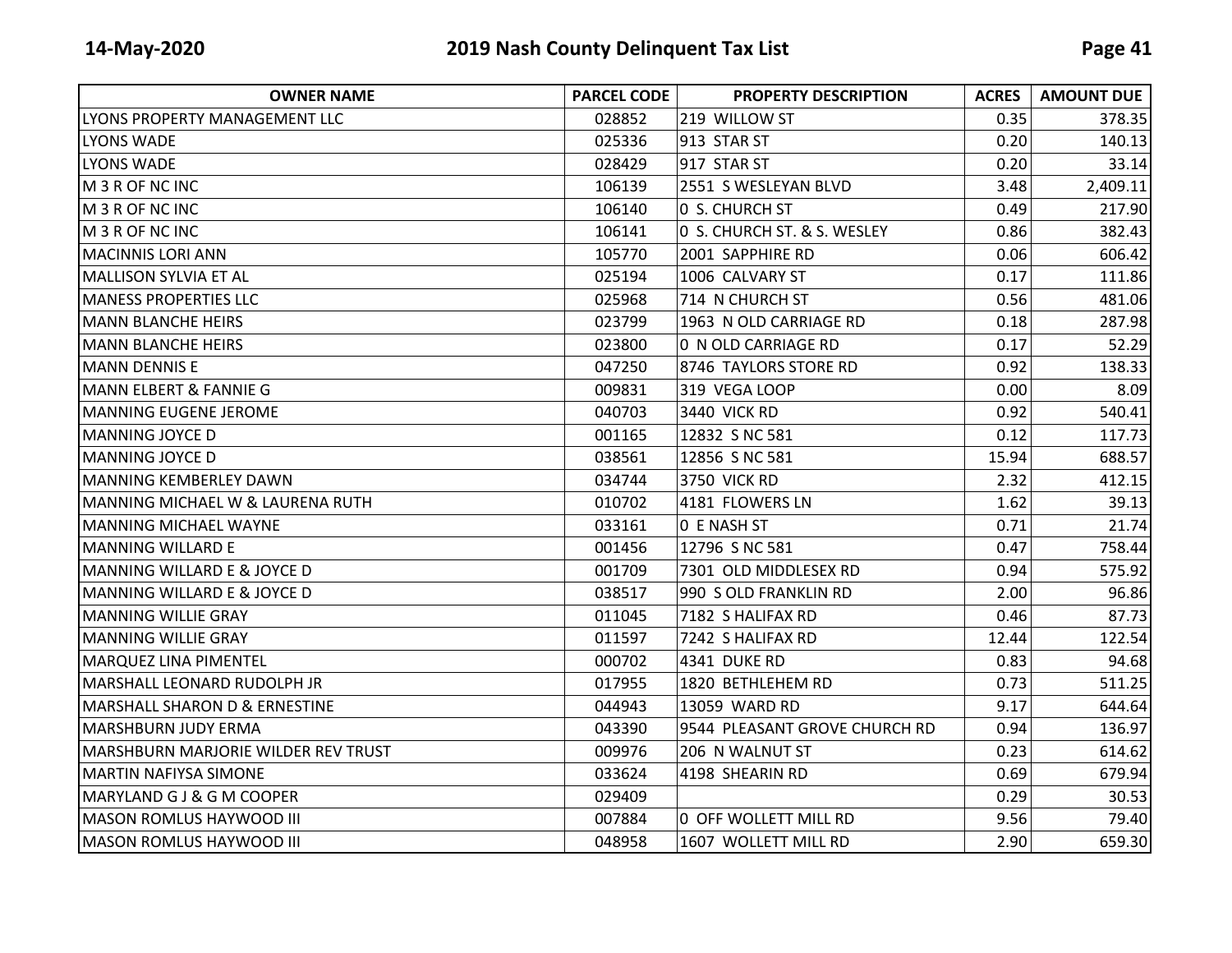| <b>OWNER NAME</b>                     | <b>PARCEL CODE</b> | <b>PROPERTY DESCRIPTION</b> | <b>ACRES</b> | <b>AMOUNT DUE</b> |
|---------------------------------------|--------------------|-----------------------------|--------------|-------------------|
| MASTERS EDWIN PAUL JULIA D            | 035252             | 5101 BARNHILL FARM RD       | 1.66         | 1,434.13          |
| <b>MATTHEWS ALLIE B HEIRS</b>         | 029495             | 635 W RALEIGH BLVD          | 0.24         | 34.13             |
| IMATTHEWS BRENDA LEE                  | 030720             | 1521 W THOMAS ST            | 0.18         | 270.85            |
| IMATTHEWS BRYAN L                     | 011122             | 528 POWELL DR               | 0.29         | 382.07            |
| MATTHEWS FREEMAN JUNIOR & SHONDA      | 046082             | 5744 BAINES LOOP RD         | 0.92         | 692.20            |
| <b>MATTHEWS GLADYS RADFORD</b>        | 040493             | 5534 W OLD SPRING HOPE RD   | 1.01         | 465.68            |
| <b>MATTHEWS MATT R SYLVIA H</b>       | 010268             | 0 W OLD SPRING HOPE RD      | 4.72         | 41.44             |
| IMATTHEWS MATT R SYLVIA H             | 040369             | 12493 W OLD SPRING HOPE RD  | 5.22         | 1,239.64          |
| IMATTHEWS MAY B ET AL                 | 024166             | 107 CHAPMAN ST              | 0.07         | 9.78              |
| <b>MATTHEWS MICHAEL M</b>             | 010729             | 513 POWELL DR               | 0.29         | 206.05            |
| <b>MATTHEWS THOMAS &amp; THELMA G</b> | 027790             | 1208 CALVARY ST             | 0.17         | 170.32            |
| <b>MATTHEWS TONY L HEIRS</b>          | 033977             | 208 VEGA LOOP               | 0.00         | 8.09              |
| lMAURELLO JOHN                        | 025775             | 407 NASHVILLE RD            | 0.23         | 42.57             |
| <b>MAURELLO JOHN</b>                  | 030439             | 314 NASHVILLE RD            | 0.17         | 74.93             |
| <b>MAXFIELDS GROUP INC</b>            | 029557             | 1006 SUNSET AVE             | 0.17         | 246.36            |
| <b>MAXIM CYNTHIA ROSE</b>             | 005280             | 10110 BALDY HILL RD         | 1.56         | 168.22            |
| <b>MAXIM CYNTHIA ROSE</b>             | 032947             | 10100 BALDY HILL RD         | 1.75         | 123.64            |
| <b>MAY DAVID E SANDY S</b>            | 009239             | 5495 LANCASTER STORE RD     | 2.00         | 6.40              |
| IMAYO DANIEL O                        | 027373             | 616 S FRANKLIN ST           | 0.28         | 85.69             |
| MCARTHUR CARL B EVA M WHITAKER        | 024152             | 123 SUNSET AVE              | 0.05         | 227.80            |
| <b>MCCALSTON CORTNEY</b>              | 035480             | 7919 EDWARDS RD             | 0.71         | 633.60            |
| <b>MCCLAIN GLADYS</b>                 | 020373             | 4320 CARROL AVE             | 0.69         | 460.01            |
| <b>MCCLAIN GLADYS ET AL</b>           | 020401             | 0 CARROL AVE                | 0.23         | 42.14             |
| <b>MCCLAIN JOANN R</b>                | 027264             | 117 N TILLERY ST            | 0.11         | 33.20             |
| MCCLOUD MATTHIAS BETTY MARIE          | 020944             | 1345 HUFFINES AVE           | 0.17         | 247.84            |
| MCCULLEN WILLIAM HEIRS                | 025439             | 1617 S CHURCH ST            | 0.17         | 30.82             |
| <b>MCCULLERS TAMIKA A</b>             | 032193             | 10981 BURGESS RD            | 1.00         | 351.54            |
| MCCUMBER NORTHGREEN VENTURES LLC      | 015961             | 900 NORTHGREEN LN           | 192.78       | 3,493.32          |
| MCDEVITT ASHLEY HOPE ET AL            | 026234             | 1513 WESTERN AVE            | 0.69         | 503.75            |
| <b>MCDONALD ANNIE R</b>               | 025454             | 818 BEAL ST                 | 0.33         | 63.81             |
| <b>MCDONALD DANNY RAY</b>             | 024941             | 114 N VYNE ST               | 0.12         | 35.88             |
| MCDONALD DAVID W                      | 013219             | 2713 S CHURCH ST            | 0.22         | 44.11             |
| MCELROY LOVIC ELVA CYNTHIA H          | 033845             | 102 POMA DR                 | 0.00         | 8.09              |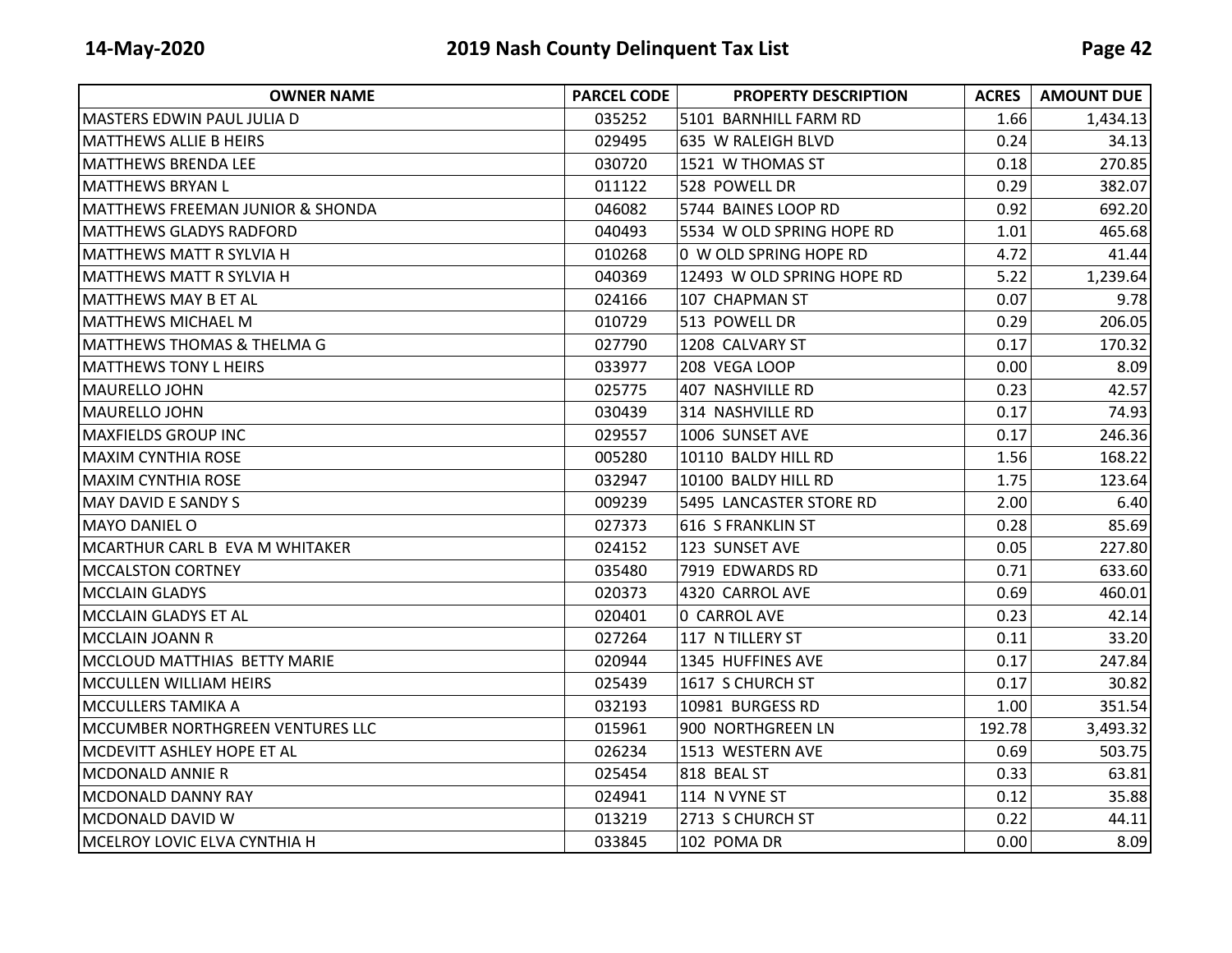| <b>OWNER NAME</b>                       | <b>PARCEL CODE</b> | <b>PROPERTY DESCRIPTION</b> | <b>ACRES</b> | <b>AMOUNT DUE</b> |
|-----------------------------------------|--------------------|-----------------------------|--------------|-------------------|
| <b>MCGEE KEVIN RAY</b>                  | 043173             | 5151 REDMAN RD              | 2.47         | 773.76            |
| MCGEE WAYNE EVELYN D CONYER             | 046716             | 6367 GOLD DR                | 1.04         | 573.37            |
| <b>MCGLOHON DAVID E</b>                 | 016319             | 700 TIFFANY BLVD            | 0.69         | 2,431.09          |
| <b>MCGLOHON MAXIE C</b>                 | 013951             | 2676 N CHURCH ST            | 0.98         | 564.77            |
| <b>MCKEEL JERRY &amp; TERRY</b>         | 007789             | 11423 BALDY HILL RD         | 1.00         | 557.01            |
| <b>MCKEEL MELANIE L</b>                 | 023998             | 4656 PINE ST                | 1.63         | 220.81            |
| MCKEEL MELANIE L                        | 024000             | 5375 JOE ELLEN RD           | 1.48         | 151.66            |
| <b>MCKEEL MELANIE L</b>                 | 047000             | 5075 WILDLIFE DR            | 0.26         | 433.87            |
| <b>MCKEEL MELANIE L</b>                 | 310053             | 8303 E NC 97                | 0.62         | 1,010.95          |
| MCKEEL MELANIE LANGSTON & JASON RICHARD | 005501             | 12073 W OLD SPRING HOPE RD  | 1.00         | 134.16            |
| MCKEEL MELANIE LANGSTON & JASON RICHARD | 010266             | 0 FRAZIER RD                | 1.83         | 35.10             |
| MCKEEL MELANIE LANGSTON & JASON RICHARD | 031221             | 4206 W HORNES CHURCH RD     | 0.95         | 131.77            |
| MCKEEL RODNEY W & MELANIE L             | 041303             | 9373 WHITE OAK HILL RD      | 1.05         | 162.79            |
| MCKELLER ANNIE A                        | 024162             | 834 N BROWNTOWN RD          | 0.41         | 281.12            |
| <b>MCKELLER ANNIE A</b>                 | 039539             | 13205 TAYLORS STORE RD      | 7.36         | 484.66            |
| IMCKINNON DARY & JANICE MAE BURNETTE    | 029092             | 622 NASHVILLE RD            | 0.24         | 76.19             |
| <b>MCKNABB STEVEN E &amp; CONNIE W</b>  | 006032             | 2112 CORINTH RD             | 1.00         | 38.16             |
| <b>MCKOY MARRISSA A</b>                 | 041728             | 6665 CROWNED CT             | 0.96         | 596.58            |
| MCLAIN JULIA ATKINSON                   | 005039             | 140 CATOOSE DR              | 0.00         | 8.09              |
| <b>MCLAMB DOROTHY W</b>                 | 025518             | 840 WEST HAVEN BLVD         | 0.30         | 285.76            |
| <b>MCLEAN MARY A</b>                    | 041678             | 6379 GOLDEN CT              | 0.93         | 156.72            |
| <b>MCLEOD EUGENE C</b>                  | 011923             | 604 TAYLOR DR               | 0.31         | 73.01             |
| <b>MCNAIR ROBERT HEIRS</b>              | 025540             | 125 HOME ST                 | 0.12         | 29.41             |
| <b>MCNEIL CATHERINE G</b>               | 035414             | 15276 MURRAY LOOP RD        | 1.34         | 115.64            |
| <b>MCNEIL DAISY W</b>                   | 024084             | 413 N PINE ST               | 0.06         | 39.05             |
| <b>MCNEIL GLORIA C</b>                  | 030452             | 15079 MURRAY LOOP RD        | 1.45         | 218.20            |
| <b>MEDLIN GLADYS M</b>                  | 009296             | 207 N LOUISBURG RD          | 0.59         | 170.75            |
| <b>MEDLIN GLADYS M</b>                  | 010290             | 0 REAR N LOUISBURG RD       | 0.97         | 22.72             |
| <b>MEDLIN WESLEY WALLACE</b>            | 006560             | 0 WINTERS RD                | 15.00        | 55.27             |
| <b>MEEKS BEULAH P</b>                   | 007535             | 12035 CLAUDE LEWIS RD       | 1.10         | 277.50            |
| MEEKS SONYA D & SHANNON L               | 028494             | 1508 DAVIS ST               | 0.16         | 114.25            |
| <b>MEJIA MARCELO S</b>                  | 035939             | 5975 WINTERS RD             | 0.85         | 606.16            |
| MELTON KENNETH ALVIN & KIMBERLY DAWN    | 021869             | 206 S WHITE ST              | 0.51         | 282.93            |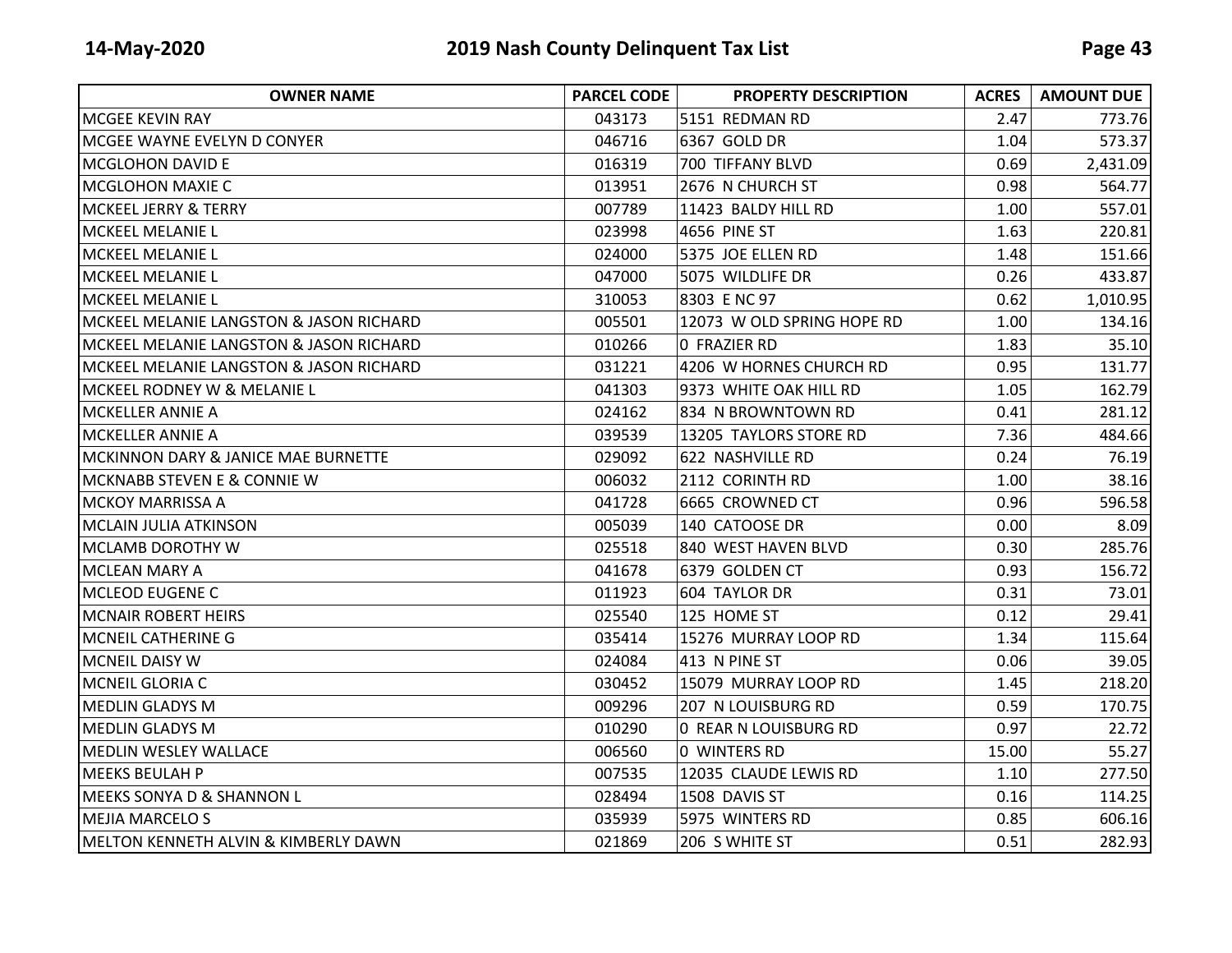| <b>OWNER NAME</b>                               | <b>PARCEL CODE</b> | <b>PROPERTY DESCRIPTION</b> | <b>ACRES</b> | <b>AMOUNT DUE</b> |
|-------------------------------------------------|--------------------|-----------------------------|--------------|-------------------|
| <b>MENA OSCAR</b>                               | 320886             | 2319 FRAZIER RD             | 0.80         | 537.79            |
| <b>MENA OSCAR &amp; MELANIA ROMERO CERNAS</b>   | 005385             | <b>0 STONE WHITLEY RD</b>   | 9.02         | 249.60            |
| <b>MENA OSCAR &amp; MELANIA ROMERO CERNAS</b>   | 010358             | 5459 STONE WHITLEY RD       | 1.00         | 75.94             |
| <b>MENDES ALFONSO P &amp; LUZ A PEREZ</b>       | 005759             | 311 SECOND ST               | 0.69         | 334.72            |
| MENDEZ ALFONSO & LUZ PEREZ ZARATE               | 007417             | 0 HAZEL ST                  | 0.90         | 139.96            |
| MENDEZ ALFONSO & LUZ PEREZ ZARATE               | 009970             | 402 W NASH ST               | 0.60         | 696.03            |
| <b>MENDEZ ALFONSO &amp; LUZ PEREZ ZARATE</b>    | 303146             | 0 W NASH ST                 | 0.06         | 39.78             |
| <b>MENDEZ ALFONSO &amp; LUZ PEREZ ZARATE</b>    | 303147             | 0 OFF W NASH ST             | 0.07         | 43.66             |
| <b>MENDEZ IMELDA G &amp; ANGEL DAVID TORRES</b> | 041608             | 2823 MEDINA RD              | 1.00         | 132.10            |
| <b>MERCER JOSEPH T</b>                          | 025362             | 610 HENRY ST                | 0.12         | 30.32             |
| <b>MERCER JOSEPH T</b>                          | 029291             | 1025 S FRANKLIN ST          | 0.17         | 52.20             |
| <b>MERCER JOSEPH THOMAS</b>                     | 020889             | 2820 HUNTINGTON CT          | 0.57         | 30.31             |
| <b>MERCER TYRONE D</b>                          | 011695             | 337 NELSON ST               | 0.16         | 198.04            |
| <b>MILLER DARIUS</b>                            | 028630             | 711 VILLA ST                | 0.19         | 2.32              |
| <b>MILLER JULIA</b>                             | 025372             | 318 N HOWELL ST             | 0.37         | 131.84            |
| <b>MILLER SANDRA G</b>                          | 047252             | 8766 TAYLORS STORE RD       | 0.92         | 137.93            |
| MILLS ANGEL & ABSOLOM LUCAS                     | 037479             | 6771 TALL COTTON RD         | 1.90         | 80.57             |
| MILLS JEAN H                                    | 009367             | 982 N NC 581                | 1.86         | 406.00            |
| MILLS MATTHEW A & MARY P                        | 024526             | 614 Z ST                    | 0.22         | 115.03            |
| <b>MILLS RICKY J</b>                            | 030690             | 1131 AVENTON GIN RD         | 0.57         | 364.37            |
| MINGIA A W JR PORTIA ANDERSON                   | 009425             | 1133 N NC 581               | 1.80         | 796.33            |
| MINGIA A W PORTIA A                             | 010036             | 0 NORTH NC 581              | 0.90         | 62.05             |
| <b>MITCHELL ANTHONY M</b>                       | 010487             | 0 OFF W OLD SPRING HOPE RD  | 81.00        | 196.86            |
| <b>MITCHELL ANTHONY M</b>                       | 110811             | 0 MILL BRANCH RD & SANDY KN | 0.25         | 251.69            |
| MITCHELL DOUGLAS M                              | 001042             | 172 CHAMA DR                | 0.00         | 13.25             |
| MITCHELL JOHN H                                 | 028434             | 816 GAY ST                  | 0.18         | 23.92             |
| <b>MITCHELL JOHN H</b>                          | 028435             | 812 GAY ST                  | 0.18         | 23.92             |
| <b>MITCHELL LENA</b>                            | 315053             | 8023 COOKE LN               | 2.32         | 394.75            |
| <b>MITCHELL LENA</b>                            | 315054             | 11788 CLAUDE LEWIS RD       | 1.07         | 394.36            |
| <b>MITCHELL LENA</b>                            | 315055             | 0 CLAUDE LEWIS RD           | 25.12        | 85.84             |
| MITCHELL LETICIA M                              | 043117             | 121 SHAWN CT                | 0.26         | 491.18            |
| MITCHELL ODELL LUCAS                            | 024666             | 1301 S CHURCH ST            | 0.08         | 82.31             |
| <b>MITCHELL PERCELL</b>                         | 027114             | 123 DAISY ST                | 0.17         | 145.91            |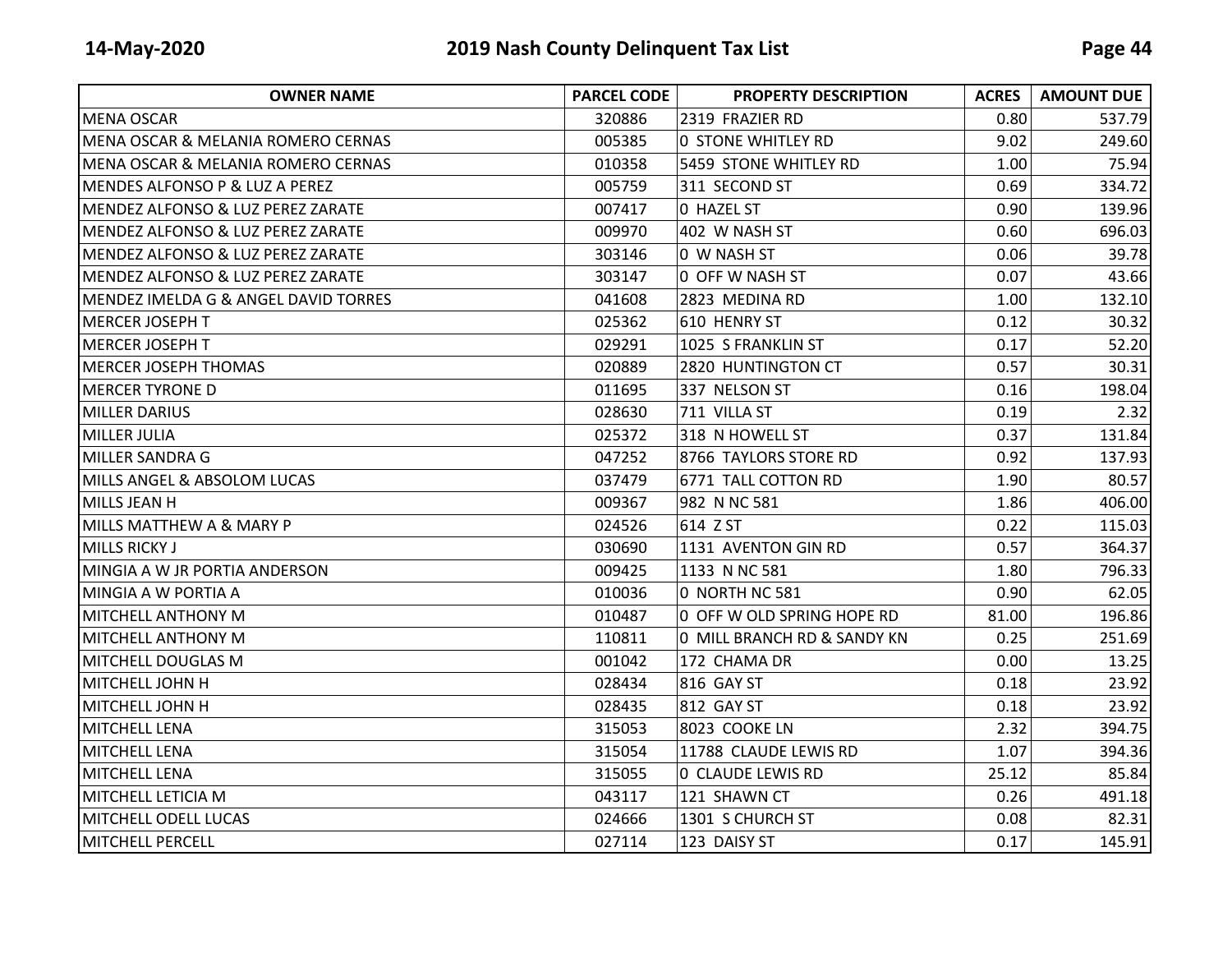| <b>OWNER NAME</b>                     | <b>PARCEL CODE</b> | <b>PROPERTY DESCRIPTION</b> | <b>ACRES</b> | <b>AMOUNT DUE</b> |
|---------------------------------------|--------------------|-----------------------------|--------------|-------------------|
| MITCHELL RACHEL                       | 008330             | 12262 E HANES AVE           | 0.14         | 63.07             |
| <b>MITCHELL SHELTON</b>               | 030522             | 1401 BOONE ST               | 0.28         | 103.20            |
| MITCHELL WINOKA H & RODNEY A MITCHELL | 107097             | 3624 TAYLORS STORE RD       | 1.18         | 866.31            |
| IMONCUS DONALD KEITH                  | 029759             | 814 GOLD ST                 | 0.17         | 46.79             |
| <b>MONK MOTEL THE</b>                 | 028497             | 213 N CHURCH ST             | 1.82         | 2,561.87          |
| <b>MOODY DIONNE MICHELLE</b>          | 036249             | 9936 LA GREEN FARM RD       | 0.69         | 461.45            |
| <b>MOODY OLGA</b>                     | 012651             | 1013 KINCHEN DR             | 0.31         | 379.89            |
| <b>MOODY WILLIAM A &amp; DEBBIE R</b> | 018998             | 0 HUBBARD DR & MOORE AVE    | 0.37         | 39.53             |
| MOORE BUDDY BUILDER REALTY            | 047102             | 0 ANSLEY ST                 | 0.19         | 28.84             |
| <b>MOORE DOROTHY A</b>                | 026831             | 1517 W THOMAS ST            | 0.18         | 352.74            |
| IMOORE ERNEST EDWARD III & KAREN      | 047825             | 5099 LONESOME PINE RD       | 4.07         | 899.94            |
| MOORE GEORGE H JR & TINA M            | 001131             | 15941 RED BUD RD            | 27.94        | 525.19            |
| MOORE GEORGE H JR & TINA M            | 044236             | 4152 SWIFT CREEK SCHOOL RD  | 0.99         | 114.48            |
| MOORE IVAN F JR STEVEN C              | 021642             | 106 N NEW ST                | 0.39         | 200.57            |
| MOORE JOANNE                          | 007833             | 104 MEREDITH WOODS CT       | 0.17         | 897.38            |
| IMOORE MARGARET A                     | 040599             | 105 SOUTHALL CT             | 0.62         | 1,673.70          |
| MOORE MAURICE R ET AL                 | 044041             | 3474 WATSON SEED FARM RD    | 1.52         | 824.87            |
| MOORE RICHARD CALVIN ET AL            | 019348             | 6448 HART FARM RD           | 27.90        | 1,198.95          |
| MOORE RICHARD CALVIN LOIS I           | 037990             | 6454 HART FARM RD           | 1.04         | 1,681.87          |
| MOORE ROBERT EARL & CLAUDETTE A       | 023953             | 1008 S FRANKLIN ST          | 0.17         | 76.34             |
| MOORE ROBERT EARL & CLAUDETTE A       | 024868             | 1004 S FRANKLIN ST          | 0.17         | 79.92             |
| MOORE TAMARA                          | 045081             | 220 KENTUCKY CT             | 0.36         | 711.67            |
| MOORE THERESA MANNING                 | 001517             | 6228 DEANS ST               | 0.48         | 1,135.28          |
| MORENO BIANCA LUCERO SALAZAR          | 020618             | 105 S WHITE ST              | 0.37         | 569.34            |
| <b>MORGAN ELGIA R</b>                 | 006730             | 0 SOUTH NC 231              | 3.85         | 5.56              |
| <b>MORGAN JAMES C &amp; FAYE J</b>    | 024038             | 0 OFF KIMBERLY JO DR        | 6.74         | 6.99              |
| MORGAN JEAN W HEIRS                   | 026746             | 9264 TAR RIVER CHURCH RD    | 0.62         | 680.30            |
| <b>MORGAN LEODUS &amp; JUANITA</b>    | 021128             | <b>0 W TAYLOR ST</b>        | 0.31         | 63.39             |
| <b>MORGAN LEODUS &amp; JUANITA</b>    | 021705             | 202 W TAYLOR ST             | 0.33         | 220.12            |
| <b>MORRIS FRANK II</b>                | 026881             | 1332 MAPLE ST               | 0.29         | 76.97             |
| IMORRIS FRANK II                      | 029485             | 102 S HOWELL ST             | 0.13         | 73.16             |
| MORRIS FRANK II LISA L                | 024222             | 506 NASHVILLE RD            | 0.23         | 46.79             |
| MORRIS JOHN R                         | 015803             | 1701 OLD BARN RD            | 0.26         | 514.47            |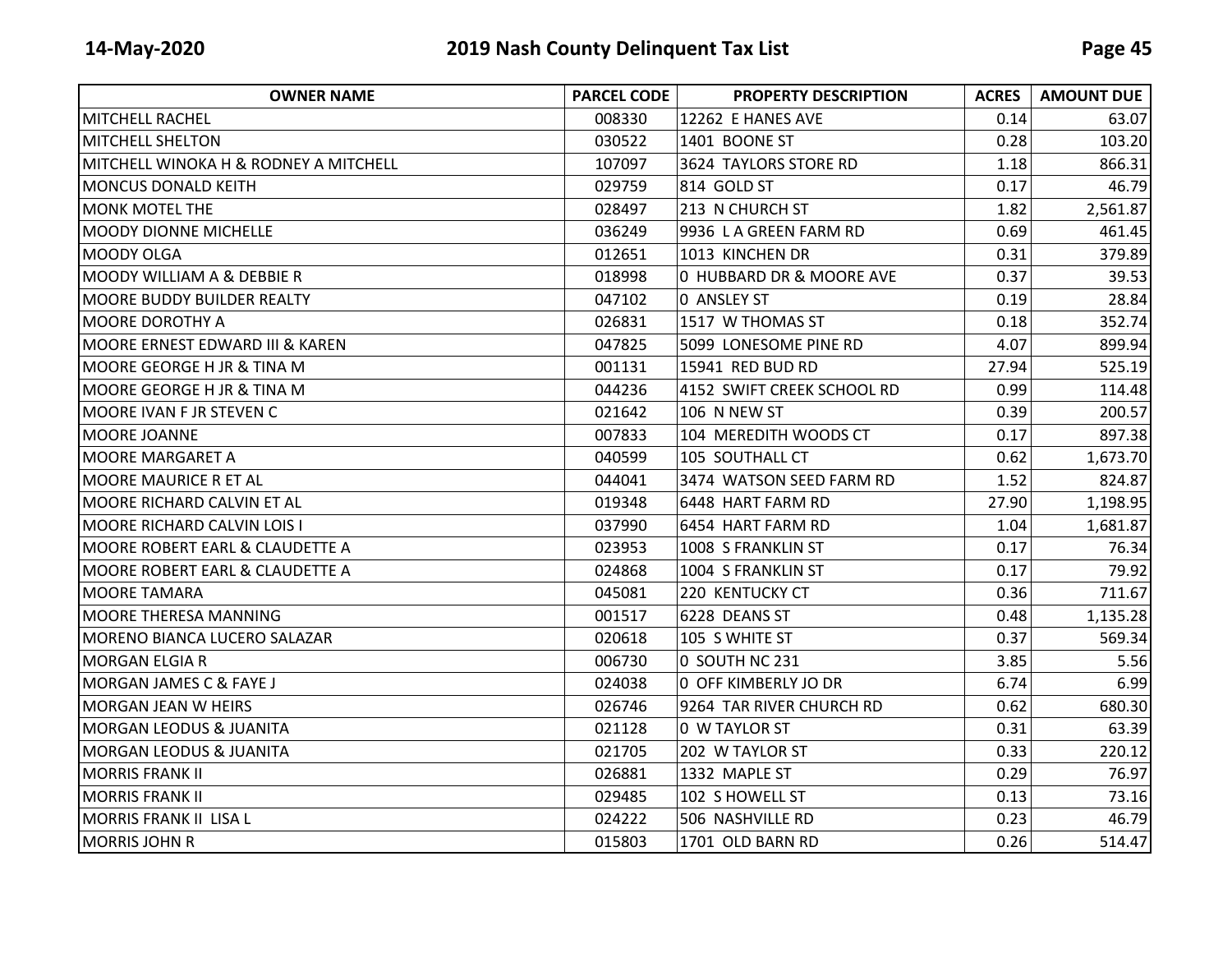| <b>OWNER NAME</b>                              | <b>PARCEL CODE</b> | <b>PROPERTY DESCRIPTION</b> | <b>ACRES</b> | <b>AMOUNT DUE</b> |
|------------------------------------------------|--------------------|-----------------------------|--------------|-------------------|
| IMORRIS JOHN R                                 | 036823             | 1809 BURNT MILL RD          | 0.25         | 619.65            |
| <b>MORRIS JOHN R</b>                           | 038838             | 1104 BEAR WALLOW RD         | 0.24         | 540.50            |
| <b>MORRIS JOHNNY R</b>                         | 042289             | 1617 SHAMROCK LN            | 0.00         | 714.97            |
| <b>MORRIS JOHNNY RAY</b>                       | 011937             | 0 DALTON RD                 | 1.74         | 59.66             |
| <b>MORRIS JOHNNY RAY</b>                       | 013263             | 1601 FOXHALL DR             | 0.28         | 667.62            |
| <b>MORRIS JOHNNY RAY</b>                       | 016640             | 1913 THOMAS A BETTS PKWY    | 0.55         | 593.47            |
| <b>MORRIS JOHNNY RAY</b>                       | 045580             | 1008 SOUTHBRIAR DR          | 0.18         | 497.24            |
| MOSLEY JEAN H                                  | 025210             | 844 BURTON ST               | 0.30         | 439.34            |
| MOSS CHERYL L                                  | 044795             | 3945 WATSON SEED FARM RD    | 0.82         | 704.10            |
| lMOSS KAREN LAMM                               | 028686             | 1425 W THOMAS ST            | 0.22         | 358.01            |
| <b>MOZEE LATASHIA S</b>                        | 026897             | 208 S PEARL ST              | 0.12         | 251.08            |
| <b>MOZELL ANTHONY</b>                          | 011302             | 622 Z ST                    | 0.25         | 142.60            |
| MOZELLE JOSEPH V HEIRS                         | 012266             |                             | 0.50         | 34.13             |
| MUHAMMAD BILQIS                                | 026711             | 1001 W THOMAS ST            | 0.17         | 43.41             |
| MULLEN DONALD                                  | 001568             | 7814 STONEY HILL CHURCH RD  | 2.16         | 955.97            |
| MULLEN F E HEIRS                               | 025320             | 434 DEXTER ST               | 0.12         | 26.31             |
| MUNGO REGINA DIANE HARRELL                     | 012030             | 406 KINGSTON AVE            | 0.43         | 315.59            |
| MUNGO REGINA DIANE HARRELL                     | 023795             | 1615 S GRACE ST             | 0.21         | 152.03            |
| <b>MURCHISON IDA F &amp; GERALDINE NEWSOME</b> | 000717             | 0 MAIN ST                   | 0.23         | 98.39             |
| <b>MURPHY ROBERT</b>                           | 008176             | 9755 LAKE ROYALE RD         | 1.00         | 629.89            |
| <b>MURPHY ULYSSES</b>                          | 004227             | 212 VALE ST                 | 0.12         | 34.61             |
| MURRAY ANNA THEIRS                             | 006828             | 10680 W NC 97               | 17.50        | 945.66            |
| <b>MURRAY ELLEN</b>                            | 010456             | 11901 BURGESS RD            | 1.30         | 462.86            |
| <b>MURRAY LARRY</b>                            | 007751             | 5197 MASSEY RD              | 0.74         | 303.50            |
| <b>MURRAY LINDA HOPE</b>                       | 038314             | 0 OFF WHITLEY WILDER LOOP R | 33.67        | 172.48            |
| <b>MURRAY LINDA HOPE</b>                       | 320557             | <b>0 BURGESS RD</b>         | 1.09         | 124.12            |
| <b>MURRAY O BRUCE HEIRS</b>                    | 011877             | 3086 S WESLEYAN BLVD        | 2.36         | 2,383.61          |
| MURRAY O BRUCE HEIRS                           | 011882             | 321 W JOHN J SHARPE ST      | 0.35         | 1,434.67          |
| <b>MURRAY O BRUCE HEIRS</b>                    | 011883             | 3821 S HATHAWAY BLVD        | 0.18         | 941.80            |
| <b>MURRAY ROBIN C</b>                          | 036620             | 3431 WINTERBERRY LN         | 5.84         | 763.22            |
| MUSLEH TAWFIK ALI HODA                         | 016911             | 1405 CARDINAL ST            | 0.26         | 212.25            |
| <b>MYERS WANDA J</b>                           | 031452             | 9985 COOPER RD              | 0.80         | 435.27            |
| <b>NANKIL MARIA G</b>                          | 037999             | 2914 CHIMNEY HILL TRL       | 0.40         | 175.88            |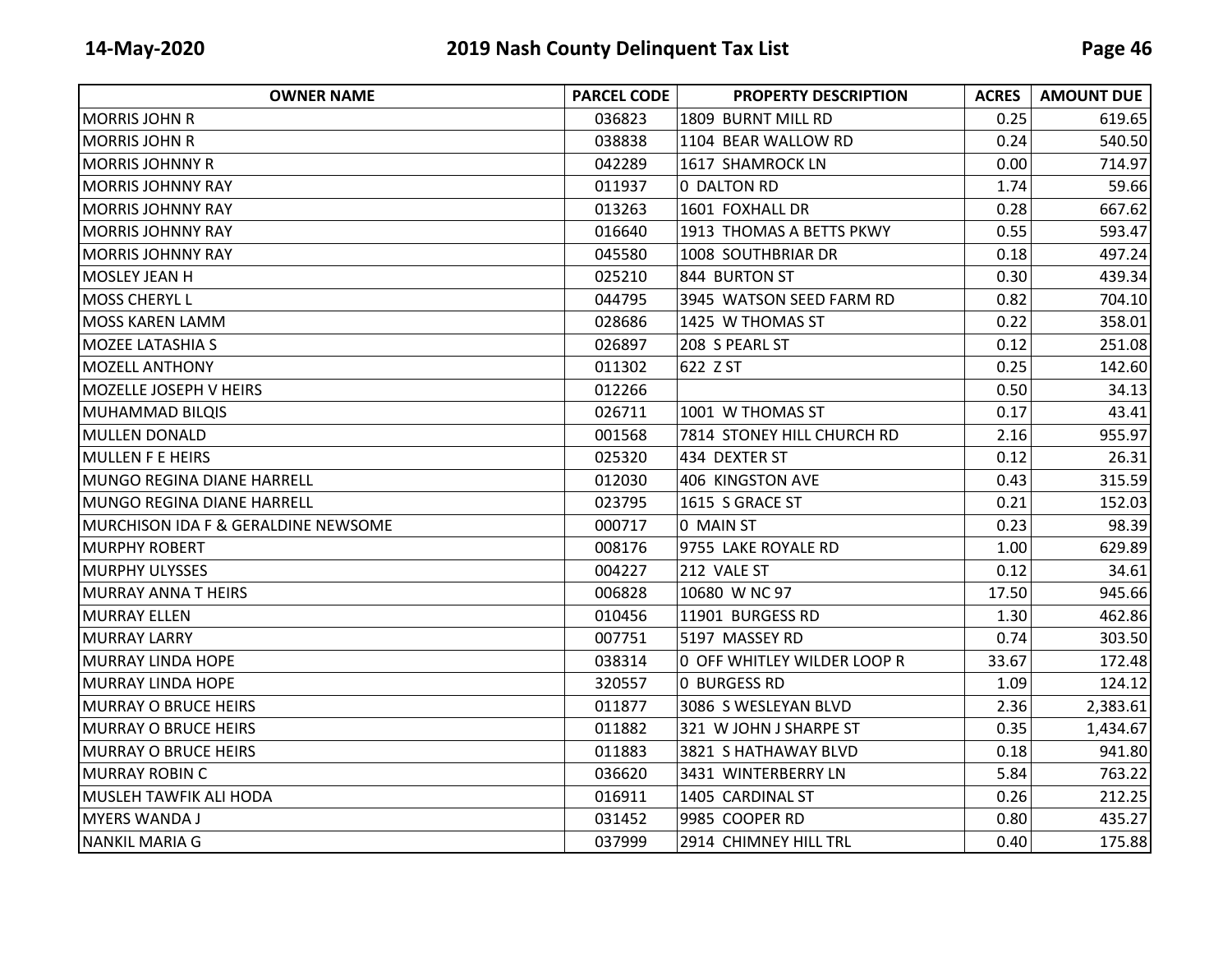| <b>OWNER NAME</b>                       | <b>PARCEL CODE</b> | <b>PROPERTY DESCRIPTION</b>  | <b>ACRES</b> | <b>AMOUNT DUE</b> |
|-----------------------------------------|--------------------|------------------------------|--------------|-------------------|
| INARRON CAROLYN T ROBERT K              | 032694             | 10009 EDWARDS RD             | 8.94         | 698.66            |
| NARRON JANICE FAYE LAMM                 | 024735             | 812 BURTON ST                | 0.28         | 468.46            |
| <b>NARRON KENNETH R &amp; DONNA</b>     | 034525             | 8268 W TARBORO RD            | 2.00         | 554.19            |
| NAVARRO MARTIN & ANA JULIA VAZQUEZ-VEGA | 020837             | 5641 ROBERTSON RD            | 1.00         | 705.44            |
| <b>NEAL PRESTON JUNIOR</b>              | 005107             | 10868 W OLD SPRING HOPE RD   | 23.93        | 112.79            |
| <b>NEAL ROOSEVELT</b>                   | 026457             | 334 CEDAR ST                 | 0.12         | 105.53            |
| <b>NEELA LLC</b>                        | 018760             | 7531 NC 48                   | 4.35         | 6,178.28          |
| NEIDLINGER ARLIN HENRY                  | 011049             | 170 COOLEY RD                | 0.53         | 100.03            |
| <b>NETHERCUTT JOSEPH &amp; BROOKE</b>   | 038309             | 11941 W FINCH AVE            | 0.24         | 513.23            |
| INEWBY THERESA                          | 003567             | 13459 COPE AVE               | 0.25         | 373.47            |
| <b>NEWHOUSE JEAN T</b>                  | 029192             | 322 VILLA ST                 | 0.16         | 244.74            |
| <b>NEWMAN JEAN ROBARDS</b>              | 012019             | 8611 NORRIS AVE              | 0.26         | 470.34            |
| <b>NEWMAN JEAN ROBARDS</b>              | 042165             | 0 OFF DAVIS RD               | 1.21         | 20.54             |
| INEWSOME GERALDINE FREEMAN              | 000345             | 11102 LANCASTER STORE RD     | 0.20         | 600.00            |
| <b>NEWTON MURITA MAE HEIRS</b>          | 009829             | 0 MAY ST                     | 0.13         | 15.69             |
| <b>NEWTON SAMUEL W HEIRS</b>            | 009822             | 417 W BRANCH ST              | 0.58         | 132.27            |
| <b>NICHOLS MCARTHUR &amp; JOYCE C</b>   | 034069             | 125 OKMULGEE DR              | 0.00         | 8.09              |
| <b>NICHOLS SONNY &amp; BOBBIE</b>       | 009834             | 119 OKMULGEE DR              | 0.00         | 8.09              |
| <b>NICHOLSON LISA JANE</b>              | 016296             | 1444 HELMS ST                | 0.12         | 54.53             |
| <b>NICHOLSON LISA JANE</b>              | 016303             | 1448 HELMS ST                | 0.11         | 198.04            |
| <b>NIETO DIANE ROBIN PIPKIN</b>         | 031304             | <b>0 OFF TAYLOR STORE RD</b> | 15.01        | 60.61             |
| NINKASI INVESTMENTS LLC                 | 027796             | 430 S CHURCH ST              | 0.52         | 335.78            |
| INOEL MARIAN ET AL                      | 024601             | 501 N HOWELL ST              | 0.47         | 213.44            |
| <b>NORWOOD ALMA HEIRS</b>               | 025807             | 632 DEXTER ST                | 0.12         | 58.46             |
| <b>OAKFIELD PROPERTIES LLC</b>          | 006844             | 125 SURRY DR                 | 0.36         | 260.32            |
| <b>OAKFIELD PROPERTIES LLC</b>          | 024400             | 837 NASHVILLE RD             | 0.17         | 95.50             |
| <b>OAKFIELD PROPERTIES LLC</b>          | 027490             | 841 NASHVILLE RD             | 0.17         | 102.83            |
| <b>OAKLEY JASPER</b>                    | 007531             | 0 OFF W BRANCH ST            | 0.15         | 7.12              |
| <b>OCONNOR CATHERINE</b>                | 016288             | 1329 FAIRWAY TER             | 0.05         | 364.07            |
| ODEH ALI HARBI JR & MAJD                | 045936             | 624 PINE KNOLL DR            | 0.16         | 802.56            |
| <b>ODOM SHELLI</b>                      | 030169             | 13819 NC 43                  | 0.76         | 293.31            |
| <b>ODOMS DOROTHY K</b>                  | 046180             | 12575 WARD RD                | 1.57         | 321.54            |
| OKEEFFE WILLIAM R & DOLORES J           | 016873             | 1120 MASHIE LN               | 0.40         | 1,126.09          |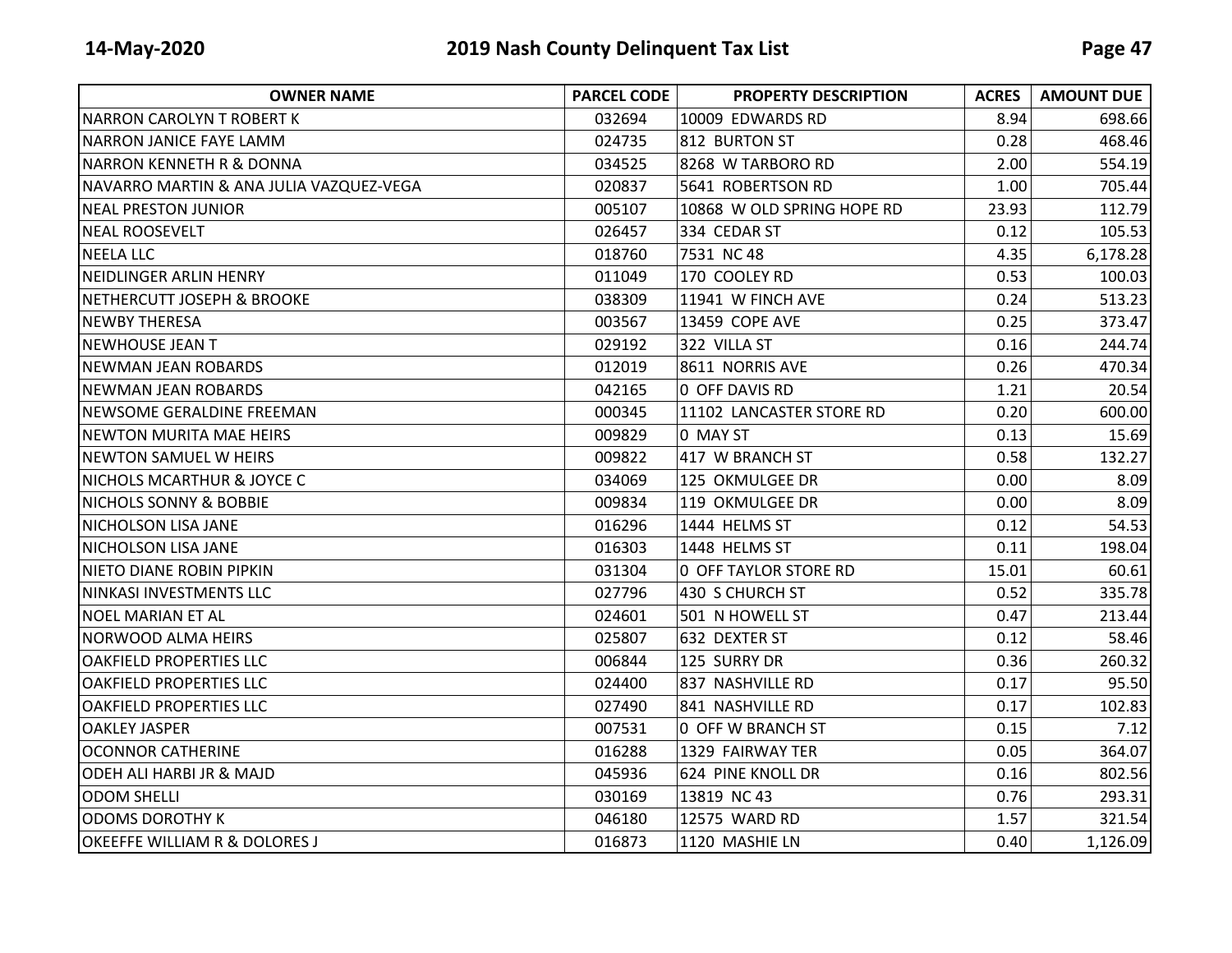| <b>OWNER NAME</b>                         | <b>PARCEL CODE</b> | <b>PROPERTY DESCRIPTION</b>   | <b>ACRES</b> | <b>AMOUNT DUE</b> |
|-------------------------------------------|--------------------|-------------------------------|--------------|-------------------|
| <b>OLEA EVA VIVAS</b>                     | 321179             | 0 OLD MIDDLESEX RD            | 0.92         | 114.81            |
| <b>OLEA EVA VIVAS</b>                     | 321181             | 0 OLD MIDDLESEX RD            | 5.66         | 253.11            |
| <b>OLIVA JOSIE LYNN</b>                   | 035674             | 10998 BEAVER DAM RD           | 0.92         | 32.57             |
| <b>ONEAL ERIC &amp; CRYSTAL ONEAL</b>     | 025926             | 745 DUCK POND RD              | 1.00         | 1,425.73          |
| <b>ONEAL GARY BAGLEY</b>                  | 007840             | 4185 BRANTLEY RD              | 1.00         | 234.06            |
| ORMOND GREGORY T JR & AMY                 | 033216             | 7202 LANCASTER STORE RD       | 1.88         | 1,147.87          |
| <b>OUTLAW RONALD F</b>                    | 044035             | 11720 SALEM SCHOOL RD         | 0.97         | 188.17            |
| OUTLAW RONALD F & CONNIE H                | 044237             | 4340 SWIFT CREEK SCHOOL RD    | 4.54         | 441.96            |
| <b>OVERBY ANTHONY BRYAN</b>               | 005848             | 171 MANHATO DR                | 0.00         | 8.09              |
| <b>OWENS ORMA</b>                         | 013960             | 1920 HUNTER HILL RD           | 0.39         | 5.57              |
| OWENS VAN J THELMA S HEIRS                | 025991             | 1220 BOONE ST                 | 0.24         | 43.41             |
| OXENDINE JEFFREY L LOIS F OXENDINE        | 008528             | 107 CREE CIR                  | 0.00         | 13.83             |
| <b>PACHECO JORGE</b>                      | 041227             | 5625 HOPKINS RD               | 0.93         | 693.46            |
| <b>PACHECO JORGE</b>                      | 041225             | 5581 HOPKINS RD               | 0.93         | 734.65            |
| PACHECO JORGE                             | 041223             | 5537 HOPKINS RD               | 0.86         | 136.53            |
| PACHECO JORGE & LUZ MARIA LOPEZ           | 041226             | 5603 HOPKINS RD               | 0.93         | 702.74            |
| <b>PADGETT EDWARD E MARTHA T</b>          | 026663             | 318 PAUL ST                   | 0.22         | 30.46             |
| <b>PAGE ROBERT O &amp; BRENDA M</b>       | 037149             | 10527 PACE RD                 | 0.92         | 731.87            |
| IPALACIOS MELIDA & JESUS                  | 048431             | 7334 SOUTHERN NASH HIGH RD    | 1.00         | 582.06            |
| PALACIOS SULYKEEY & ANEL FERNANDEZ        | 046893             | 1366 MAUDIS RD                | 6.08         | 988.34            |
| PALM HARBOR HOMES INC                     | 017148             | 7787 RED OAK BATTLEBORO RD    | 0.59         | 100.90            |
| PAREDES JAIME SALAS & MARGARITA D SALAS   | 019247             | 1595 BLOOMERY RD              | 1.00         | 983.89            |
| PAREDES JAIME SALAS & MARGARITA D SALAS   | 030380             | 212 S TILLERY ST              | 0.16         | 190.51            |
| <b>PARIS REBECCA D &amp; MELVIN LEE</b>   | 015074             | 2540 HUNTER HILL RD           | 0.79         | 1,149.94          |
| PARIS REBECCA D & MELVIN LEE              | 015078             | 321 CLIFTON RD                | 0.34         | 568.64            |
| <b>PARKER ANNIE MAE G</b>                 | 028511             | 503 N HOWELL ST               | 0.15         | 26.87             |
| <b>PARKER CATHERINE</b>                   | 026074             | 301 W VIRGINIA ST             | 0.10         | 209.43            |
| <b>PARKER ENOCH R</b>                     | 004594             | 2134 CORINTH RD               | 1.40         | 264.45            |
| <b>PARKER JAMES E &amp; LISA A POWELL</b> | 031013             | 401 CENTER ST                 | 0.12         | 37.71             |
| <b>PARKER KELVIN</b>                      | 014894             | 1321 HUFFINES AVE             | 0.11         | 96.38             |
| IPARKER MOSES G                           | 028598             | 911 MILL ST                   | 0.28         | 437.65            |
| PARKER RAYMOND W & KIMBERLY ANNE SLOOP    | 036699             | 2375 REGES STORE RD           | 0.81         | 426.37            |
| <b>PARRISH CHARLES LEWIE</b>              | 030859             | 6652 CEDAR GROVE SCHOOL LO RD | 44.93        | 2,065.24          |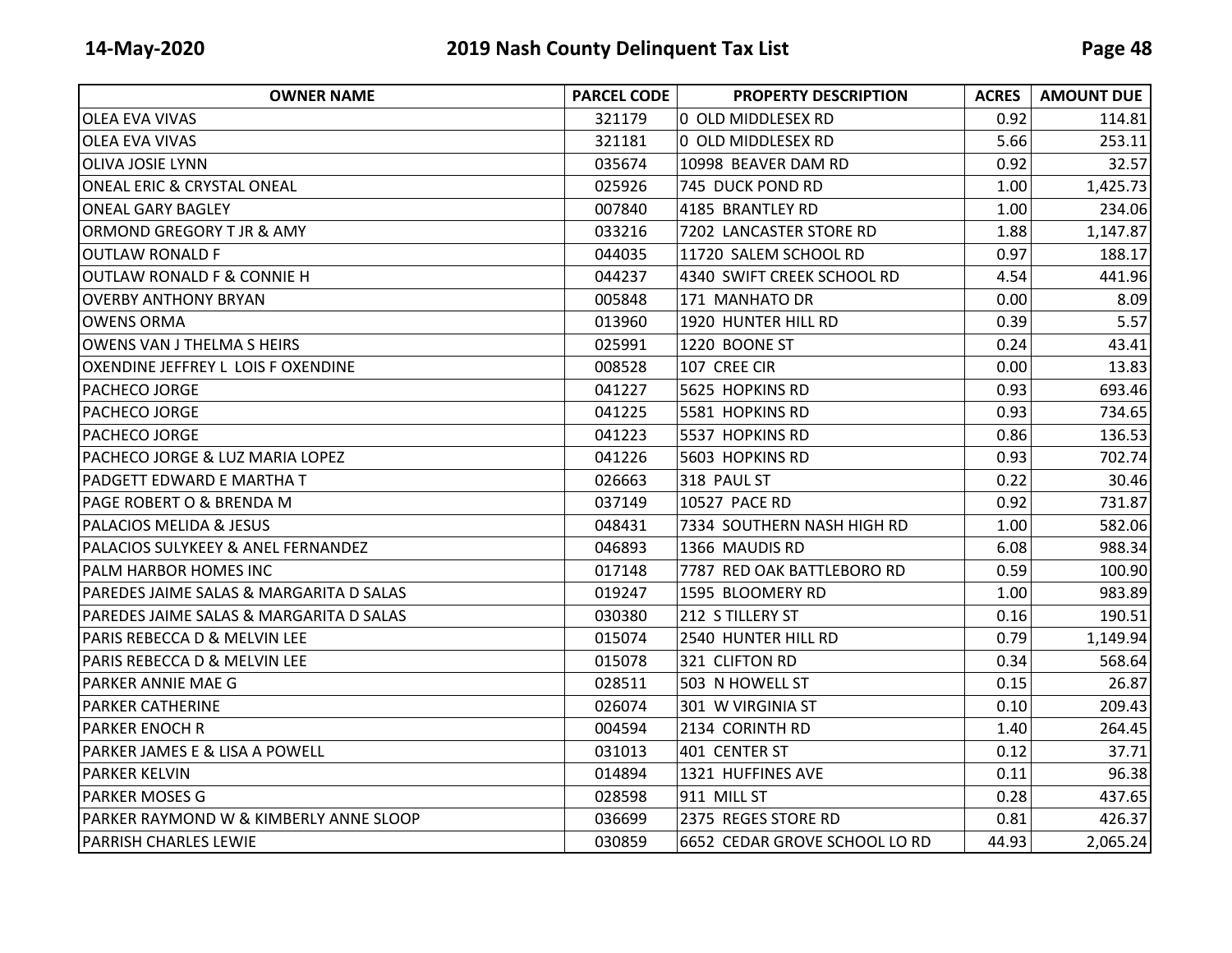| <b>OWNER NAME</b>                              | <b>PARCEL CODE</b> | <b>PROPERTY DESCRIPTION</b>   | <b>ACRES</b> | <b>AMOUNT DUE</b> |
|------------------------------------------------|--------------------|-------------------------------|--------------|-------------------|
| <b>PARRISH CHARLES LEWIE</b>                   | 300027             | 6868 CEDAR GROVE SCHOOL LO RD | 51.31        | 1,535.86          |
| <b>PARRISH GLENN HEIRS</b>                     | 008671             | 149 CATOOSE DR                | 0.00         | 8.09              |
| PARRISH ROBERT MELISSA                         | 304883             | 4276 BECTON RD                | 2.09         | 1,231.91          |
| PARRISH ROBERT MELISSA                         | 304884             | 4318 BECTON RD                | 4.21         | 193.05            |
| PARRY RENEE VANCE & LAUREN CARLYLE             | 039105             | 11439 VILLAGE SQUARE DR       | 0.45         | 1,807.34          |
| <b>PATTERSON CHUCK L</b>                       | 027522             | 7272 SOUTHERN NASH HIGH RD    | 30.71        | 150.98            |
| <b>PATTERSON CHUCK L ROBBIN</b>                | 048027             | 0 SOUTHERN NASH HIGH RD       | 1.35         | 21.27             |
| <b>PATTERSON CHUCK L ROBBIN L</b>              | 025777             | 0 SOUTHERN NASH HIGH RD       | 2.00         | 10.49             |
| <b>PATTERSON CHUCK L ROBBIN L</b>              | 027507             | 7239 SOUTHERN NASH HIGH RD    | 1.15         | 567.51            |
| <b>PATTERSON CHUCK L ROBBIN L</b>              | 040175             | 7248 SOUTHERN NASH HIGH RD    | 1.15         | 1,139.90          |
| <b>PATTERSON JESSE R &amp; EMILY E</b>         | 021013             | 0 OFF WEST MOUNT RD           | 9.00         | 92.83             |
| <b>PATTERSON ROBERT WAYNE JR</b>               | 022265             | 3270 WESTBURG LN              | 0.67         | 457.14            |
| PEACE AVIS BONITA                              | 002625             | 204 N BODDIE ST               | 0.15         | 132.35            |
| PEACE IDA D                                    | 005648             | 216 RICHARDSON AVE            | 0.10         | 454.88            |
| <b>PEACOCK DENNIS C</b>                        | 027997             | 708 S HOWELL ST               | 0.17         | 82.73             |
| IPEACOCK JARVIS A                              | 010926             | 628 CLAYTON ST                | 0.48         | 432.73            |
| <b>PEARCE ANTHONY DALE &amp; JENNY REBECCA</b> | 006666             | 7492 KEMP RD                  | 1.15         | 348.75            |
| <b>PEARSON JEFFREY F DIEDREA</b>               | 031668             | 8507 STONEY HILL CHURCH RD    | 0.96         | 228.23            |
| PEARSON JEFFREY F DIEDREA                      | 031669             | 7933 STONE HERITAGE RD        | 2.99         | 404.75            |
| PEDRONI MICHAEL ANGELO                         | 031164             | 943 LINDSEY ST                | 0.11         | 32.78             |
| <b>PEEDEN HARRY &amp; DEBORAH RICHARDS</b>     | 035304             | 5370 AUTRY RD                 | 2.00         | 633.23            |
| PEEK WILLIE MARTIN & VICTORIA                  | 007636             | 125 OSELA LN                  | 0.00         | 8.09              |
| <b>PEELE GAIL</b>                              | 020977             | 6303 S NC 231                 | 22.96        | 321.36            |
| <b>PEELE JESSE SCOTT</b>                       | 321176             | 5408 SAPONY CREEK DR          | 1.02         | 799.05            |
| <b>PEELE WANDA GAIL</b>                        | 042147             | 6431 S NC 231                 | 1.35         | 568.49            |
| <b>PEGUES FRANCES BATTLE</b>                   | 003870             | 4472 MAMIE LN                 | 2.00         | 328.77            |
| PENDER DONNIE A JACQUELINE L                   | 048818             | 5080 FOREST RD                | 0.94         | 813.42            |
| PENDERGRASS H III STEPHEN C                    | 029215             | 2445 TOM GEORGE RD            | 0.78         | 312.74            |
| PENDERGRASS H III STEPHEN C                    | 029269             | 2520 WINTERGREEN RD           | 2.07         | 804.41            |
| PENDERGRASS H III STEPHEN C                    | 029297             | 2644 WINTERGREEN RD           | 2.40         | 463.36            |
| PENDERGRASS H III STEPHEN C                    | 029324             | 2601 WINTERGREEN RD           | 2.42         | 694.10            |
| PENDERGRASS H III STEPHEN C                    | 029371             | 2557 WINTERGREEN RD           | 2.11         | 778.19            |
| PENDERGRASS H III STEPHEN C                    | 029373             | 2503 WINTERGREEN RD           | 2.10         | 633.99            |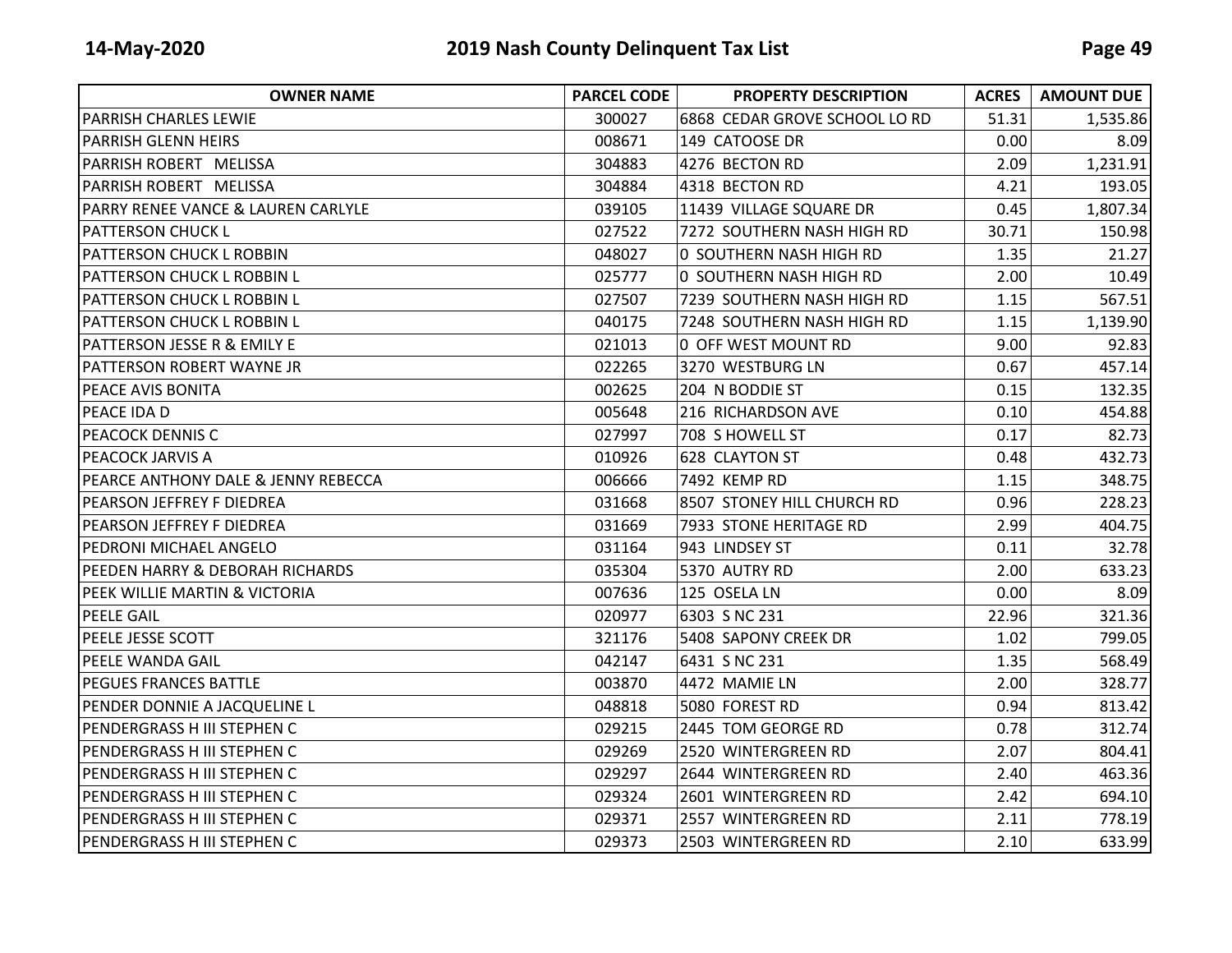| <b>OWNER NAME</b>                               | <b>PARCEL CODE</b> | <b>PROPERTY DESCRIPTION</b> | <b>ACRES</b> | <b>AMOUNT DUE</b> |
|-------------------------------------------------|--------------------|-----------------------------|--------------|-------------------|
| IPENDERGRASS H III STEPHEN C                    | 029381             | 0 WINTERGREEN RD            | 1.76         | 14.42             |
| PENDERGRASS H III STEPHEN C                     | 030909             | 2576 WINTERGREEN RD         | 2.07         | 808.60            |
| PENDERGRASS STEPHEN CRAIG                       | 000307             | 9912 MAIN ST                | 0.68         | 202.17            |
| PENDERGRASS STEPHEN CRAIG                       | 010516             | 6000 MAGGIE RD              | 4.54         | 258.89            |
| PENDERGRASS STEPHEN CRAIG                       | 010517             | 5960 MAGGIE RD              | 2.41         | 260.36            |
| PENDERGRASS STEPHEN CRAIG                       | 029987             | 5899 MAGGIE RD              | 0.81         | 132.59            |
| PENDERGRASS STEPHEN CRAIG                       | 029988             | 5861 MAGGIE RD              | 0.69         | 137.35            |
| PENDERGRASS STEPHEN CRAIG                       | 042149             | 4314 TAYLORS STORE RD       | 2.64         | 975.26            |
| PENDERGRASS STEPHEN CRAIG                       | 042991             | 4457 W CASTALIA RD          | 1.06         | 637.48            |
| PENDERGRASS STEPHEN CRAIG                       | 047043             | 6340 ATLAS LN               | 1.55         | 316.98            |
| PENDERGRASS STEPHEN CRAIG                       | 048511             | 3810 OLD COUNTY HOME RD     | 1.10         | 600.83            |
| <b>PEREZ ENRIQUE JAIMES</b>                     | 037891             | 0 TOISNOT RD                | 0.92         | 139.87            |
| <b>PEREZ ENRIQUE JAIMES &amp; ROBIN SUZANNE</b> | 037890             | 7127 TOISNOT RD             | 0.92         | 576.27            |
| <b>PEREZ LUZ A</b>                              | 007540             | 307 SECOND ST               | 0.69         | 48.92             |
| PEREZ-SOTO FERMIN & VERONICA                    | 000335             | 0 SOUTH NC 581              | 21.00        | 188.43            |
| <b>PERRY APPLE HEIRS</b>                        | 000768             | 0 CASTALIA LOOP RD          | 0.38         | 7.37              |
| <b>PERRY FL</b>                                 | 028275             | 612 CENTER ST               | 0.11         | 20.33             |
| <b>PERRY GERALDINE HEIRS</b>                    | 003734             | 409 WARD ST                 | 0.49         | 287.27            |
| IPERRY ISAAC GLENN & TAMELA P                   | 033241             | 13085 S NC 581              | 0.74         | 968.39            |
| <b>PERRY JAMES WILLARD</b>                      | 035352             | 0 HUDDLESTONE RD            | 0.35         | 4.30              |
| <b>PERRY JIM DORETHA</b>                        | 007675             | 8738 W OLD SPRING HOPE RD   | 0.47         | 693.40            |
| <b>PERRY JIMMY MICHAEL</b>                      | 001839             | 5017 PINE ST                | 0.55         | 310.97            |
| PERRY JIMMY MICHAEL                             | 032666             | 4989 PINE ST                | 1.65         | 287.67            |
| IPERRY KAREN C                                  | 100437             | 766 BREEDLOVE RD            | 1.04         | 1,223.11          |
| <b>PERRY KATIE M HEIRS</b>                      | 004669             | 0 OFF W OLD SPRING HOPE RD  | 1.70         | 14.26             |
| <b>PERRY KATIE M HEIRS</b>                      | 004671             | 0 OFF W OLD SPRING HOPE RD  | 1.00         | 10.47             |
| <b>PERRY KATIE M HEIRS</b>                      | 030953             | 13690 NC 43                 | 0.21         | 503.56            |
| IPERRY KATIE M HEIRS                            | 030956             | 0 NC 43                     | 0.18         | 18.58             |
| <b>PERRY KATIE M HEIRS</b>                      | 030958             | 0 OFF NC 43                 | 0.18         | 18.58             |
| PERRY LONNIE T & GLADYS L                       | 007689             | 309 S PINE ST               | 0.14         | 213.53            |
| <b>PERRY MAXWELL</b>                            | 000770             | 0 CASTALIA LOOP RD          | 2.00         | 58.97             |
| <b>PERRY MAXWELL</b>                            | 000771             | <b>0 LANCASTER STORE RD</b> | 1.00         | 102.38            |
| PERRY RICHARD W DEBORAH W                       | 009688             | 801 E NASH ST               | 1.43         | 1,320.93          |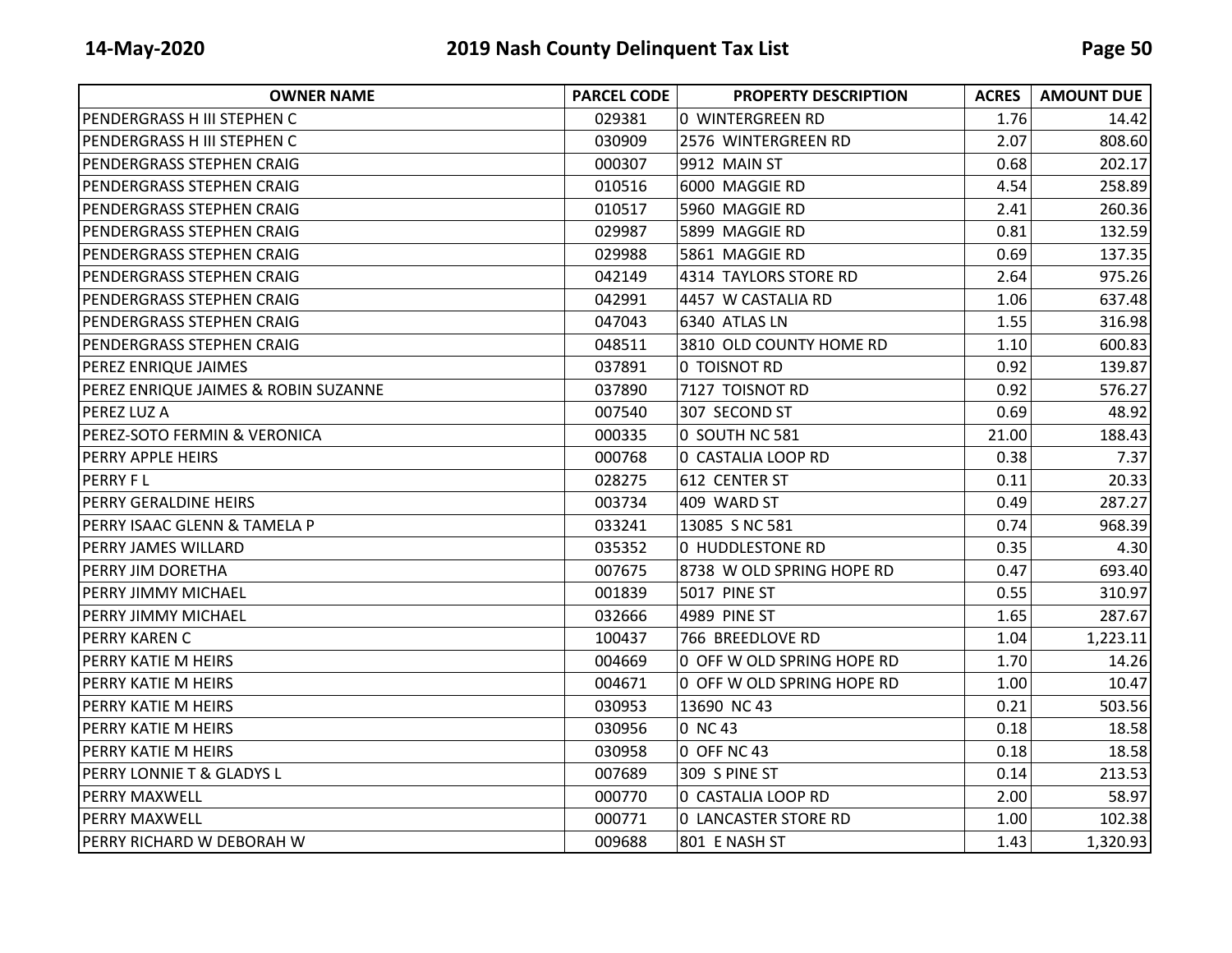| <b>OWNER NAME</b>                        | <b>PARCEL CODE</b> | <b>PROPERTY DESCRIPTION</b> | <b>ACRES</b> | <b>AMOUNT DUE</b> |
|------------------------------------------|--------------------|-----------------------------|--------------|-------------------|
| <b>PERRY ROBERT E</b>                    | 019619             | 0 N HALIFAX RD              | 0.95         | 178.62            |
| IPERRY ROBERT E                          | 025967             | 315 HENRY ST                | 0.14         | 23.64             |
| IPERRY ROBERT E                          | 039629             | 5274 N HALIFAX RD           | 0.95         | 548.14            |
| <b>PERRY ROBERT EARL</b>                 | 032331             | 4292 DORTCHES BLVD          | 0.40         | 327.92            |
| <b>PERRY SALLY B</b>                     | 008426             | 10454 BEAVER DAM RD         | 2.04         | 4.18              |
| <b>PERRY SUSAN B</b>                     | 004521             | 0 OLD RALEIGH WILSON & SELM | 12.39        | 48.83             |
| <b>PERRY SUSAN B</b>                     | 004525             | 0 OLD RALEIGH WILSON RD     | 24.48        | 79.94             |
| <b>PERRY SUSAN B</b>                     | 004528             | 0 OLD RALEIGH WILSON RD     | 84.11        | 219.01            |
| IPERRY SUSAN B                           | 007674             | 10216 MORGAN STREET EXT     | 4.00         | 1,792.93          |
| <b>PERRY TAWAN M</b>                     | 018246             | 5024 RAILROAD ST            | 0.80         | 419.21            |
| IPHILLIP GLORIA                          | 026201             | 221 DOWDY ST                | 0.17         | 24.83             |
| <b>PHILLIPS HELEN C HEIRS</b>            | 028359             | 535 DEXTER ST               | 0.12         | 30.32             |
| <b>PHILLIPS JIMMY</b>                    | 006622             | 12620 SCHOOL HOUSE RD       | 0.25         | 4.70              |
| <b>PHILLIPS ODESSA BATTLE</b>            | 002528             | 3039 WOMBLE RD              | 0.50         | 240.90            |
| <b>PIERCE FRANKIE GRAY &amp; BETSY B</b> | 011569             | 605 TAYLOR DR               | 0.67         | 1,007.51          |
| PIERCE WILLIE CLARA                      | 000790             | 4436 DUKE RD                | 1.95         | 705.53            |
| <b>PIPPEN FANNIE M HEIRS</b>             | 028407             | 950 LINDSEY ST              | 0.12         | 33.69             |
| <b>PITT COLUMBUS FANNIE A</b>            | 048228             | 5213 HIGHPOINT DR           | 1.93         | 423.89            |
| IPITT WALTER WRINZA                      | 028443             | 1016 S CHURCH ST            | 0.34         | 172.43            |
| PITT WALTER WRINZA                       | 028447             | 1012 S CHURCH ST            | 0.17         | 42.91             |
| IPITT WALTER WRINZA                      | 030226             | 1024 S CHURCH ST            | 0.17         | 39.61             |
| PITTMAN J EVERETT JR FLORA T             | 028074             | 1412 S GRACE ST             | 0.18         | 65.64             |
| <b>PITTMAN JAMES E HEIRS</b>             | 028473             | 322 CEDAR ST                | 0.12         | 29.41             |
| PITTMAN JERRY K LARRY D                  | 017263             | 1912 PEELE RD               | 2.50         | 429.14            |
| PITTMAN JIMMY DWAIN                      | 017222             | 1417 MCDEARMAN AVE          | 0.69         | 326.84            |
| <b>PITTMAN JONAS HEIRS</b>               | 022256             | 0 OFF S W RAILROAD ST       | 0.13         | 5.16              |
| PITTMAN MARCELLUS LINDBERG JR            | 020969             | 5588 REDMAN RD              | 1.49         | 14.50             |
| <b>PITTMAN MATTHEW HEIRS</b>             | 019460             | 0 MILGROM ST & NOLAN ST     | 0.15         | 15.97             |
| IPITTMAN MELVIN LEE ET AL                | 022281             | 0 OFF NORTH US 301          | 0.12         | 6.82              |
| PITTMAN PEARCE PROPERTIES LLC            | 029393             | 331 N TILLERY ST            | 0.10         | 67.46             |
| <b>PITTMAN PEARCE PROPERTIES LLC</b>     | 030596             | 835 W THOMAS ST             | 0.17         | 69.15             |
| <b>PITTMAN PEARCE PROPERTIES LLC</b>     | 030678             | 409 ARRINGTON AVE           | 0.08         | 34.89             |
| PITTMAN SHERYLDINE ET AL                 | 022269             | 10723 WARD RD               | 0.76         | 586.45            |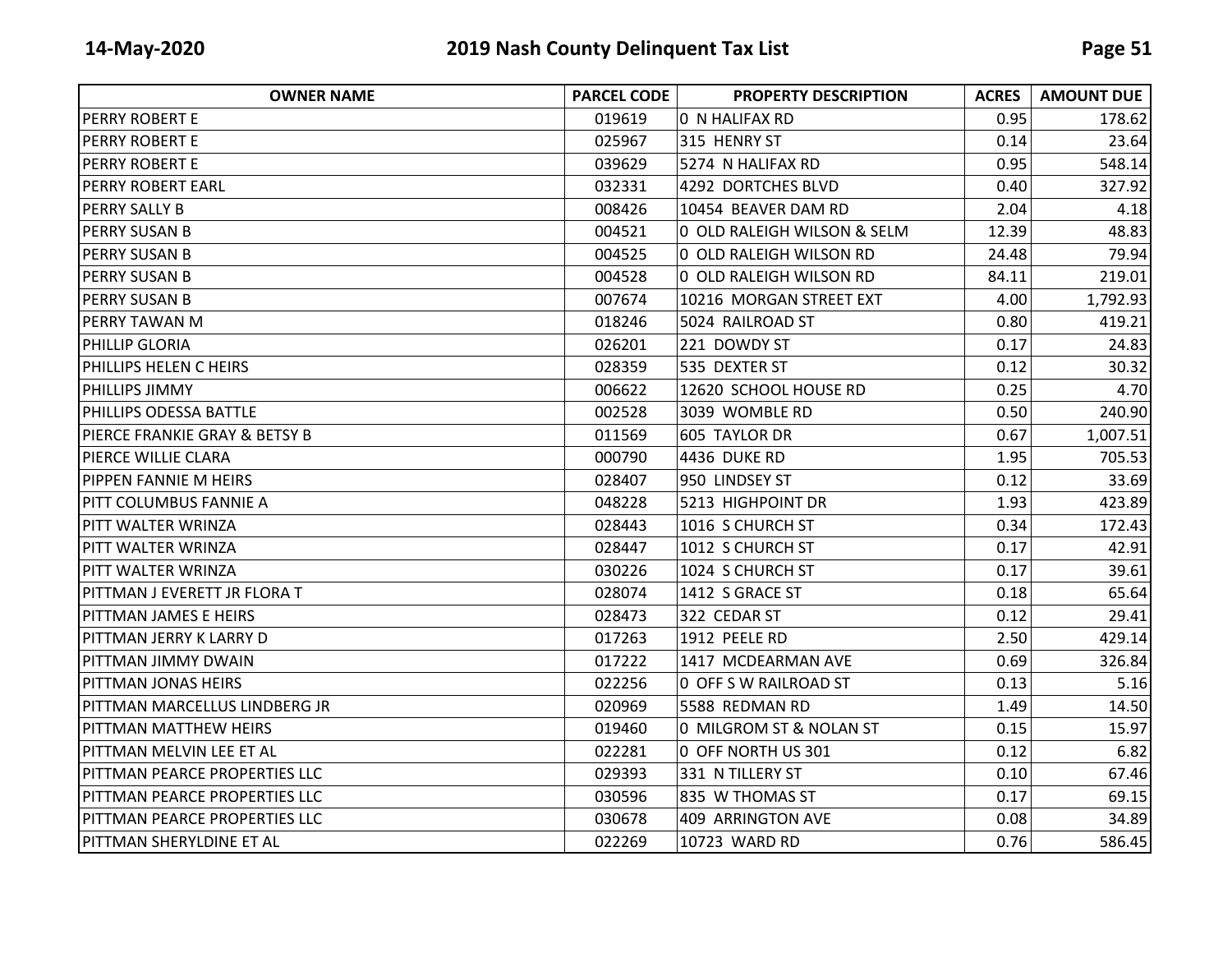| <b>OWNER NAME</b>                   | <b>PARCEL CODE</b> | <b>PROPERTY DESCRIPTION</b> | <b>ACRES</b> | <b>AMOUNT DUE</b> |
|-------------------------------------|--------------------|-----------------------------|--------------|-------------------|
| <b>PITTMAN STORKEY T</b>            | 004739             | 283 CARY ST                 | 0.70         | 97.63             |
| <b>PITTMAN TONI ET AL</b>           | 016155             | 1856 PEELE RD               | 0.51         | 297.23            |
| <b>PITTMAN TONI ET AL</b>           | 032336             | O PEELE RD                  | 0.51         | 51.99             |
| <b>PITTMAN TONI ET AL</b>           | 032337             | O PEELE RD                  | 0.51         | 51.99             |
| <b>PITTMAN TONI ET AL</b>           | 032338             | O PEELE RD                  | 0.51         | 51.99             |
| <b>PITTMAN TONI ET AL</b>           | 032339             | O PEELE RD                  | 0.51         | 51.99             |
| <b>PITTMAN TONI ET AL</b>           | 032340             | O PEELE RD                  | 0.51         | 51.99             |
| POLLARD MICHAEL W VICKIE B          | 042616             | 3386 POLLY JONES CT         | 3.04         | 1,214.33          |
| POPE JOY'E HILL & ARCHIE            | 028715             | 104 S HOWELL ST             | 0.13         | 83.30             |
| PORTISS LINDA D                     | 010664             | 9028 MILL BRANCH RD         | 0.46         | 442.36            |
| <b>POWELL BERRY HEIRS</b>           | 028647             | 508 N HOWELL ST             | 0.12         | 24.55             |
| <b>POWELL LARRY V KATHLEEN L</b>    | 027379             | 501 S GRACE ST              | 0.36         | 443.98            |
| POWELL LARRY VANCE KATHLEEN         | 017531             | 2721 BUFF RD                | 0.39         | 625.41            |
| <b>POWELL LONZELL</b>               | 021523             | 4208 CARROL AVE             | 0.23         | 44.32             |
| POWELL REATHA HEIRS                 | 004893             | 0 BRAKE ST                  | 0.09         | 10.97             |
| <b>POWELL ROBERT &amp; VIRGINIA</b> | 029242             | 719 S TAYLOR ST             | 0.41         | 606.49            |
| <b>POWELL ROSA HEIRS</b>            | 026361             | 928 LINDSEY ST              | 0.15         | 42.00             |
| <b>PREAST CONNIE V HEIRS</b>        | 028825             | 813 BURTON ST               | 0.29         | 420.62            |
| <b>PRICE TESSA</b>                  | 009301             | 407 VEGA LOOP               | 0.00         | 8.09              |
| <b>PRICE TIMOTHY &amp; APRIL</b>    | 036957             | 6482 BRANCH CT              | 1.01         | 571.78            |
| PRIDGEN DENNIS RAY & CONNIE WOOD    | 000803             | 6085 RACE TRACK RD          | 15.04        | 264.98            |
| <b>PRIDGEN PENNIE LOUISE HEIRS</b>  | 009552             | 11740 OLD US 64             | 1.00         | 241.62            |
| <b>PRIDGEN ROBERT L III</b>         | 021158             | 0 OAK LEVEL RD              | 8.77         | 305.93            |
| <b>PRIDGEN RODNEY V</b>             | 017520             | 208 ST CHRISTOPHERS WALK    | 0.36         | 732.69            |
| PRIDGEN VICKIE LYNN                 | 044886             | 0 OFF REDMAN RD             | 1.00         | 71.40             |
| <b>PRIDGEN VICKIE LYNN</b>          | 045559             | 5588 WILLARD LN             | 1.00         | 86.44             |
| <b>PRIDGEN VICKIE LYNN</b>          | 106404             | 5624 WILLARD LN             | 4.44         | 287.87            |
| <b>PRIDGEN WILLIAM E JR</b>         | 001871             | 4526 NEEDHAM RD             | 1.00         | 181.18            |
| <b>PRIVETTE JERRY DON</b>           | 034613             | 0 RICH RD                   | 0.36         | 30.22             |
| PRIVETTE JERRY DON                  | 034616             | 0 RICH RD & COUNTY LINE RD  | 3.16         | 172.97            |
| <b>PROCTOR HENRY F JR</b>           | 017792             | 5877 HUNTER HILL RD         | 2.00         | 394.49            |
| <b>PROCTOR HENRY FJR</b>            | 046476             | 5869 HUNTER HILL RD         | 6.56         | 41.22             |
| <b>PROCTOR HENRY FRANKLIN</b>       | 017807             | 5899 HUNTER HILL RD         | 1.23         | 525.37            |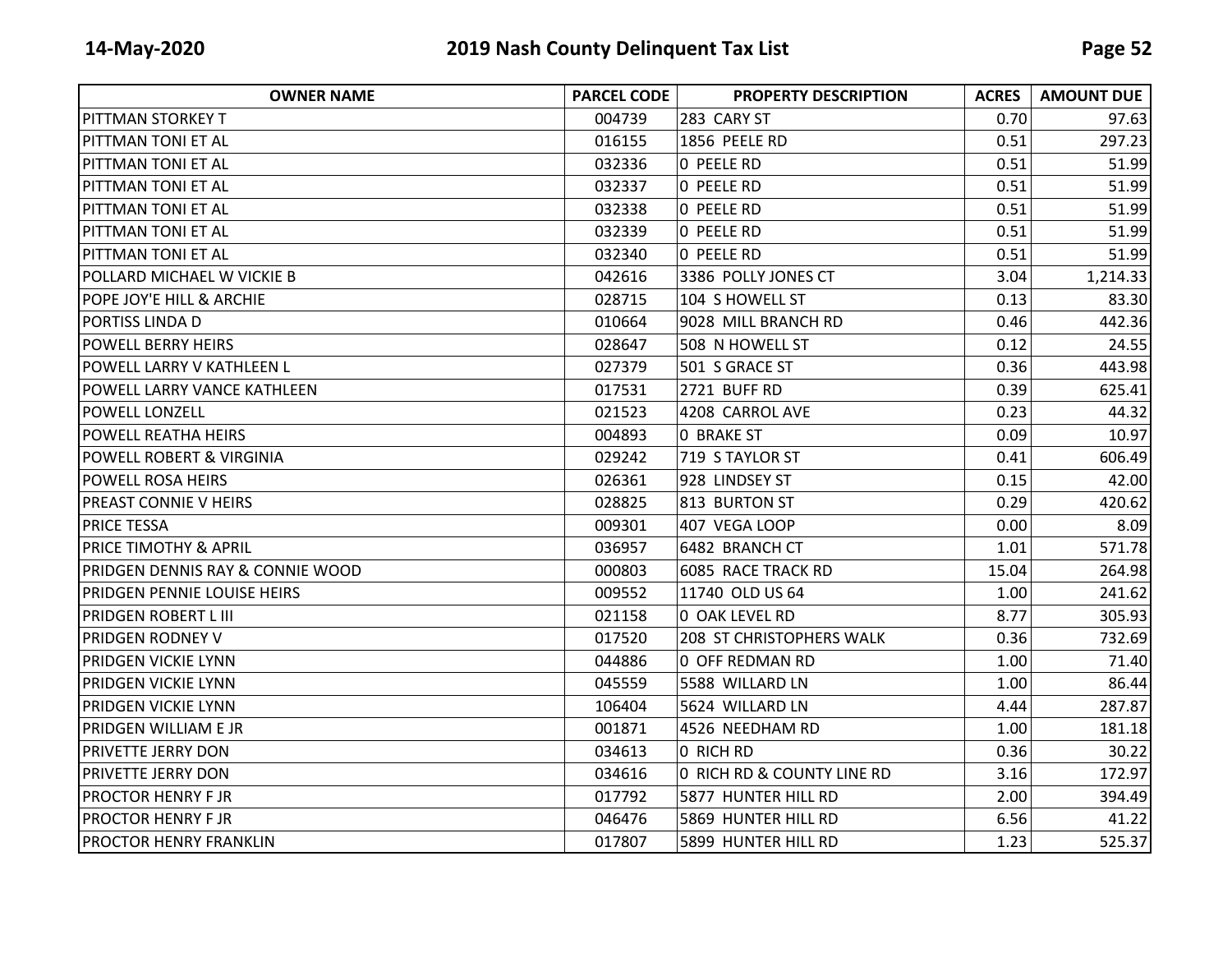| <b>OWNER NAME</b>                    | <b>PARCEL CODE</b> | <b>PROPERTY DESCRIPTION</b> | <b>ACRES</b> | <b>AMOUNT DUE</b> |
|--------------------------------------|--------------------|-----------------------------|--------------|-------------------|
| <b>PROCTOR LARRY R SR</b>            | 037815             | 5911 HUNTER HILL RD         | 7.53         | 75.56             |
| <b>PROCTOR LARRY R SR</b>            | 037816             | O HUNTER HILL RD            | 0.57         | 25.73             |
| PROGRESSIVE LOG HOME BUILDERS INC    | 031890             | 10255 GRIFFIN FARM RD       | 1.35         | 707.91            |
| <b>PRYOR ANTHONY ET AL</b>           | 023492             | 0 OFF DEAN AVE              | 2.52         | 23.02             |
| <b>PULLEN NELL VICK</b>              | 029014             | 741 NASHVILLE RD            | 0.18         | 178.12            |
| <b>PULLEN WILLIAM E</b>              | 303543             | 17934 NC 43                 | 10.14        | 316.78            |
| PULLEY BENJAMIN C III DEBORAH        | 011492             | 5872 W OLD SPRING HOPE RD   | 4.88         | 1,149.21          |
| PULLEY DORIS JEAN P                  | 008178             | 6229 W OLD SPRING HOPE RD   | 0.51         | 283.78            |
| PULLEY JERRY WAYNE                   | 038211             | 0 W OLD SPRING HOPE RD      | 1.61         | 175.43            |
| <b>PULLEY LEE ETTA</b>               | 044593             | 4830 W OLD SPRING HOPE RD   | 7.50         | 49.21             |
| <b>PULLEY MELVIN</b>                 | 008264             | 4334 RIDGE RD               | 25.36        | 500.37            |
| <b>PULLEY RONALD A</b>               | 008557             | 4854 MACEDONIA RD           | 0.46         | 770.61            |
| PULLEY RONALD A                      | 009909             | 5241 MACEDONIA RD           | 0.46         | 351.49            |
| <b>PULLEY ROSE M ET AL</b>           | 009087             | 0 W OLD SPRING HOPE RD      | 0.72         | 149.00            |
| <b>PULLEY ROSE M ET AL</b>           | 009088             | 0 W OLD SPRING HOPE RD      | 0.79         | 154.59            |
| PULLEY SHELTON T & BENJAMIN M PULLEY | 007904             | 6108 W OLD SPRING HOPE RD   | 1.96         | 396.50            |
| PULLEY SHERMAN HEIRS                 | 008117             | 12967 NC 98                 | 1.01         | 306.70            |
| <b>PULLEY TIMMY EARL</b>             | 007887             | 4133 WIGGINS RD             | 1.00         | 214.58            |
| <b>QUALITY RENTAL LLC</b>            | 011338             | <b>0 GRAHAM ST</b>          | 0.17         | 9.85              |
| <b>QUALITY RENTAL LLC</b>            | 011426             | 1112 WILKINS ST             | 0.34         | 162.93            |
| QUALITY RENTAL LLC                   | 011427             | <b>0 GRAHAM ST</b>          | 0.17         | 9.85              |
| QUALITY RENTAL LLC                   | 020875             | 4949 REDMAN RD              | 0.69         | 403.75            |
| <b>QUALITY RENTAL LLC</b>            | 024014             | 919 BELLEVIEW AVE           | 0.09         | 425.12            |
| <b>QUALITY RENTAL LLC</b>            | 025393             | 813 CARTER ST               | 0.17         | 34.40             |
| <b>QUALITY RENTAL LLC</b>            | 025395             | 809 CARTER ST               | 0.17         | 33.98             |
| QUALITY RENTAL LLC                   | 026298             | 0 EARL ST                   | 0.68         | 92.94             |
| QUALITY RENTAL LLC                   | 027421             | 615 N TILLERY ST            | 0.42         | 259.10            |
| <b>QUALITY RENTAL LLC</b>            | 028216             | 814 MILL ST                 | 0.19         | 390.16            |
| <b>QUALITY RENTAL LLC</b>            | 029006             | 320 WILKINSON ST            | 0.39         | 4.37              |
| <b>QUALITY RENTAL LLC</b>            | 029333             | 901 BELLEVIEW AVE           | 0.09         | 225.96            |
| QUALLS THOMAS P & TRACY C QUALLS III | 032915             | 0 US 64                     | 40.03        | 76.95             |
| QUICK ARCHIE LEE                     | 028860             | 330 HENRY ST                | 0.16         | 35.81             |
| R A D PROPERTIES LLC                 | 029560             | 1014 SUNSET AVE             | 0.17         | 54.03             |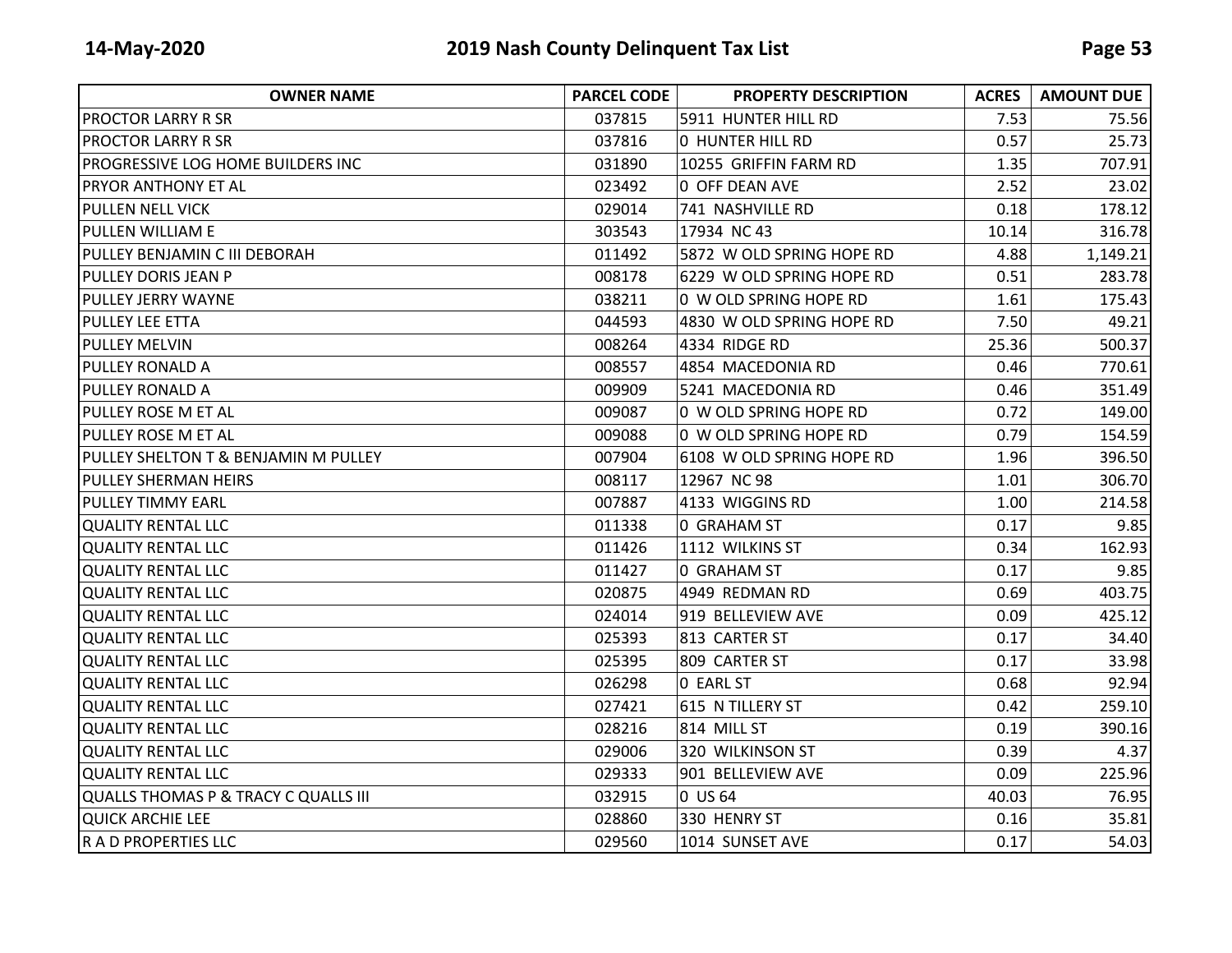| <b>OWNER NAME</b>                             | <b>PARCEL CODE</b> | <b>PROPERTY DESCRIPTION</b> | <b>ACRES</b> | <b>AMOUNT DUE</b> |
|-----------------------------------------------|--------------------|-----------------------------|--------------|-------------------|
| RADFORD DEBRA COLLIER & APRIL COLLIER         | 034845             | 4399 SWIFT CREEK SCHOOL RD  | 6.54         | 364.15            |
| <b>RADIO STATION WEED INC</b>                 | 019575             | 0 OFF WEED RD               | 6.50         | 211.89            |
| <b>RAMES RICHARD</b>                          | 028281             | 755 NASHVILLE RD            | 0.18         | 36.91             |
| IRAMIREZ ADAM R SHAYLENE L                    | 048843             | 6991 LITTLE CREEK RD        | 0.71         | 129.85            |
| <b>RAMSEY RAY C &amp; DENA S</b>              | 046168             | 1574 FOUNTAIN BRANCH RD     | 0.69         | 2,306.86          |
| <b>RANDALL ANNE MARIE H &amp; KIRBY WAYNE</b> | 019026             | 109 ETHRIDGE ST             | 0.47         | 97.05             |
| <b>RANDALL ERIC JACKSON</b>                   | 004263             | 0 OFF DUKE RD               | 0.15         | 11.71             |
| <b>RANDOLPH LARRY</b>                         | 026863             | 419 ROCKY ST                | 0.18         | 33.77             |
| <b>RANSOME REGINALD</b>                       | 028857             | 820 N CHURCH ST             | 0.40         | 428.22            |
| <b>RAPOZA MARY W</b>                          | 022165             | 5251 RED OAK BATTLEBORO RD  | 0.62         | 527.61            |
| IRAWLS WILLIAM CHERYL MELTON                  | 021793             | 2959 E OLD SPRING HOPE RD   | 0.85         | 6.12              |
| <b>RAY KEYVIN CARSON</b>                      | 004347             | 4091 HOPKINS RD             | 2.90         | 1,113.38          |
| IRAY LINWOOD BRYANT                           | 034067             | 134 OKMULGEE DR             | 0.00         | 8.09              |
| <b>RAYNOR CHARLES &amp; ROBIN BUDINE</b>      | 009191             | 106 CREE CIR                | 0.00         | 8.09              |
| IRAYNOR HELEN H                               | 018203             | 2421 NICODEMUS MILE RD      | 1.00         | 149.92            |
| IREAL ESTATE ESSENTIALS LLC                   | 031152             | 403 N HOWELL ST             | 0.25         | 38.83             |
| REAMS GEORGE A SR                             | 008061             | 522 W BRANCH ST             | 0.64         | 787.48            |
| IREAMS JEROME D TRUSTEE                       | 011296             | 3010 S CHURCH ST            | 0.46         | 75.76             |
| <b>REAMS JEROME D TRUSTEE</b>                 | 011299             | <b>0 S CHURCH ST</b>        | 0.23         | 37.84             |
| IREAMS JEROME D TRUSTEE                       | 012730             | 0 FLEMING ST                | 0.23         | 77.31             |
| <b>REAMS JOHN S WANDA G</b>                   | 018032             | 120 SHERWOOD DR             | 0.35         | 652.12            |
| <b>REASON JAMES I</b>                         | 047916             | 4414 HICKORY CREEK CT       | 3.78         | 365.74            |
| <b>REASON JAMES I &amp; PATRICIA ANN</b>      | 016807             | 0 OFF DORTCHES BLVD         | 7.29         | 27.98             |
| <b>REASON JAMES IRVIN</b>                     | 046324             | 0 S WESLEYAN BLVD           | 6.56         | 143.09            |
| <b>REAVES JOHN K</b>                          | 000014             | 11857 SUMLER RD             | 1.81         | 76.49             |
| RECINOA UCILIO SARBELIO                       | 034491             | 1286 N WESLEYAN BLVD        | 0.45         | 1,328.99          |
| <b>RED OAK HILLS HOMEOWNERS ASSOCIATION</b>   | 047848             | 813 RED OAK HILLS RD        | 1.19         | 275.37            |
| <b>REDDICK MELVIN ARTHUR</b>                  | 041709             | 12769 TALON DR              | 1.06         | 116.86            |
| IREDMOND MARY HEIRS                           | 008225             | 0 COPE AVE                  | 0.53         | 132.37            |
| <b>REED BEULAH ET AL</b>                      | 005116             | 225 VALE ST                 | 0.12         | 236.66            |
| <b>REED QUEEN ESTER HEIRS</b>                 | 022360             | 201 W TAYLOR ST             | 0.12         | 38.35             |
| <b>REEDY SHERMAN</b>                          | 018869             | 2928 RIDGECREST DR          | 0.39         | 952.32            |
| <b>REGES JAMES C JR</b>                       | 024630             | 3093 BIG JIM RD             | 2.87         | 365.24            |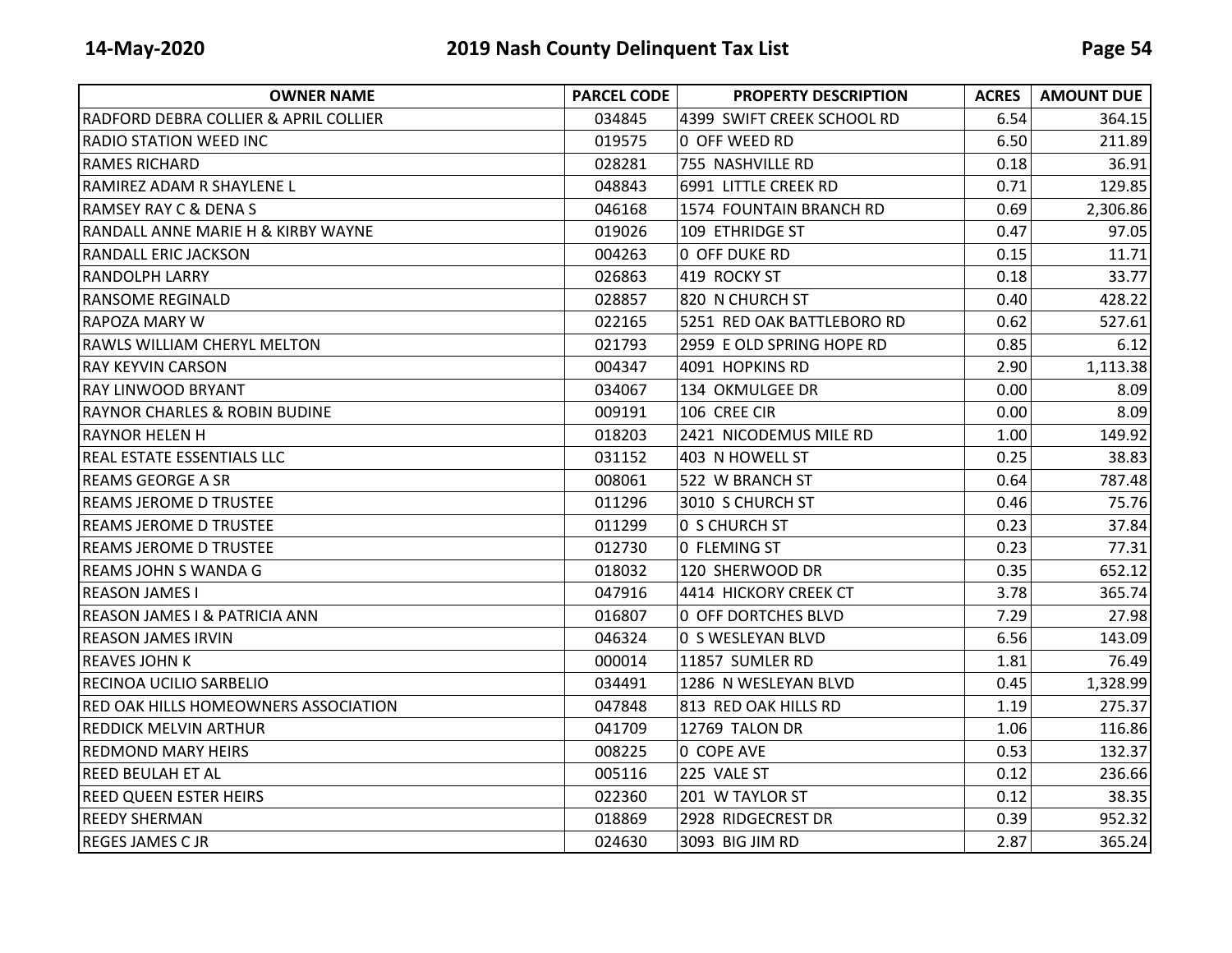| <b>OWNER NAME</b>                       | <b>PARCEL CODE</b> | <b>PROPERTY DESCRIPTION</b> | <b>ACRES</b> | <b>AMOUNT DUE</b> |
|-----------------------------------------|--------------------|-----------------------------|--------------|-------------------|
| <b>REGES JAMES C JR</b>                 | 302022             | 3083 BIG JIM RD             | 7.57         | 169.85            |
| <b>REGISTER CRYSTAL B</b>               | 025858             | 314 W VIRGINIA ST           | 0.17         | 378.98            |
| <b>REID DAISY</b>                       | 025870             | 0 OFF BEAMAN ST             | 0.16         | 3.87              |
| RHINEHART LEVONIA ET AL                 | 025474             | 525 DEXTER ST               | 0.12         | 65.14             |
| <b>RHODES HATTIE B</b>                  | 000486             | 11113 ROCK QUARRY RD        | 6.29         | 836.22            |
| RHODES HATTIE LOUISE B                  | 028973             | 11110 ROCK QUARRY RD        | 17.50        | 1,055.72          |
| RHODES JOSEPH W JR & DANA W             | 008926             | 121 OKMULGEE DR             | 0.00         | 8.09              |
| <b>RICE DARLINE J</b>                   | 028982             | 1120 SW MAIN ST             | 0.18         | 17.80             |
| <b>RICE DARLINE J</b>                   | 028986             | 1124 SW MAIN ST             | 0.14         | 17.59             |
| RICE EDWARD J & BEVERLY JO              | 042468             | 7851 TRIANGLE TRL           | 10.07        | 1,285.34          |
| RICHARDSON ARTHUR JR HEIRS              | 008152             | 317 SECOND ST               | 0.46         | 200.35            |
| <b>RICHARDSON ARVELL &amp; JANNIE L</b> | 042444             | 3746 N NC 581               | 0.91         | 920.99            |
| <b>RICHARDSON CEDRIC D</b>              | 038289             | 14781 AVENT RD              | 0.78         | 242.98            |
| RICHARDSON CHARLES E CYNTHIA            | 007380             | 0 OFF AVENTON GIN RD        | 0.00         | 414.36            |
| <b>RICHARDSON CLAUDIE</b>               | 005190             | 620 COCKRELL ST             | 0.27         | 166.23            |
| RICHARDSON DAMIAN ELIJAH                | 029139             | 912 SUNSET AVE              | 0.17         | 247.14            |
| <b>RICHARDSON DANNY RAY</b>             | 029662             | 4618 RED RD                 | 0.46         | 130.64            |
| <b>RICHARDSON ELLA JEAN</b>             | 034819             | 1646 SANCTIFIED CHURCH RD   | 2.42         | 335.15            |
| RICHARDSON EMMA D & TONA R WILLIAMS     | 018541             | 144 BUTTERNUT CT            | 0.04         | 386.58            |
| <b>RICHARDSON FELICIA MASON</b>         | 048521             | 124 GREENBANK CT            | 0.10         | 28.28             |
| <b>RICHARDSON GARY</b>                  | 024673             | 0 N OLD CARRIAGE RD         | 0.30         | 25.09             |
| <b>RICHARDSON IVERY WADE HEIRS</b>      | 026017             | 833 GARVIS ST               | 0.11         | 30.53             |
| <b>RICHARDSON JAMES E CAROLYN</b>       | 005718             | 9569 CAMP CHARLES RD        | 0.92         | 322.57            |
| <b>RICHARDSON JAMES EARL</b>            | 021276             | 0 OFF HALIFAX RD            | 0.19         | 3.80              |
| <b>RICHARDSON JAMES H HEIRS</b>         | 026023             | 818 GARVIS ST               | 0.12         | 73.16             |
| <b>RICHARDSON JAMES HARVEY</b>          | 047370             | 17349 RED BUD RD            | 0.84         | 524.13            |
| <b>RICHARDSON JANIE MARIE</b>           | 039680             | 10317 W OLD SPRING HOPE RD  | 0.76         | 597.03            |
| <b>RICHARDSON JEFFREY LAMAR</b>         | 005341             | 832 BROOKLYN BLVD           | 0.06         | 62.44             |
| RICHARDSON JIMMIE L                     | 034809             | 0 OFF NC 43                 | 2.61         | 15.18             |
| <b>RICHARDSON JOANNE GUPTON</b>         | 005196             | 216 N LUMBER ST             | 0.28         | 625.28            |
| <b>RICHARDSON JOHNNIE BETTY</b>         | 000596             | 4526 W CASTALIA RD          | 0.46         | 64.30             |
| RICHARDSON KENNETH JACQUELINE           | 035224             | 0 WARD RD                   | 1.03         | 114.32            |
| RICHARDSON LEROY DEZTRA & TAWANDA R     | 047513             | 5891 S HALIFAX RD           | 0.79         | 1,667.16          |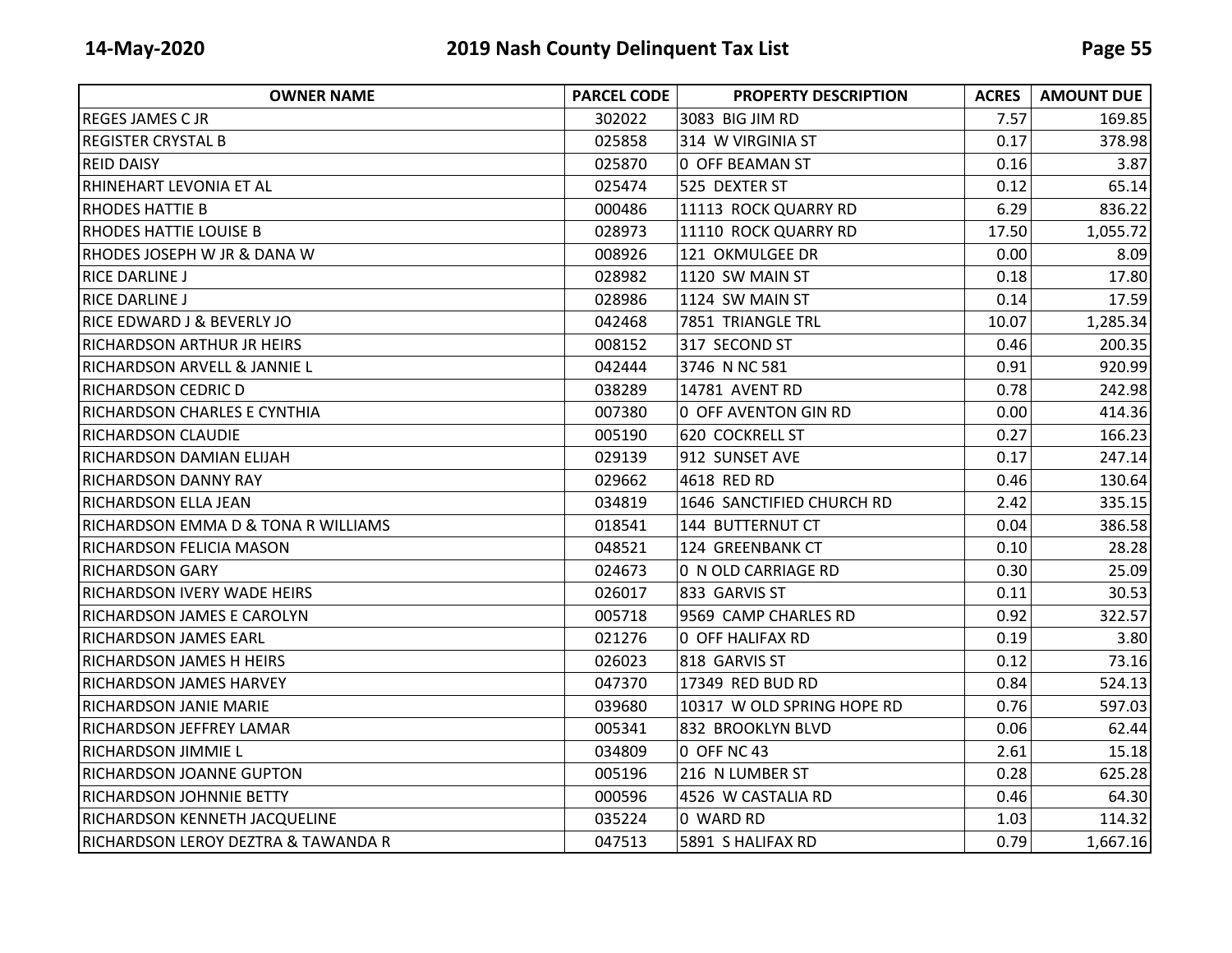| <b>OWNER NAME</b>                       | <b>PARCEL CODE</b> | <b>PROPERTY DESCRIPTION</b> | <b>ACRES</b> | <b>AMOUNT DUE</b> |
|-----------------------------------------|--------------------|-----------------------------|--------------|-------------------|
| IRICHARDSON LILLIE D HEIRS              | 008200             | 2790 DREWERY LN             | 0.71         | 281.39            |
| <b>RICHARDSON LILLIE S IVEY LEE</b>     | 019803             | 5572 NC 48                  | 0.62         | 173.98            |
| IRICHARDSON LILLIE S IVEY LEE           | 019992             | 0 NC 48                     | 0.20         | 52.39             |
| IRICHARDSON LOIS JEAN                   | 022410             | 0 NORTH US 301              | 0.06         | 13.63             |
| RICHARDSON MAC & JUANITA WASHINGTON     | 012804             | 613 STARLING WAY            | 0.19         | 198.31            |
| RICHARDSON MARGARET                     | 031306             | 4607 TAYLORS GIN RD         | 0.83         | 478.74            |
| RICHARDSON MCARTHUR & JUANITA UNDERWOOD | 027241             | 723 SUNSET AVE              | 0.17         | 159.98            |
| RICHARDSON MCARTHUR & JUANITA UNDERWOOD | 028005             | 537 WESTERN AVE             | 0.21         | 205.08            |
| RICHARDSON MCARTHUR & JUANITA UNDERWOOD | 038669             | 2593 W CASTALIA RD          | 1.23         | 1,226.50          |
| RICHARDSON MELVIN W VIVIAN              | 034957             | 11942 CROOKED SWAMP RD      | 1.11         | 340.23            |
| IRICHARDSON MYKEIUS WILLIAM             | 045441             | 1562 JEFFREY CT             | 1.18         | 133.56            |
| <b>RICHARDSON MYKEIUS WILLIAM</b>       | 045443             | 1636 JEFFREY CT             | 1.42         | 125.80            |
| IRICHARDSON NANNIE BELL                 | 000488             | 4193 DUKE RD                | 0.72         | 463.19            |
| IRICHARDSON OLIVIA                      | 005349             | 328 SIXTH ST                | 0.36         | 230.33            |
| <b>RICHARDSON ORA HEIRS</b>             | 005936             | 3544 WIGGINS RD             | 0.98         | 508.67            |
| <b>RICHARDSON OWEN &amp; IRENE</b>      | 000887             | 7374 RICHARDSON RD          | 1.50         | 68.10             |
| <b>RICHARDSON OWEN &amp; IRENE</b>      | 000889             | 0 RICHARDSON RD             | 0.51         | 17.53             |
| <b>RICHARDSON RICHARD JR</b>            | 026037             | 1105 BEAL ST                | 0.17         | 27.09             |
| IRICHARDSON SIDNEY EARL                 | 043010             | 4519 DUKE RD                | 1.03         | 128.26            |
| <b>RICHARDSON SIDNEY EARL</b>           | 043011             | 4473 DUKE RD                | 1.03         | 767.76            |
| RICHARDSON TAMEKA NACHELLE              | 109482             | 4342 TAYLORS GIN RD         | 2.40         | 202.14            |
| <b>RICHARDSON TASKER &amp; LURENE</b>   | 031332             | 2565 DUKE RD                | 0.46         | 577.37            |
| IRICHARDSON WILLIAM                     | 015490             | 190 HARMINGDALE LN          | 9.27         | 395.69            |
| IRICHARDSON WILLIAM M                   | 025675             | 835 BEAL ST                 | 0.06         | 25.40             |
| <b>RICHARDSON WILLIAM M</b>             | 026173             | 837 FALLS RD                | 0.10         | 127.41            |
| <b>RICHARDSON WILLIAM M</b>             | 026176             | 843 FALLS RD                | 0.17         | 76.11             |
| <b>RICHARDSON WILLIAM M</b>             | 026180             | 0 FALLS RD                  | 0.02         | 4.15              |
| <b>RICKETTS MONTFORD C</b>              | 036690             | 509 LANGLEY DR              | 0.41         | 121.00            |
| IRICKS JAMES ARTHUR                     | 011602             | 1229 GRIFFIN ST             | 0.55         | 39.89             |
| IRICKS MICHAEL JEROME JUANITA           | 048988             | 5001 FARM RD                | 1.17         | 714.72            |
| <b>RICKS ODELL BROADIE HEIRS</b>        | 027874             | 534 E NC 97                 | 83.20        | 716.77            |
| <b>RIGGINS CORENE A</b>                 | 039328             | 742 E NC 97                 | 2.00         | 308.35            |
| <b>RINIKER JOHN &amp; ALAN R ROBELL</b> | 045962             | 113 VINEYARD CT             | 0.36         | 197.76            |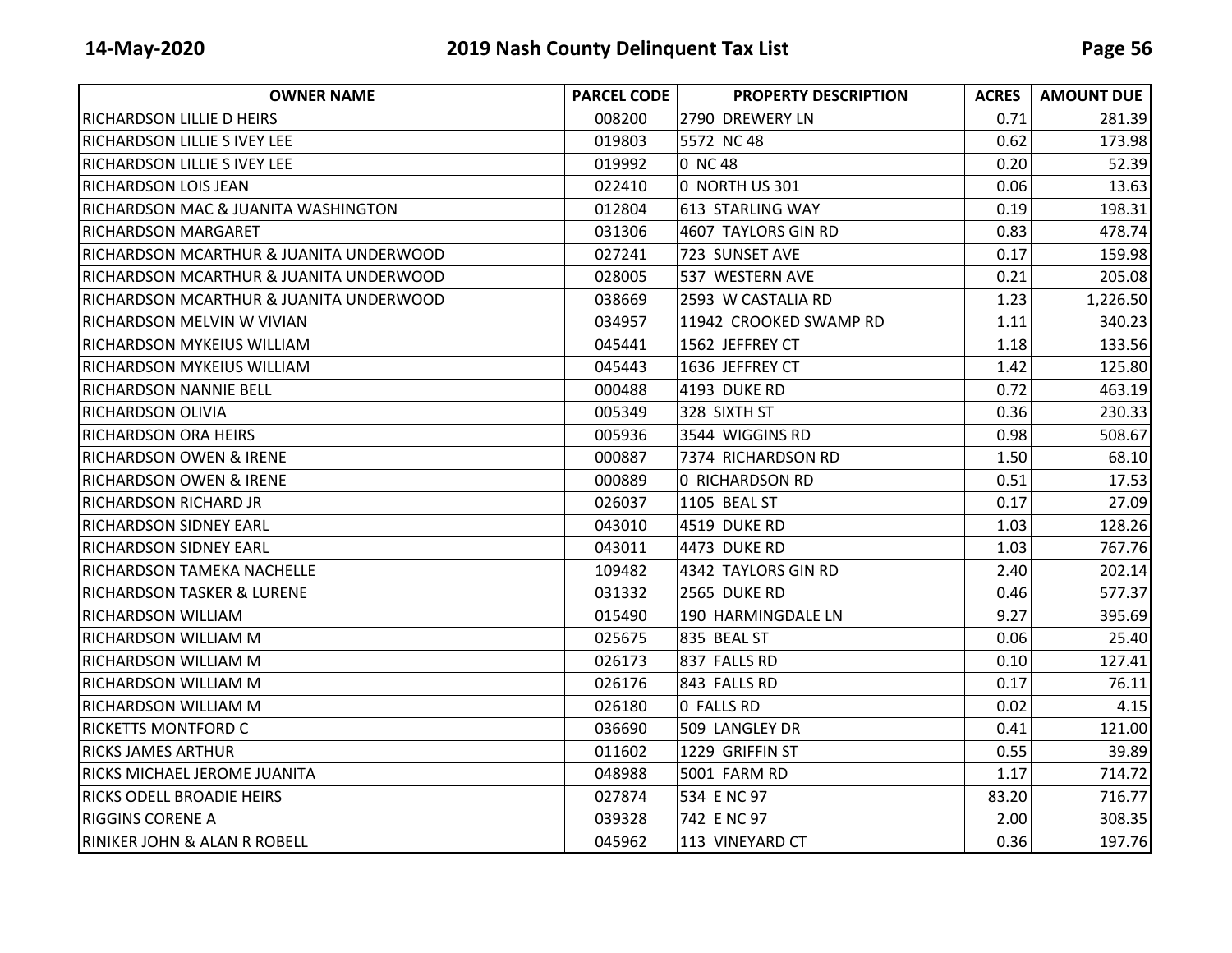| <b>OWNER NAME</b>                         | <b>PARCEL CODE</b> | <b>PROPERTY DESCRIPTION</b> | <b>ACRES</b> | <b>AMOUNT DUE</b> |
|-------------------------------------------|--------------------|-----------------------------|--------------|-------------------|
| <b>ROBBINS ANTHONY G &amp; TAWINONA D</b> | 003164             | 103 QUEEN ANNE AVE          | 0.36         | 660.94            |
| <b>ROBBINS DEBBIE C</b>                   | 030246             | 931 PETER ST                | 0.12         | 33.69             |
| <b>ROBBINS ELESSA WYNNEE</b>              | 026130             | 504 CLEVELAND ST            | 0.12         | 113.26            |
| <b>ROBBINS MARVIN E</b>                   | 024209             | 208 S HOWELL ST             | 0.16         | 124.59            |
| ROBBINS MARVIN E                          | 026163             | 608 S FRANKLIN ST           | 0.07         | 30.25             |
| <b>ROBBINS MICHELLE T</b>                 | 033276             | 8826 SCHOOL ST              | 0.26         | 394.66            |
| <b>ROBBINS MICHELLE T</b>                 | 033290             | 8855 SCHOOL ST              | 0.23         | 126.69            |
| <b>ROBBINS MICHELLE T</b>                 | 036071             | 8724 SCHOOL ST              | 0.21         | 129.44            |
| IROBBINS MICHELLE T                       | 036074             | 8751 SCHOOL ST              | 0.22         | 139.78            |
| ROBBINS MICHELLE T                        | 036075             | 8733 SCHOOL ST              | 0.24         | 152.56            |
| <b>ROBBINS MICHELLE T</b>                 | 036076             | 8715 SCHOOL ST              | 0.24         | 125.48            |
| <b>ROBBINS MICHELLE T</b>                 | 044782             | 0 MILL BRANCH RD            | 6.89         | 63.15             |
| ROBBINS MINNIE E HEIRS                    | 026151             | 506 S FRANKLIN ST           | 0.17         | 44.74             |
| <b>ROBBINS RONALD P</b>                   | 003583             | 1474 FIRST STREET EXT       | 2.37         | 409.64            |
| <b>ROBBINS RONALD PIERCE</b>              | 003581             | 1544 FIRST STREET EXT       | 1.38         | 1,170.03          |
| <b>ROBERSON BRENDA PERRY</b>              | 027984             | 900 GAY ST                  | 0.11         | 63.74             |
| <b>ROBERSON EBONY NICOLE</b>              | 039853             | 7582 BAYBERRY LN            | 1.59         | 552.16            |
| <b>ROBERSON ERNEST BARBARA ANN</b>        | 011668             | 513 ARRINGTON AVE           | 0.17         | 128.46            |
| ROBERSON ERNEST BARBARA ANN               | 047740             | 2376 TAYLORS STORE RD       | 1.38         | 501.85            |
| <b>ROBERSON HAZEL V PAMELA JO</b>         | 008158             | 0 FRAZIER RD                | 1.54         | 3.72              |
| <b>ROBERSON HAZEL V PAMELA JO</b>         | 009455             | 0 OFF FRAZIER RD            | 1.43         | 11.99             |
| <b>ROBERSON HAZEL V PAMELA JO</b>         | 009457             | 0 US 64 BYPASS              | 2.61         | 5.56              |
| <b>ROBERSON HAZEL V PAMELA JO</b>         | 033244             | 0 US 64A                    | 0.70         | 8.28              |
| <b>ROBINSON BRIAN K KEISHA B</b>          | 042003             | 5872 DORTCHES BLVD          | 0.72         | 1,104.64          |
| ROBINSON JOSEPH E DONNA M                 | 019610             | 6198 RED OAK BATTLEBORO RD  | 1.00         | 371.81            |
| ROBINSON JOSEPH EDWARD DONNA              | 019615             | 6304 RED OAK BATTLEBORO RD  | 15.22        | 572.14            |
| <b>ROBINSON LUKE</b>                      | 007545             | 12090 CLAUDE LEWIS RD       | 0.41         | 150.24            |
| <b>ROBINSON LUKE KATHLEEN</b>             | 046372             | 0 OLD MIDDLESEX RD          | 1.00         | 70.88             |
| <b>ROBINSON LUKE KATHLEEN</b>             | 046373             | 0 OLD MIDDLESEX RD          | 1.04         | 73.71             |
| <b>ROBINSON LUKE KATHLEEN</b>             | 046374             | 0 OLD MIDDLESEX RD          | 1.04         | 73.71             |
| <b>ROBINSON LUKE KATHLEEN</b>             | 046375             | 0 OLD MIDDLESEX RD          | 1.00         | 70.88             |
| <b>ROBINSON LUKE KATHLEEN</b>             | 046376             | 0 OLD MIDDLESEX RD          | 1.00         | 70.88             |
| <b>ROBINSON LUKE KATHLEEN</b>             | 046377             | 0 OLD MIDDLESEX RD          | 1.00         | 70.88             |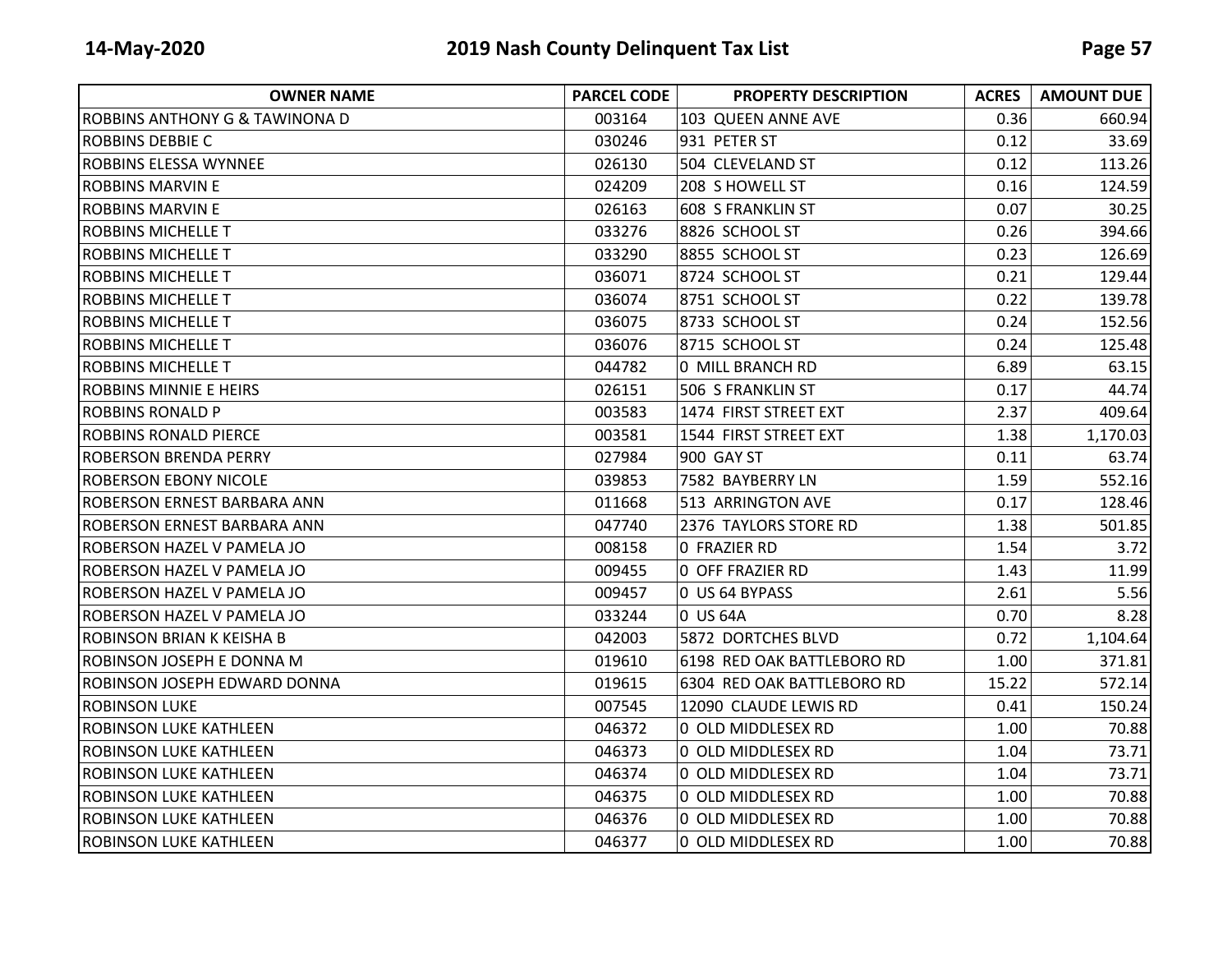| <b>OWNER NAME</b>                    | <b>PARCEL CODE</b> | <b>PROPERTY DESCRIPTION</b> | <b>ACRES</b> | <b>AMOUNT DUE</b> |
|--------------------------------------|--------------------|-----------------------------|--------------|-------------------|
| IROBINSON LUKE KATHLEEN              | 046378             | 0 OLD MIDDLESEX RD          | 1.96         | 96.47             |
| ROBINSON LUKE KATHLEEN H             | 006976             | 0 POPLAR ST                 | 0.52         | 64.70             |
| <b>ROBINSON LUKE KATHLEEN R</b>      | 046379             | 0 OLD MIDDLESEX RD          | 13.70        | 195.53            |
| IROBINSON LUKE WILL                  | 008254             | 12939 W HANES AVE           | 0.22         | 96.86             |
| <b>ROBINSON LUKE WILL</b>            | 008256             | 10377 POPLAR ST             | 0.17         | 334.40            |
| <b>ROBINSON LUKE WILL</b>            | 008257             | 0 POPLAR ST                 | 0.17         | 76.23             |
| <b>ROBINSON LUKE WILL KATHLEEN</b>   | 008664             | 12101 E PAMLICO ST          | 0.25         | 121.14            |
| IROBINSON RONALD F                   | 019622             | 6499 RED OAK BATTLEBORO RD  | 29.06        | 1,062.41          |
| <b>ROBINSON W P SR &amp; W P JR</b>  | 026967             | 0 SW MAIN ST                | 0.22         | 5.91              |
| <b>ROCKY MT LAUNDRY DRY CLEANERS</b> | 012497             | 4124 S HATHAWAY BLVD        | 0.96         | 1,771.61          |
| <b>ROCKY MT LAUNDRY DRY CLEANERS</b> | 019834             | 2404 SUNSET AVE             | 0.85         | 1,123.67          |
| <b>ROCKYDALE LLC</b>                 | 023175             | 4507 DEBORAH DR             | 0.74         | 8.82              |
| RODGERS ANDRE CORNELIUS              | 026886             | 313 MIDDLE ST               | 0.12         | 31.73             |
| <b>RODGERS COLLINS JR</b>            | 022448             | 307 N WHITE ST              | 0.13         | 40.03             |
| RODRIGUEZ NALLELY M & JOSE DOMINGO P | 038072             | 9910 SMITH RD               | 0.94         | 640.45            |
| <b>ROGERS ERIN</b>                   | 022164             | <b>0 CREEKRIDGE DR</b>      | 1.29         | 207.08            |
| <b>ROGERS JOHN JR</b>                | 026466             | 205 N VYNE ST               | 0.17         | 65.48             |
| <b>ROGERS MEKISHA MATTHEWS</b>       | 017935             | 2613 WINSTEAD RD            | 0.38         | 373.21            |
| <b>ROGERS STEVEN L &amp; JOANN</b>   | 009001             | 122 OKMULGEE DR             | 0.00         | 8.09              |
| <b>ROGERS SYLVESTER BARBARA</b>      | 008186             | 4524 MAMIE LN               | 0.70         | 509.51            |
| <b>ROGERS SYLVESTER ET AL</b>        | 037310             | 0 MAMIE LN                  | 1.00         | 7.49              |
| <b>ROGERS WILLISTEEN</b>             | 049128             | 10915 STALLINGS RD          | 1.89         | 156.61            |
| <b>ROJAS GONZALO CARREON</b>         | 021596             | 13848 S NC 581              | 0.92         | 407.95            |
| ROMERO BENJAMIN & ISAURA             | 006589             | 13264 S NC 231              | 2.00         | 186.56            |
| <b>ROOKS JIMMIE K S CHRISTINE M</b>  | 321311             | 0 OFF WATSON SEED FARM RD   | 2.27         | 209.60            |
| <b>ROOKS JIMMY K S CHRISTINE M</b>   | 037850             | 0 WATSON SEED FARM RD       | 0.77         | 162.19            |
| <b>ROSALIE DEVELOPMENT LLC</b>       | 035886             | 0 ROSALIE LN                | 0.93         | 17.49             |
| ROSALIE DEVELOPMENT LLC              | 039906             | 5981 HARRISONTOWN RD        | 8.00         | 188.04            |
| ROSALIE DEVELOPMENT LLC              | 047552             | 0 N BROWNTOWN RD            | 3.23         | 166.91            |
| <b>ROSE ALBERT BRUCE</b>             | 016798             | 2428 POSTAL DR              | 2.59         | 728.83            |
| <b>ROSE ALBERT BRUCE</b>             | 043519             | 2471 POSTAL DR              | 0.96         | 506.52            |
| <b>ROSE ALBERT BRUCE</b>             | 043521             | 310 S WESLEYAN BLVD         | 2.02         | 568.43            |
| <b>ROSE ALBERT BRUCE</b>             | 047547             | 0 S WESLEYAN BLVD           | 2.83         | 647.08            |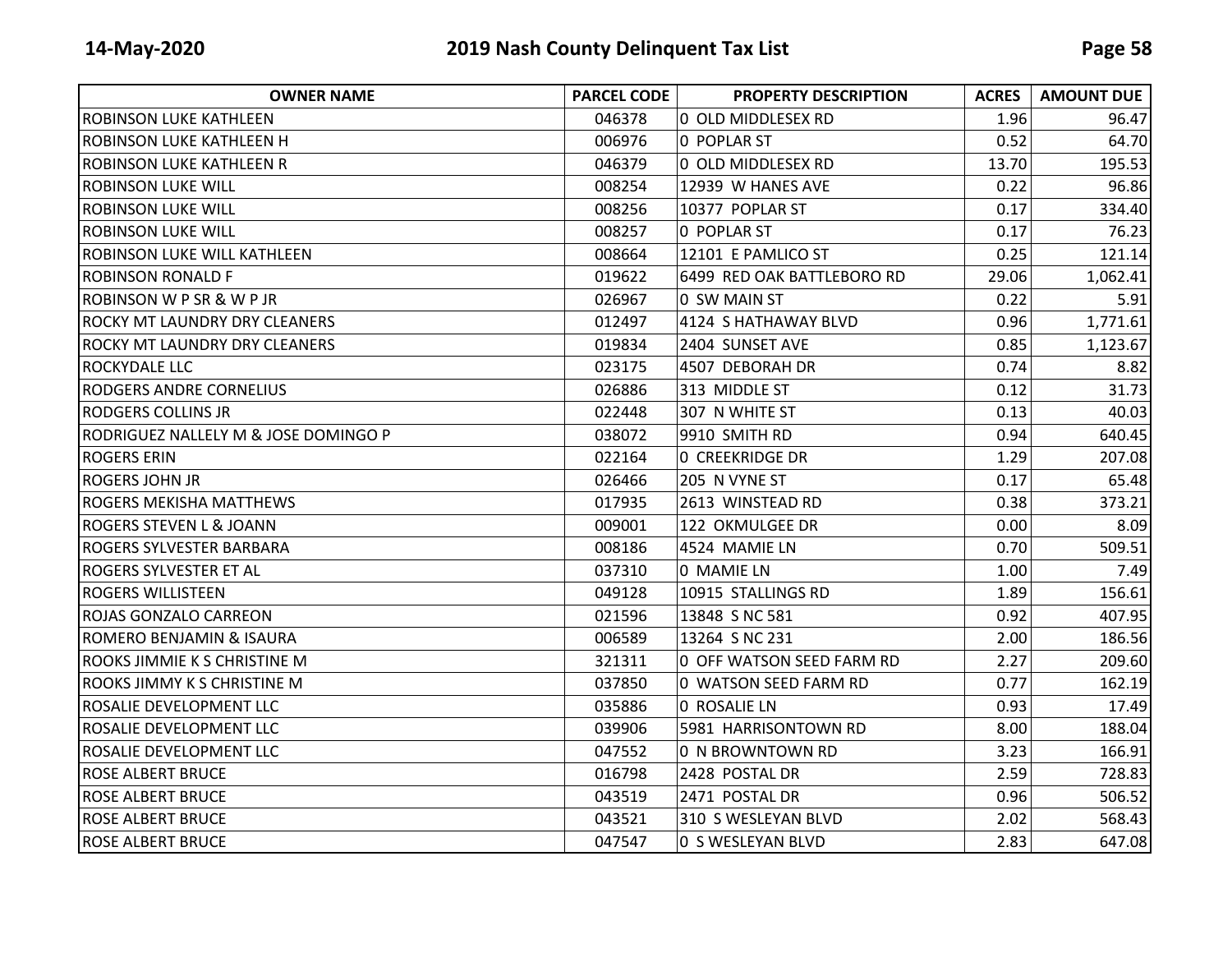| <b>OWNER NAME</b>                      | <b>PARCEL CODE</b> | <b>PROPERTY DESCRIPTION</b> | <b>ACRES</b> | <b>AMOUNT DUE</b> |
|----------------------------------------|--------------------|-----------------------------|--------------|-------------------|
| ROSE CURTIS C CYNTHIA N                | 048645             | 3589 SHEARIN RD             | 2.34         | 589.06            |
| <b>ROSE CURTIS CHRISTOPHER</b>         | 034214             | 12468 CROOKED SWAMP RD      | 19.24        | 1,050.41          |
| <b>ROSSER ALMA WILLIAMS HEIRS</b>      | 022452             | 0 US 301                    | 0.79         | 59.61             |
| ROSSER ALMA WILLIAMS HEIRS             | 022454             | 12683 SOUTH ST              | 0.56         | 66.66             |
| <b>ROSSER ALMA WILLIAMS HEIRS</b>      | 022457             | 0 OFF NORTH US 301          | 0.32         | 8.08              |
| ROUNTREE MARVIN J                      | 025247             | 1404 W THOMAS ST            | 0.17         | 132.45            |
| <b>ROURK J VON M</b>                   | 029919             | 731 SUNSET AVE              | 0.17         | 54.03             |
| ROWLAND WILLIAM D                      | 046081             | 432 W CASTALIA RD           | 2.85         | 85.69             |
| IRUDD MARVIN E MARY M                  | 022482             | 10058 N US 301              | 0.44         | 383.81            |
| RUFFIN JUSTIN B                        | 022242             | 0195                        | 20.76        | 183.32            |
| <b>RUFFIN TIMOTHY H</b>                | 039844             | 10962 CHRISTIAN RD          | 0.96         | 310.13            |
| <b>RUFUS SHIRLEY F</b>                 | 040495             | 5468 W OLD SPRING HOPE RD   | 0.90         | 519.33            |
| SKLINC                                 | 025222             |                             | 0.15         | 72.82             |
| SKLINC                                 | 028706             | 1551 BOONE ST               | 0.26         | 58.75             |
| SKLINC                                 | 033126             | 434 CRAIG ST                | 0.22         | 77.81             |
| <b>SADLER SENORA JEAN</b>              | 027320             | 1512 SUNSET AVE             | 0.38         | 389.72            |
| <b>SAFA MONEER YOUSSEF</b>             | 015521             | <b>0 OFF FENNER RD</b>      | 30.50        | 417.88            |
| <b>SAID AMIRE</b>                      | 028170             | 590 W RALEIGH BLVD          | 0.30         | 447.08            |
| <b>SAID AMIR EDWAR</b>                 | 000033             | 9446 MAIN ST                | 0.34         | 785.62            |
| <b>SAID AMIR EDWAR</b>                 | 017270             | 3700 GAIL DR                | 0.21         | 729.32            |
| <b>SAINTE ROBINSON ENTERPRISES LLC</b> | 018150             | 0 HARBOUR WEST DR           | 6.70         | 190.51            |
| <b>SALAZAR JOSE F &amp; SYLVIA A</b>   | 037888             | 7155 TOISNOT RD             | 0.92         | 453.07            |
| <b>SALAZAR JOSE F &amp; SYLVIA A</b>   | 037889             | 0 TOISNOT RD                | 0.92         | 139.87            |
| SALAZAR JOSE FRANCISCO & SYLVIA        | 007474             | 6885 LILES RD               | 1.02         | 282.24            |
| SALAZAR RICARDO E & MANUELA D          | 007480             | 6863 LILES RD               | 0.92         | 272.42            |
| <b>SANCHEZ FRANCISCO GUILLERMINA</b>   | 019889             | 324 MACON RD                | 0.34         | 133.75            |
| <b>SANCHEZ SALAZAR JESUS R</b>         | 049206             | 9445 LEE RD                 | 1.09         | 213.71            |
| <b>SANDERFORD CARLA F</b>              | 037370             | 2139 WILEY RD               | 0.69         | 335.11            |
| <b>SANDERS CLEVELAND ROBIE JR</b>      | 001957             | 4359 JONES LN               | 0.18         | 283.46            |
| <b>SANDERS RUFFIN HEIRS</b>            | 001958             | 4448 US 264A                | 0.47         | 93.58             |
| <b>SANDERS TERRY LYN</b>               | 024382             | 13293 STOTT RD              | 1.00         | 829.94            |
| <b>SATTERFIELD ROBIN L</b>             | 016867             | 1237 WATERLOO DR            | 0.42         | 834.92            |
| <b>SAVAGE NAOMI P</b>                  | 021868             | 313 N WHITE ST              | 0.37         | 64.86             |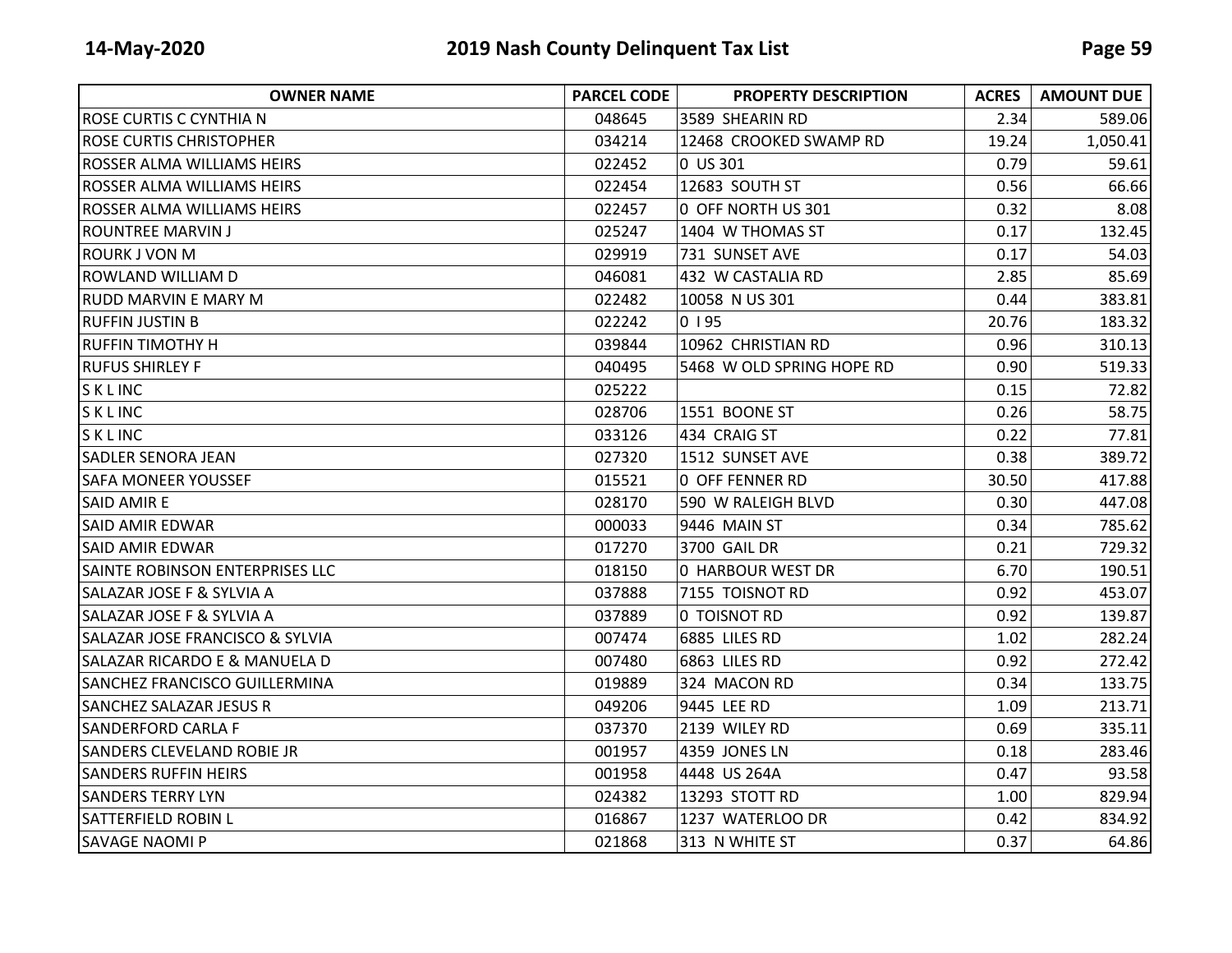| <b>OWNER NAME</b>                           | <b>PARCEL CODE</b> | <b>PROPERTY DESCRIPTION</b> | <b>ACRES</b> | <b>AMOUNT DUE</b> |
|---------------------------------------------|--------------------|-----------------------------|--------------|-------------------|
| <b>SAVAGE NAOMI P</b>                       | 021870             | 311 N WHITE ST              | 0.41         | 65.99             |
| <b>SCARBORO KEVIN</b>                       | 030537             | 918 STAR ST                 | 0.12         | 49.60             |
| <b>SCOTT BOBBY G ROSAMOND L</b>             | 000036             | 5898 SPRING CREEK RD        | 0.69         | 821.99            |
| <b>SCOTT BOBBY GENE &amp; ROSAMOND</b>      | 037199             | 5813 SILVER CT              | 0.69         | 118.43            |
| <b>SCOTT BOBBY GENE ROSAMOND</b>            | 000922             | 4231 W CASTALIA RD          | 0.46         | 395.34            |
| SCOTT DARYL WAYNE & BETTY PENDERGRASS       | 001201             | 6531 VANCE ST               | 0.78         | 560.30            |
| <b>SCOTT FRED J JR &amp; RACHEL ANN</b>     | 040253             | 4885 REDWOOD LN             | 10.03        | 367.14            |
| <b>SCOTT TAURUS</b>                         | 027884             | 227 S TILLERY ST            | 0.16         | 182.28            |
| <b>SEA LOUMATE &amp; MARGARET MARIE SEA</b> | 017848             | 5305 NOLAN ST               | 0.10         | 306.11            |
| <b>SEAY RAYMOND C &amp; BONNIE H</b>        | 005957             | 0 OSAGE DR                  | 0.00         | 8.09              |
| <b>SEGURA DALIA LUNA</b>                    | 010429             | 7577 US 264A                | 0.97         | 626.43            |
| <b>SERVICE SOLUTION LLC</b>                 | 036483             | O RIPPLE RD                 | 6.72         | 200.57            |
| ISESSOMS FRED L HEIRS                       | 011880             | 328 KINGSTON AVE            | 1.37         | 191.71            |
| <b>SESSOMS JOHN ALBERT</b>                  | 030253             | 216 S HOWELL ST             | 0.16         | 52.42             |
| SESSOMS NATHANIEL LINDA                     | 040104             | 9012 GROVER RD              | 2.06         | 318.06            |
| <b>SEXTON EDWIN H ET AL</b>                 | 014704             | 1208 MCDUFFERS RD           | 0.30         | 773.62            |
| <b>SHARPE RICHARD T</b>                     | 011901             | 6782 S HALIFAX RD           | 1.65         | 423.44            |
| <b>SHARPE RICHARD T</b>                     | 011929             | 6816 S HALIFAX RD           | 75.00        | 500.70            |
| <b>SHAW BESSIE L</b>                        | 017108             | 1053 FREER DR               | 0.46         | 130.64            |
| <b>SHAW DOROTHY ERNESTINE</b>               | 027184             | 921 GOLD ST                 | 0.12         | 42.98             |
| <b>SHEARIN CHARLES LEE &amp; LOUISE K</b>   | 009045             | 10020 LAKE ROYALE RD        | 13.00        | 893.04            |
| SHEARIN COMPANIES INC                       | 033202             | 10159 LA GREEN FARM RD      | 0.69         | 242.83            |
| <b>SHEARIN COMPANIES INC</b>                | 033809             | 10063 LA GREEN FARM RD      | 0.69         | 134.96            |
| <b>SHEARIN JAMES M II TRUSTEE</b>           | 036251             | 9872 LA GREEN FARM RD       | 0.71         | 136.78            |
| <b>SHEARIN JAMES M II TRUSTEE</b>           | 036252             | 9840 LA GREEN FARM RD       | 0.78         | 142.10            |
| <b>SHEARIN JAMES M II TRUSTEE</b>           | 036253             | 9831 LA GREEN FARM RD       | 2.78         | 160.76            |
| <b>SHEARIN JAMES M II TRUSTEE</b>           | 036254             | 9839 LA GREEN FARM RD       | 0.86         | 146.41            |
| <b>SHEARIN JAMES M II TRUSTEE</b>           | 036256             | 9903 LA GREEN FARM RD       | 0.70         | 135.88            |
| <b>SHEARIN JOSEPH P</b>                     | 009017             | 1418 HOLLY RD               | 0.58         | 357.55            |
| SHEELER AMBER                               | 015137             | 244 WESTVIEW PARK DR        | 0.81         | 667.32            |
| ISHEHADEH HASSAN                            | 016755             | 608 EAGLES TER              | 0.37         | 192.19            |
| <b>SHEHADEH HASSAN</b>                      | 027363             | 725 S CHURCH ST             | 0.36         | 474.16            |
| SHEHADEH HASSAN MUNIR SAFA                  | 019754             | 0 OFF N WESLEYAN BLVD       | 1.80         | 462.48            |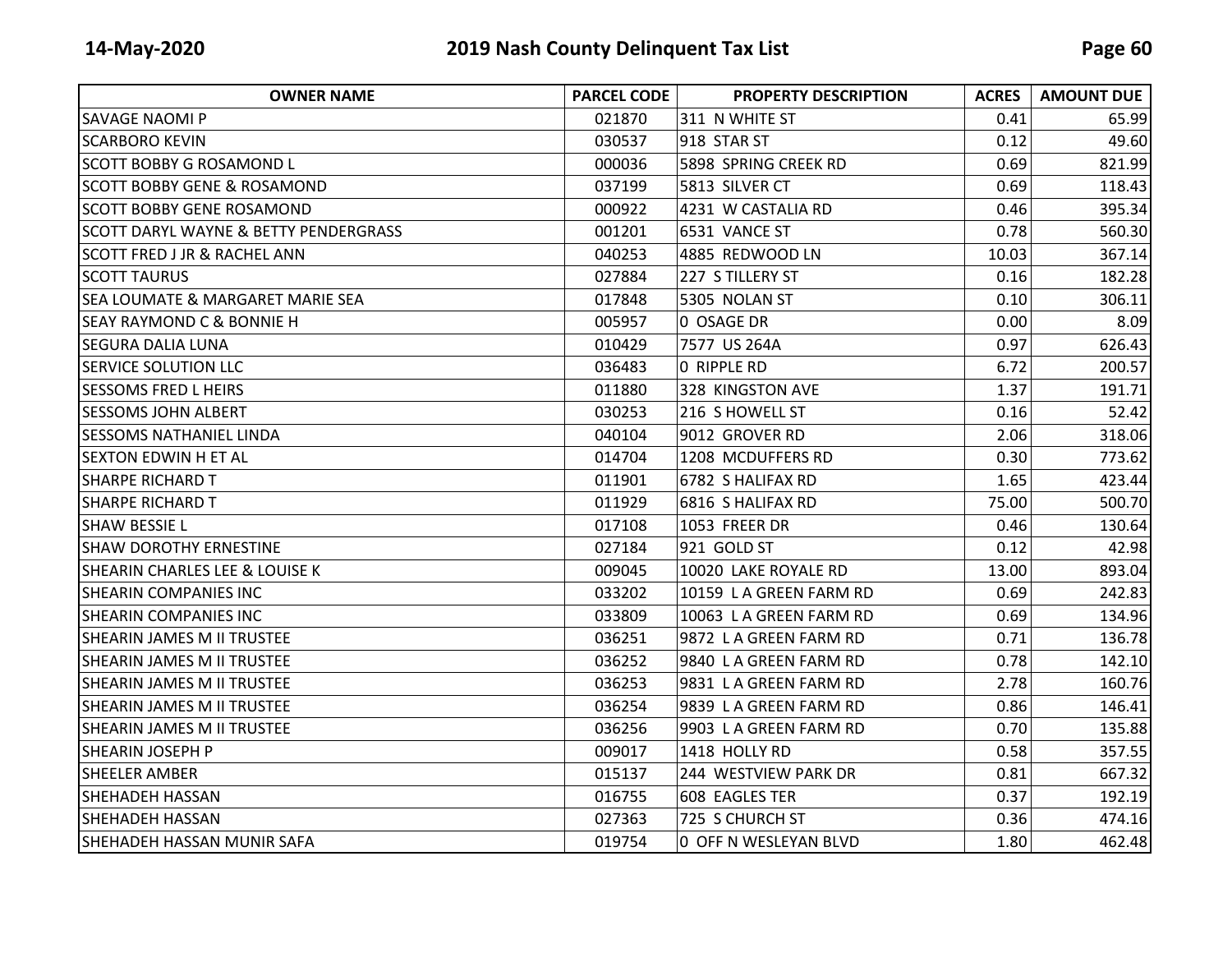| <b>OWNER NAME</b>                                  | <b>PARCEL CODE</b> | <b>PROPERTY DESCRIPTION</b>   | <b>ACRES</b> | <b>AMOUNT DUE</b> |
|----------------------------------------------------|--------------------|-------------------------------|--------------|-------------------|
| ISHELLEY JULIA                                     | 026877             | 1513 DAVIS ST                 | 0.19         | 39.68             |
| <b>SHERIAN MICHAEL SHAWN &amp; LISA</b>            | 022220             | 204 S WHITE ST                | 0.24         | 86.60             |
| <b>SHERMAN FONTELLA &amp; GUS SHERMAN JR</b>       | 026913             | 231 CEDAR ST                  | 0.12         | 78.58             |
| <b>ISHERMAN FONTELLA &amp; GUS SHERMAN JR</b>      | 026916             | 232 HOME ST                   | 0.12         | 14.70             |
| <b>SHERROD ALICE HEIRS</b>                         | 026920             | 816 S GRACE ST                | 0.08         | 124.94            |
| <b>SHERROD ANDREW WINFRED</b>                      | 035369             | 7317 LONGMIRE LN              | 1.15         | 157.65            |
| <b>SHERROD JACKIE HART GARY ROBERSON HEIRS</b>     | 011674             | 10679 S NC 58                 | 1.06         | 719.30            |
| <b>SHERROD JOHN H HEIRS</b>                        | 026923             | 112 RENFROW ST                | 0.11         | 5.63              |
| <b>SHINSKIE IRIS S</b>                             | 024543             | 0 SMITH BONE LN               | 10.90        | 77.21             |
| <b>SHIRLEY MAE FELTON</b>                          | 017368             | 1269 FAIRWAY TER              | 0.04         | 349.36            |
| <b>SHOOK GEORGE R &amp; GEORGE B SHOOK</b>         | 045051             | 0 NORTHERN NASH RD            | 0.95         | 232.56            |
| <b>SHOOK GEORGE R &amp; GEORGE B SHOOK</b>         | 045052             | 0 NORTHERN NASH RD            | 0.96         | 232.72            |
| <b>SHOOK GEORGE R &amp; GEORGE B SHOOK</b>         | 045053             | 0 NORTHERN NASH RD            | 0.97         | 232.87            |
| <b>SHUFF SUSAN COBB</b>                            | 022189             | 0 OFF DORTCHES BLVD           | 48.39        | 2.62              |
| <b>SIERRA ELIAS AGUILAR</b>                        | 036587             | 10836 CAMP CHARLES RD         | 1.50         | 188.20            |
| ISILVA JUAN) MARTHA G                              | 049009             | 12218 SELMA RD                | 0.92         | 564.46            |
| <b>SILVER JERLEAN H</b>                            | 320836             | 3314 W HILLIARDSTON RD        | 1.01         | 279.58            |
| <b>SILVER JOHN W</b>                               | 005832             | 3842 PLEASANT GROVE CHURCH RD | 0.55         | 190.82            |
| ISILVER LORETTA                                    | 002673             | 121 CIRCLE DR                 | 0.09         | 102.14            |
| ISILVER LORETTA                                    | 003273             | 532 INDIAN TRL                | 0.34         | 414.57            |
| <b>SILVER RAY O</b>                                | 010819             | 421 KINGSTON AVE              | 0.16         | 173.48            |
| ISILVER ROSE                                       | 027495             | 834 W THOMAS ST               | 0.17         | 115.45            |
| <b>SILVER TRACY &amp; CHERYL P WILLIAMS</b>        | 042990             | 4489 W CASTALIA RD            | 1.00         | 551.40            |
| <b>SIMMONS ANNETTE B</b>                           | 044408             | 1775 CASSIE CT                | 0.35         | 649.65            |
| <b>SIMMONS GLORIA DEAN</b>                         | 028830             | 618 N HARRIS ST               | 0.11         | 67.25             |
| SIMMONS MICHAEL E ELIZABETH                        | 015389             | 120 PINEWOOD AVE              | 0.47         | 824.86            |
| <b>SINCLAIR KAREEM R</b>                           | 029875             | 111 CHAPMAN ST                | 0.07         | 43.90             |
| <b>SINK JOHN</b>                                   | 033129             | 1009 STAR ST                  | 0.14         | 28.98             |
| <b>SIVAD HOMES LLC</b>                             | 028203             | 158 HOWARD ST                 | 0.06         | 123.61            |
| <b>SJOBERG GUSTAF V &amp; DEBRA A</b>              | 000299             | 11064 LANCASTER STORE RD      | 0.35         | 121.48            |
| <b>SJOBERG GUSTAF V &amp; DEBRA A</b>              | 000348             | 0 BRYANT RD                   | 0.50         | 42.19             |
| <b>SKINNER DONALD SCOTT &amp; CONSTANCE LOUISE</b> | 041253             | 1431 WARREN RD                | 0.88         | 718.78            |
| <b>SLATER JAMES A</b>                              | 004849             | 302 CREE DR                   | 0.00         | 8.09              |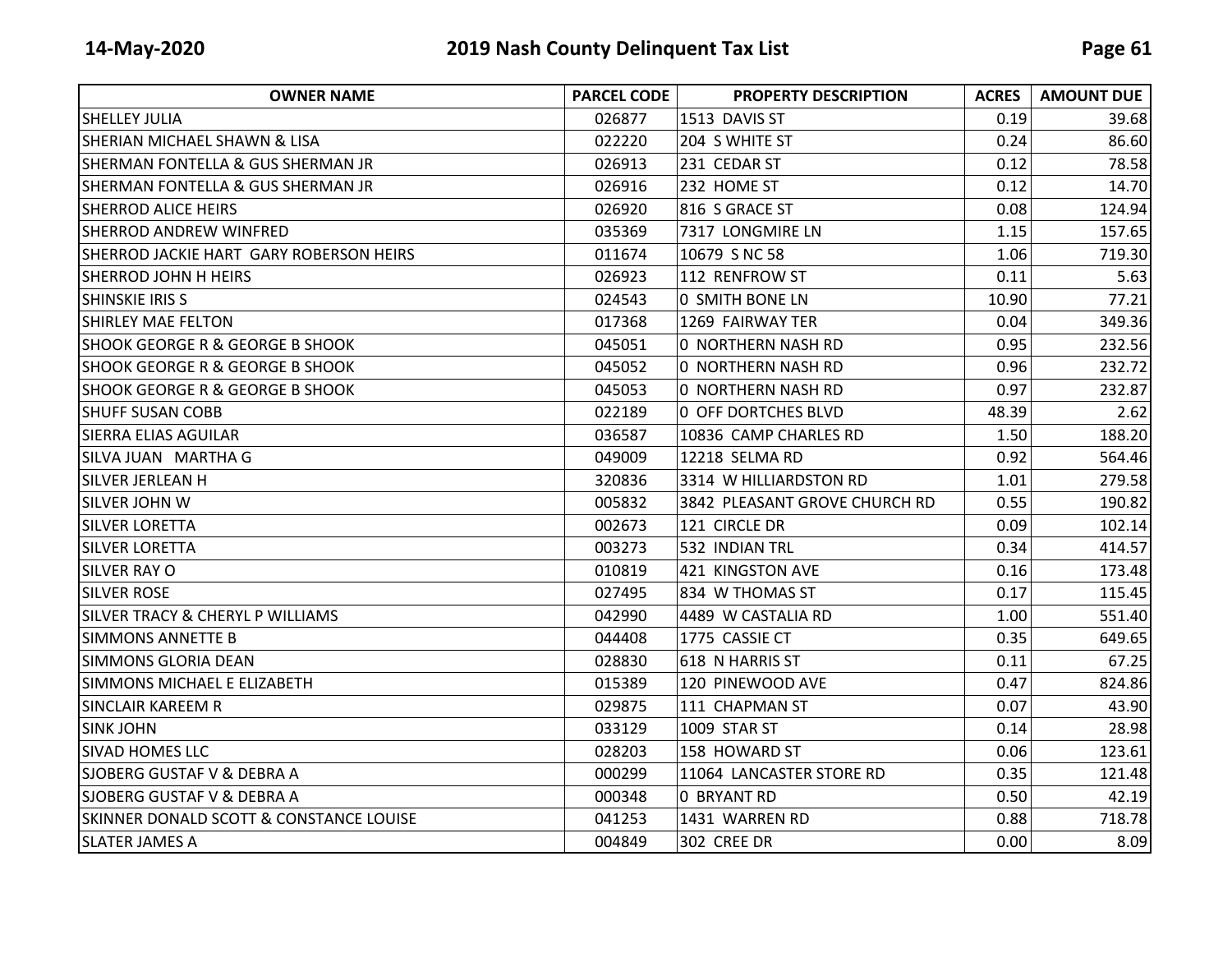| <b>OWNER NAME</b>                                | <b>PARCEL CODE</b> | <b>PROPERTY DESCRIPTION</b>     | <b>ACRES</b> | <b>AMOUNT DUE</b> |
|--------------------------------------------------|--------------------|---------------------------------|--------------|-------------------|
| <b>SLINGERLAND SPENCER</b>                       | 015314             | 1530 RAYMOND ST                 | 0.21         | 277.67            |
| <b>SLOAD ANGIE</b>                               | 025665             | 3092 PEACHTREE HILLS RD         | 7.11         | 1,975.92          |
| <b>SLOAD JANET ELIZABETH</b>                     | 009049             | <b>0 OFF PEACHTREE HILLS RD</b> | 0.69         | 100.97            |
| <b>SMITH AMANDA C</b>                            | 025193             | 401 CLYDE ST                    | 0.14         | 11.90             |
| <b>SMITH AMANDA C</b>                            | 028052             | 546 S FRANKLIN ST               | 0.06         | 69.78             |
| ISMITH AMANDA C                                  | 028068             | 542 S FRANKLIN ST               | 0.07         | 32.72             |
| <b>SMITH ANDREA N</b>                            | 045666             | 616 JACKSON WAY                 | 0.25         | 613.32            |
| <b>SMITH CHRISTINE HEIRS</b>                     | 027041             | 322 UNION ST                    | 0.12         | 29.41             |
| <b>SMITH DEREK THOMAS</b>                        | 042602             | <b>O E P TAYLOR STORE RD</b>    | 1.25         | 116.54            |
| <b>SMITH EDNA B</b>                              | 031544             | 9588 CEDAR GROVE SCHOOL LO RD   | 0.91         | 734.61            |
| SMITH EFFIE ASHLEY ET AL                         | 027396             | 312 SMITH ST                    | 0.09         | 104.75            |
| <b>SMITH FRANKLIN D</b>                          | 033458             | 3128 PROPHECY RD                | 1.13         | 668.74            |
| <b>SMITH HEATHER LYNN</b>                        | 300582             | 4808 SMITH BONE LN              | 1.00         | 764.67            |
| <b>SMITH JACQUES C</b>                           | 023670             | 422 ESTELL ST                   | 0.20         | 31.03             |
| SMITH JOE LEE HENRY P III                        | 027160             | 319 CLEO ST                     | 0.12         | 126.77            |
| <b>SMITH JOHN DELORES</b>                        | 004242             | 0 COPE AVE                      | 0.29         | 128.22            |
| <b>SMITH JOHN W HEIRS</b>                        | 027169             | 1015 GAY ST                     | 0.17         | 147.81            |
| SMITH LEONARD G MANDA P                          | 009094             | 207 VEGA LOOP                   | 0.00         | 8.09              |
| ISMITH RHONDA JOYELL                             | 046989             | 5109 BUCK RUN CT                | 0.29         | 538.58            |
| SMITH RUDOLPH SYLVESTER JR                       | 021632             | 1952 S HALIFAX RD               | 0.86         | 406.04            |
| SMITH RUDOLPH SYLVESTER JR                       | 039901             | 2000 S HALIFAX RD               | 1.00         | 404.73            |
| <b>SMITH S EDGAR</b>                             | 041892             | 0 OFF E P TAYLOR STORE RD       | 10.00        | 45.03             |
| SMITH WILLIE EARL & MARGARET C                   | 030272             | 728 WEST HAVEN BLVD             | 0.36         | 208.03            |
| SOUTHERLAND ANGELA S                             | 045909             | 1612 OAK BEND RD                | 0.17         | 678.95            |
| <b>SOUTHERLAND DENEAN</b>                        | 026287             | 1543 BOONE ST                   | 0.22         | 122.34            |
| <b>SOUTHLAND PARTNERS LLC</b>                    | 003587             | 0 SCHOOL HOUSE RD               | 3.00         | 170.10            |
| <b>SOUTHLAND PARTNERS LLC</b>                    | 021938             | 0 SCHOOL HOUSE RD               | 1.53         | 186.96            |
| <b>SOUTHSIDE SEAFOOD LLC</b>                     | 012287             | 2416 S CHURCH ST                | 0.93         | 702.02            |
| <b>SPAIN LOTTIE HEIRS</b>                        | 002010             | 4526 US 264A                    | 0.09         | 52.04             |
| SPAIN ROBERT F LYNETTE W                         | 025055             | 4475 JOE ELLEN RD               | 5.76         | 1,243.50          |
| <b>SPENCER CHRISTINE J &amp; KATRINA T ALLEN</b> | 028566             | 917 PETER ST                    | 0.21         | 46.43             |
| <b>SPENCER CHRISTINE JOANNE</b>                  | 030228             | 340 W RALEIGH BLVD              | 0.23         | 34.61             |
| <b>SPICER ADDIE HEIRS</b>                        | 027337             | 713 W THOMAS ST                 | 0.21         | 32.50             |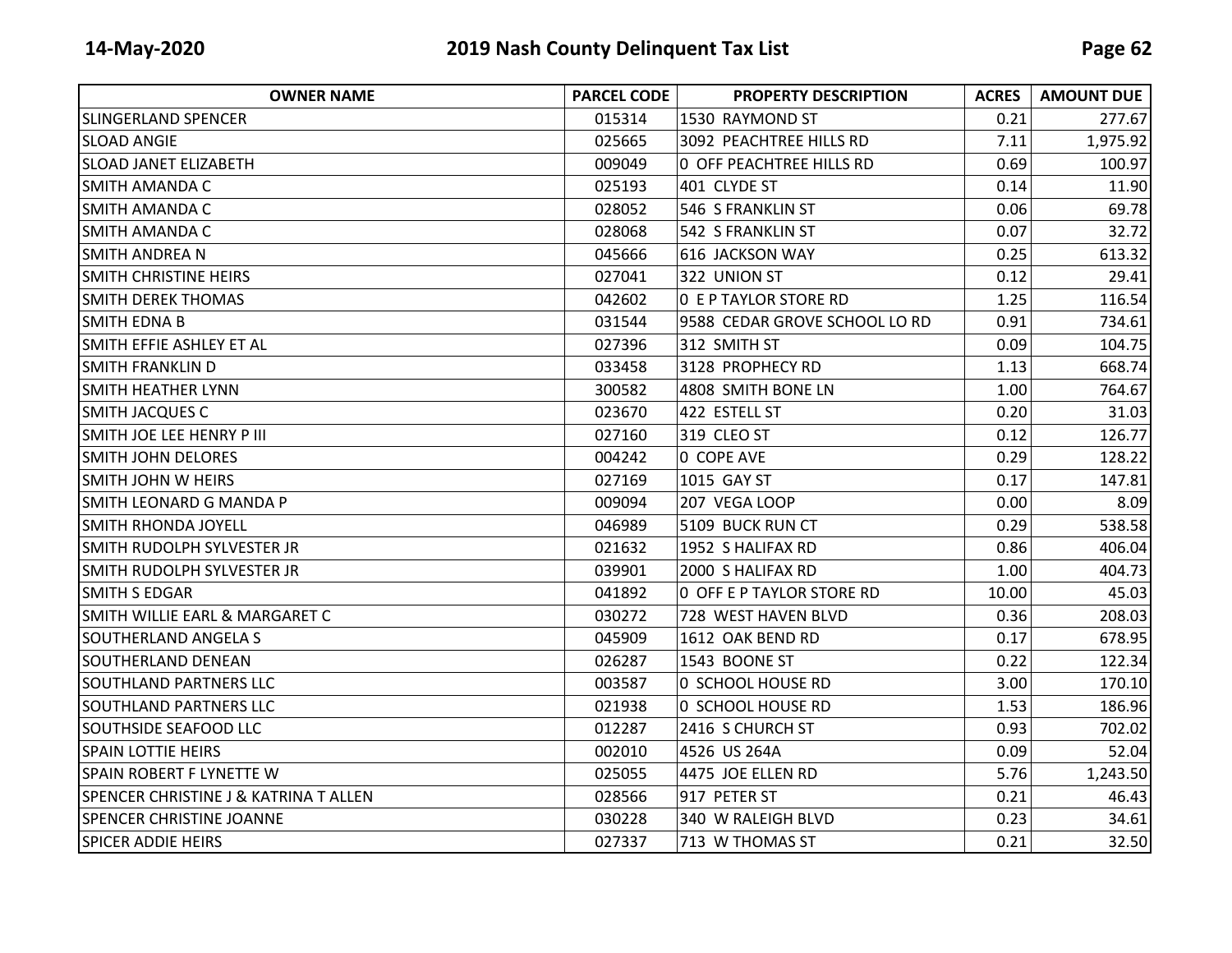| <b>OWNER NAME</b>                             | <b>PARCEL CODE</b> | <b>PROPERTY DESCRIPTION</b> | <b>ACRES</b> | <b>AMOUNT DUE</b> |
|-----------------------------------------------|--------------------|-----------------------------|--------------|-------------------|
| <b>SPICER LORENA HEIRS</b>                    | 027346             | 216 N HOWELL ST             | 0.07         | 23.99             |
| <b>SPICER LORENA HEIRS</b>                    | 027349             | 703 W THOMAS ST             | 0.14         | 38.06             |
| <b>SPIRES CHRISTY MARSHALL &amp; BJ</b>       | 024001             | 1037 S CHURCH ST            | 0.39         | 385.38            |
| SPIRES CHRISTY MARSHALL & B J                 | 028123             | 116 HENRY ST                | 0.18         | 23.85             |
| <b>SPIRES MARY T BILLY R</b>                  | 038257             | 6000 HAYWOOD DR             | 1.87         | 1,951.87          |
| SPIVEY RONALD W TAMMY V                       | 044305             | 4127 MASSENGALE RD          | 3.00         | 3,456.91          |
| <b>SPRAGLEY JACQUELINE</b>                    | 018084             | 0 HATHAWAY ST               | 0.55         | 91.81             |
| <b>SPRATT JOHN &amp; BERTHA MAE</b>           | 009135             | 304 POTEAU DR               | 0.00         | 8.09              |
| <b>SPRUILL KEITH B</b>                        | 028933             | 810 GOLD ST                 | 0.17         | 61.91             |
| <b>SPRUILL KEITH B</b>                        | 028945             | 806 GOLD ST                 | 0.17         | 25.04             |
| <b>SPRUILL SAMUEL LEE SR</b>                  | 044215             | 219 PAUL ST                 | 0.45         | 1,162.89          |
| <b>ST MARY INVESTORS LLC</b>                  | 018971             | 0 INSTRUMENT DR             | 15.22        | 709.76            |
| <b>STALLINGS ANGELA F</b>                     | 008798             | 9264 BUCK DEANS RD          | 0.52         | 1,647.78          |
| <b>STALLINGS DOROTHY P &amp; GEORGE DEREK</b> | 008370             | 4859 MASSEY RD              | 1.01         | 6.21              |
| <b>STALLINGS TONYAL</b>                       | 002022             | 3531 W HORNES CHURCH RD     | 1.10         | 17.77             |
| <b>STANLEY BOBBY PARADISE HOMES</b>           | 007363             | 7141 WINDY CT               | 0.73         | 152.99            |
| <b>STANLEY KATHERINE</b>                      | 012200             | 108 GRANGE ST               | 0.25         | 220.76            |
| <b>STANLEY WALTER E SANDRA L</b>              | 000449             | 153 CHAMA DR                | 0.00         | 23.93             |
| <b>STARLING LESTER H HEIRS</b>                | 022208             | 3747 WARD DR                | 0.00         | 1,175.70          |
| <b>STARLING TIMOTHY &amp; APRIL</b>           | 042605             | 9683 CAMP CHARLES RD        | 2.00         | 869.17            |
| <b>STATEN DERRICK R &amp; JOYCE H</b>         | 027316             | 1205 HAMMOND ST             | 0.41         | 241.78            |
| <b>STATON ERICA WILLIAMS TOD E</b>            | 002617             | 13531 WATSON SEED FARM RD   | 1.83         | 973.97            |
| <b>STATON MARILYN M</b>                       | 047847             | 1305 S CHURCH ST            | 0.08         | 94.69             |
| ISTEPPING STONE PRESCHOOL &                   | 004490             | 1707 RED OAK RD             | 0.97         | 12.30             |
| <b>STEVENS CORRINE</b>                        | 041287             | 6327 NICOLE RD              | 0.84         | 118.20            |
| <b>STEVENS PROPERTIES INC</b>                 | 045678             | 0 OFF OLD WILSON RD         | 0.08         | 8.80              |
| <b>STEVENS PROPERTIES INC</b>                 | 045679             | 0 JACKSON WAY & OLD WILSON  | 0.11         | 9.50              |
| <b>STEVENSON TOMMY L</b>                      | 028693             | 300 UNION ST                | 0.12         | 31.79             |
| <b>STEWART GREGORY</b>                        | 012725             | 5511 STONE WHITLEY RD       | 1.00         | 708.74            |
| <b>STOKES C C PITTMAN J E JR</b>              | 021701             | 0 REDMAN RD                 | 9.51         | 18.56             |
| <b>STOKES C C PITTMAN J E JR</b>              | 021708             | 0 REDMAN RD                 | 1.77         | 113.57            |
| <b>STOKES CAROLYN O</b>                       | 039482             | 10641 RED OAK BATTLEBORO RD | 41.04        | 1,046.78          |
| <b>STOKES CHAUNCEY C HEIRS</b>                | 012331             | 0 BOONE ST                  | 0.24         | 2.53              |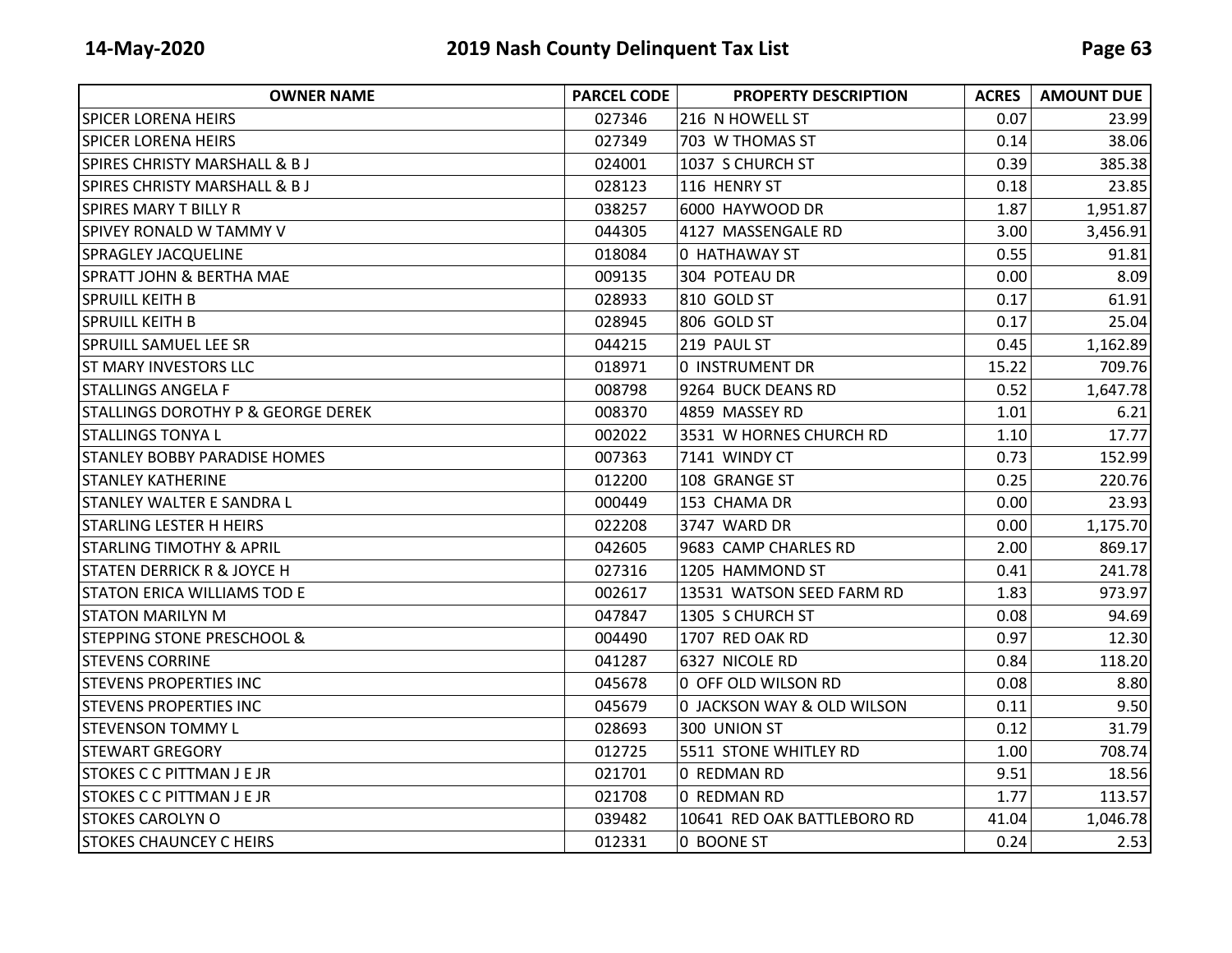| <b>OWNER NAME</b>                             | <b>PARCEL CODE</b> | <b>PROPERTY DESCRIPTION</b> | <b>ACRES</b> | <b>AMOUNT DUE</b> |
|-----------------------------------------------|--------------------|-----------------------------|--------------|-------------------|
| <b>STOKES CHAUNCEY C JR</b>                   | 020136             | <b>0 OFF RICKS ST</b>       | 0.42         | 9.57              |
| <b>STOKES CHAUNCEY C JR</b>                   | 027587             | 1016 W THOMAS ST            | 0.17         | 56.85             |
| ISTOKES JAMES A                               | 006059             | 3695 VICK RD                | 0.72         | 380.35            |
| <b>STOKES LARRY W II</b>                      | 008394             | 0 W HANES AVE               | 0.27         | 167.98            |
| <b>STOKES LARRY W II</b>                      | 032134             | 0 OLD POSSUM RD             | 0.08         | 88.30             |
| <b>STOKES LARRY W II</b>                      | 032135             | 11534 OLD POSSUM RD         | 0.60         | 318.38            |
| <b>STOKES LENORA S HEIRS</b>                  | 008398             | 6868 STOKES RD              | 5.00         | 4.59              |
| <b>STOKES LEROY &amp; JOYCE FAYE T</b>        | 023836             | 3856 W NC 97                | 1.00         | 186.12            |
| ISTOKES LILLIE MAE                            | 000967             | 10495 LANCASTER STORE RD    | 2.00         | 319.05            |
| <b>STOKES RUTH B</b>                          | 027597             | 838 GAY ST                  | 0.17         | 58.04             |
| <b>STONE GLEN ALAN</b>                        | 001657             | 0 DEANS ST & PINE ST        | 0.70         | 185.71            |
| <b>STONE GLEN ALAN</b>                        | 001774             | 0 OFF REID ST               | 0.10         | 17.01             |
| <b>STRICKLAND BOBBY</b>                       | 030995             | 534 HENRY ST                | 0.12         | 79.36             |
| ISTRICKLAND LINDA ANNE                        | 019225             | 2604 AMHERST RD             | 0.32         | 662.23            |
| <b>STRICKLAND MATTHEW LILLIE M</b>            | 003487             | 240 PINE DR                 | 0.47         | 20.25             |
| <b>STRICKLAND MATTHEW LILLIE M</b>            | 003490             | 0 PINE DR                   | 0.49         | 21.23             |
| <b>STRICKLAND MATTHEW LILLIE M</b>            | 003492             | 0 PINE DR                   | 0.45         | 19.41             |
| <b>STRICKLAND MATTHEW LILLIE M</b>            | 004552             | 1858 OLD BAILEY HWY         | 0.36         | 287.77            |
| ISTRICKLAND MATTHEW SR ET AL                  | 003470             | 505 PINE DR                 | 1.12         | 127.07            |
| <b>STRICKLAND MICHAEL LYNN &amp; DONNA</b>    | 018944             | 2805 WINSTEAD RD            | 0.34         | 4.37              |
| <b>STRICKLAND RUDY J</b>                      | 002161             | 7588 STONEY HILL CHURCH RD  | 1.00         | 28.10             |
| <b>STRICKLAND SAMUEL E &amp; MAGGIE P</b>     | 024937             | 410 N VYNE ST               | 0.25         | 134.79            |
| <b>STRICKLAND SAMUEL EARL</b>                 | 025992             | 516 CHESTER ST              | 0.09         | 58.32             |
| <b>STRICKLAND SAMUEL EARL</b>                 | 028244             | 510 N VYNE ST               | 0.31         | 117.41            |
| <b>STROUD RAYMOND E &amp; DONNA L MANNING</b> | 033682             | 303 CREE DR                 | 0.00         | 8.09              |
| <b>STROUPE JACQUELINE GRIFFIN</b>             | 012156             | 12659 E NC 97               | 0.54         | 68.38             |
| <b>SULLIVAN RODNEY FLOYD</b>                  | 000745             | 4511 W CASTALIA RD          | 1.42         | 268.23            |
| <b>SULLIVAN SOUTHERN INVESTMENTS LLC</b>      | 033462             | 9289 SARALISSA LN           | 4.77         | 476.90            |
| <b>SUNNY HILL FARM LLC</b>                    | 021208             | 0 OFF ETHRIDGE RD           | 29.85        | 613.43            |
| <b>SUNNY HILL FARM LLC</b>                    | 047343             | <b>0 ETHERIDGE RD</b>       | 2.04         | 70.71             |
| <b>SUNNY HILL FARM LLC</b>                    | 101131             | 17547 WATSON SEED FARM RD   | 5.68         | 220.94            |
| <b>SUNNY HILL FARM LLC</b>                    | 103623             | <b>0 ETHRIDGE RD</b>        | 20.90        | 2,775.97          |
| SUNRISE INVESTMENT GROUP LLC                  | 011125             | 528 CANARY DR               | 0.24         | 218.09            |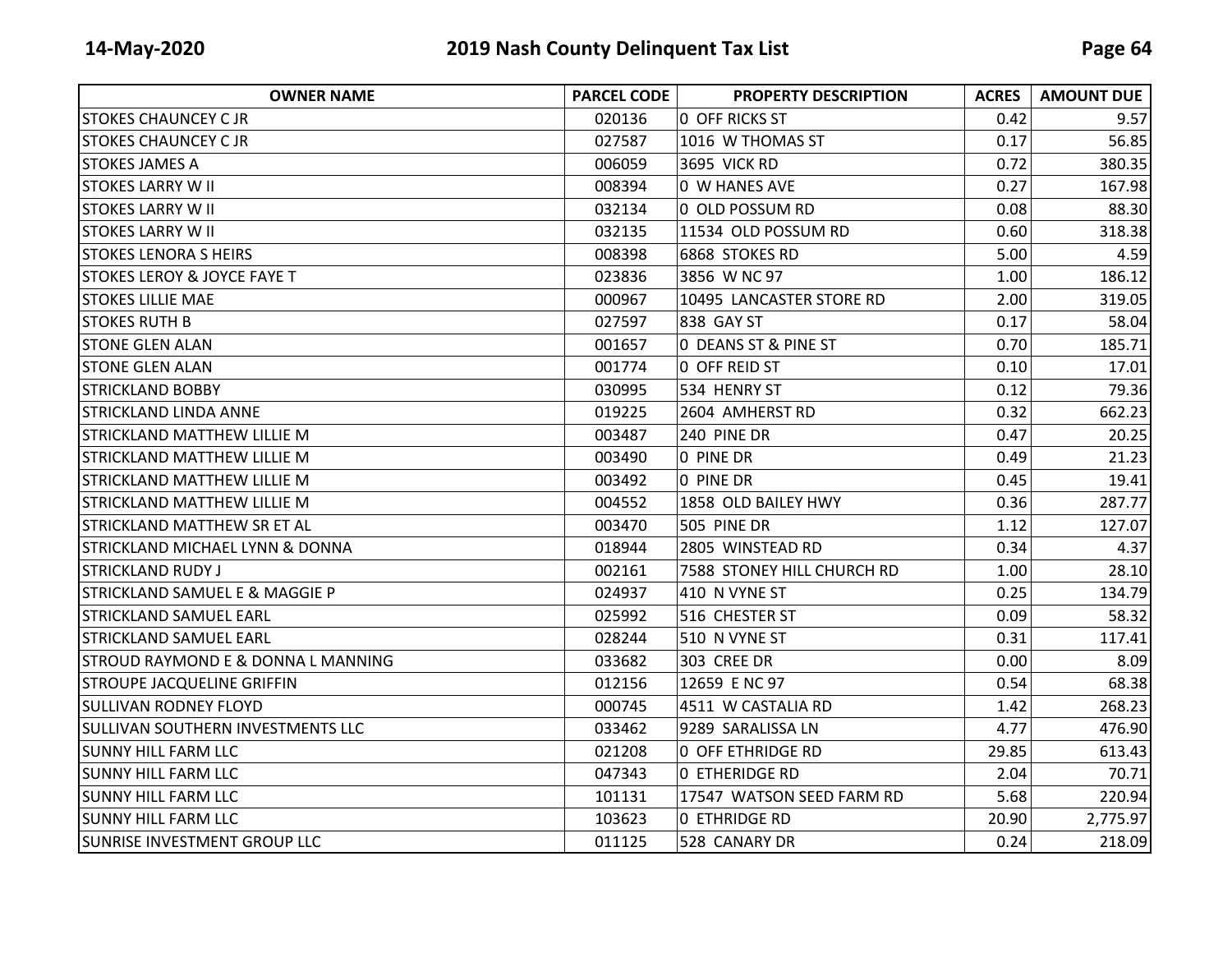| <b>OWNER NAME</b>                | <b>PARCEL CODE</b> | <b>PROPERTY DESCRIPTION</b> | <b>ACRES</b> | <b>AMOUNT DUE</b> |
|----------------------------------|--------------------|-----------------------------|--------------|-------------------|
| SUNRISE INVESTMENT GROUP LLC     | 013473             | 625 CASCADE AVE             | 0.17         | 178.90            |
| <b>SUTTON JONATHAN MATTHEW</b>   | 104470             | 13333 DOUBLE WIDE RD        | 0.64         | 398.43            |
| <b>SUTTON JONATHAN MATTHEW</b>   | 104471             | 13319 DOUBLE WIDE RD        | 0.61         | 29.52             |
| <b>SUTTON MISSY SHELTON</b>      | 001986             | 4786 EATMON RD              | 50.16        | 318.72            |
| <b>SWEENY JANELLE</b>            | 002517             | <b>0 E VERNON ST</b>        | 0.12         | 36.87             |
| <b>SWEET MILTON RAY JR KIM H</b> | 046731             | 6299 WESLEY DR              | 0.69         | 603.98            |
| <b>SWINEY ANN MICHELE</b>        | 033997             | 0 RACE TRACK RD             | 1.26         | 123.18            |
| <b>SWINEY ANN MICHELE</b>        | 033998             | 6990 RACE TRACK RD          | 1.69         | 655.68            |
| <b>SWINK STELLA M</b>            | 012477             | 9961 W TARBORO RD           | 0.21         | 401.37            |
| <b>SYKES REVIL &amp; RUTH</b>    | 022472             | 107 S WHITE ST              | 0.37         | 369.36            |
| <b>TAJLLC</b>                    | 025225             | 439 ST PAUL ST              | 0.15         | 74.29             |
| <b>TAJLLC</b>                    | 028231             | 431 ST PAUL ST              | 0.30         | 136.20            |
| <b>TAJLLC</b>                    | 028707             | 440 CRAIG ST                | 0.22         | 96.52             |
| <b>TAJLLC</b>                    | 028711             | 416 ST PAUL ST              | 0.15         | 95.47             |
| <b>TAJLLC</b>                    | 028712             | 418 ST PAUL ST              | 0.16         | 80.77             |
| <b>TAJLLC</b>                    | 028719             | 303 ST PAUL ST              | 0.31         | 115.94            |
| <b>TAJLLC</b>                    | 028725             | 1609 DAVIS ST               | 0.17         | 98.14             |
| <b>TAJLLC</b>                    | 028728             | 1705 DAVIS ST               | 0.33         | 104.19            |
| <b>TAJLLC</b>                    | 028732             | 1707 DAVIS ST               | 0.17         | 68.60             |
| <b>TAJLLC</b>                    | 029562             | 819 S GRACE ST              | 0.08         | 54.66             |
| <b>TAJLLC</b>                    | 038027             | 436 CRAIG ST                | 0.22         | 110.81            |
| <b>TAJLLC</b>                    | 038028             | 430 CRAIG ST                | 0.21         | 103.62            |
| <b>TAJLLC</b>                    | 038029             | 428 CRAIG ST                | 0.20         | 115.87            |
| <b>TAJLLC</b>                    | 038030             | 426 CRAIG ST                | 0.18         | 113.83            |
| <b>T G CONCEPTS LLC</b>          | 015682             | 10038 NC 33                 | 12.83        | 463.53            |
| TABAKA IZABELA & ROBERT KUTYNA   | 029404             | 1534 W THOMAS ST            | 0.26         | 412.32            |
| <b>TAC CAPITAL LLC</b>           | 013168             | 1630 BENVENUE RD            | 1.87         | 20,174.34         |
| TALMADGE RICHARD & AUGUSTUS WALL | 100733             | 304 RIDGEWOOD DR            | 0.43         | 364.28            |
| TANT MICHAEL W MICHELLE F        | 000489             | 8387 EDWARDS RD             | 6.40         | 971.19            |
| <b>TANT ROBERT SAMUEL</b>        | 012488             | 8026 S HALIFAX RD           | 3.53         | 1,245.04          |
| <b>TAYBRON BONNIE HEIRS</b>      | 009378             | 314 S PINE ST               | 0.36         | 86.60             |
| <b>TAYBRON BONNIE HEIRS</b>      | 009381             | 0 S PINE ST                 | 0.27         | 52.15             |
| <b>TAYBRON JOHN MILTON</b>       | 007818             | 7992 OLD SMITHFIELD RD      | 0.92         | 28.11             |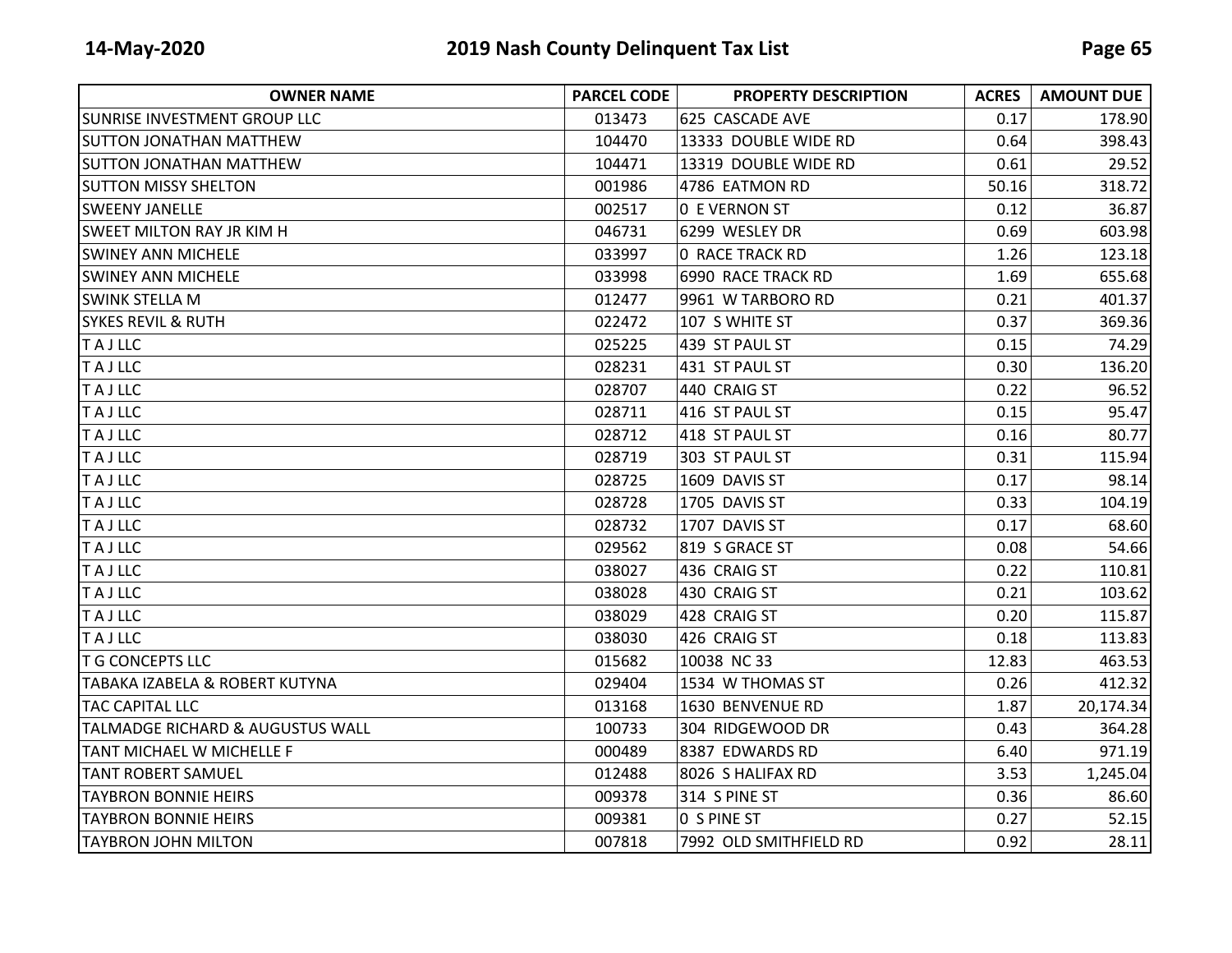| <b>OWNER NAME</b>                        | <b>PARCEL CODE</b> | <b>PROPERTY DESCRIPTION</b>   | <b>ACRES</b> | <b>AMOUNT DUE</b> |
|------------------------------------------|--------------------|-------------------------------|--------------|-------------------|
| TAYBRON JOHN MILTON                      | 007825             | 7996 OLD SMITHFIELD RD        | 0.92         | 477.01            |
| <b>TAYBRON JOHN MILTON</b>               | 026799             | 9242 TAR RIVER CHURCH RD      | 0.39         | 622.28            |
| TAYBRON JOHN MILTON                      | 036664             | 8004 OLD SMITHFIELD RD        | 9.01         | 362.71            |
| <b>TAYLOR DEBBIE CAROL</b>               | 028920             | 1325 SUNSET AVE               | 0.39         | 219.85            |
| <b>TAYLOR DORIS JESSE E WHITE</b>        | 042609             | 2165 N OLD FRANKLIN RD        | 0.69         | 506.63            |
| <b>TAYLOR ETHEL MAE</b>                  | 012611             | 0 S HALIFAX RD                | 2.00         | 5.26              |
| <b>TAYLOR GWENDOLYN E</b>                | 024425             | 518 SMITH ST                  | 0.18         | 98.41             |
| TAYLOR KEVIN WAYNE & KATHERINE C WITT    | 048369             | 11442 W NC 97                 | 3.59         | 1,140.92          |
| <b>TAYLOR LEON JR &amp; MARY J</b>       | 009402             | 135 OKMULGEE DR               | 0.00         | 8.09              |
| <b>TAYLOR MELISSA D</b>                  | 000761             | 9331 MAIN ST                  | 0.52         | 509.43            |
| <b>TAYLOR MELISSA D</b>                  | 111680             | 12664 RED BUD RD              | 12.46        | 508.16            |
| <b>TAYLOR VANESSA T</b>                  | 025877             | 520 SMITH ST                  | 0.25         | 189.74            |
| <b>TAYLOR WILSON HEIRS</b>               | 022835             | 0 US 301                      | 1.15         | 70.17             |
| TEAGUE HENRY LEE & LILLIAN J             | 020010             | 5425 ROBIN DR                 | 0.56         | 146.22            |
| <b>TERRY DERRICK</b>                     | 020022             | 10562 STRAIGHT GATE RD        | 0.16         | 23.31             |
| <b>TERRY DERRICK</b>                     | 023036             | <b>0 STRAIGHT GATE RD</b>     | 0.11         | 7.38              |
| TERRY DERRICK V & SHELLI O               | 024270             |                               | 0.34         | 20.19             |
| <b>TERRY DERRICK V &amp; SHELLI O</b>    | 024271             | 416 MIDDLE ST                 | 0.14         | 33.27             |
| TERRY MICHAEL W & SHANEKIA ARRINGTON     | 300237             | <b>0 TAYLORS GIN RD</b>       | 0.09         | 2.78              |
| <b>TERRY ROY M JR</b>                    | 016816             | 617 EAGLES TER                | 0.40         | 28.42             |
| <b>TEVEPAUGH KRYSTLE</b>                 | 031375             | 7741 CEDAR GROVE SCHOOL LO RD | 1.19         | 232.17            |
| <b>THOMAS ADOLPHE</b>                    | 011388             | 1416 COOPER ST                | 0.18         | 77.04             |
| <b>THOMAS ADOLPHE</b>                    | 029692             | 723 S GRACE ST                | 0.19         | 36.94             |
| <b>THOMAS MAGGIE HEIRS</b>               | 026239             | 225 DOWDY ST                  | 0.17         | 24.83             |
| <b>THOMAS MARY W HEIRS</b>               | 001007             | 9343 PINE ST                  | 2.05         | 96.25             |
| <b>THOMAS WALTER P</b>                   | 041784             | 13527 EAGLE RIDGE DR          | 0.69         | 142.38            |
| <b>THOMPSON THEODORE SR</b>              | 009518             | 143 CATOOSE DR                | 0.00         | 8.09              |
| <b>THORNE EARLIE RAY</b>                 | 001073             | 9413 PINE ST                  | 1.10         | 580.27            |
| ITHORNE JOHN HENRY HEIRS                 | 026315             | 600 CENTER ST                 | 0.11         | 20.48             |
| <b>THORPE LILLIAN W</b>                  | 026336             | 323 ROCKY ST                  | 0.19         | 34.40             |
| THORPE LILLIAN W                         | 026342             | 319 ROCKY ST                  | 0.19         | 72.74             |
| <b>THORPE WALTER ERICK</b>               | 010645             | 209 W FARMER ST               | 0.19         | 485.66            |
| THREE TWENTY FOUR EARL ST K REALTY TRUST | 025446             | 316 EARL ST                   | 0.24         | 338.38            |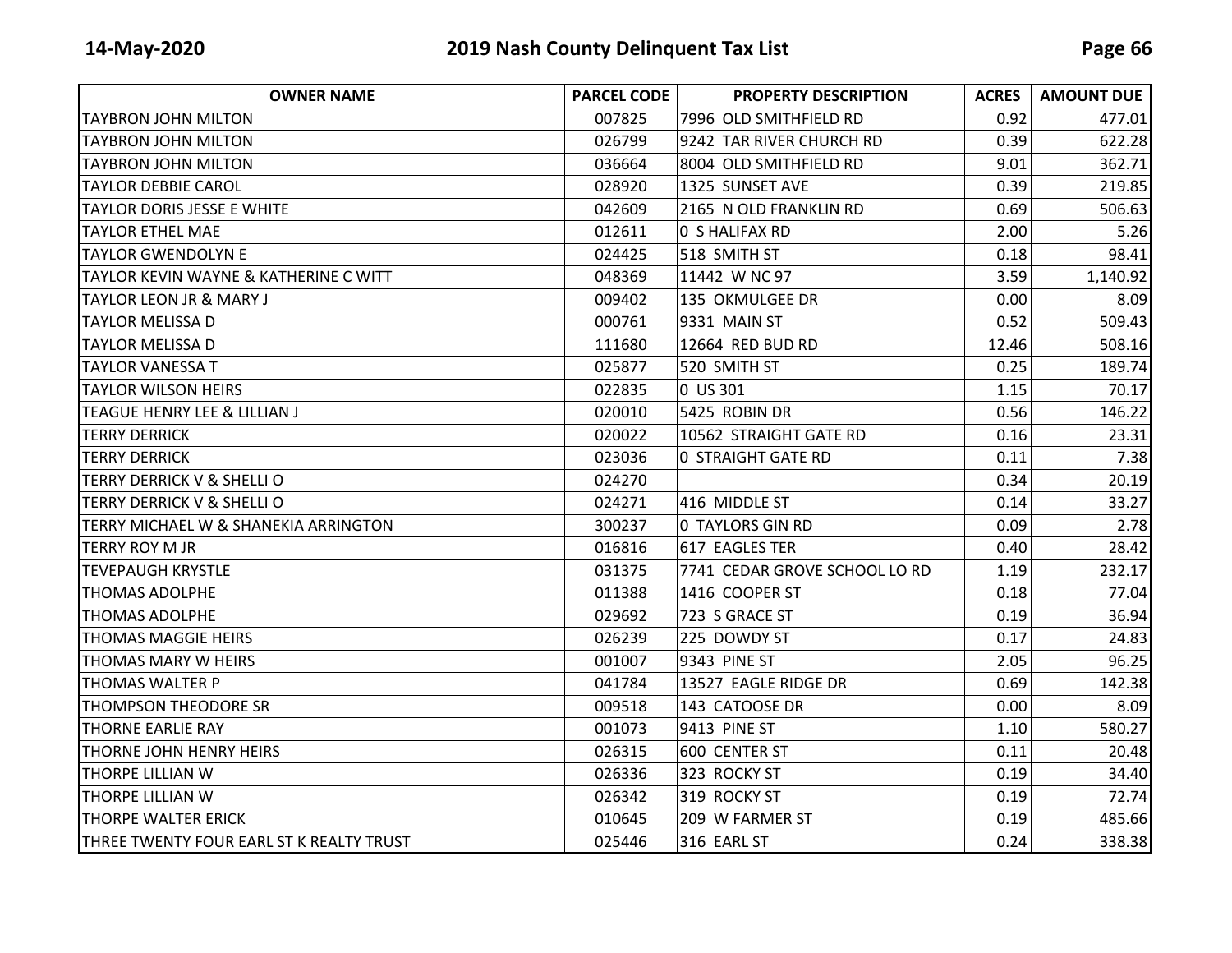| <b>OWNER NAME</b>                                | <b>PARCEL CODE</b> | <b>PROPERTY DESCRIPTION</b> | <b>ACRES</b> | <b>AMOUNT DUE</b> |
|--------------------------------------------------|--------------------|-----------------------------|--------------|-------------------|
| <b>TILLERY DORIS S</b>                           | 026160             | 507 CLYDE ST                | 0.12         | 30.67             |
| <b>TILLERY DORIS S</b>                           | 030292             | 502 CENTER ST               | 0.12         | 30.67             |
| <b>TILLERY SONIA RENITA</b>                      | 036374             | 1222 WOODRIDGE CT           | 0.68         | 1,337.51          |
| <b>TILLMAN WAYNE CALVIN</b>                      | 030559             | 600 GAY ST                  | 0.08         | 22.51             |
| <b>TIPPETT EDWIN A MARGARET E</b>                | 010098             | 5106 DENTON RD              | 1.00         | 933.62            |
| TONEY ANTONIO D SHIRLEY M                        | 008379             | 6680 AZALEA LN              | 0.79         | 705.69            |
| TONEY ANTONIO D SHIRLEY M                        | 009534             | 414 S POPLAR ST             | 1.58         | 597.08            |
| <b>TONEY ANTONIO II</b>                          | 039823             | 2993 TANBARK DR             | 0.69         | 474.25            |
| <b>TORRES BARBARA J &amp; ROBERT L EDWARDS</b>   | 027142             | 940 PETER ST                | 0.13         | 46.50             |
| <b>TORRES JUVENTINO &amp; HERIBERTO J TORRES</b> | 104610             | 7452 BRAVES RD              | 0.92         | 132.12            |
| <b>TOYE LEO P II</b>                             | 008563             | 117 OSELA LN                | 0.00         | 39.53             |
| TRADE BRIDGE PROPERTIES LLC                      | 028714             | 1147 BEAL ST                | 0.34         | 523.48            |
| <b>TRAVIS GENEVA P</b>                           | 026494             | 915 LINDSEY ST              | 0.17         | 84.42             |
| <b>TUCKER TONY CURTIS</b>                        | 040075             | 13119 NC 43                 | 0.69         | 429.46            |
| <b>TUCKER WILLIAM EARL</b>                       | 032330             | 12836 RED BUD RD            | 1.82         | 228.15            |
| <b>TUCKER WILLIE THOMAS &amp; IRMA W</b>         | 031436             | 9989 FOX LN                 | 1.02         | 472.18            |
| <b>TURNER DAWN</b>                               | 048565             | 2497 N BROWNTOWN RD         | 2.84         | 417.25            |
| <b>TURNER GARY M</b>                             | 107260             | 0 BEND OF THE RIVER RD      | 23.29        | 142.14            |
| <b>TURNER GARY M SUSAN L</b>                     | 039685             | 4729 BEND OF THE RIVER RD   | 1.82         | 1,576.91          |
| <b>TURNER GLINDA L</b>                           | 108511             | 4987 BOSEMAN RD             | 0.72         | 1,056.89          |
| TURNER WESLEY KEITH & TERESA L                   | 008031             | 2020 MT ZION CHURCH RD      | 8.39         | 441.10            |
| <b>TYREE GREGORY T</b>                           | 028612             | 218 DOWDY ST                | 0.12         | 77.52             |
| <b>TYREE GREGORY T</b>                           | 031282             | 216 DOWDY ST                | 0.12         | 234.83            |
| <b>TYREE LYNETTE P</b>                           | 024616             | 114 S PINE ST               | 0.23         | 168.84            |
| <b>TYREE LYNETTE P</b>                           | 028567             | 716 S HOWELL ST             | 0.17         | 123.89            |
| <b>TYSON BARBARA WANDA TYSON</b>                 | 037676             | O SPRING CREEK RD           | 5.39         | 185.67            |
| <b>UMSTEAD MARION B ET AL</b>                    | 016522             | 4208 BOSEMAN RD             | 4.00         | 409.68            |
| UNITED FULL GOSPEL TEMPLE INC                    | 012598             | 1760 BOONE ST               | 1.43         | 431.95            |
| UNITY OF FAITH WORSHIP CENTER                    | 014329             | 0 MANSILL DR                | 0.44         | 5.06              |
| <b>UNKNOWN</b>                                   | 002244             | 0 ALLEY ST                  | 0.41         | 14.21             |
| <b>UNKNOWN</b>                                   | 006423             | 0 W CEDAR ST REAR           | 0.08         | 4.79              |
| <b>UNKNOWN</b>                                   | 006427             | 0 W CEDAR ST REAR           | 0.22         | 7.11              |
| <b>UNKNOWN</b>                                   | 012918             | <b>0 OFF FRANKLIN ST</b>    | 0.12         | 2.47              |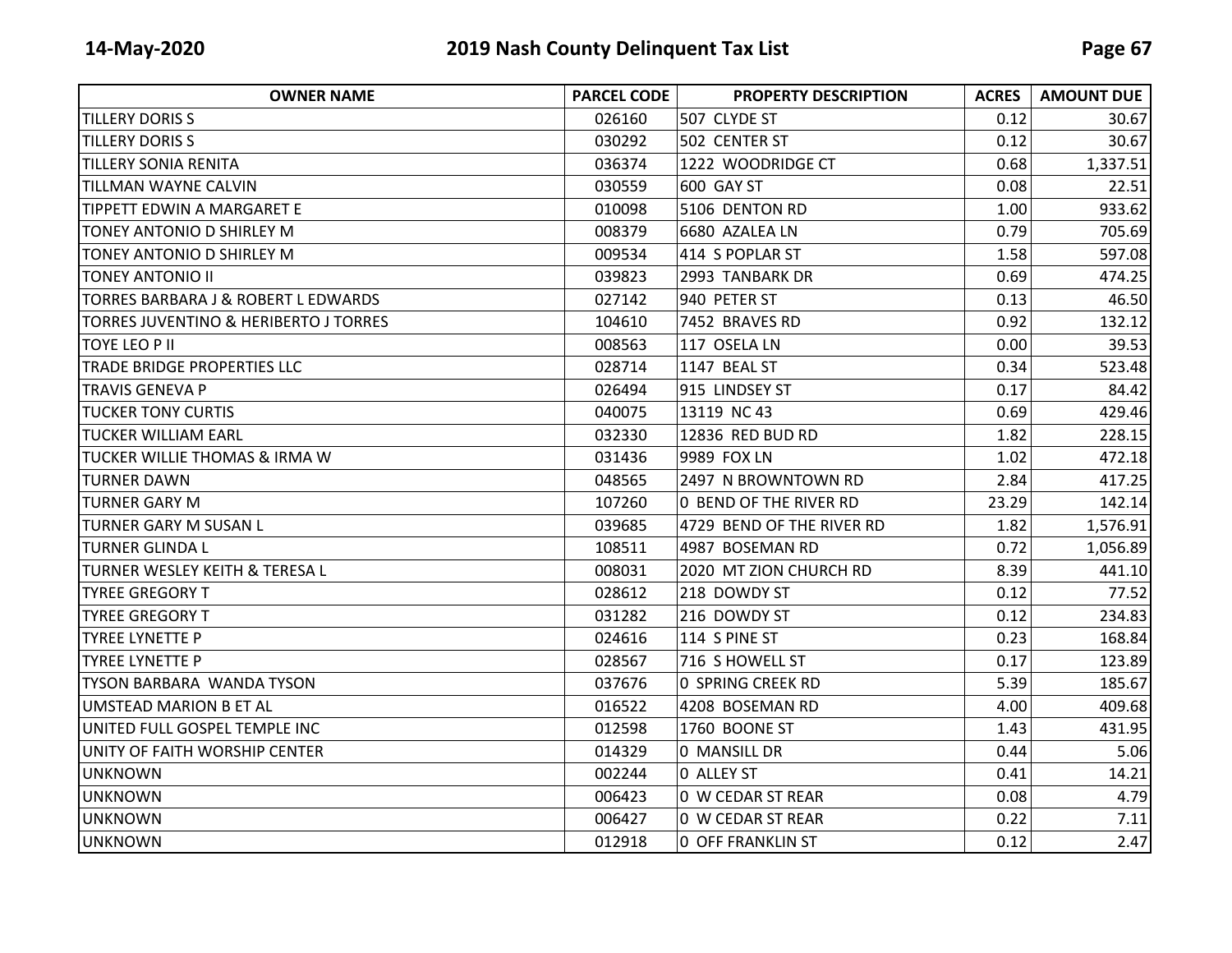| <b>OWNER NAME</b>                       | <b>PARCEL CODE</b> | <b>PROPERTY DESCRIPTION</b> | <b>ACRES</b> | <b>AMOUNT DUE</b> |
|-----------------------------------------|--------------------|-----------------------------|--------------|-------------------|
| <b>UNKNOWN</b>                          | 033237             | 11815 W FINCH AVE           | 0.32         | 184.07            |
| <b>UNKNOWN</b>                          | 033751             | 0 OFF MACEDONIA RD          | 0.20         | 10.76             |
| <b>UNKNOWN</b>                          | 042793             | 0 MAY DR                    | 0.05         | 142.11            |
| <b>UNKNOWN</b>                          | 042843             | 0 HERITAGE DR               | 0.10         | 10.91             |
| <b>UNKNOWN</b>                          | 044167             | 0 WARD RD                   | 1.50         | 30.44             |
| UNLIMITED MANAGEMENT LLC                | 021778             | 4333 LAYOLA AVE             | 1.06         | 1,145.79          |
| <b>VANHOOK JOHN W</b>                   | 006467             | 408 E GREEN ST              | 0.24         | 630.20            |
| <b>VANN PATTIE M</b>                    | 008582             | 7676 WEBBS MILL RD          | 3.35         | 790.50            |
| <b>VARGAS GREGORIO LICEA</b>            | 006862             | 2272 BRAD LN                | 0.46         | 343.08            |
| <b>VASQUEZ ANITA</b>                    | 010352             | 804 E NASH ST               | 0.26         | 340.22            |
| <b>VAUGHAN ALBERT EARL ET AL</b>        | 006472             | 1769 TAYLORS STORE RD       | 0.48         | 596.76            |
| <b>VAUGHAN ALICE G</b>                  | 006475             | 1747 TAYLORS STORE RD       | 0.39         | 68.10             |
| VAUGHAN FLOYD LEE & LANI W              | 025115             | 1061 VAUGHAN RD             | 46.16        | 1,927.27          |
| <b>VERNON ALLEN KEITH</b>               | 010922             | 2211 S WESLEYAN BLVD        | 1.77         | 962.44            |
| <b>VERNON ALLEN KEITH PATRICIA</b>      | 011089             | 3941 S HATHAWAY BLVD        | 0.35         | 1,553.29          |
| VERNON ALLEN KEITH PATRICIA             | 011501             | 2621 S WESLEYAN BLVD        | 5.72         | 3,044.33          |
| <b>VERNON ALLEN KEITH PATRICIA</b>      | 046491             | 121 HEARTHSTONE CT          | 0.51         | 971.24            |
| <b>VERNON STEVEN BLAKE</b>              | 045511             | 104 BRECKENRIDGE CT         | 0.00         | 489.29            |
| <b>VICK BETTY BASS</b>                  | 013978             | 1916 HUNTER HILL RD         | 0.39         | 430.68            |
| <b>VICK CHARLIE OTHA JR</b>             | 022059             | 4235 VICK LN                | 2.00         | 199.00            |
| <b>VICK MARGARET W</b>                  | 022944             | 101 N VANCE ST              | 0.57         | 526.58            |
| <b>VICK PAUL &amp; BERNICE HEIRS</b>    | 025510             | 0 ROBERTSON RD              | 0.91         | 87.64             |
| <b>VICK RUTH S</b>                      | 022116             | 0 S HALIFAX RD              | 1.03         | 33.18             |
| <b>VICK SAM ETHEL L TRUSTEES</b>        | 026853             | 406 ESTELL ST               | 0.26         | 42.21             |
| <b>VICK THEOPHULAS SHELLIE M</b>        | 036609             | 9011 STOKES RD              | 1.17         | 301.87            |
| <b>VICK WILDA C</b>                     | 026856             | 1416 BEAL ST                | 0.18         | 267.96            |
| <b>VINES EVELYN TERRY VINES</b>         | 040086             | 4387 TAYLORS GIN RD         | 1.60         | 66.71             |
| <b>VINES MATTHEW J HEIRS</b>            | 003298             | 211 DRAKE ST                | 0.11         | 289.00            |
| <b>VIRGINIA CAROLINA LAND IMPR</b>      | 021067             | 0 CARROL AVE                | 0.68         | 28.77             |
| <b>VIVERETTE BEATRICE R</b>             | 025523             | 2299 VIVERETTE RD           | 1.29         | 477.56            |
| <b>VIVERETTE CHARLES CONNIE</b>         | 024349             | 7811 STONY CREEK LN         | 13.70        | 469.78            |
| <b>VIVERETTE DONALD RAY</b>             | 013057             | 545 GREENLEAF ST            | 0.35         | 299.03            |
| VIVERETTE STEPHANIE J & GERHARD RICHTER | 030521             | 1553 S CHURCH ST            | 1.37         | 471.17            |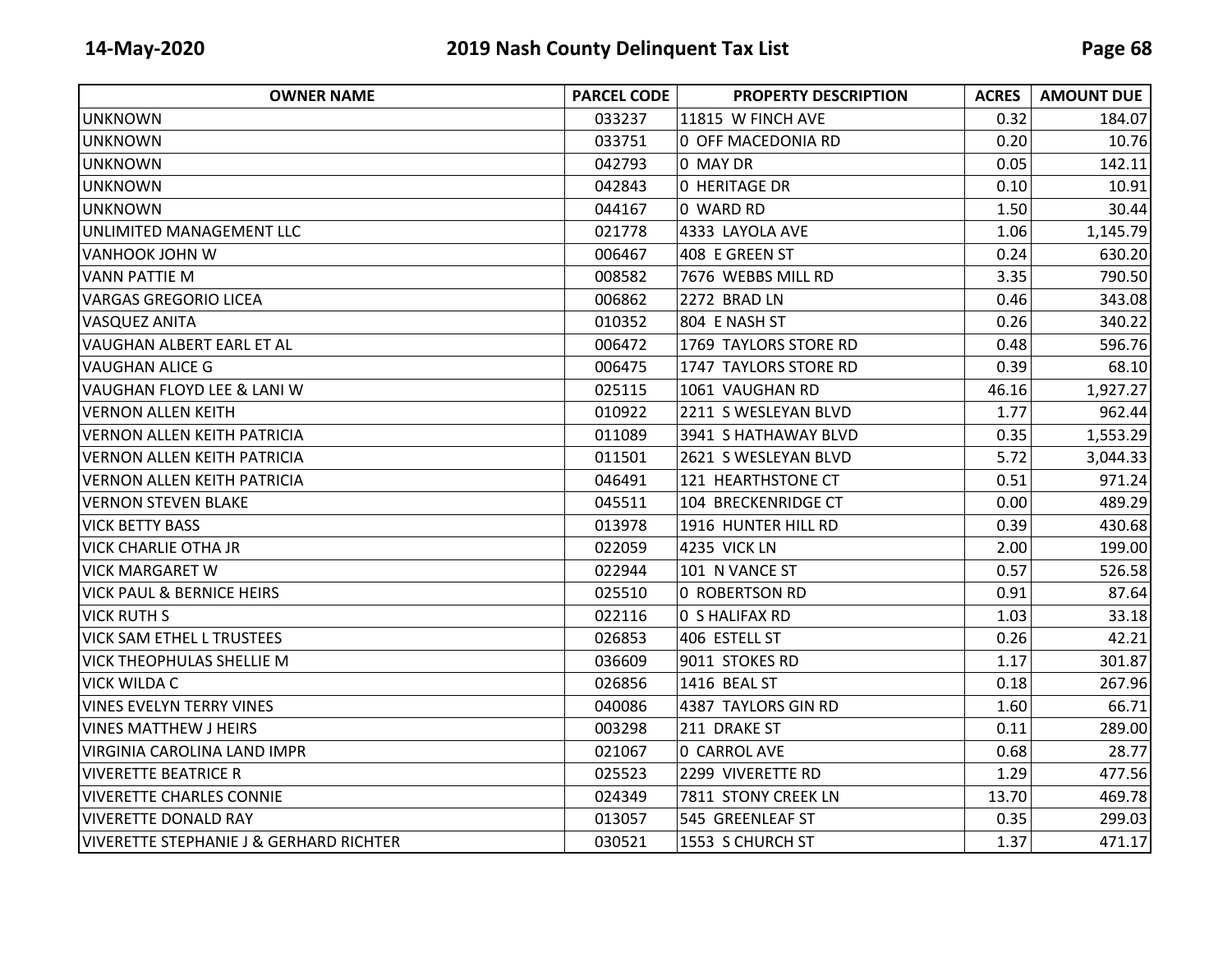| <b>OWNER NAME</b>                        | <b>PARCEL CODE</b> | <b>PROPERTY DESCRIPTION</b> | <b>ACRES</b> | <b>AMOUNT DUE</b> |
|------------------------------------------|--------------------|-----------------------------|--------------|-------------------|
| lVIVERETTE STEPHANIE JURAN               | 024343             | 212 BENNETT ST              | 0.30         | 111.36            |
| <b>VIVERETTE STEPHANIE JURAN</b>         | 024347             | 217 BENNETT ST              | 0.21         | 43.75             |
| lVIVERETTE STEPHANIE JURAN               | 024350             | 1600 S CHURCH ST            | 0.16         | 105.88            |
| <b>VIVERETTE STEPHANIE JURAN</b>         | 024354             | 1606 S CHURCH ST            | 0.17         | 30.82             |
| <b>VIVERETTE WM EMITE REBECCA M</b>      | 013090             | 401 W MAIN ST               | 0.31         | 115.87            |
| <b>WACHOWICZ WALTER PATRICK</b>          | 013091             | 708 AMOS ST                 | 0.36         | 536.98            |
| <b>WALKER ALMA C</b>                     | 026930             | 416 CENTER ST               | 0.12         | 58.67             |
| <b>WALKER BEN LEE &amp; DOROTHY W</b>    | 022966             | 11048 SW RAILROAD ST        | 0.44         | 11.37             |
| <b>WALKER DORIS JEAN</b>                 | 038026             | 12700 BELLAMY MILL RD       | 0.69         | 128.98            |
| <b>WALKER TERRY V GWENDOLYN B</b>        | 012475             | 3055 S HALIFAX RD           | 0.46         | 516.73            |
| <b>WALLACE JUDITH P</b>                  | 016401             | 3629 WESTRIDGE CIRCLE DR    | 0.52         | 1,030.84          |
| <b>WALTERS NICHOLAS D</b>                | 315144             | 138 CHAMA DR                | 0.18         | 16.98             |
| <b>WARD CHARLES E LORI ANN</b>           | 031626             | 11455 ANDERSON RD           | 1.47         | 640.53            |
| <b>WARD DAVID MICHAEL</b>                | 315521             | 102 N PINE ST               | 0.17         | 812.48            |
| <b>WARDRICK LARRY LOSSIE</b>             | 032856             | 7246 RICHARDSON RD          | 1.00         | 360.63            |
| WARREN ERROL J ROBIN B                   | 006623             | 600 TIFFANY BLVD E          | 0.00         | 840.71            |
| <b>WARREN JAMES BOYD</b>                 | 031833             | 200 COUNTRY CLUB RD         | 4.41         | 346.20            |
| lWARREN JAMES BOYD                       | 047599             | 204 COUNTRY CLUB RD         | 0.34         | 750.99            |
| <b>WARREN JAMES BOYD</b>                 | 047600             | <b>208 COUNTRY CLUB RD</b>  | 0.26         | 747.04            |
| <b>WARWICK WILLIAM MARION</b>            | 006700             | 612 LAKEVIEW DR             | 0.25         | 547.82            |
| <b>WATKINS VIVIAN</b>                    | 038482             | 0 HARBOUR WEST DR           | 2.74         | 43.62             |
| <b>WEATHERFORD CARLEY J HEIRS &amp;</b>  | 025475             | 3857 RED OAK BATTLEBORO RD  | 9.86         | 290.99            |
| IWEAVER DAVID EUGENE                     | 049310             | 0 BLDG ONLY                 | 0.00         | 127.57            |
| lWEAVER MARSHA L                         | 022002             | 4266 LANGLEY RD             | 0.98         | 618.84            |
| <b>WEBB PAMALA ANN WILLIAMS</b>          | 041926             | 12156 OLD BAILEY HWY        | 0.69         | 333.26            |
| <b>WEBB PATTY</b>                        | 040248             | 2466 PINETREE LN            | 10.01        | 449.61            |
| WEDDERIEN ALEXANDER M                    | 044120             | 7939 JORDAN RD              | 0.76         | 1,074.44          |
| <b>WELLS FARGO BANK NA TRUSTEE</b>       | 030250             | 406 BEAL ST                 | 0.17         | 244.61            |
| <b>WELLS SHELBIE J</b>                   | 013334             | 712 KINCHEN DR              | 0.29         | 550.06            |
| <b>WELLS TIMOTHY S &amp; PRISCILLA H</b> | 048512             | 3838 OLD COUNTY HOME RD     | 1.23         | 980.16            |
| <b>WEST MARGARET A</b>                   | 031336             | 2539 DUKE RD                | 0.46         | 525.77            |
| WEST MOUNT SHOPPING CENTER INC           | 017341             | 1025 WEST MOUNT DR          | 1.62         | 5,029.95          |
| <b>WESTRY FLETCHER HEIRS</b>             | 027295             | 114 N TILLERY ST            | 0.09         | 111.23            |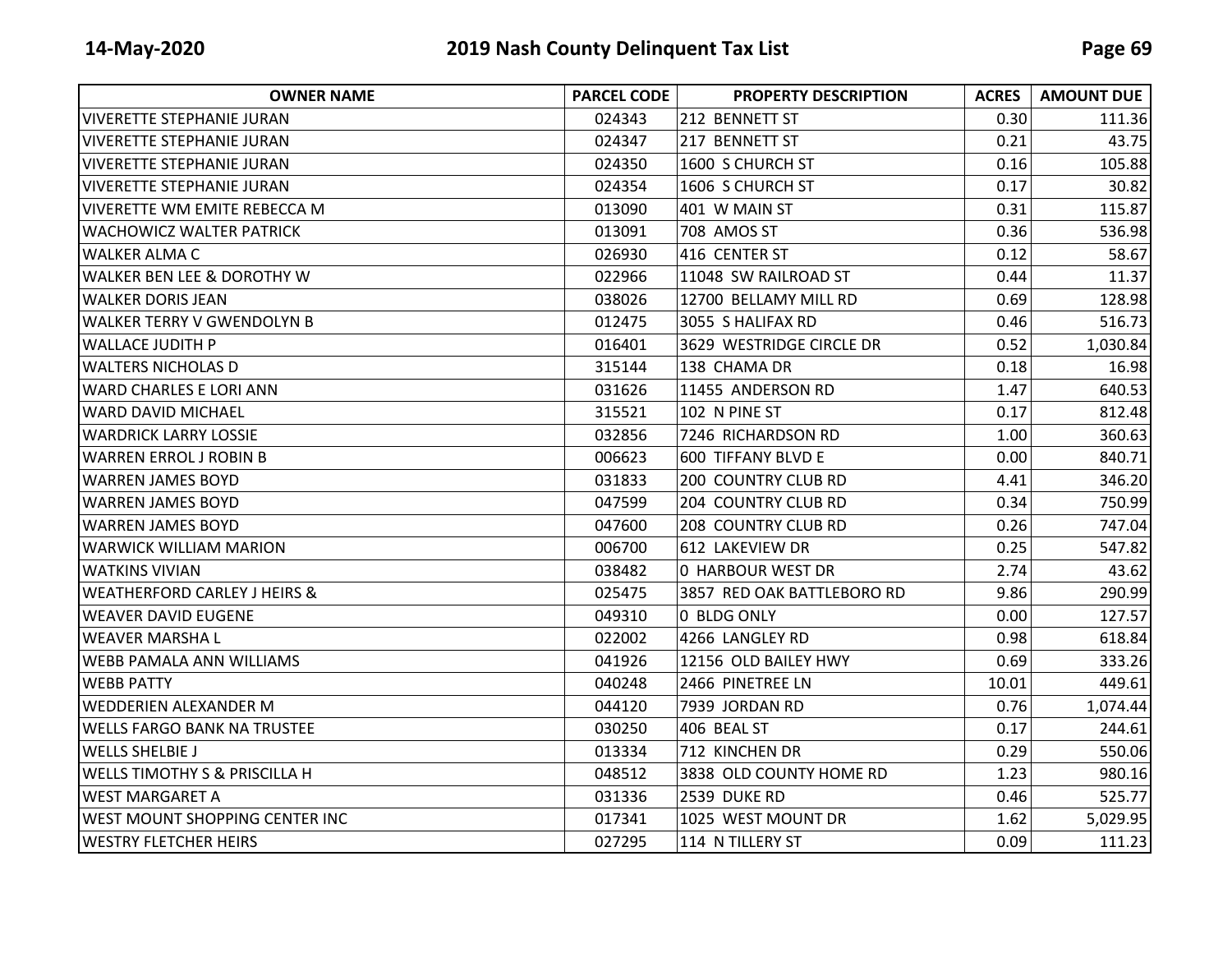| <b>OWNER NAME</b>                        | <b>PARCEL CODE</b> | <b>PROPERTY DESCRIPTION</b> | <b>ACRES</b> | <b>AMOUNT DUE</b> |
|------------------------------------------|--------------------|-----------------------------|--------------|-------------------|
| <b>WHEATON JACK JR</b>                   | 030792             | 825 S TILLERY ST            | 0.17         | 115.94            |
| <b>WHELESS GEORGE A HEIRS</b>            | 009897             | 120 N LOUISBURG RD          | 0.14         | 35.33             |
| <b>WHITAKER ALBERT L &amp; ETHEL J</b>   | 033604             | 144 OKMULGEE DR             | 0.00         | 13.02             |
| WHITAKER CALEB LEE JR & ALICIA           | 002692             | 13509 WATSON SEED FARM RD   | 1.78         | 914.64            |
| WHITAKER EVA M & CARL MCARTHUR           | 028181             | 114 SW MAIN ST              | 0.19         | 936.87            |
| <b>WHITAKER JAVONTE DEON</b>             | 025756             | 1020 CALVARY ST             | 0.17         | 145.41            |
| <b>WHITAKER LETHER W</b>                 | 027351             | 212 ESTELL ST               | 0.12         | 28.77             |
| <b>WHITAKER MOSES I</b>                  | 012013             | <b>O S CHURCH ST</b>        | 1.00         | 88.94             |
| <b>WHITAKER PASTANLIN</b>                | 021027             | 10024 N US 301              | 1.10         | 294.90            |
| <b>WHITAKER PATRICIA</b>                 | 014192             | 2609 WINSTEAD RD            | 0.36         | 352.75            |
| <b>WHITBY MARY LILLIE</b>                | 013447             | 421 ARRINGTON AVE           | 0.17         | 38.90             |
| <b>WHITE BARBARA JEAN</b>                | 042610             | 2141 N OLD FRANKLIN RD      | 0.69         | 588.78            |
| <b>WHITE LAVONNE SUMMER</b>              | 015744             | 0 FRAZIER RD                | 13.30        | 305.61            |
| <b>WHITE LOVELL &amp; TRUDY HARRISON</b> | 037691             | 5942 SPRING CREEK RD        | 0.69         | 643.70            |
| WHITEHEAD KENNETH A & ANNIE L            | 018311             | 314 MANSILL DR              | 0.47         | 418.24            |
| <b>WHITEHEAD LIZZIE LEE HEIRS</b>        | 023158             | 0 OFF WATSON SEED FARM RD   | 10.00        | 40.56             |
| <b>WHITEHEAD MILLARD ET AL</b>           | 027447             | 524 HENRY ST                | 0.12         | 30.67             |
| <b>WHITEHEAD MONICA H</b>                | 028670             | 217 HOME ST                 | 0.12         | 52.69             |
| <b>WHITFIELD ALICIA</b>                  | 021764             | 0 OFF JACOBS ST             | 0.17         | 26.60             |
| <b>WHITFIELD ALICIA</b>                  | 021769             | 0 OFF JACOBS AVE            | 0.18         | 4.01              |
| <b>WHITFIELD ALICIA</b>                  | 027814             | 316 SMITH ST                | 0.09         | 16.81             |
| <b>WHITFIELD ALICIA</b>                  | 027817             | 318 SMITH ST                | 0.09         | 17.66             |
| <b>WHITFIELD FREDONNA ET AL</b>          | 027820             | 925 GOLD ST                 | 0.12         | 31.73             |
| <b>WHITFIELD FREDONNA ET AL</b>          | 027822             | 105 HOME ST                 | 0.23         | 11.75             |
| <b>WHITFIELD FREDONNA ET AL</b>          | 027989             | 218 N TILLERY ST            | 0.06         | 49.46             |
| <b>WHITFIELD MELINDA</b>                 | 027489             | 1133 BEAL ST                | 0.17         | 140.13            |
| <b>WHITLEY BILLY L JR TERRY</b>          | 103991             | 3142 LEWIS RD               | 3.47         | 872.99            |
| <b>WHITLEY CORNELIUS R HEIRS REV</b>     | 027506             | 946 LINDSEY ST              | 0.12         | 60.08             |
| <b>WHITLEY CORNELIUS R HEIRS REV</b>     | 027508             | 801 STAR ST                 | 0.26         | 31.79             |
| <b>WHITLEY CORNELIUS R HEIRS REV</b>     | 027510             | 407 N TILLERY ST            | 0.11         | 15.27             |
| <b>WHITLEY CORNELIUS R HEIRS REV</b>     | 027515             | 717 STAR ST                 | 0.26         | 25.89             |
| <b>WHITLEY CORNELIUS R HEIRS REV</b>     | 027517             | 406 N TILLERY ST            | 0.39         | 115.03            |
| <b>WHITLEY ELISHA HEIRS</b>              | 027088             | 362 W RALEIGH BLVD          | 0.09         | 27.65             |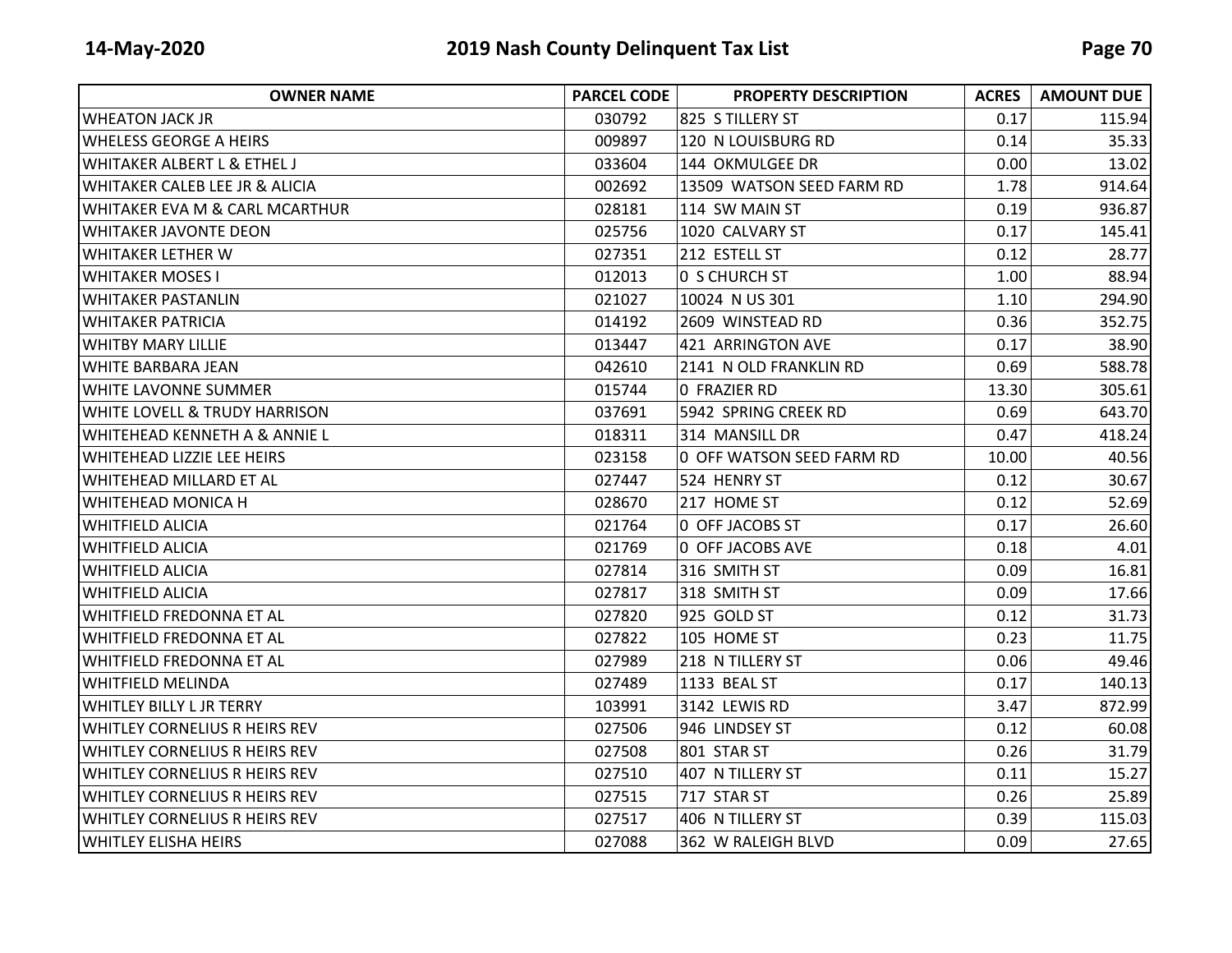| <b>OWNER NAME</b>                   | <b>PARCEL CODE</b> | <b>PROPERTY DESCRIPTION</b> | <b>ACRES</b> | <b>AMOUNT DUE</b> |
|-------------------------------------|--------------------|-----------------------------|--------------|-------------------|
| <b>WHITLEY ELISHA HEIRS</b>         | 027534             | 352 W RALEIGH BLVD          | 0.19         | 17.45             |
| <b>WHITLEY ELISHA HEIRS</b>         | 027541             | 614 S PEARL ST              | 0.17         | 36.94             |
| <b>WHITLEY ELISHA HEIRS</b>         | 027543             | 428 W RALEIGH BLVD          | 0.31         | 45.52             |
| WHITLEY HELEN & HAROLD WHITLEY      | 008669             | 9214 STOKES RD              | 5.65         | 207.03            |
| WHITLEY HELEN & HAROLD WHITLEY      | 037419             | 9232 STOKES RD              | 1.00         | 253.68            |
| <b>WHITLEY JACQUELINE</b>           | 043012             | 4451 DUKE RD                | 1.00         | 443.78            |
| <b>WHITLEY JOHN D &amp; SUSAN E</b> | 022630             | <b>0 GRIFFIN FARM RD</b>    | 54.93        | 233.92            |
| <b>WHITLEY TYRONE &amp; LISA</b>    | 024750             | 5008 KRISTIE LN             | 0.97         | 571.85            |
| <b>WIGGINS DANNY RAY</b>            | 303666             | 2097 S NC 231               | 24.76        | 863.17            |
| <b>WIGGINS GWENDOLYN PEARL</b>      | 040000             | 0 SMITH RD                  | 1.00         | 115.76            |
| <b>WIGGINS JACK</b>                 | 023155             | 3085 SWIFT CREEK SCHOOL RD  | 22.49        | 487.99            |
| <b>WIGGINS JULIUS</b>               | 009564             | 306 GUM AVE                 | 0.15         | 198.09            |
| <b>WIGGINS JULIUS L</b>             | 006882             | 515 WILKINS ST              | 0.34         | 202.53            |
| <b>WIGGINS JULIUS L</b>             | 006887             | 0 WILKINS ST                | 0.17         | 36.39             |
| <b>WIGGINS JULIUS L</b>             | 007096             | 106 S MAY ST                | 0.14         | 350.41            |
| <b>WIGGINS JULIUS L</b>             | 007852             | 210 N ASH ST                | 0.12         | 421.62            |
| <b>WIGGINS JULIUS L</b>             | 008306             | 0 GUM AVE                   | 0.25         | 57.49             |
| <b>WIGGINS JULIUS L</b>             | 008904             | 613 S PINE ST               | 0.28         | 367.96            |
| <b>WIGGINS JULIUS L</b>             | 010007             | 0 S ASH ST                  | 0.34         | 103.90            |
| <b>WIGGINS JULIUS L</b>             | 034612             | 314 S ASH ST                | 0.56         | 95.25             |
| <b>WIGGINS JULIUS L</b>             | 010037             | 204 S ASH ST                | 0.28         | 220.12            |
| <b>WIGGINS JULIUS LA VON MARY M</b> | 009941             | 609 S PINE ST               | 0.28         | 400.30            |
| <b>WIGGINS JULIUS LA VON MARY M</b> | 009943             | 315 S PINE ST               | 0.28         | 252.97            |
| WIGGINS MAGELLAN JR                 | 042502             | 10393 S SPRUCE ST           | 0.17         | 357.44            |
| <b>WIGGINS MCCULLON JR</b>          | 009496             | 4418 MAMIE LN               | 2.00         | 358.08            |
| <b>WIGGINS THOMAS FELIX</b>         | 047496             | 1123 EVERGREEN DR           | 0.69         | 1,438.96          |
| <b>WILDER MARJORIE ANN</b>          | 009965             | 313 S ASH ST                | 0.12         | 32.26             |
| <b>WILKINS HAROLD E</b>             | 010000             | 3003 N OLD FRANKLIN RD      | 0.46         | 498.07            |
| <b>WILKINS LOLITA SHAWN</b>         | 003085             | 1270 GREEN RD               | 1.00         | 113.19            |
| <b>WILKINS QUETHER ET AL</b>        | 010013             | 2781 N NC 581               | 1.66         | 334.02            |
| <b>WILLIAMS ADA B HEIRS</b>         | 027711             | 534 CENTER ST               | 0.12         | 30.67             |
| <b>WILLIAMS ALICE D HEIRS</b>       | 025595             | 6110 RED OAK RD             | 1.37         | 287.89            |
| <b>WILLIAMS BIZZELL</b>             | 022480             | 0 OFF HALIFAX RD            | 0.15         | 3.02              |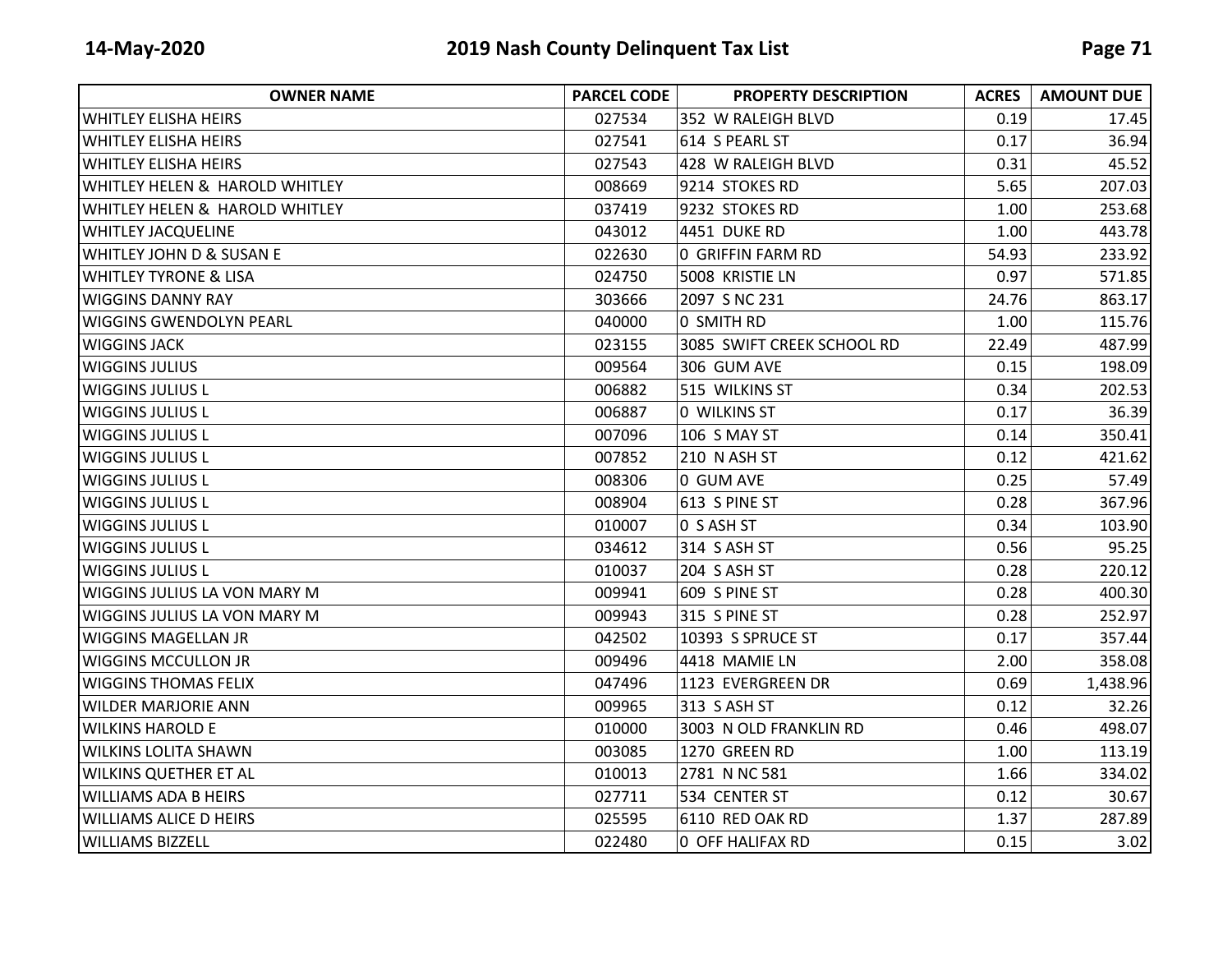| <b>OWNER NAME</b>                           | <b>PARCEL CODE</b> | <b>PROPERTY DESCRIPTION</b> | <b>ACRES</b> | <b>AMOUNT DUE</b> |
|---------------------------------------------|--------------------|-----------------------------|--------------|-------------------|
| <b>WILLIAMS BRANDON ORLANDO</b>             | 007504             | 0 N BIG WOODS RD            | 1.69         | 262.36            |
| <b>WILLIAMS BUILDERS OF ROCKY MT LLC</b>    | 011265             | 0 EAST NC 97                | 0.62         | 82.94             |
| WILLIAMS BUILDERS OF ROCKY MT LLC           | 012124             | 12575 E NC 97               | 0.62         | 495.05            |
| <b>WILLIAMS BUILDERS OF ROCKY MT LLC</b>    | 022008             | <b>0 OAK LEVEL RD</b>       | 62.38        | 302.48            |
| <b>WILLIAMS BUILDERS OF ROCKY MT LLC</b>    | 026810             | 10103 TAR RIVER CHURCH RD   | 0.52         | 576.14            |
| <b>WILLIAMS BUILDERS OF ROCKY MT LLC</b>    | 028046             | 1026 LAFAYETTE AVE          | 0.37         | 430.54            |
| WILLIAMS BUILDERS OF ROCKY MT LLC           | 028504             | 1509 HAMMOND ST             | 0.24         | 396.85            |
| WILLIAMS BUILDERS OF ROCKY MT LLC           | 039165             | 291 JACQUELINE DR           | 1.53         | 3.74              |
| <b>WILLIAMS BUILDERS OF ROCKY MT LLC</b>    | 106485             | 450 ORIOLE RD               | 1.83         | 176.10            |
| <b>WILLIAMS BUILDERS OF ROCKY MT LLC</b>    | 107167             | 0 COMMERCIAL RD             | 0.92         | 198.19            |
| <b>WILLIAMS BUILDERS OF ROCKY MT LLC</b>    | 107169             | 0 SOUTH NC 58               | 2.48         | 317.10            |
| WILLIAMS BUILDERS OF ROCKY MT LLC           | 107171             | 0 SOUTH NC 58               | 7.81         | 404.31            |
| <b>WILLIAMS BUILDERS OF ROCKY MT LLC</b>    | 301364             | 0 MEADOWLARK RD             | 1.48         | 223.39            |
| <b>WILLIAMS BUILDERS OF ROCKY MT LLC</b>    | 301912             | 0 COTTONTAIL RD             | 0.81         | 201.49            |
| <b>WILLIAMS BUILDERS OF ROCKY MT LLC</b>    | 303660             | 7793 MICHELLE RD            | 0.48         | 1,258.78          |
| <b>WILLIAMS BUILDERS OF ROCKY MT LLC</b>    | 315147             | 0 OFF E NC 97               | 34.94        | 1,058.57          |
| <b>WILLIAMS C T JR D M WILLIAMS</b>         | 005011             | 6901 COLBY RD               | 0.96         | 188.66            |
| <b>WILLIAMS C T JR D M WILLIAMS</b>         | 010298             | 0 COLBY RD                  | 8.85         | 134.90            |
| <b>WILLIAMS CT JR D M WILLIAMS</b>          | 027828             | 0 OFF EAST NC 97 & INT 95   | 1.70         | 3.88              |
| <b>WILLIAMS C T JR D M WILLIAMS</b>         | 028584             | 0 EAST NC 97                | 0.26         | 3.26              |
| <b>WILLIAMS CT JR D M WILLIAMS</b>          | 033739             | 0 OFF COLBY RD              | 2.89         | 5.88              |
| <b>WILLIAMS C T JR D M WILLIAMS</b>         | 033740             | 0 OFF COLBY RD              | 0.73         | 43.17             |
| <b>WILLIAMS C T JR D M WILLIAMS</b>         | 046308             | 8903 E NC 97                | 0.69         | 489.59            |
| <b>WILLIAMS CT JR D M WILLIAMS</b>          | 048941             | 6235 WILLIAMS CT            | 0.93         | 460.57            |
| <b>WILLIAMS CARRIE HEIRS</b>                | 027719             | 523 CLYDE ST                | 0.08         | 14.14             |
| <b>WILLIAMS CARRIE HEIRS</b>                | 027724             | 519 CLYDE ST                | 0.12         | 30.67             |
| <b>WILLIAMS CARRIE HEIRS</b>                | 027728             | 0 OFF BEAMAN ST             | 0.16         | 3.87              |
| <b>WILLIAMS CECIL T JR DAVID N</b>          | 023928             | 0195                        | 44.20        | 860.93            |
| <b>WILLIAMS CHARLES O &amp; JULIA A</b>     | 033280             | 8775 SCHOOL ST              | 0.29         | 624.29            |
| <b>WILLIAMS CHARLES O III</b>               | 044655             | 963 S HORNBEAM DR           | 0.17         | 368.18            |
| <b>WILLIAMS CHARLES O III &amp; JULIE</b>   | 036580             | 925 S HORNBEAM DR           | 0.04         | 342.22            |
| <b>WILLIAMS CHARLES O III &amp; JULIE A</b> | 011724             | 9005 SHARPE RD              | 0.46         | 568.31            |
| <b>WILLIAMS CHARLES O III &amp; JULIE A</b> | 025763             | 1225 W THOMAS ST            | 0.18         | 140.51            |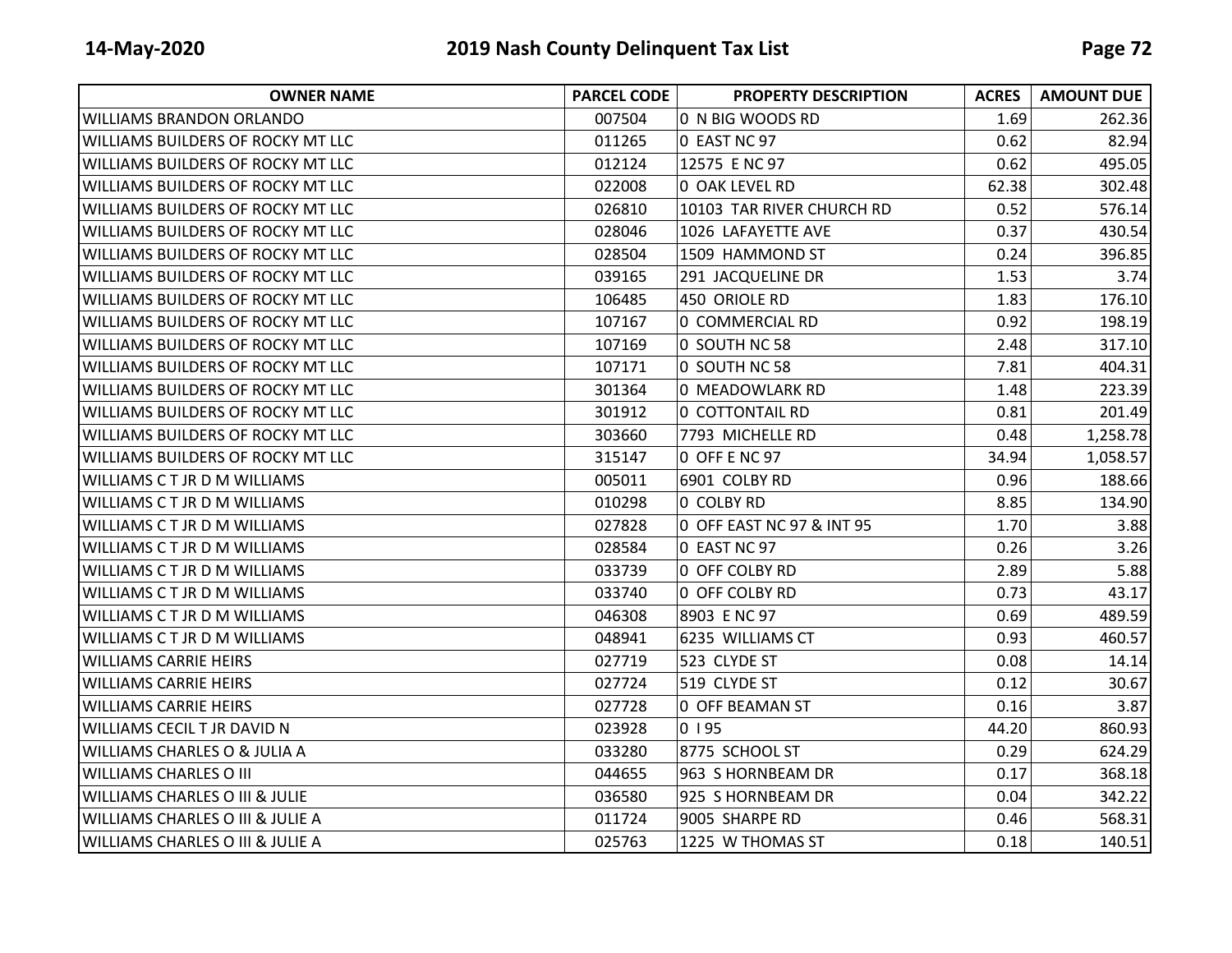| <b>OWNER NAME</b>                             | <b>PARCEL CODE</b> | <b>PROPERTY DESCRIPTION</b> | <b>ACRES</b> | <b>AMOUNT DUE</b> |
|-----------------------------------------------|--------------------|-----------------------------|--------------|-------------------|
| <b>WILLIAMS CHARLIE HEIRS</b>                 | 023215             | 0 NORTH US 301              | 0.82         | 75.54             |
| <b>WILLIAMS CHESTER SR HEIRS</b>              | 027730             | 539 CLYDE ST                | 0.12         | 27.57             |
| <b>WILLIAMS DAPHINE E</b>                     | 029432             | 305 UNION ST                | 0.12         | 29.41             |
| <b>WILLIAMS DAVID M &amp; LINDA F</b>         | 032216             | 0 OFF S HALIFAX RD          | 0.85         | 29.57             |
| <b>WILLIAMS DAVID M &amp; LINDA F</b>         | 032562             | 0 OFF EAST NC 97            | 0.25         | 13.99             |
| <b>WILLIAMS DAVID M &amp; LINDA F</b>         | 033713             | 7006 COLBY RD               | 0.69         | 1,242.32          |
| WILLIAMS DAVID M & LINDA F                    | 046926             | 8820 THOMAS RD              | 0.92         | 2,493.16          |
| <b>WILLIAMS DORA LEE HEIRS</b>                | 031437             | 3290 DUKE RD                | 56.24        | 168.59            |
| WILLIAMS DORETHA S ET AL                      | 027786             | 324 MIDDLE ST               | 0.10         | 66.83             |
| <b>WILLIAMS ELOISE W</b>                      | 001178             | 6424 N NC 58                | 18.75        | 388.93            |
| <b>WILLIAMS FLORENCE T</b>                    | 027834             | 526 GAY ST                  | 0.09         | 25.40             |
| WILLIAMS GLENN L SR CHERRON                   | 031951             | 3705 LORI ANN RD            | 0.92         | 831.77            |
| <b>WILLIAMS JACKSON D &amp; AUDREY FAYE W</b> | 007164             | 206 N LUMBER ST             | 0.25         | 246.94            |
| <b>WILLIAMS JAMES L SR &amp; JAMES JR</b>     | 020283             | 4828 CRAPE MYRTLE ST        | 0.31         | 811.98            |
| <b>WILLIAMS JASMINE RENEE</b>                 | 002872             | 4728 ASHLEY DR              | 0.98         | 1,834.37          |
| <b>WILLIAMS JERMAINE</b>                      | 022418             | 4213 LAYOLA AVE             | 0.23         | 98.49             |
| <b>WILLIAMS JOE F III</b>                     | 001172             | 5887 WARDRICK RD            | 0.51         | 424.40            |
| IWILLIAMS JOHN JR                             | 028086             | 438 W RALEIGH BLVD          | 0.16         | 62.97             |
| <b>WILLIAMS KATINA L</b>                      | 005826             | 0 VALE ST                   | 0.06         | 17.30             |
| <b>WILLIAMS KATINA L</b>                      | 034736             | 0 REAR PLEASANT GROVE CHURC | 4.40         | 8.58              |
| <b>WILLIAMS LAKESIA ET AL</b>                 | 004399             | 406 WOODFIELD DR            | 0.35         | 1,122.44          |
| <b>WILLIAMS LARRY D</b>                       | 011337             | 1012 WILKINS ST             | 0.17         | 69.51             |
| <b>WILLIAMS LEWIS E</b>                       | 015499             | 601 DANA LN                 | 0.39         | 816.90            |
| <b>WILLIAMS MARION RUSSELL</b>                | 014041             | 916 JASON CT                | 0.35         | 471.35            |
| <b>WILLIAMS MARY ELIZABETH HEIRS</b>          | 032379             | 2391 BLUE WILLOW LN         | 0.16         | 4.58              |
| <b>WILLIAMS MARY RUTH &amp; JOHN O</b>        | 026073             | 1023 BEAL ST                | 0.17         | 69.72             |
| <b>WILLIAMS MELISSA</b>                       | 018767             | 124 SHERWOOD DR             | 0.38         | 517.49            |
| <b>WILLIAMS MELISSA</b>                       | 031463             | 0 OFF LEONARD RD            | 25.82        | 466.83            |
| <b>WILLIAMS OLIVER JR</b>                     | 045877             |                             | 1.35         | 199.50            |
| <b>WILLIAMS PHYLLIS HEIRS</b>                 | 008378             | 120 OKMULGEE DR             | 0.00         | 8.09              |
| WILLIAMS REDMOND HEIRS                        | 027890             | 1612 S CHURCH ST            | 0.19         | 32.29             |
| <b>WILLIAMS ROBERT MARK</b>                   | 018787             | 1216 OLD MILL RD            | 0.52         | 410.77            |
| <b>WILLIAMS SHEILA HEIRS</b>                  | 003594             | 0 VALE ST                   | 0.11         | 4.71              |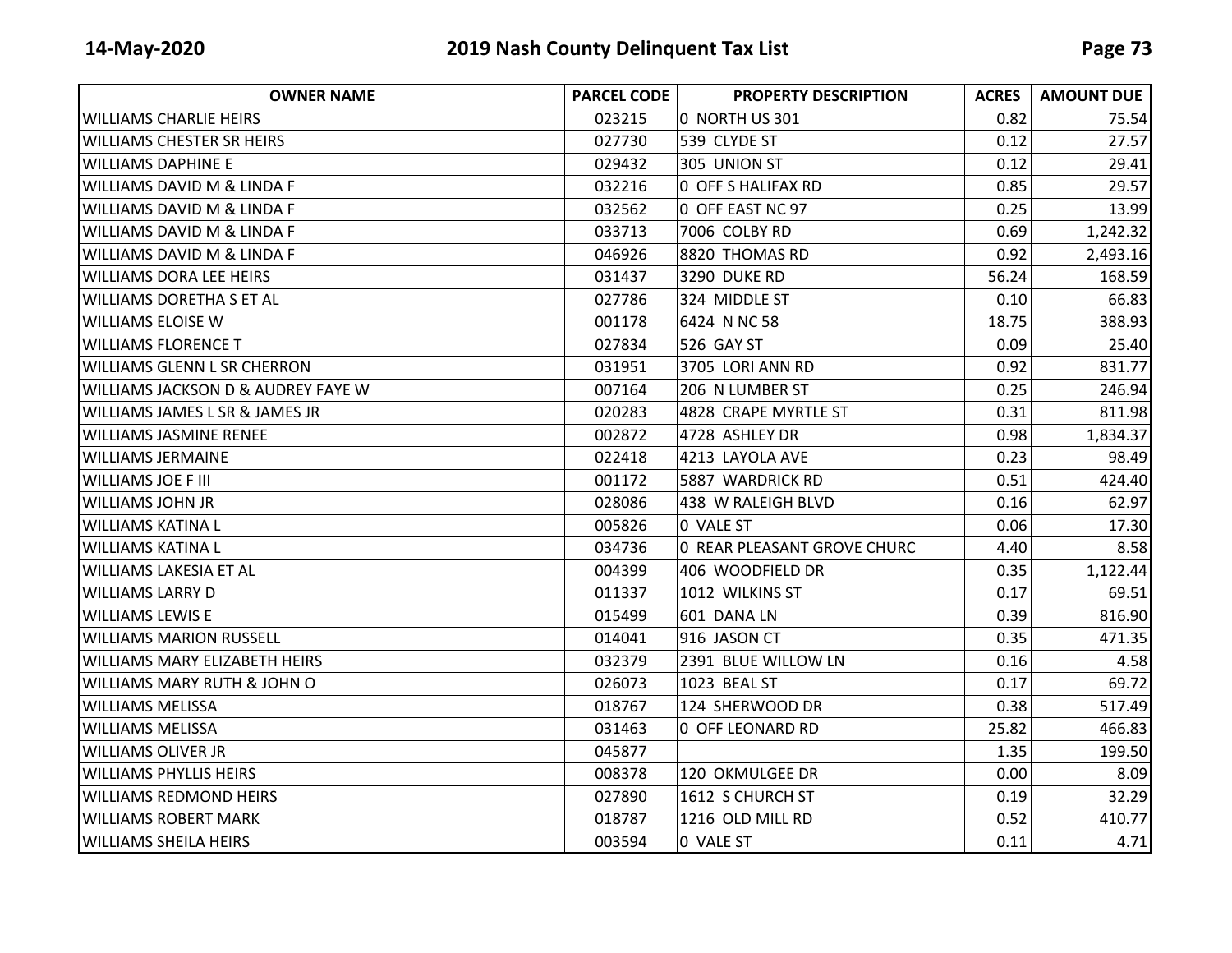| <b>OWNER NAME</b>                          | <b>PARCEL CODE</b> | <b>PROPERTY DESCRIPTION</b> | <b>ACRES</b> | <b>AMOUNT DUE</b> |
|--------------------------------------------|--------------------|-----------------------------|--------------|-------------------|
| <b>WILLIAMS SHEILA HEIRS</b>               | 003596             | 0 VALE ST                   | 0.14         | 4.79              |
| <b>WILLIAMS SHEILA HEIRS</b>               | 005824             | 200 VALE ST                 | 0.06         | 181.16            |
| <b>WILLIAMS SHEILA HEIRS</b>               | 005825             | 0 VALE ST                   | 0.15         | 41.37             |
| <b>WILLIAMS STERLING HEIRS</b>             | 018799             | 2325 HUNTER HILL RD         | 0.33         | 151.96            |
| <b>WILLIAMS TERESA ANN</b>                 | 034220             | 5877 LEONARD RD             | 1.00         | 588.50            |
| <b>WILLIAMS TERRY SCOTT</b>                | 023598             | 6672 OLD BAILEY HWY         | 9.55         | 286.42            |
| WILLIAMS TERRY SCOTT                       | 023601             | 6694 OLD BAILEY HWY         | 0.51         | 506.62            |
| <b>WILLIAMS TRUDIE H</b>                   | 041819             | 13426 EAGLE RIDGE DR        | 0.79         | 106.78            |
| WILLIAMS TRUDIE H                          | 041820             | 13408 EAGLE RIDGE DR        | 1.11         | 82.46             |
| <b>WILLIAMS VINCENT EDWARD</b>             | 027378             | 608 N TILLERY ST            | 0.12         | 41.37             |
| <b>WILLIAMS WILBERT</b>                    | 018286             | 5625 NC 48                  | 0.43         | 135.00            |
| <b>WILLIAMS WILBERT LEE ALICE</b>          | 022491             | 3532 VILLAGE RD             | 0.49         | 68.94             |
| <b>WILLIAMS WILLIE JR &amp; BOBBIE ANN</b> | 028059             | 804 N CHURCH ST             | 0.32         | 428.57            |
| <b>WILLIAMS WILLIE JR &amp; BOBBIE ANN</b> | 028062             | 810 N CHURCH ST             | 0.19         | 75.84             |
| <b>WILLIAMSON DONALD JEAN HEIRS</b>        | 008808             | 11718 SELMA RD              | 1.00         | 443.50            |
| WILLIAMSON DONALD JEAN HEIRS               | 008812             | 0 SELMA RD                  | 0.49         | 31.27             |
| WILLIAMSON JANICENTO MARSTEA               | 021345             | 208 S HALIFAX RD            | 0.47         | 138.66            |
| <b>WILLIAMSON TALMADGE</b>                 | 027929             | 1100 WILLIFORD ST           | 0.27         | 175.53            |
| WILLIAMSON W THELMA ADAMS TR               | 004487             | 2047 NELMS LN               | 14.08        | 411.87            |
| <b>WILLIAMSON W THELMA ADAMS TR</b>        | 004502             | 1682 RED OAK RD             | 0.46         | 499.79            |
| WILLIAMSON W THELMA ADAMS TR               | 040130             | 1564 RED OAK RD             | 2.34         | 696.59            |
| WILLIFORD CLARA JACKSON                    | 027935             | 0 WILLOWBY ST               | 0.23         | 7.53              |
| <b>WILLINGHAM ERIC</b>                     | 026450             | 209 N HARRIS ST             | 0.17         | 38.69             |
| WILLOUGHBY JOHNNIE MELVIN                  | 001918             | 8617 CLAUDE LEWIS RD        | 8.35         | 337.37            |
| <b>WILSON DAVID E</b>                      | 110468             | 7489 OLD MIDDLESEX RD       | 16.21        | 436.63            |
| <b>WILSON HERBERT HATTIE M</b>             | 035142             | 713 CLARK ST                | 0.29         | 197.26            |
| WILSON JASHAUNA KANESHA                    | 007168             | 409 INDIAN TRL              | 0.34         | 464.59            |
| <b>WILSON JOSEPH</b>                       | 007232             | 300 SIXTH ST                | 0.19         | 200.29            |
| <b>WILSON TERRENCE J &amp; MARY F</b>      | 049616             | 74 LITTLE ASTON             | 0.29         | 175.88            |
| <b>WILSON WILLIE HYMAN</b>                 | 047992             | 12041 STRAIGHT GATE RD      | 1.72         | 317.31            |
| <b>WIMBUSH ROSE B</b>                      | 018972             | 0 BARLOW CT                 | 0.80         | 13.98             |
| WIMMER ALMEDA V THOMAS DAVIS               | 012708             | 0 FLEMING ST                | 0.23         | 69.57             |
| WIMMER ALMEDA V THOMAS DAVIS               | 013221             | 0 FLEMING ST                | 0.23         | 69.57             |